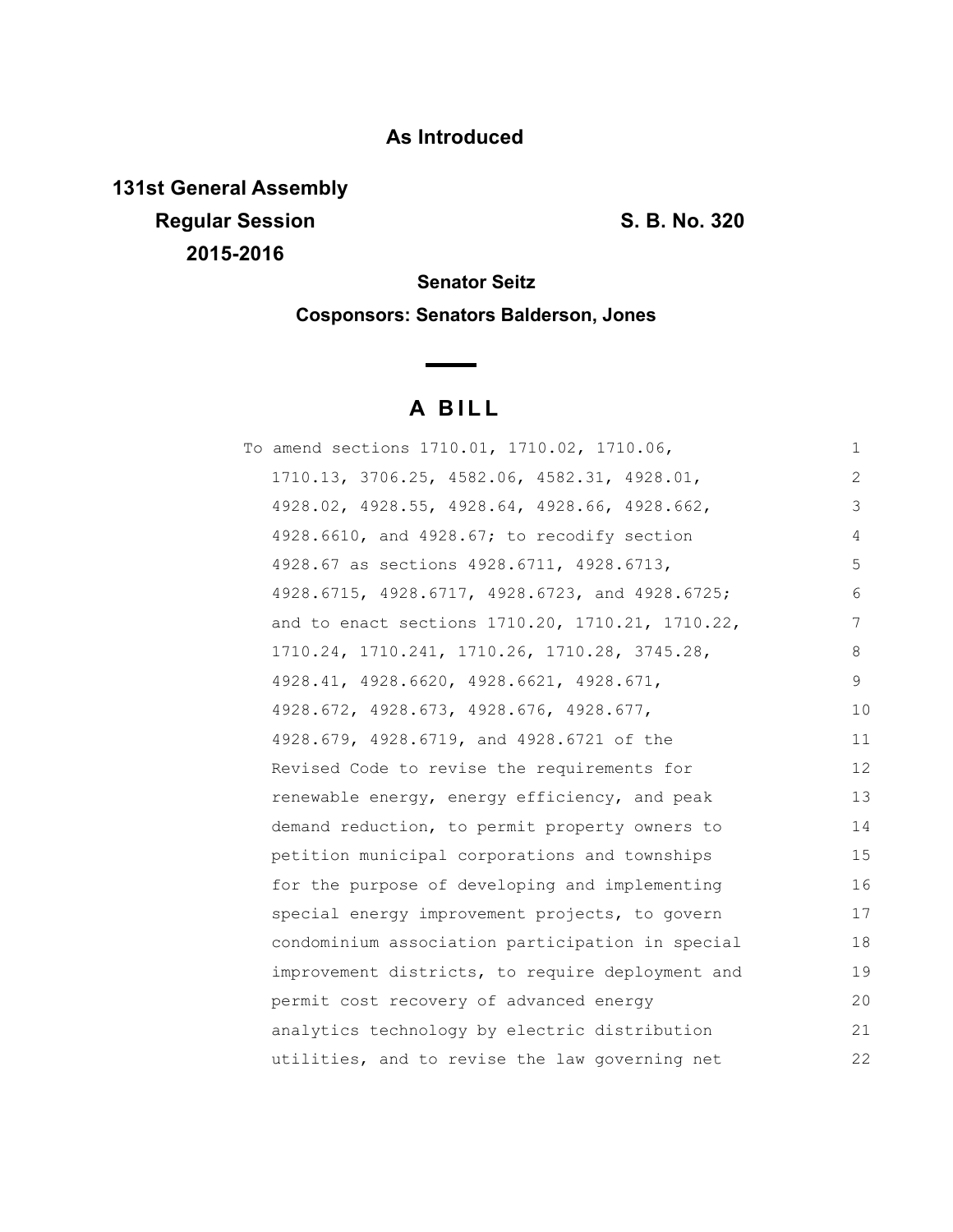### **BE IT ENACTED BY THE GENERAL ASSEMBLY OF THE STATE OF OHIO:**

**Section 1.** That sections 1710.01, 1710.02, 1710.06, 1710.13, 3706.25, 4582.06, 4582.31, 4928.01, 4928.02, 4928.55, 4928.64, 4928.66, 4928.662, 4928.6610, and 4928.67 be amended; section 4928.67 be recodified into sections 4928.6711, 4928.6713, 4928.6715, 4928.6717, 4928.6723, and 4928.6725; and sections 1710.20, 1710.21, 1710.22, 1710.24, 1710.241, 1710.26, 1710.28, 3745.28, 4928.41, 4928.6620, 4928.6621, 4928.671, 4928.672, 4928.673, 4928.676, 4928.677, 4928.679, 4928.6719, and 4928.6721 of the Revised Code be enacted to read as follows: **Sec. 1710.01.** As used in this chapter: (A) "Special improvement district" means a special improvement district organized under this chapter. (B) "Church" means a fellowship of believers, congregation, society, corporation, convention, or association that is formed primarily or exclusively for religious purposes and that is not formed for the private profit of any person. (C) "Church property" means property that is described as being exempt from taxation under division (A)(2) of section 5709.07 of the Revised Code and that the county auditor has entered on the exempt list compiled under section 5713.07 of the Revised Code. (D) "Municipal executive" means the mayor, city manager, 25 26 27 28 29 30 31 32 33 34 35 36 37 38 39 40 41 42 43 44 45 46

or other chief executive officer of the municipal corporation in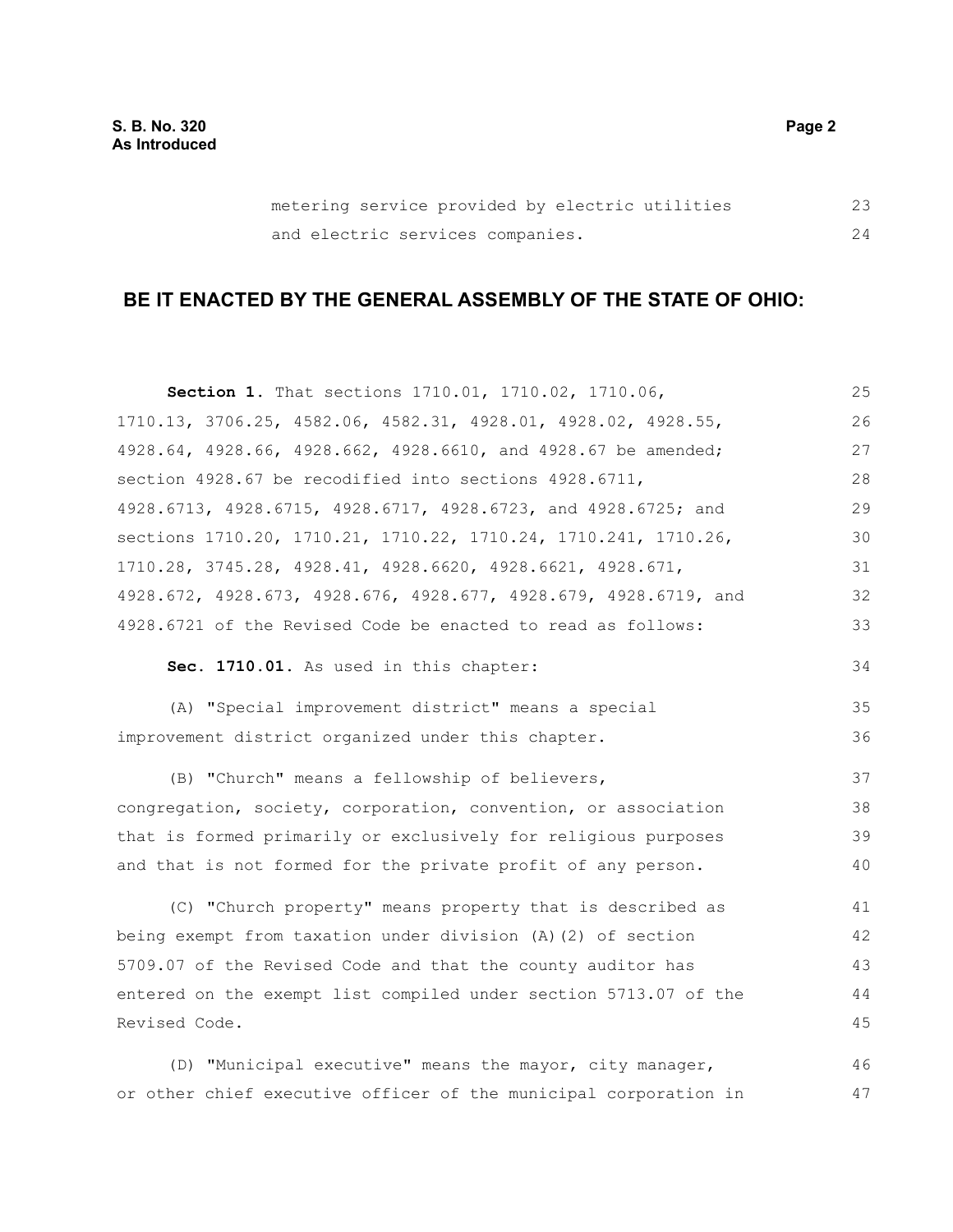which a special improvement district is located. (E) "Participating political subdivision" means the municipal corporation or township, or each of the municipal corporations or townships, that has territory within the boundaries of a special improvement district created under this chapter. (F) "Legislative authority of a participating political subdivision" means, with reference to a township, the board of township trustees. (G) "Public improvement" means the planning, design, construction, reconstruction, enlargement, or alteration of any facility or improvement, including the acquisition of land, for which a special assessment may be levied under Chapter 727. of the Revised Code, and includes any special energy improvement project. (H) "Public service" means any service that can be provided by a municipal corporation or any service for which a special assessment may be levied under Chapter 727. of the Revised Code. (I) "Special energy improvement project" means any property, device, structure, or equipment necessary for the acquisition, installation, equipping, and improvement of any real or personal property used for the purpose of creating a solar photovoltaic project, a solar thermal energy project, a geothermal energy project, a customer-generated energy project, or an energy efficiency improvement, whether such real or personal property is publicly or privately owned. 48 49 50 51 52 53 54 55 56 57 58 59 60 61 62 63 64 65 66 67 68 69 70 71 72 73 74

(J) "Existing qualified nonprofit corporation" means a nonprofit corporation that existed before the creation of the 75 76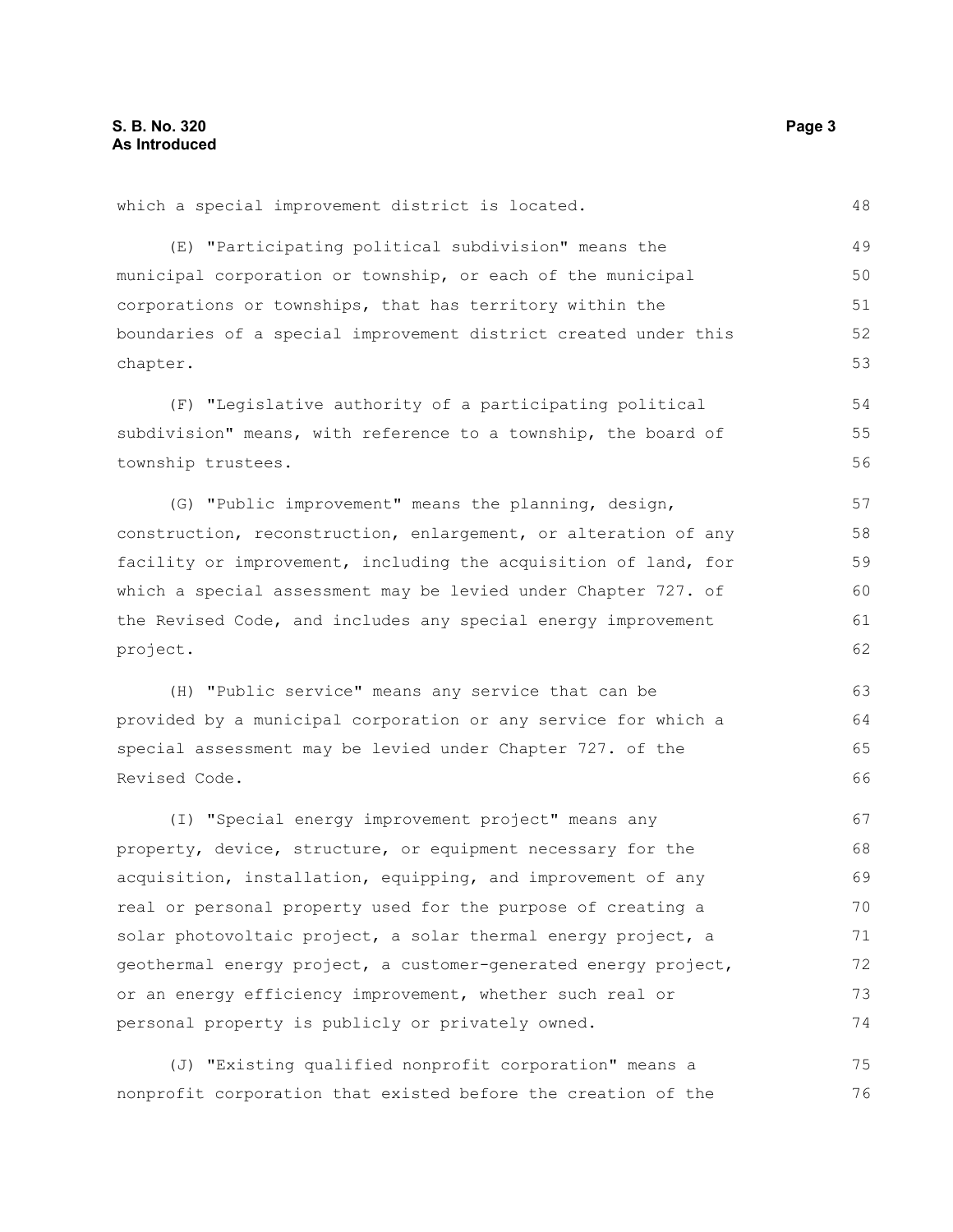#### **S. B. No. 320 Page 4 As Introduced**

corresponding district under this chapter, that is composed of members located within or adjacent to the district, that has established a police department under section 1702.80 of the Revised Code, and that is organized for purposes that include acquisition of real property within an area specified by its articles for the subsequent transfer of such property to its members exclusively for charitable, scientific, literary, or educational purposes, or holding and maintaining and leasing such property; planning for and assisting in the development of its members; providing for the relief of the poor and distressed or underprivileged in the area and adjacent areas; combating community deterioration and lessening the burdens of government; providing or assisting others in providing housing for low- or moderate-income persons; and assisting its members by the provision of public safety and security services, parking facilities, transit service, landscaping, and parks. 77 78 79 80 81 82 83 84 85 86 87 88 89 90 91 92

(K) "Energy efficiency improvement" means energy efficiency technologies, products, and activities that reduce or support the reduction of energy consumption, allow for the reduction in demand, or support the production of clean, renewable energy and that are or will be permanently fixed to real property. 93 94 95 96 97 98

(L) "Customer-generated energy project" means a wind, biomass, or gasification facility for the production of electricity that meets either of the following requirements: 99 100 101

(1) The facility is designed to have a generating capacity of two hundred fifty kilowatts of electricity or less. 102 103

(2) The facility is: 104

(a) Designed to have a generating capacity of more than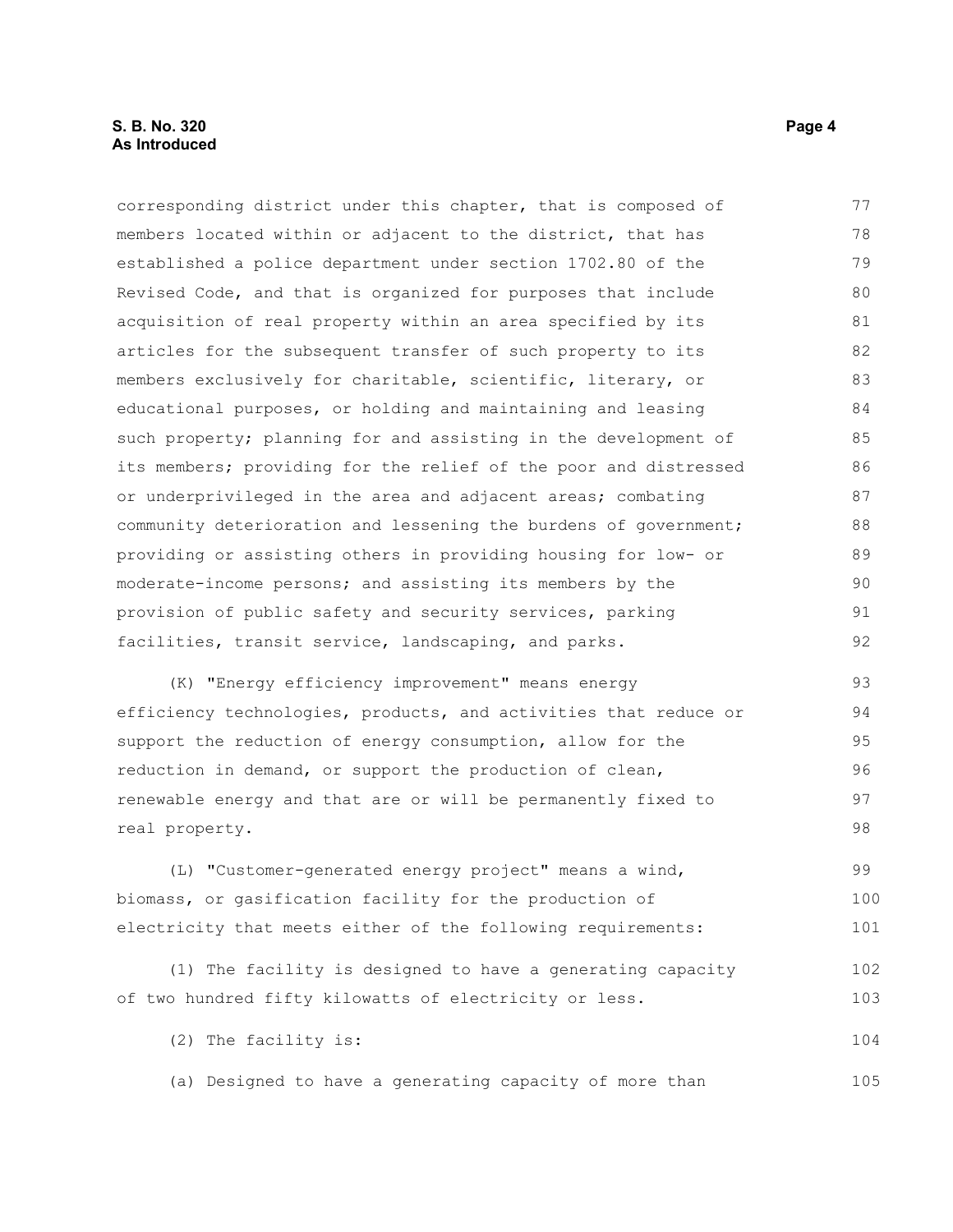| two hundred fifty kilowatts of electricity;                      | 106 |
|------------------------------------------------------------------|-----|
| (b) Operated in parallel with electric transmission and          | 107 |
| distribution facilities serving the real property at the site of | 108 |
| the customer-generated energy project;                           | 109 |
| (c) Intended primarily to offset part or all of the              | 110 |
| facility owner's requirements for electricity at the site of the | 111 |
| customer-generated energy project and is located on the facility | 112 |
| owner's real property; and                                       | 113 |
| (d) Not producing energy for direct sale by the facility         | 114 |
| owner to the public.                                             | 115 |
| (M) "Reduction in demand" means a change in customer             | 116 |
| behavior or a change in customer-owned or operated assets that   | 117 |
| reduces or has the capability to reduce the demand for           | 118 |
| electricity as a result of price signals or other incentives.    | 119 |
| (N) "Electric distribution utility" and "mercantile              | 120 |
| customer" have the same meanings as in section 4928.01 of the    | 121 |
| Revised Code.                                                    | 122 |
| (0) "Port authority" means a port authority created under        | 123 |
| section 4582.02 or 4582.22 of the Revised Code.                  | 124 |
| (P) "Condominium property," "unit owner," and "unit owners       | 125 |
| association" have the same meanings as in section 5311.01 of the | 126 |
| Revised Code.                                                    | 127 |
| Sec. 1710.02. (A) A special improvement district may be          | 128 |
| created within the boundaries of any one municipal corporation,  | 129 |
| any one township, or any combination of contiquous municipal     | 130 |
| corporations and townships for the purpose of developing and     | 131 |
| implementing plans for public improvements and public services   | 132 |
| that benefit the district. A district may be created by petition | 133 |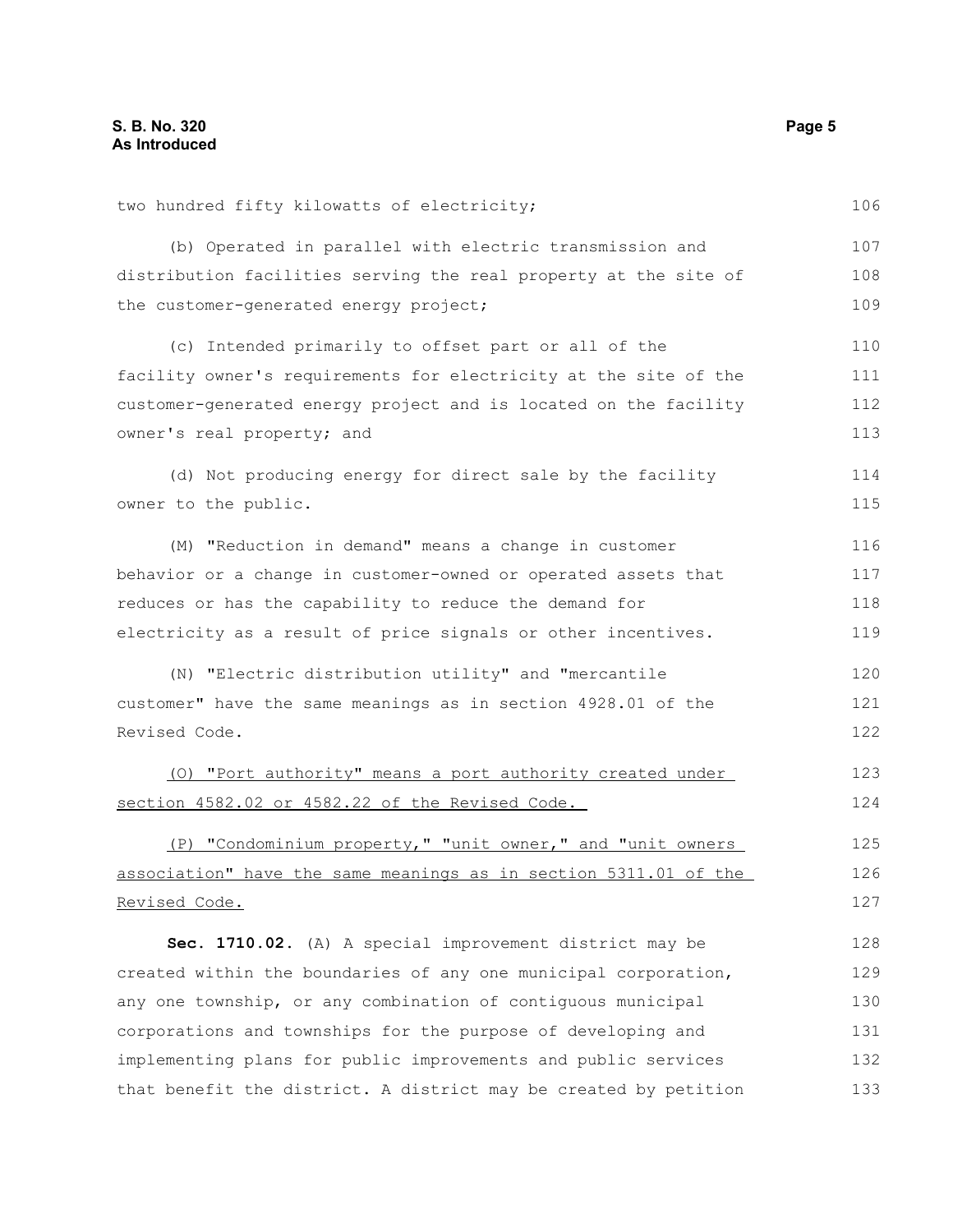#### **S. B. No. 320 Page 6 As Introduced**

of the owners of real property within the proposed district, or by an existing qualified nonprofit corporation. If the district is created by an existing qualified nonprofit corporation, the purposes for which the district is created may be supplemental to the other purposes for which the corporation is organized. All territory in a special improvement district shall be contiguous; except that the territory in a special improvement district may be noncontiguous if at least one special energy improvement project is designated for each parcel of real property included within the special improvement district. Additional territory may be added to a special improvement district created under this chapter for the purpose of developing and implementing plans for special energy improvement projects if at least one special energy improvement project is designated for each parcel of real property included within such additional territory and the addition of territory is authorized by the initial plan proposed under division (F) of this section or a plan adopted by the board of directors of the special improvement district under section 1710.06 of the Revised Code. The district shall be governed by the board of trustees of 134 135 136 137 138 139 140 141 142 143 144 145 146 147 148 149 150 151 152 153

a nonprofit corporation. This board shall be known as the board of directors of the special improvement district. No special improvement district shall include any church property, or property of the federal or state government or a county, township, or municipal corporation, unless the church or the county, township, or municipal corporation specifically requests in writing that the property be included within the district, or unless the church is a member of the existing qualified nonprofit corporation creating the district at the time the district is created. More than one district may be created within a participating political subdivision, but no real 154 155 156 157 158 159 160 161 162 163 164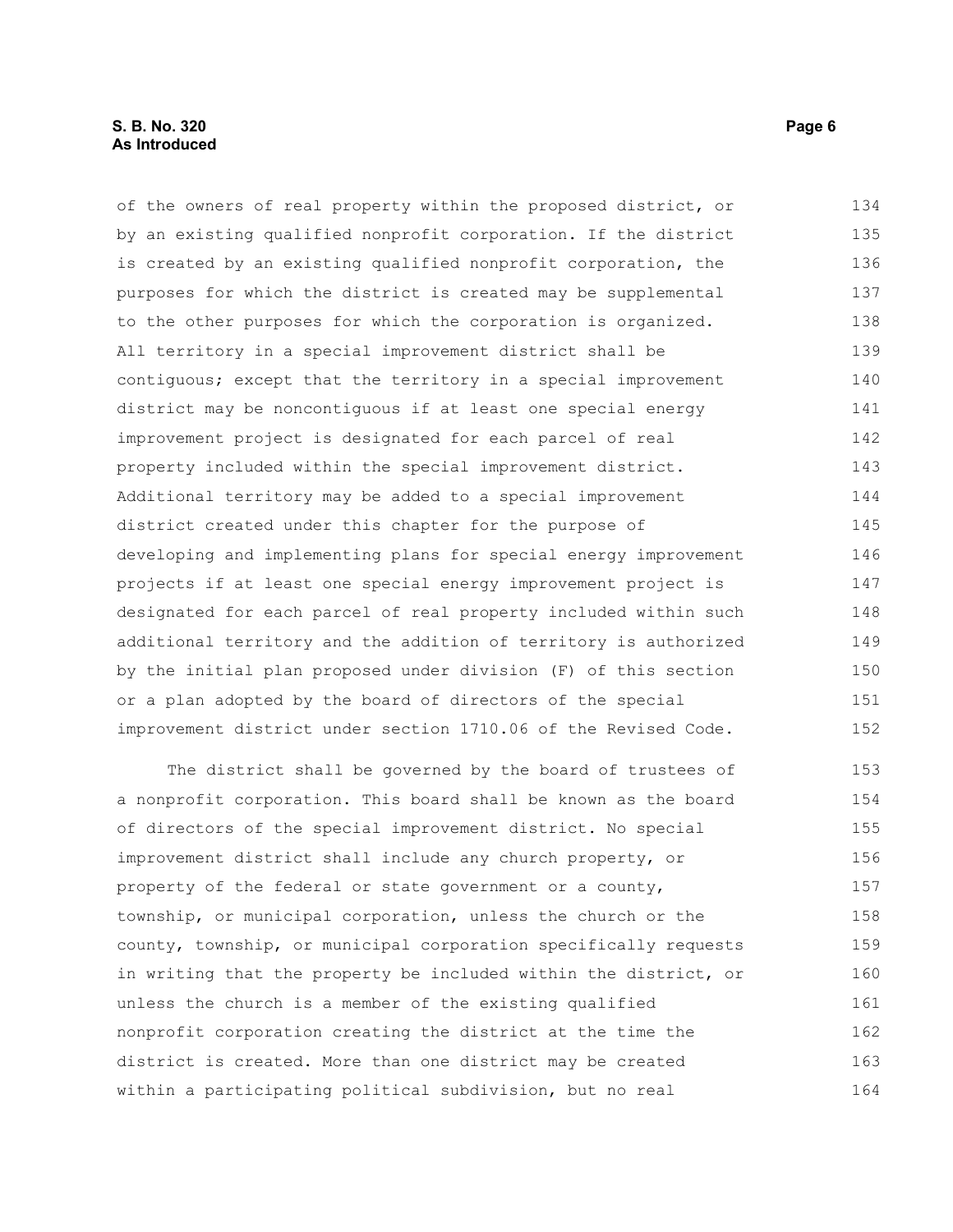property may be included within more than one district unless the owner of the property files a written consent with the clerk of the legislative authority, the township fiscal officer, or the village clerk, as appropriate. The area of each district shall be contiguous; except that the area of a special improvement district may be noncontiguous if all parcels of real property included within such area contain at least one special energy improvement thereon. 165 166 167 168 169 170 171 172

(B) Except as provided in division (C) of this section, a district created under this chapter is not a political subdivision. A district created under this chapter shall be considered a public agency under section 102.01 and a public authority under section 4115.03 of the Revised Code. Each member of the board of directors of a district, each member's designee or proxy, and each officer and employee of a district shall be considered a public official or employee under section 102.01 of the Revised Code and a public official and public servant under section 2921.42 of the Revised Code. Districts created under this chapter are not subject to sections 121.81 to 121.83 of the Revised Code. Districts created under this chapter are subject to sections 121.22 and 121.23 of the Revised Code. 173 174 175 176 177 178 179 180 181 182 183 184 185

(C) Each district created under this chapter shall be considered a political subdivision for purposes of section 4905.34 of the Revised Code. 186 187 188

Membership on the board of directors of the district shall not be considered as holding a public office. Directors and their designees shall be entitled to the immunities provided by Chapter 1702. and to the same immunity as an employee under division (A)(6) of section 2744.03 of the Revised Code, except that directors and their designees shall not be entitled to the 189 190 191 192 193 194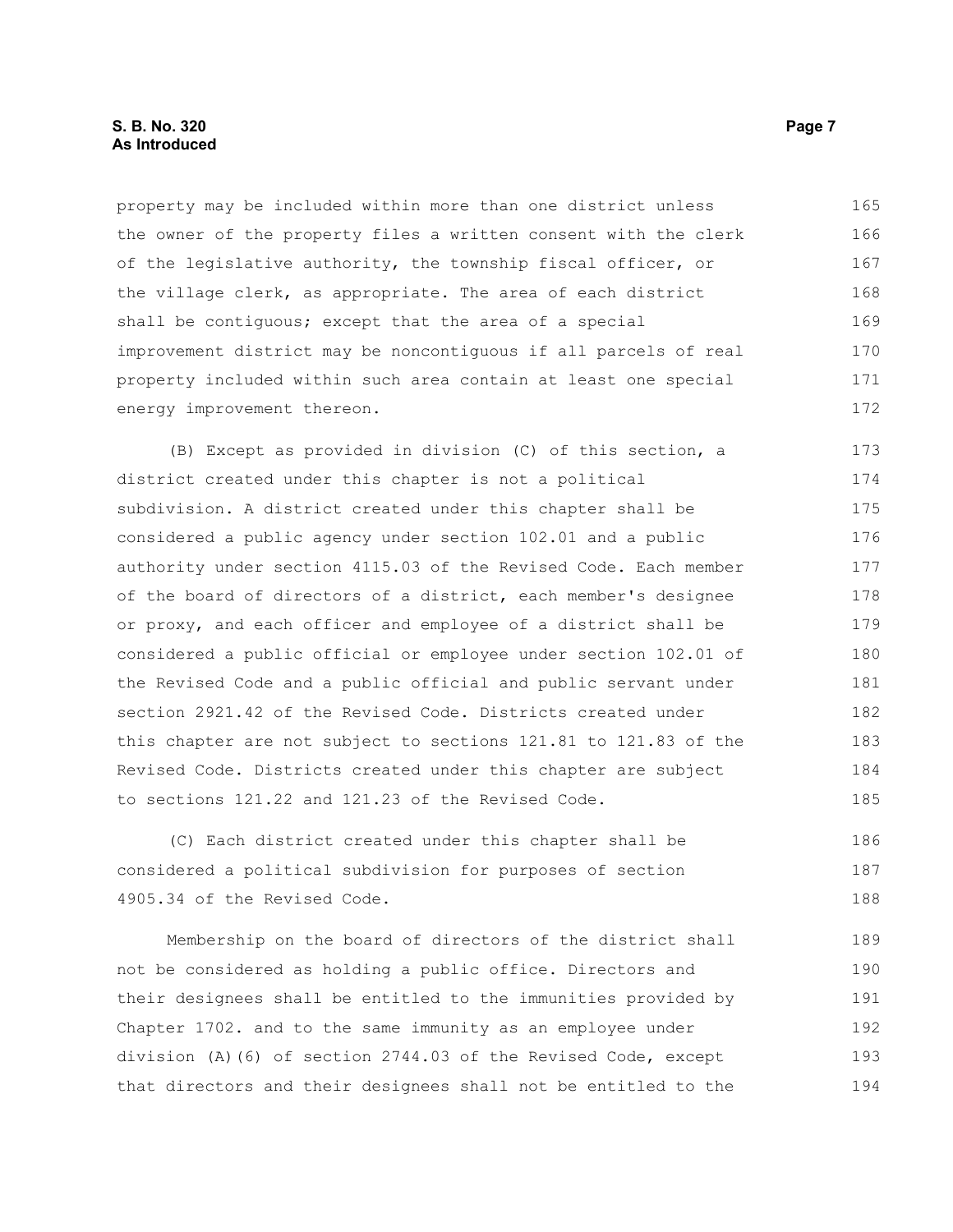#### **S. B. No. 320 Page 8 As Introduced**

indemnification provided in section 2744.07 of the Revised Code unless the director or designee is an employee or official of a participating political subdivision of the district and is acting within the scope of the director's or designee's employment or official responsibilities. 195 196 197 198 199

District officers and district members and directors and their designees or proxies shall not be required to file a statement with the Ohio ethics commission under section 102.02 of the Revised Code. All records of the district shall be treated as public records under section 149.43 of the Revised Code, except that records of organizations contracting with a district shall not be considered to be public records under section 149.43 or section 149.431 of the Revised Code solely by reason of any contract with a district.

(D) Except as otherwise provided in this section, the nonprofit corporation that governs a district shall be organized in the manner described in Chapter 1702. of the Revised Code. Except in the case of a district created by an existing qualified nonprofit corporation, the corporation's articles of incorporation are required to be approved, as provided in division (E) of this section, by resolution of the legislative authority of each participating political subdivision of the district. A copy of that resolution shall be filed along with the articles of incorporation in the secretary of state's office. 209 210 211 212 213 214 215 216 217 218 219

In addition to meeting the requirements for articles of incorporation set forth in Chapter 1702. of the Revised Code, the articles of incorporation for the nonprofit corporation governing a district formed under this chapter shall provide all the following: 220 221 222 223 224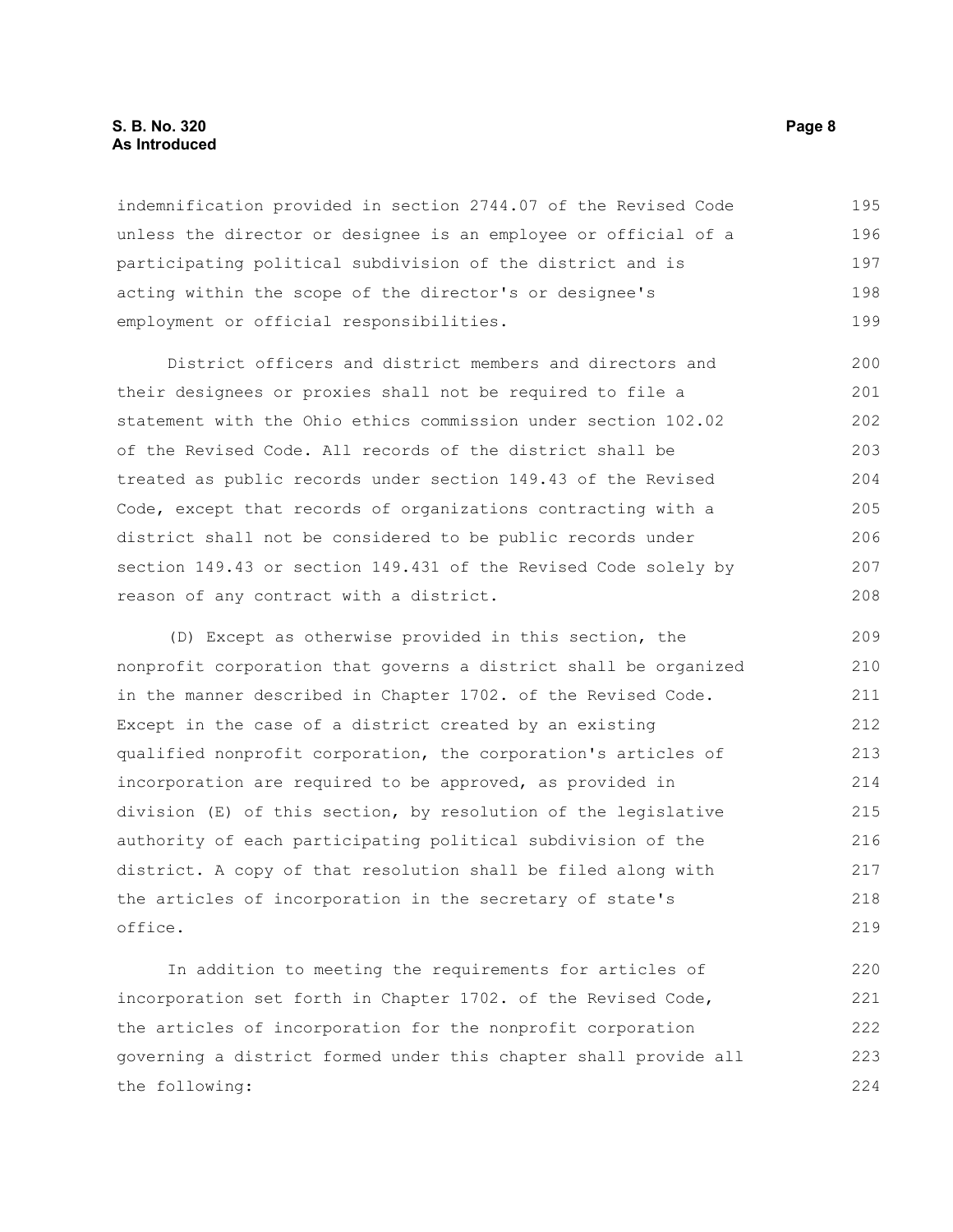| (1) The name for the district, which shall include the           | 225 |
|------------------------------------------------------------------|-----|
| name of each participating political subdivision of the          | 226 |
| district;                                                        | 227 |
| (2) A description of the territory within the district,          | 228 |
| which may be all or part of each participating political         | 229 |
| subdivision. The description shall be specific enough to enable  | 230 |
| real property owners to determine if their property is located   | 231 |
| within the district.                                             | 232 |
| (3) A description of the procedure by which the articles         | 233 |
| of incorporation may be amended. The procedure shall include     | 234 |
| receiving approval of the amendment, by resolution, from the     | 235 |
| legislative authority of each participating political            | 236 |
| subdivision and filing the approved amendment and resolution     | 237 |
| with the secretary of state.                                     | 238 |
| (4) The reasons for creating the district, plus an               | 239 |
| explanation of how the district will be conducive to the public  | 240 |
| health, safety, peace, convenience, and welfare of the district. | 241 |
| $(E)$ (1) The articles of incorporation for a nonprofit          | 242 |
| corporation governing a district created under this chapter and  | 243 |
| amendments to them shall be submitted to the municipal           | 244 |
| executive, if any, and the legislative authority of each         | 245 |
| municipal corporation or township in which the proposed district | 246 |
| is to be located. Except                                         | 247 |
| (2) (a) Except in the case of a district created by an           | 248 |
| existing qualified nonprofit corporation and except as provided  | 249 |
| in division $(E)$ $(2)$ $(b)$ of this section, the articles or   | 250 |
| amendments shall be accompanied by a petition signed either by   | 251 |
| the owners of at least sixty per cent of the front footage of    | 252 |
| all real property located in the proposed district that abuts    | 253 |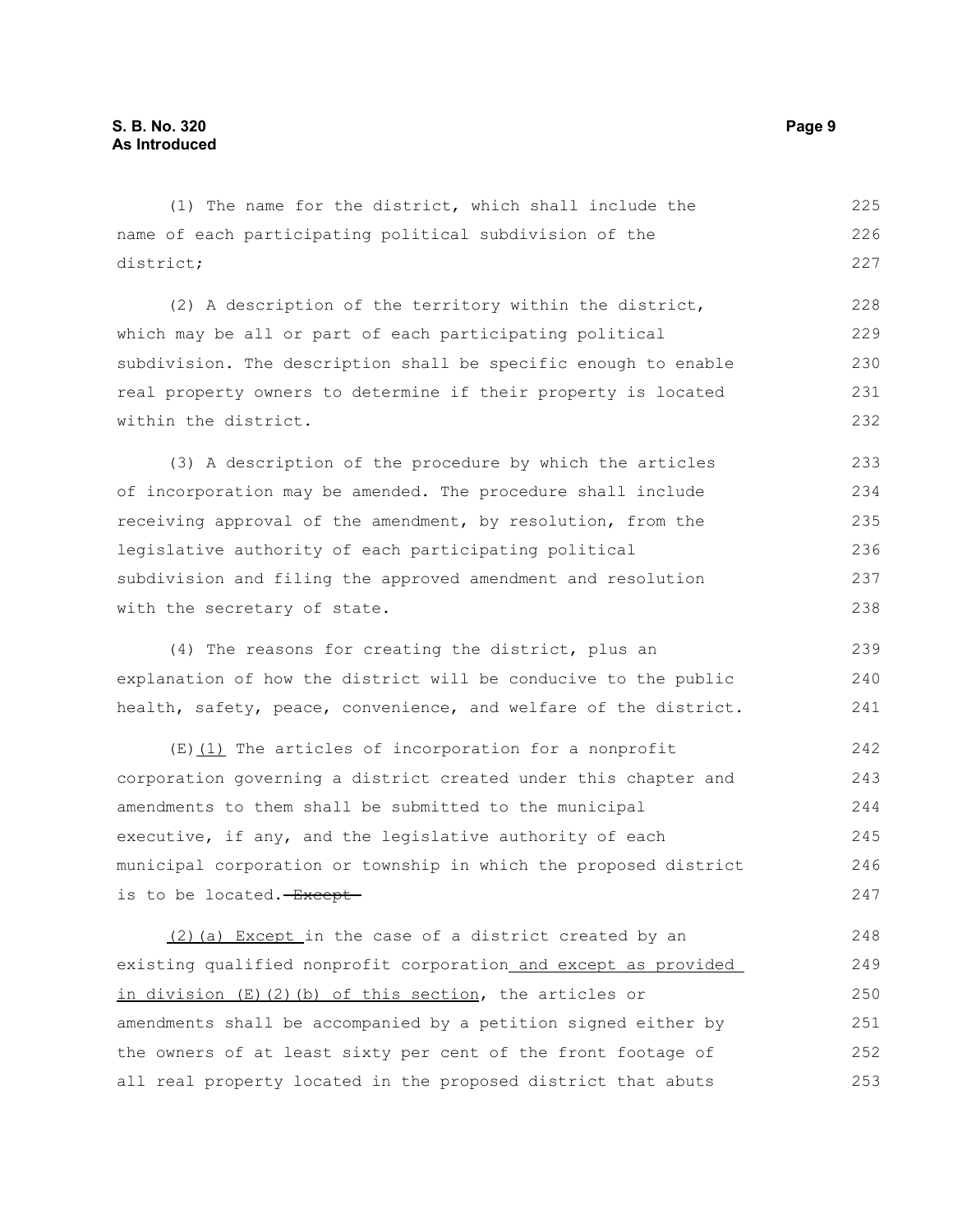upon any street, alley, public road, place, boulevard, parkway, park entrance, easement, or other existing public improvement within the proposed district, excluding church property or property owned by the state, county, township, municipal, or federal government, unless a church, county, township, or municipal corporation has specifically requested in writing that the property be included in the district, or by the owners of at least seventy-five per cent of the area of all real property located within the proposed district, excluding church property or property owned by the state, county, township, municipal, or federal government, unless a church, county, township, or municipal corporation has specifically requested in writing that the property be included in the district. Pursuant to Section 2o of Article VIII, Ohio Constitution, the petition required under this division may be for the purpose of developing and implementing plans for special energy improvement projects, and, in such case, is determined to be in furtherance of the purposes set forth in Section 2o of Article VIII, Ohio Constitution. If a special improvement district is being created under this chapter for the purpose of developing and implementing plans for special energy improvement projects, the petition required under this division shall be signed by one hundred per cent of the owners of the area of all real property located within the proposed special improvement district, at least one special energy improvement project shall be designated for each parcel of real property within the special improvement district, and the special improvement district may include any number of parcels of real property as determined by the legislative authority of each participating political subdivision in which the proposed special improvement district is to be located. For purposes of determining compliance with these requirements, the area of the district, or the front footage and ownership of property, shall 254 255 256 257 258 259 260 261 262 263 264 265 266 267 268 269 270 271 272 273 274 275 276 277 278 279 280 281 282 283 284 285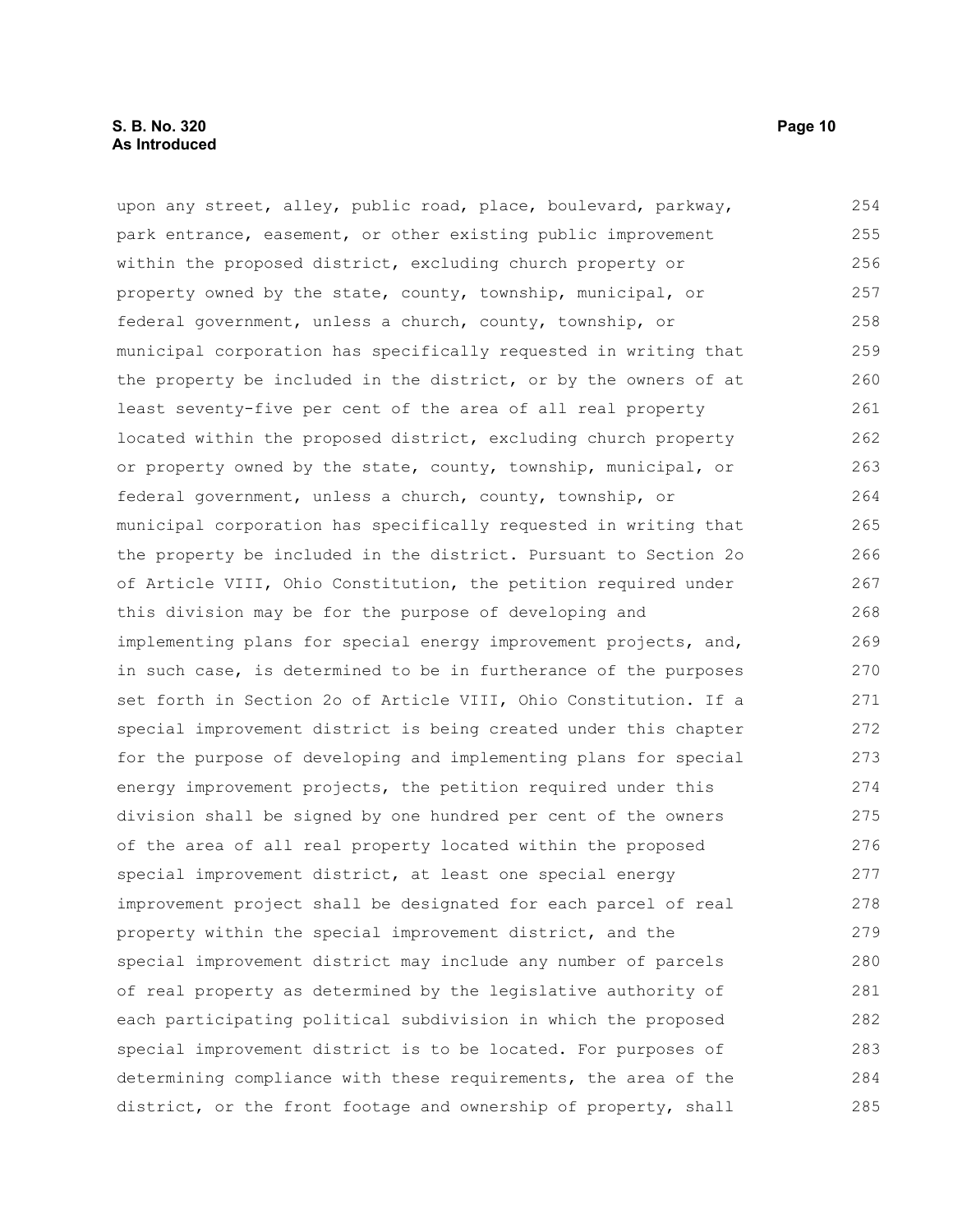| be as shown in the most current records available at the county  | 286 |
|------------------------------------------------------------------|-----|
| recorder's office and the county engineer's office sixty days    | 287 |
| prior to the date on which the petition is filed.                | 288 |
| Each-(b) If a condominium property is included in the area       | 289 |
| of the proposed district, the petition shall be signed by a      | 290 |
| member of the board of directors of the unit owners association  | 291 |
| on behalf of all owners of units in the condominium property if  | 292 |
| both of the following apply:                                     | 293 |
| (i) A vote is conducted according to the unit owners             | 294 |
| association bylaws and declaration to determine whether the      | 295 |
| condominium property is to be included in the proposed special   | 296 |
| improvement district.                                            | 297 |
| (ii) The result of the vote is that the condominium              | 298 |
| property is to be included in the proposed special improvement   | 299 |
| district.                                                        | 300 |
| No unit owner shall sign the petition on the unit owner's        | 301 |
| own behalf.                                                      | 302 |
| (3) Each municipal corporation or township with which the        | 303 |
| petition is filed has sixty days to approve or disapprove, by    | 304 |
| resolution, the petition, including the articles of              | 305 |
| incorporation. In the case of a district created by an existing  | 306 |
| qualified nonprofit corporation, each municipal corporation or   | 307 |
| township has sixty days to approve or disapprove the creation of | 308 |
| the district after the corporation submits the articles of       | 309 |
| incorporation or amendments thereto. This chapter does not       | 310 |
| prohibit or restrict the rights of municipal corporations under  | 311 |
| Article XVIII of the Ohio Constitution or the right of the       | 312 |
| municipal legislative authority to impose reasonable conditions  | 313 |
| in a resolution of approval. The acquisition, installation,      | 314 |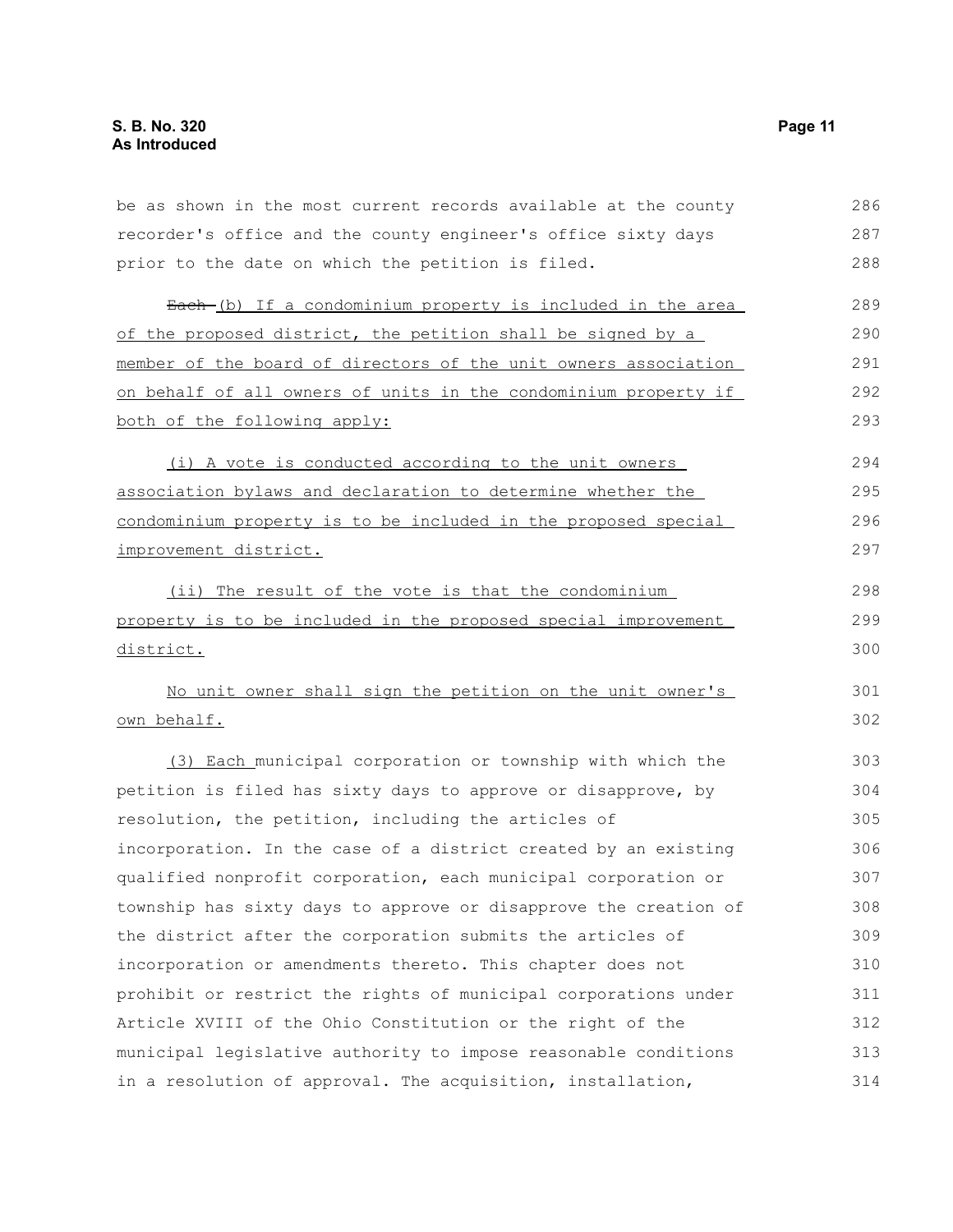equipping, and improvement of a special energy improvement project under this chapter shall not supersede any local zoning, environmental, or similar law or regulation. 315 316 317

(F) Persons proposing creation and operation of the district may propose an initial plan for public services or public improvements that benefit all or any part of the district. Any initial plan shall be submitted as part of the petition proposing creation of the district or, in the case of a district created by an existing qualified nonprofit corporation, shall be submitted with the articles of incorporation or amendments thereto. 318 319 320 321 322 323 324 325

An initial plan may include provisions for the following: 326

(1) Creation and operation of the district and of the nonprofit corporation to govern the district under this chapter; 327 328

(2) Hiring employees and professional services;

(3) Contracting for insurance;

```
(4) Purchasing or leasing office space and office
equipment;
                                                                             331
                                                                             332
```
(5) Other actions necessary initially to form, operate, or organize the district and the nonprofit corporation to govern the district; 333 334 335

(6) A plan for public improvements or public services that benefit all or part of the district, which plan shall comply with the requirements of division (A) of section 1710.06 of the Revised Code and may include, but is not limited to, any of the permissive provisions described in the fourth sentence of that division or listed in divisions (A)(1) to (7) of that section; 336 337 338 339 340 341

(7) If the special improvement district is being created 342

329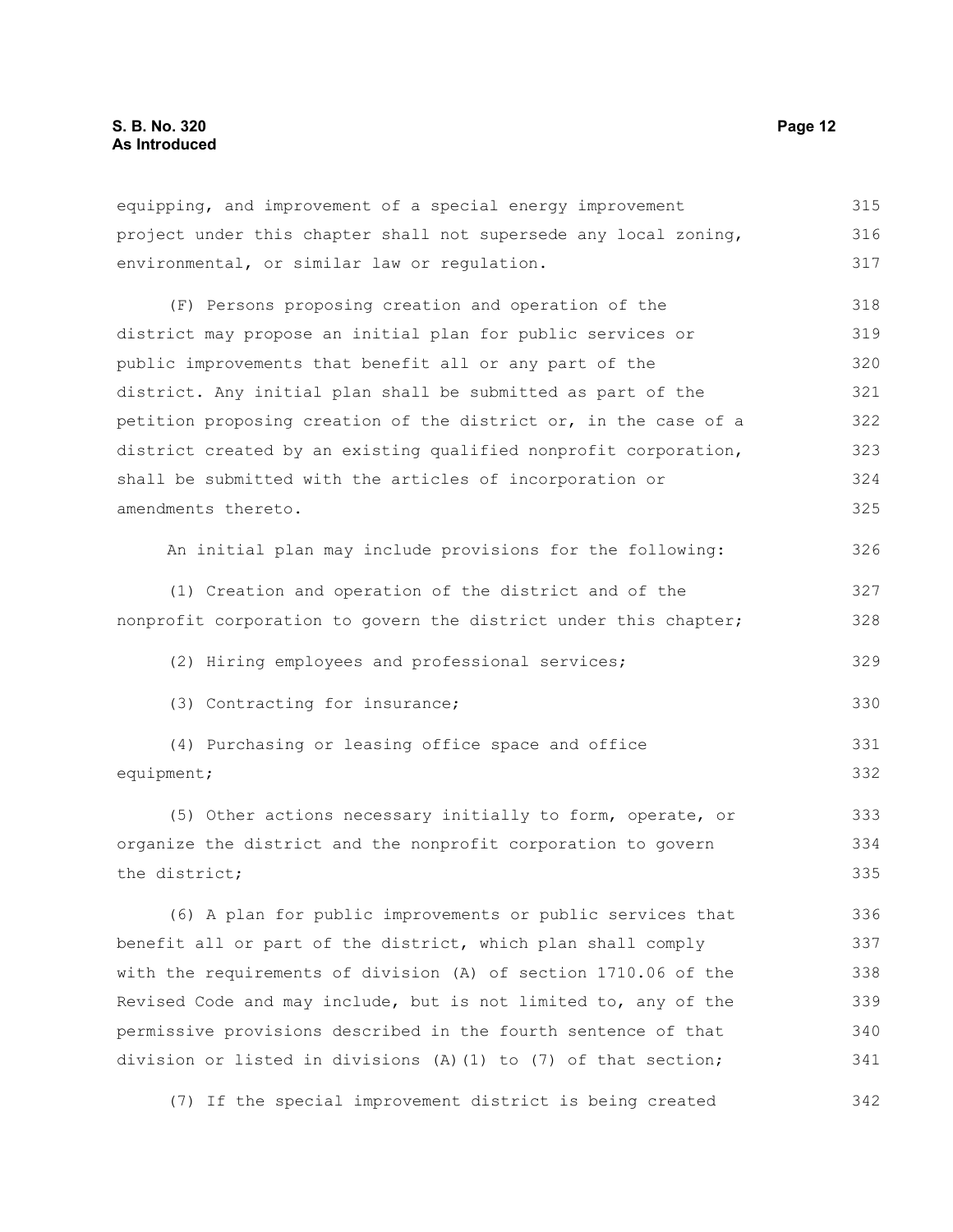#### **S. B. No. 320 Page 13 As Introduced**

under this chapter for the purpose of developing and implementing plans for special energy improvement projects, provision for the addition of territory to the special improvement district. 343 344 345 346

After the initial plan is approved by all municipal corporations and townships to which it is submitted for approval and the district is created, each participating subdivision shall levy a special assessment within its boundaries to pay for the costs of the initial plan. The levy shall be for no more than ten years from the date of the approval of the initial plan; except that if the proceeds of the levy are to be used to pay the costs of a special energy improvement project, the levy of a special assessment shall be for no more than thirty years from the date of approval of the initial plan. In the event that additional territory is added to a special improvement district, the special assessment to be levied with respect to such additional territory shall commence not earlier than the date such territory is added and shall be for no more than thirty years from such date. For purposes of levying an assessment for this initial plan, the services or improvements included in the initial plan shall be deemed a special benefit to property owners within the district. 347 348 349 350 351 352 353 354 355 356 357 358 359 360 361 362 363 364

(G) Each nonprofit corporation governing a district under this chapter may do the following:

(1) Exercise all powers of nonprofit corporations granted under Chapter 1702. of the Revised Code that do not conflict with this chapter; 367 368 369

(2) Develop, adopt, revise, implement, and repeal plans for public improvements and public services for all or any part of the district; 370 371 372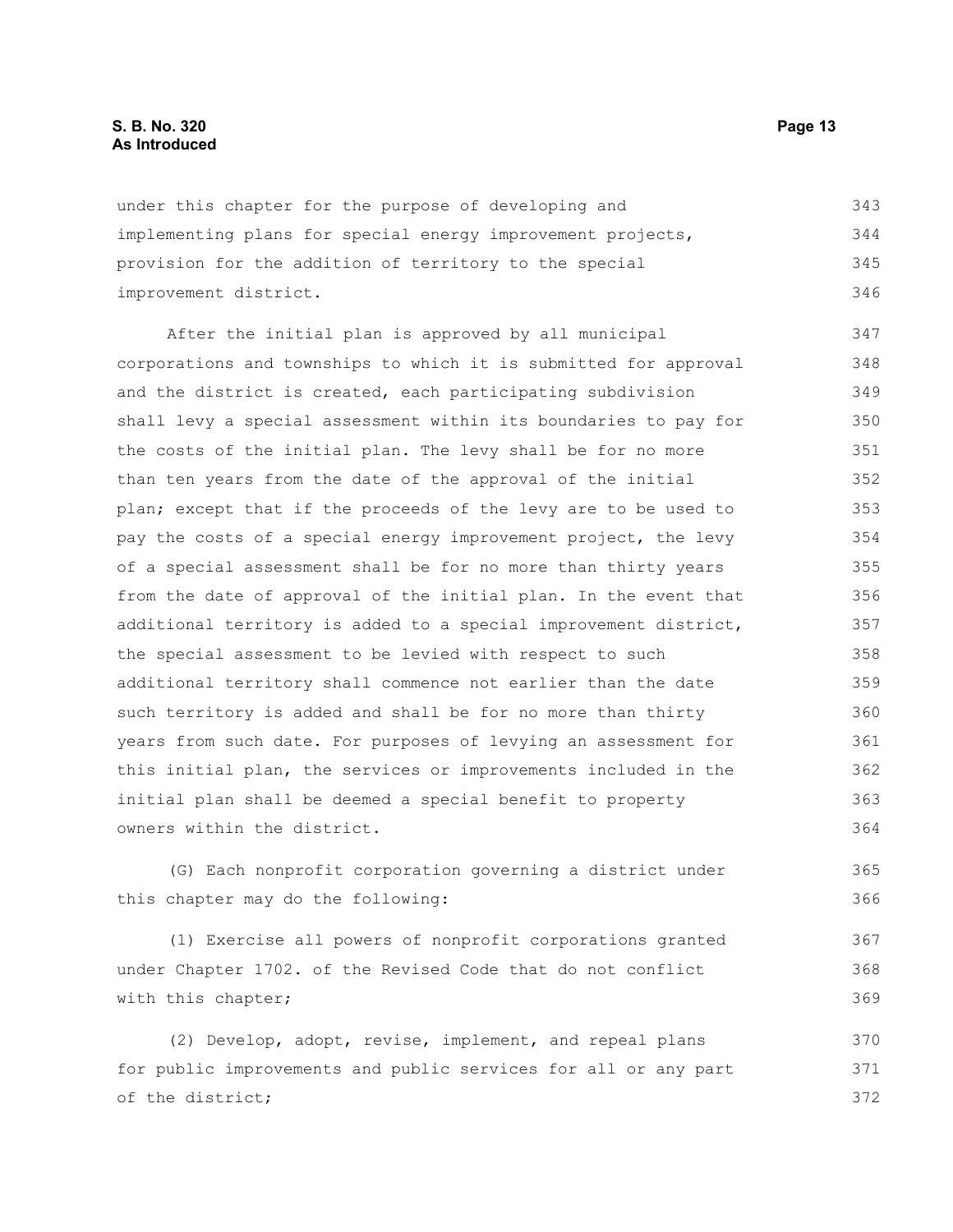#### **S. B. No. 320 Page 14 As Introduced**

(3) Contract with any person, political subdivision as defined in section 2744.01 of the Revised Code, or state agency as defined in section 1.60 of the Revised Code to develop and implement plans for public improvements or public services within the district; 373 374 375 376 377

(4) Contract and pay for insurance for the district and for directors, officers, agents, contractors, employees, or members of the district for any consequences of the implementation of any plan adopted by the district or any actions of the district. 378 379 380 381 382

The board of directors of a special improvement district may, acting as agent and on behalf of a participating political subdivision, sell, transfer, lease, or convey any special energy improvement project owned by the participating political subdivision upon a determination by the legislative authority thereof that the project is not required to be owned exclusively by the participating political subdivision for its purposes, for uses determined by the legislative authority thereof as those that will promote the welfare of the people of such participating political subdivision; to improve the quality of life and the general and economic well-being of the people of the participating political subdivision; better ensure the public health, safety, and welfare; protect water and other natural resources; provide for the conservation and preservation of natural and open areas and farmlands, including by making urban areas more desirable or suitable for development and revitalization; control, prevent, minimize, clean up, or mediate certain contamination of or pollution from lands in the state and water contamination or pollution; or provide for safe and natural areas and resources. The legislative authority of each participating political subdivision shall specify the 383 384 385 386 387 388 389 390 391 392 393 394 395 396 397 398 399 400 401 402 403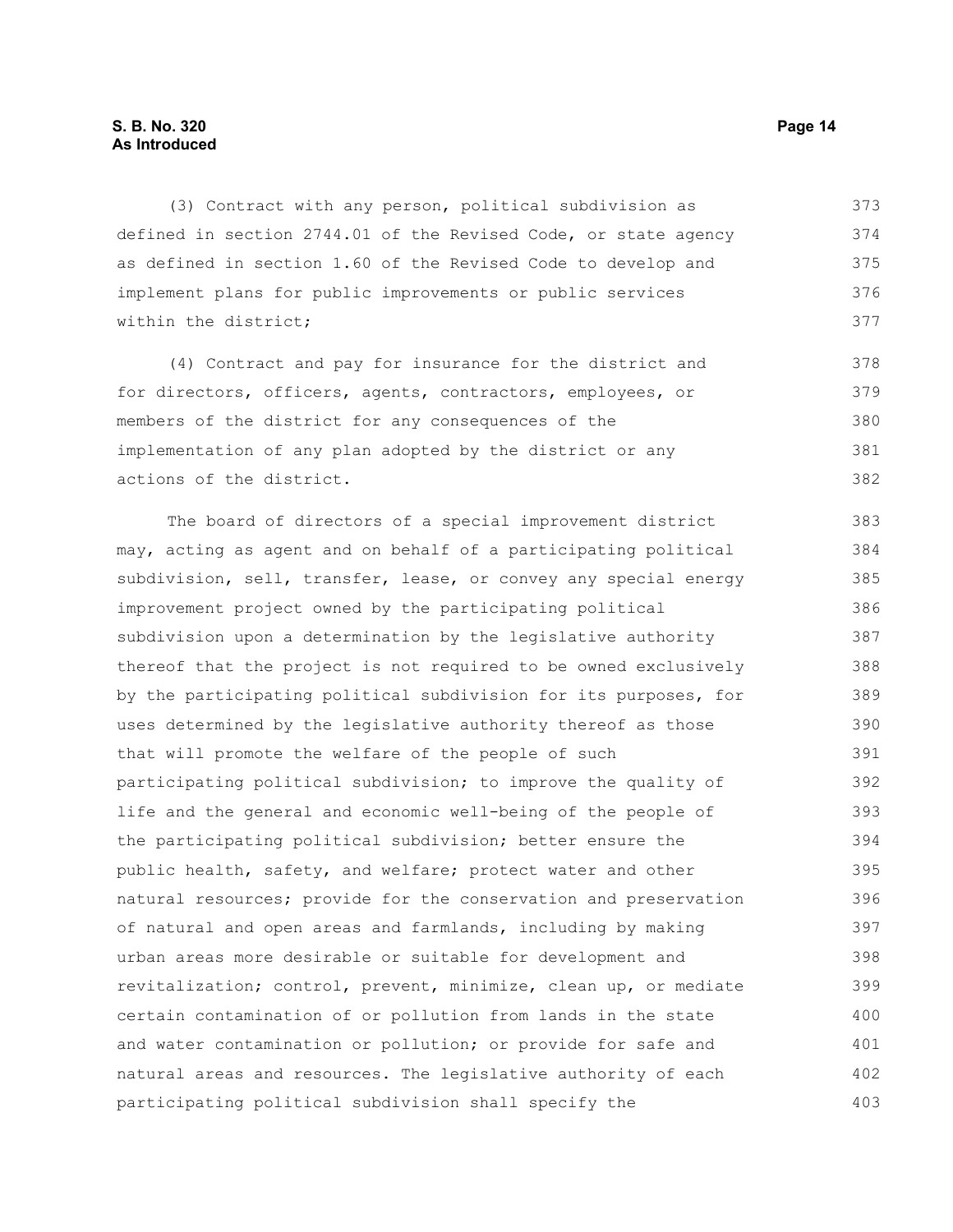#### **S. B. No. 320 Page 15 As Introduced**

consideration for such sale, transfer, lease, or conveyance and any other terms thereof. Any determinations made by a legislative authority of a participating political subdivision under this division shall be conclusive. 404 405 406 407

Any sale, transfer, lease, or conveyance of a special energy improvement project by a participating political subdivision or the board of directors of the special improvement district may be made without advertising, receipt of bids, or other competitive bidding procedures applicable to the participating political subdivision or the special improvement district under Chapter 153. or 735. or section 1710.11 of the Revised Code or other representative provisions of the Revised Code. 408 409 410 411 412 413 414 415 416

**Sec. 1710.06.** (A) The board of directors of a special improvement district may develop and adopt one or more written plans for public improvements or public services that benefit all or any part of the district. Each plan shall set forth the specific public improvements or public services that are to be provided, identify the area in which they will be provided, and specify the method of assessment to be used. Each plan for public improvements or public services shall indicate the period of time the assessments are to be levied for the improvements and services and, if public services are included in the plan, the period of time the services are to remain in effect. Plans for public improvements may include the planning, design, construction, reconstruction, enlargement, or alteration of any public improvements and the acquisition of land for the improvements. Plans for public improvements or public services may also include, but are not limited to, provisions for the following: 417 418 419 420 421 422 423 424 425 426 427 428 429 430 431 432 433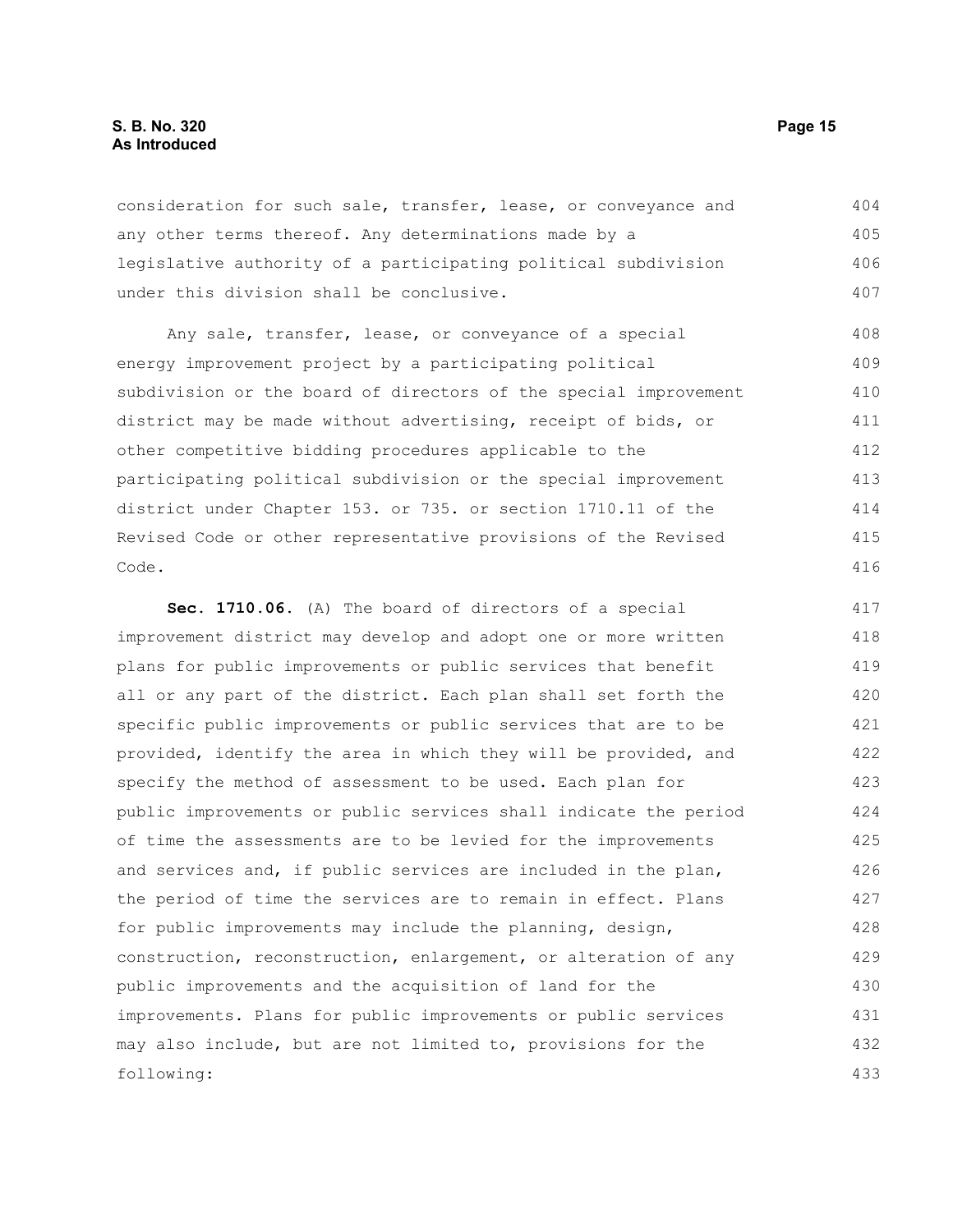#### **S. B. No. 320 Page 16 As Introduced**

(1) Creating and operating the district and the nonprofit corporation under this chapter, including hiring employees and professional services, contracting for insurance, and purchasing or leasing office space and office equipment and other requirements of the district; 434 435 436 437 438

(2) Planning, designing, and implementing a public improvements or public services plan, including hiring architectural, engineering, legal, appraisal, insurance, consulting, energy auditing, and planning services, and, for public services, managing, protecting, and maintaining public and private facilities, including public improvements; 439 440 441 442 443 444

(3) Conducting court proceedings to carry out this chapter; 445 446

(4) Paying damages resulting from the provision of public improvements or public services and implementing the plans; 447 448

(5) Paying the costs of issuing, paying interest on, and redeeming notes and bonds issued for funding public improvements and public services plans; 449 450 451

(6) Sale, lease, lease with an option to purchase, conveyance of other interests in, or other contracts for the acquisition, construction, maintenance, repair, furnishing, equipping, operation, or improvement of any special energy improvement project by the special improvement district, between a participating political subdivision and the special improvement district, and between the special improvement district and any owner of real property in the special improvement district on which a special energy improvement project has been acquired, installed, equipped, or improved; and 452 453 454 455 456 457 458 459 460 461

(7) Aggregating the renewable energy credits generated by 462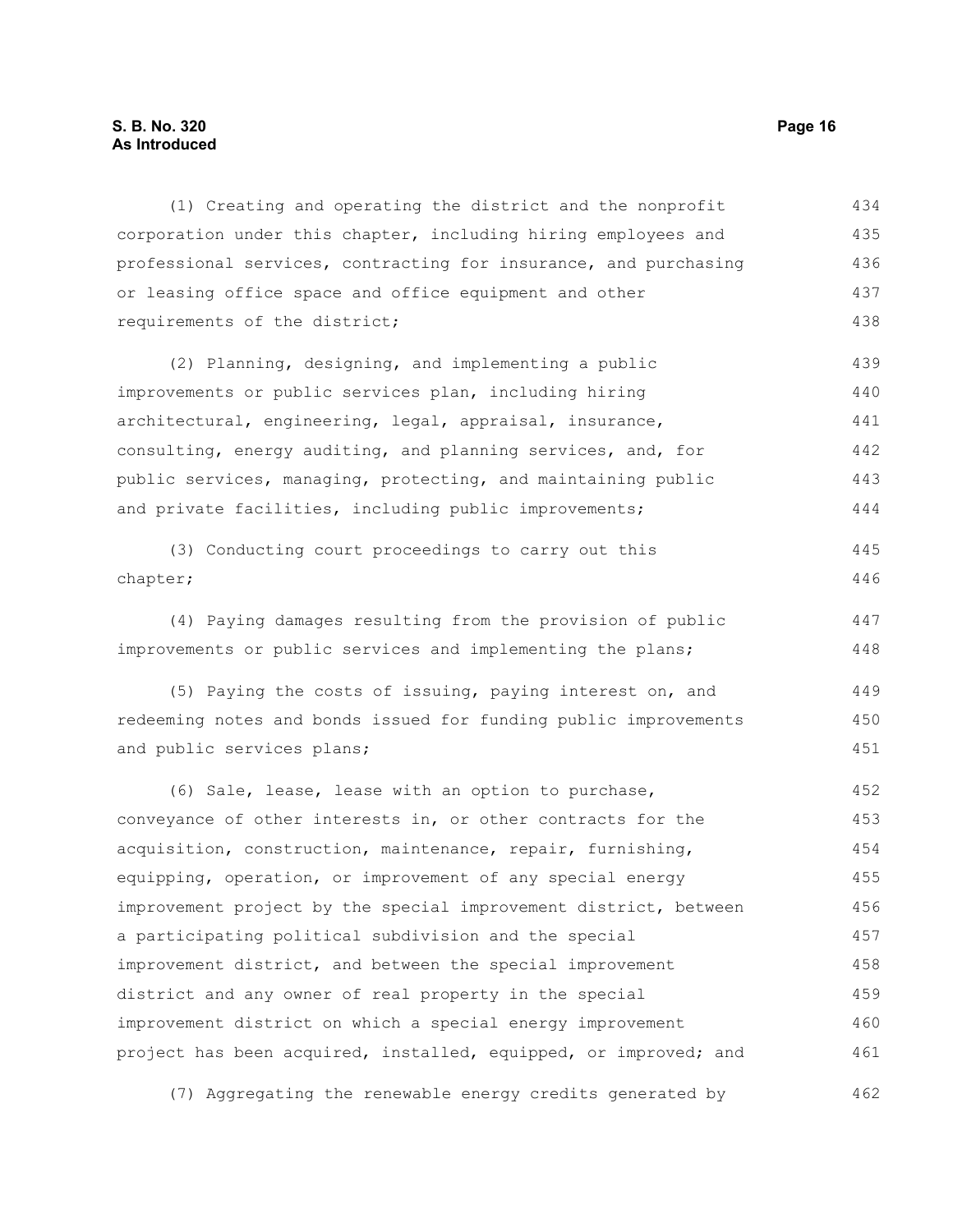one or more special energy improvement projects within a special improvement district, upon the consent of the owners of the credits and for the purpose of negotiating and completing the sale of such credits. 463 464 465 466

 $(B)$   $(1)$  Once the board of directors of the special improvement district adopts a plan, it shall submit the plan to the legislative authority of each participating political subdivision and the municipal executive of each municipal corporation in which the district is located, if any. The legislative authorities and municipal executives shall review the plan and, within sixty days after receiving it, may submit their comments and recommendations about it to the district. After reviewing these comments and recommendations, the board of directors may amend the plan. It may then submit the plan, amended or otherwise, in the form of a petition to members of the district whose property may be assessed for the plan. - Once 467 468 469 470 471 472 473 474 475 476 477 478

(2)(a) Except as provided in division (B)(2)(b) of this section, once the petition is signed by those members who own at least sixty per cent of the front footage of property that is to be assessed and that abuts upon a street, alley, public road, place, boulevard, parkway, park entrance, easement, or other public improvement, or those members who own at least seventyfive per cent of the area to be assessed for the improvement or service, the petition may be submitted to each legislative authority for approval. If the special improvement district was created for the purpose of developing and implementing plans for special energy improvement projects, the petition required under this division shall be signed by one hundred per cent of the owners of the area of all real property located within the area to be assessed for the special energy improvement project. 479 480 481 482 483 484 485 486 487 488 489 490 491 492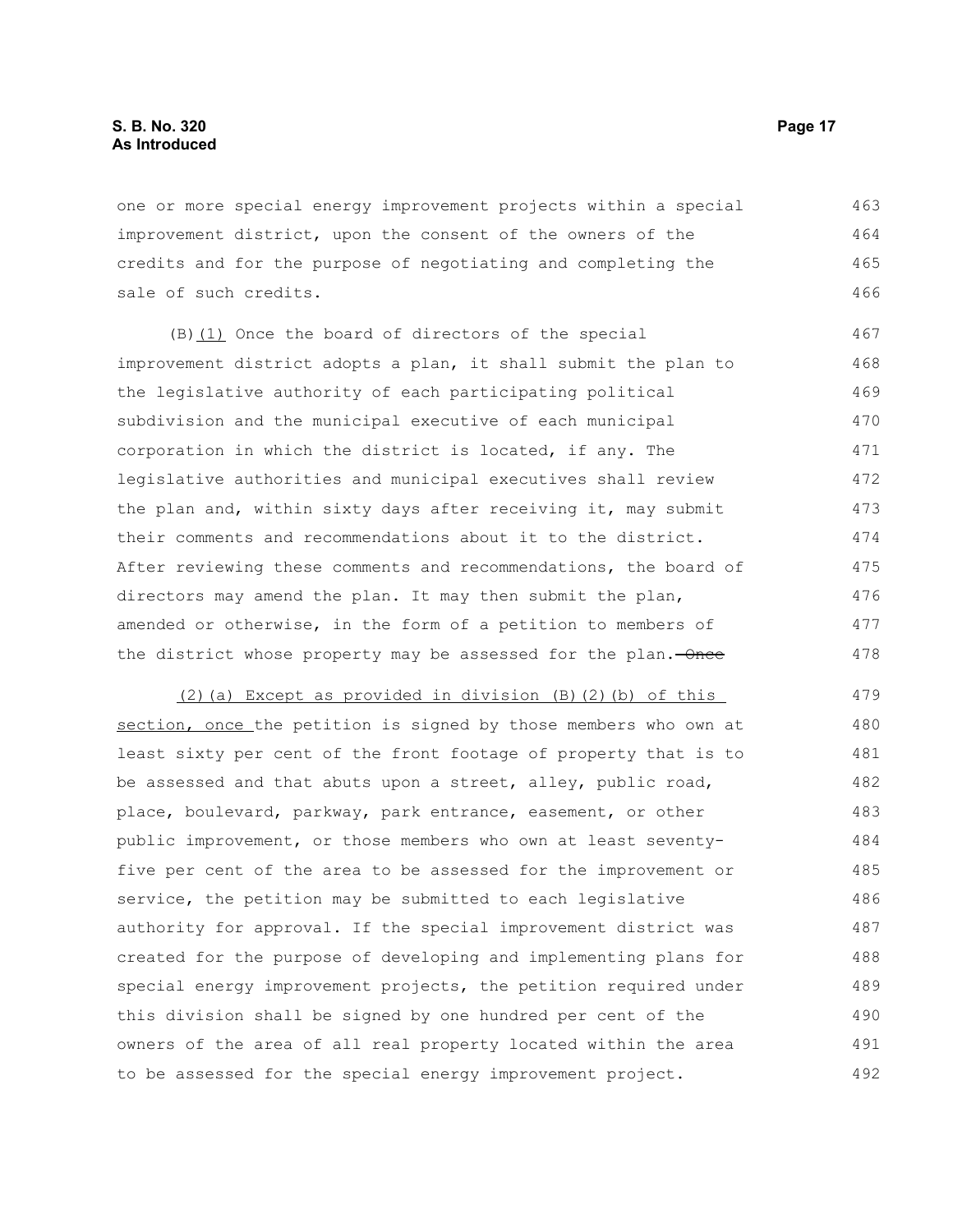| Each-(b) If a condominium property is included in the area       | 493 |
|------------------------------------------------------------------|-----|
| of the special improvement district for which the board of       | 494 |
| directors of the special improvement district has adopted a      | 495 |
| plan, the petition shall be signed by a member of the board of   | 496 |
| directors of the unit owners association on behalf of all owners | 497 |
| of units in the condominium property if both of the following    | 498 |
| apply:                                                           | 499 |
| (i) A vote is conducted according to the unit owners             | 500 |
| association bylaws and declaration to determine whether the unit | 501 |
| owners association, on behalf of all unit owners, approves the   | 502 |
| plan proposed by the board of directors of the special           | 503 |
| improvement district.                                            | 504 |
| (ii) The result of the vote is that the unit owners              | 505 |
| association approves the plan proposed by the board of directors | 506 |
| of the special improvement district.                             | 507 |
| No unit owner shall sign the petition on the unit owner's        | 508 |
| own behalf.                                                      | 509 |
| (3) Each legislative authority shall, by resolution,             | 510 |
| approve or reject the petition within sixty days after receiving | 511 |
| it. If the petition is approved by the legislative authority of  | 512 |
| each participating political subdivision, the plan contained in  | 513 |
| the petition shall be effective at the earliest date on which a  | 514 |
| nonemergency resolution of the legislative authority with the    | 515 |
| latest effective date may become effective. A plan may not be    | 516 |
| resubmitted to the legislative authorities and municipal         | 517 |
| executives more than three times in any twelve-month period.     | 518 |
| (C) Each participating political subdivision shall levy,         | 519 |
| by special assessment upon specially benefited property located  | 520 |
| within the district, the costs of any public improvements or     | 521 |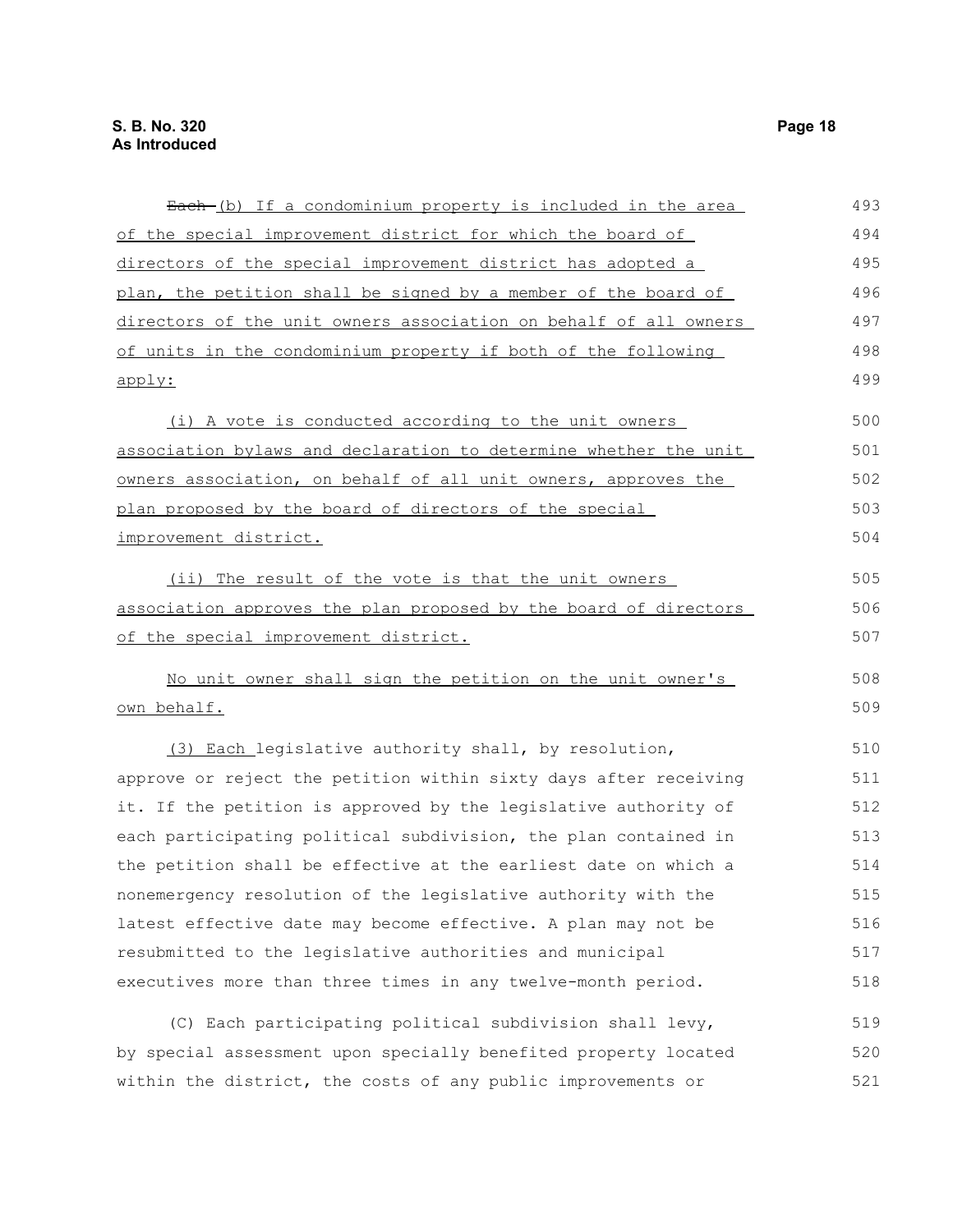#### **S. B. No. 320 Page 19 As Introduced**

public services plan contained in a petition approved by the participating political subdivisions under this section or division (F) of section 1710.02 of the Revised Code. The levy shall be made in accordance with the procedures set forth in Chapter 727. of the Revised Code, except that: 522 523 524 525 526

(1) The assessment for each improvements or services plan may be levied by any one or any combination of the methods of assessment listed in section 727.01 of the Revised Code, provided that the assessment is uniformly applied. 527 528 529 530

(2) For the purpose of levying an assessment, the board of directors may combine one or more improvements or services plans or parts of plans and levy a single assessment against specially benefited property. 531 532 533 534

(3) For purposes of special assessments levied by a township pursuant to this chapter, references in Chapter 727. of the Revised Code to the municipal corporation shall be deemed to refer to the township, and references to the legislative authority of the municipal corporation shall be deemed to refer to the board of township trustees. 535 536 537 538 539 540

Church property or property owned by a political subdivision, including any participating political subdivision in which a special improvement district is located, shall be included in and be subject to special assessments made pursuant to a plan adopted under this section or division (F) of section 1710.02 of the Revised Code, if the church or political subdivision has specifically requested in writing that its property be included within the special improvement district and the church or political subdivision is a member of the district or, in the case of a district created by an existing qualified nonprofit corporation, if the church is a member of the 541 542 543 544 545 546 547 548 549 550 551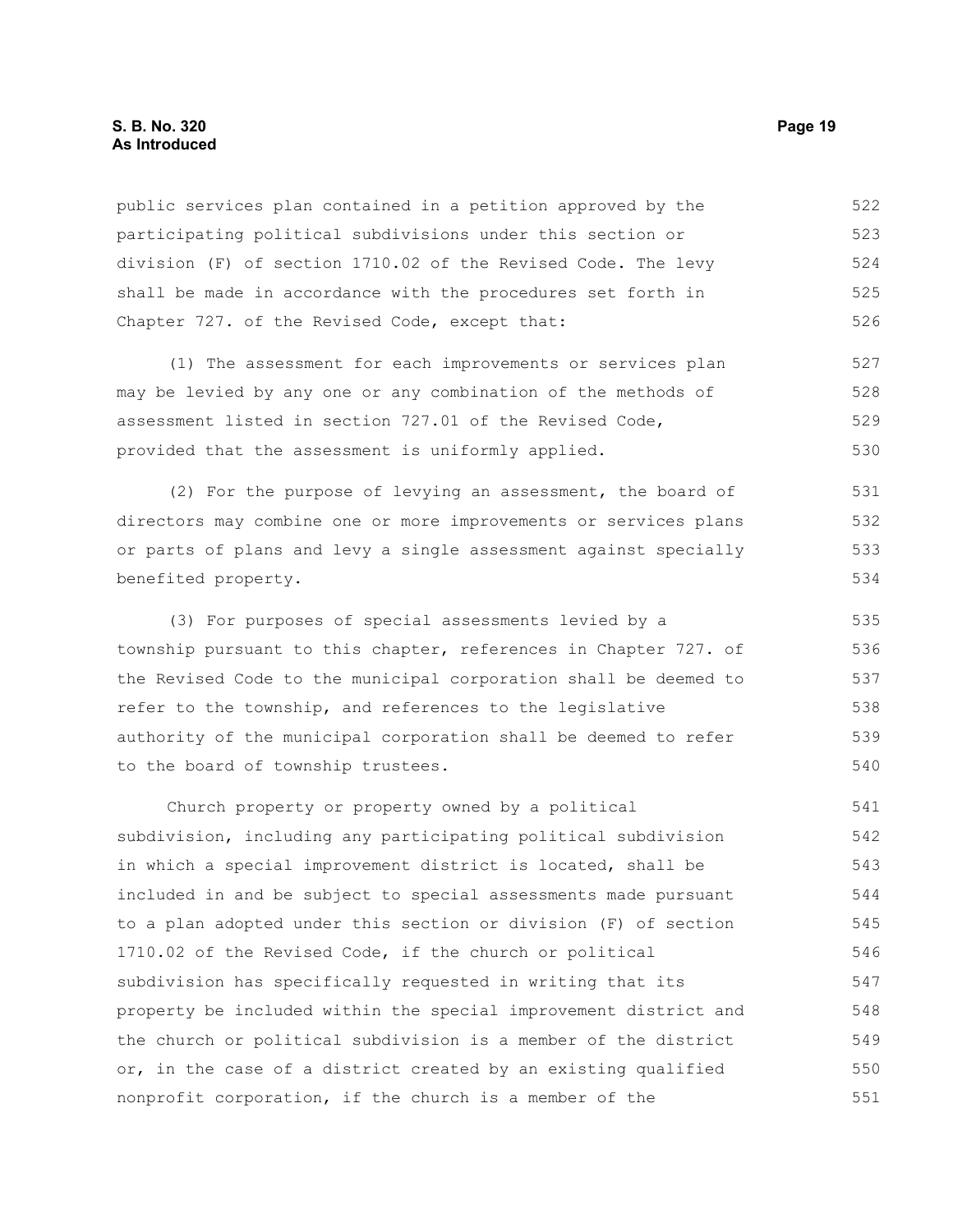552

563 564 565

581

(D) All rights and privileges of property owners who are assessed under Chapter 727. of the Revised Code shall be granted to property owners assessed under this chapter, including those rights and privileges specified in sections 727.15 to 727.17 and 727.18 to 727.22 of the Revised Code and the right to notice of the resolution of necessity and the filing of the estimated assessment under section 727.13 of the Revised Code. Property owners assessed for public services under this chapter shall have the same rights and privileges as property owners assessed for public improvements under this chapter. 553 554 555 556 557 558 559 560 561 562

**Sec. 1710.13.** (A) This section does not apply to a special improvement district created by an existing qualified nonprofit corporation.

The (B)(1) Except as provided in division (B)(2) of this section, the process for dissolving a special improvement district or repealing an improvements or services plan may be initiated by a petition signed by members of the district who own at least twenty per cent of the appraised value of the real property located in the district, excluding church property or real property owned by the federal government, the state, or a county, township, or municipal corporation, unless the church, county, township, or municipal corporation has specifically requested in writing that the property be included in the district, and filed with the municipal executive, if any, and the legislative authorities of all the participating political subdivisions of the district. As used in this section, "appraised value" means the taxable value established by the county auditor for purposes of real estate taxation. 566 567 568 569 570 571 572 573 574 575 576 577 578 579 580

(2) If a condominium property is included in the area of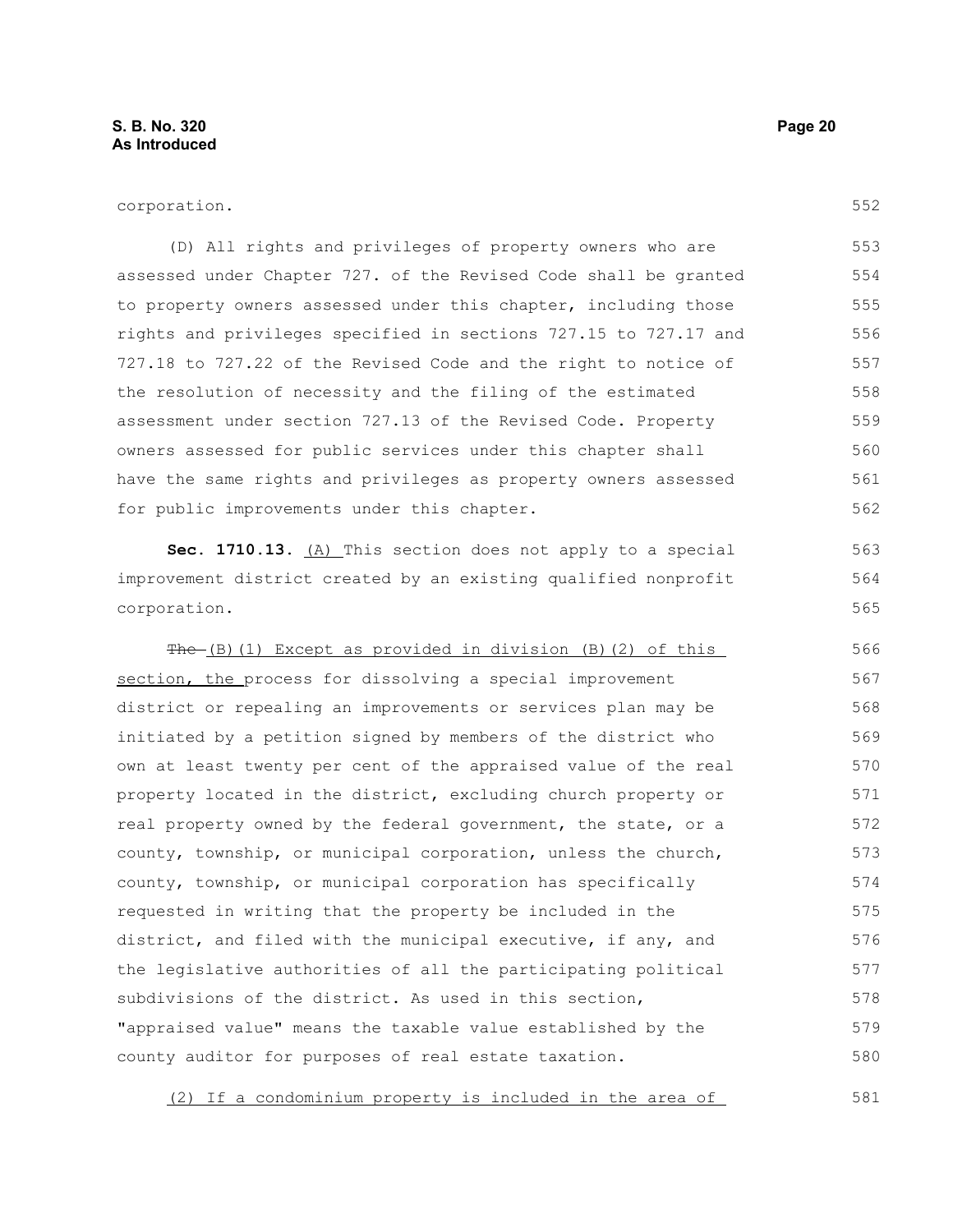| the special improvement district, the petition shall be signed   | 582 |
|------------------------------------------------------------------|-----|
| by a member of the board of directors of the unit owners         | 583 |
| association on behalf of all owners of units in the condominium  | 584 |
| property if both of the following apply:                         | 585 |
| (a) A vote is conducted according to the unit owners             | 586 |
| association bylaws and declaration to determine whether the unit | 587 |
| owners association, on behalf of all unit owners, is in favor of | 588 |
| dissolving the special improvement district or repealing an      | 589 |
| improvements or services plan, as applicable.                    | 590 |
| (b) The result of the vote is that the unit owners               | 591 |
| association is in favor of dissolving the special improvement    | 592 |
| district or repealing an improvements or services plan, as       | 593 |
| applicable.                                                      | 594 |
| No unit owner shall sign the petition on the unit owner's        | 595 |
| own behalf.                                                      | 596 |
| (C)(1) No later than forty-five days after such a petition       | 597 |
| is filed, the members of the district shall meet to consider it. | 598 |
| Notice of the meeting shall be given as provided in section      | 599 |
| 1710.05 of the Revised Code. Upon-Except as provided in division | 600 |
| (C)(2) of this section, upon the affirmative vote of members who | 601 |
| collectively own more than fifty per cent of the appraised value | 602 |
| of the real property in the district that may be subject to      | 603 |
| assessment under division (C) of section 1710.06 of the Revised  | 604 |
| Code, the district shall be dissolved, or the plan shall be      | 605 |
| repealed, as applicable.                                         | 606 |
| (2) The member of the board of directors who signed the          | 607 |
| petition described in division (B) (2) of this section shall     | 608 |
| represent the unit owners association at the meeting. That       | 609 |
| member shall vote in accordance with the results of the vote     | 610 |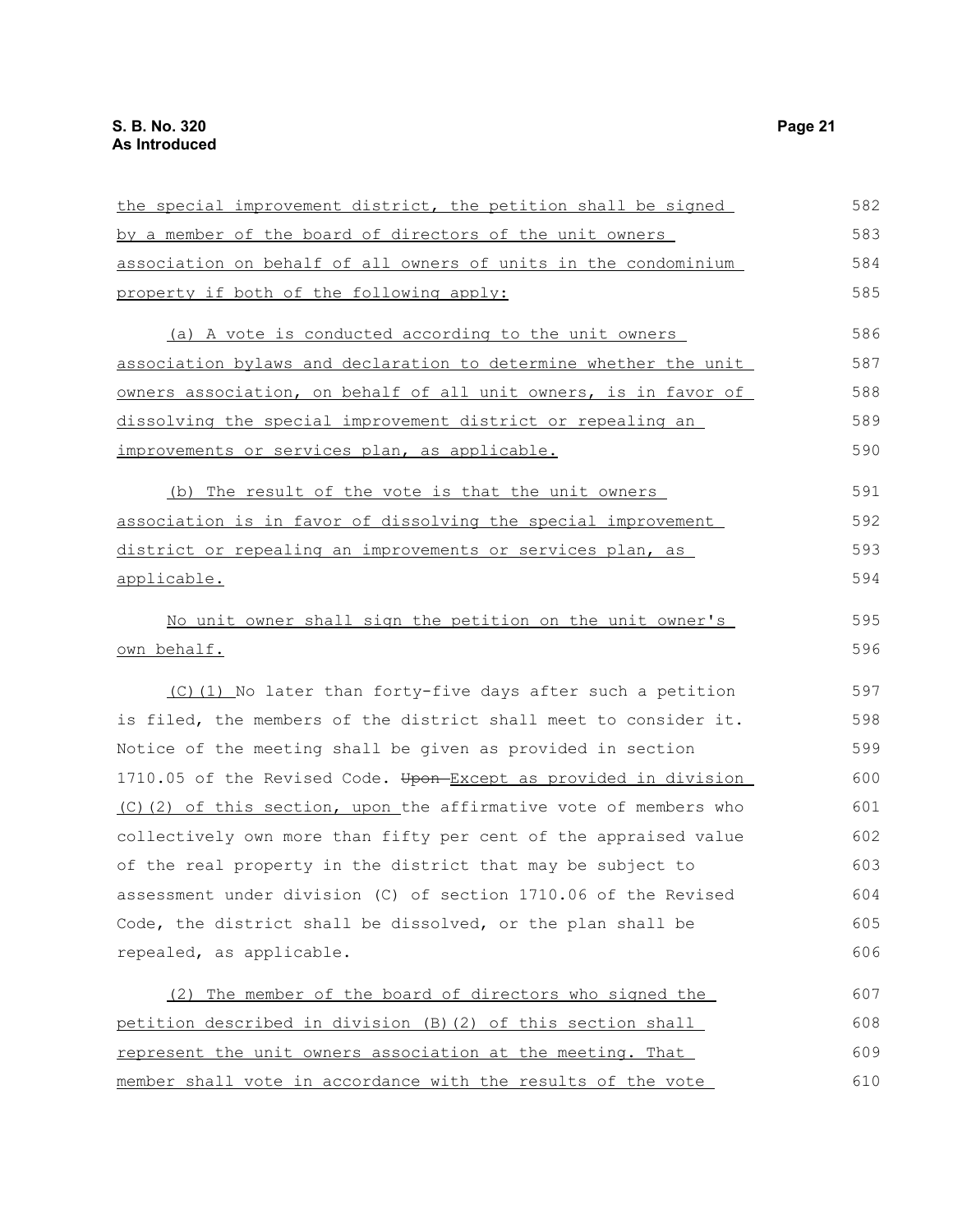(D) No rights or obligations of any person under any contract, or in relation to any bonds, notes, or assessments made under this chapter, shall be affected by the dissolution of the district or the repeal of a plan, except with the consent of that person or by order of a court with jurisdiction over the matter. Upon dissolution of a district, any assets or rights of the district, after payment of all bonds, notes, or other obligations of the district, shall be deposited in a special account in the treasury of each participating political subdivision, prorated among all participating political subdivisions to reflect the percentage of the district's territory within that political subdivision, to be used for the benefit of the territory that made up the district. 612 613 614 615 616 617 618 619 620 621 622 623 624

(E) Once the members have approved the repeal of a plan, all bonds, notes, and other obligations of the district associated with the plan shall be paid. Thereafter, the plan shall be repealed. Upon receipt of proof that all bonds, notes, and other obligations have been paid and that the plan has been repealed, the participating political subdivisions shall terminate any levies imposed to pay for costs of the plan. 625 626 627 628 629 630 631

 **Sec. 1710.20.** A property owner or owners may petition the legislative authority of any municipal corporation or township in which their property is located for authorization to develop and implement one or more special energy improvement projects that consist only of energy efficiency improvements. The property owner or owners shall petition the municipal corporation or township in accordance with sections 1710.20 to 1710.28 of the Revised Code. For purposes of this section, property is located in a municipal corporation or township if 632 633 634 635 636 637 638 639 640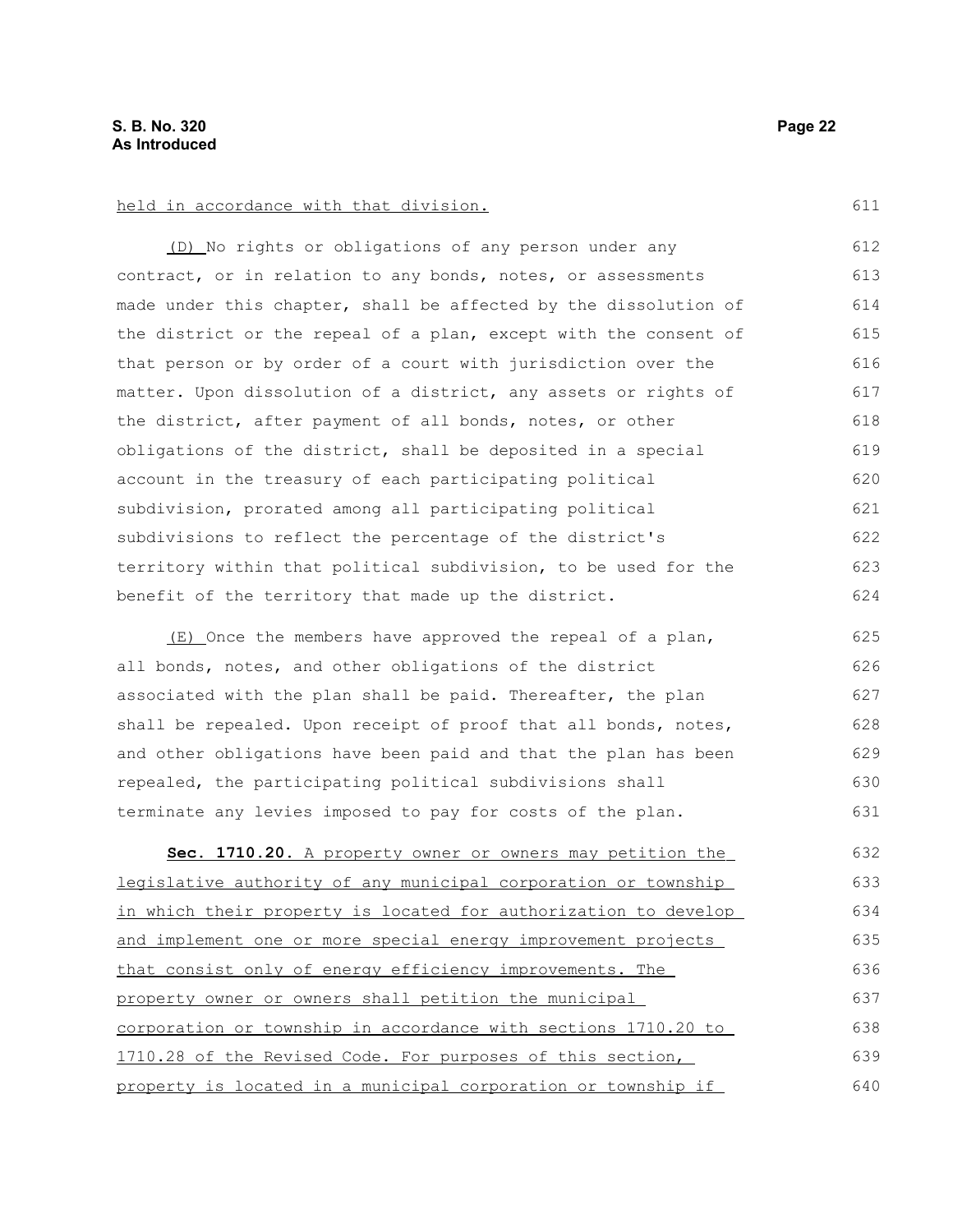| the property is located wholly within the boundaries of the            | 641 |
|------------------------------------------------------------------------|-----|
| municipal corporation or township.                                     | 642 |
| <b>Sec. 1710.21.</b> (A) In order to develop and implement one or      | 643 |
| <u>more special energy improvement projects under sections 1710.20</u> | 644 |
| to 1710.28 of the Revised Code, the person or persons proposing        | 645 |
| the development and implementation shall submit to the municipal       | 646 |
| corporation or township a petition for the development and             | 647 |
| implementation of the project or projects signed by one hundred        | 648 |
| per cent of the property owners of the parcels to be assessed.         | 649 |
| (B) For purposes of compliance with division (A) of this               | 650 |
| section, the person or persons proposing the development and           | 651 |
| implementation shall show the ownership of each parcel of              | 652 |
| property to be assessed by reference to records that were              | 653 |
| available from each county recorder's office not more than sixty       | 654 |
| <u>days prior to the submission of the petition.</u>                   | 655 |
| Sec. 1710.22. (A) The person or persons proposing the                  | 656 |
| development and implementation of one or more special energy           | 657 |
| improvement projects under sections 1710.20 to 1710.28 of the          | 658 |
| Revised Code shall ensure that the petition required under             | 659 |
| section 1710.21 of the Revised Code includes all of the                | 660 |
| following:                                                             | 661 |
| (1) A description of the proposed special energy                       | 662 |
| improvement project or projects, including the cost of the             | 663 |
| proposed project or projects and a statement of which property         | 664 |
| or properties each project will benefit;                               | 665 |
| (2) A designation of at least one special energy                       | 666 |
| improvement project for each parcel of real property;                  | 667 |
| (3) The method of assessment to be used and the time                   | 668 |
| period during which the assessment will be levied;                     | 669 |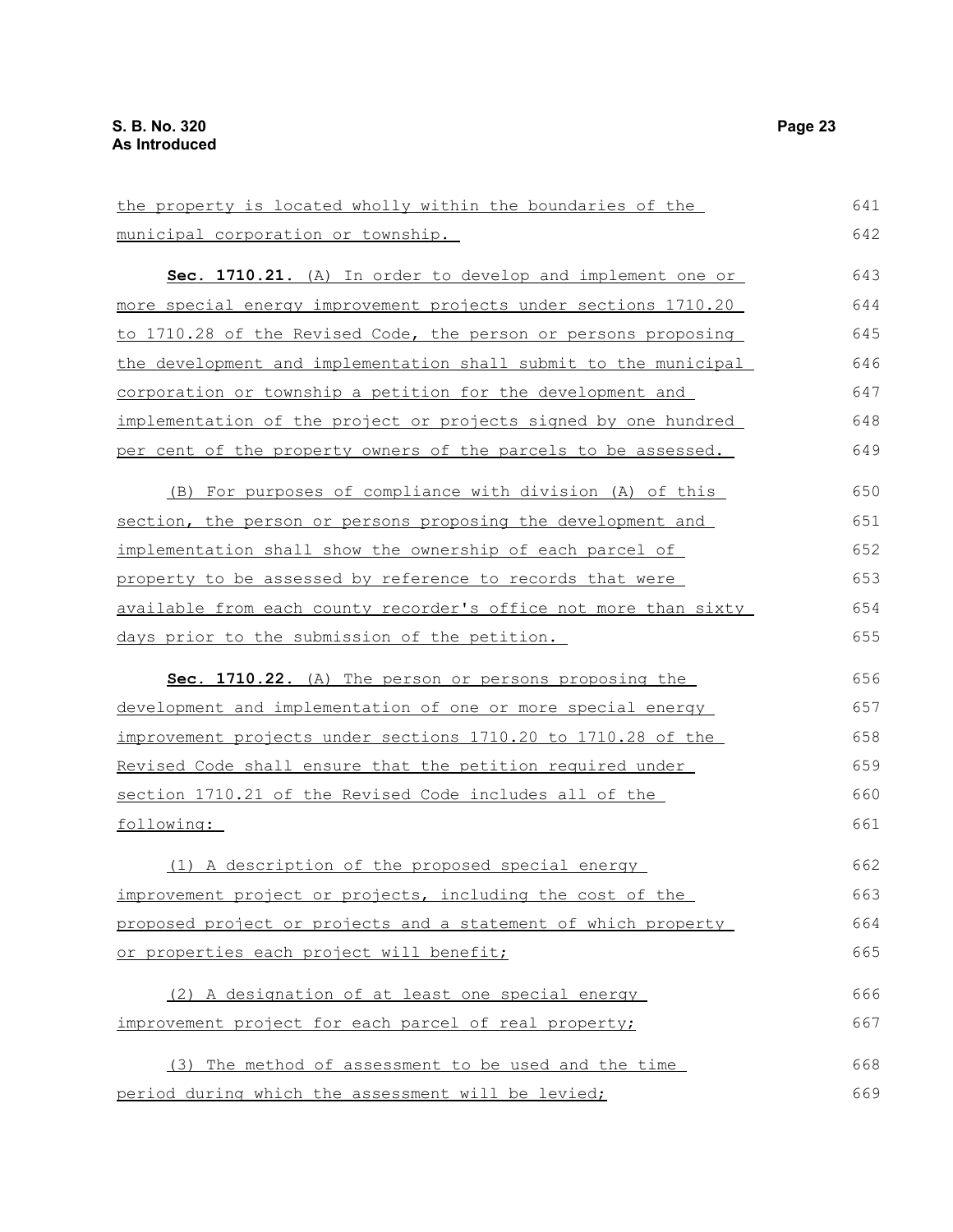| (4) A statement that the development and implementation of              | 670 |
|-------------------------------------------------------------------------|-----|
| the special energy improvement project or projects is being             | 671 |
| requested under sections 1710.20 to 1710.28 of the Revised Code.        | 672 |
| (B) The person or persons proposing the development and                 | 673 |
| implementation of one or more special energy improvement                | 674 |
| projects under sections 1710.20 to 1710.28 of the Revised Code          | 675 |
| may include in the petition submitted under section 1710.21 of          | 676 |
| the Revised Code provisions for the following:                          | 677 |
| (1) Planning, designing, and implementing the project or                | 678 |
| projects, and paying the cost of any action taken in furtherance        | 679 |
| of the project or projects, including hiring architectural,             | 680 |
| engineering, legal, financial, appraisal, insurance, consulting,        | 681 |
| energy auditing, and planning services;                                 | 682 |
| (2) Paying the costs of issuing, paying interest on, and                | 683 |
| <u>redeeming or refunding notes and bonds issued for the purpose of</u> | 684 |
| paying costs of the project or projects, reimbursing costs of           | 685 |
| the project or projects that were previously incurred, and              | 686 |
| cooperating with any person, any public or private lender, or           | 687 |
| any port authority having jurisdiction over the parcels upon            | 688 |
| which the project or projects are proposed to be developed and          | 689 |
| implemented to provide financing to pay or reimburse the costs          | 690 |
| of the project or projects;                                             | 691 |
| (3) Sale, lease, lease with an option to purchase,                      | 692 |
| conveyance of other interests in, or other contracts for the            | 693 |
| acquisition, construction, maintenance, repair, furnishing,             | 694 |
| equipping, operation, or improvement of the project or projects         | 695 |
| between a municipal corporation or township and any owner of            | 696 |
| real property on which one of the projects is acquired,                 | 697 |
| installed, equipped, or improved;                                       | 698 |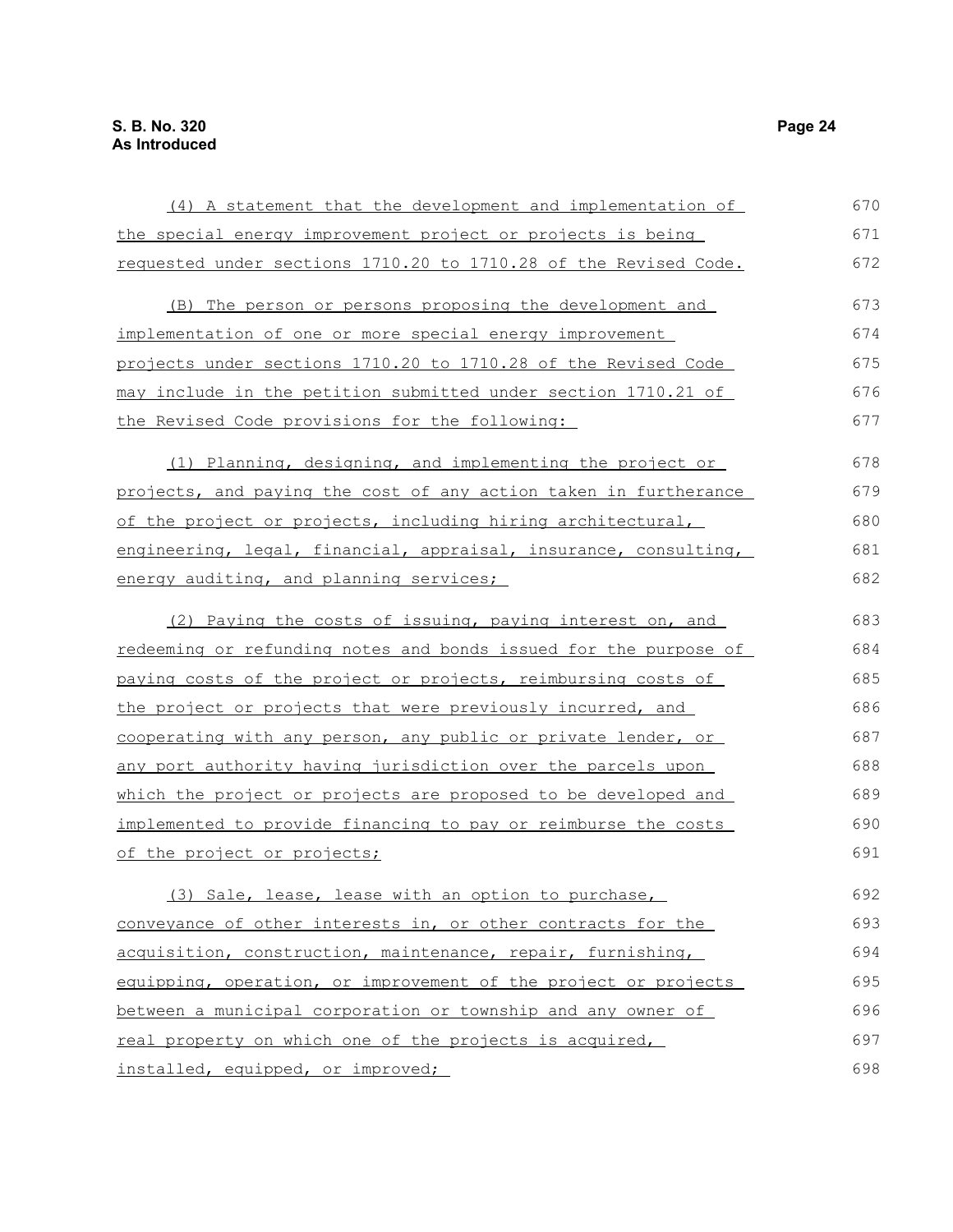(4) Any other actions necessary to develop and implement the project or projects. **Sec. 1710.24.** (A) A municipal corporation or township with which a petition is filed under section 1710.21 of the Revised Code may, by legislation, approve or disapprove the petition not later than sixty days after the date that the petition is filed. This division does not prohibit or restrict the rights of municipal corporations under Article XVIII of the Ohio Constitution or the right of the municipal legislative authority to impose reasonable conditions in approval legislation. The acquisition, installation, equipping, and improvement of one or more special energy improvement projects under sections 1710.20 to 1710.28 of the Revised Code does not supersede any of the following: (1) Any local zoning, environmental, or similar law or regulation; (2) Sections 4933.81 to 4933.90 of the Revised Code governing the certified territories of electric suppliers; (3) Any state or federal law relating to the provision of electric service or the regulation of electric light companies that operate their utilities not for profit or public utilities. As used in this division, "electric light company" has the same meaning as in section 4905.03 of the Revised Code and "public utility" has the same meaning as in section 4905.02 of the Revised Code. (B) If the municipal corporation or township approves the petition, the municipal corporation or township shall levy a special assessment on all real property subject to the petition 699 700 701 702 703 704 705 706 707 708 709 710 711 712 713 714 715 716 717 718 719 720 721 722 723 724 725 726

to pay for the costs of the development and implementation of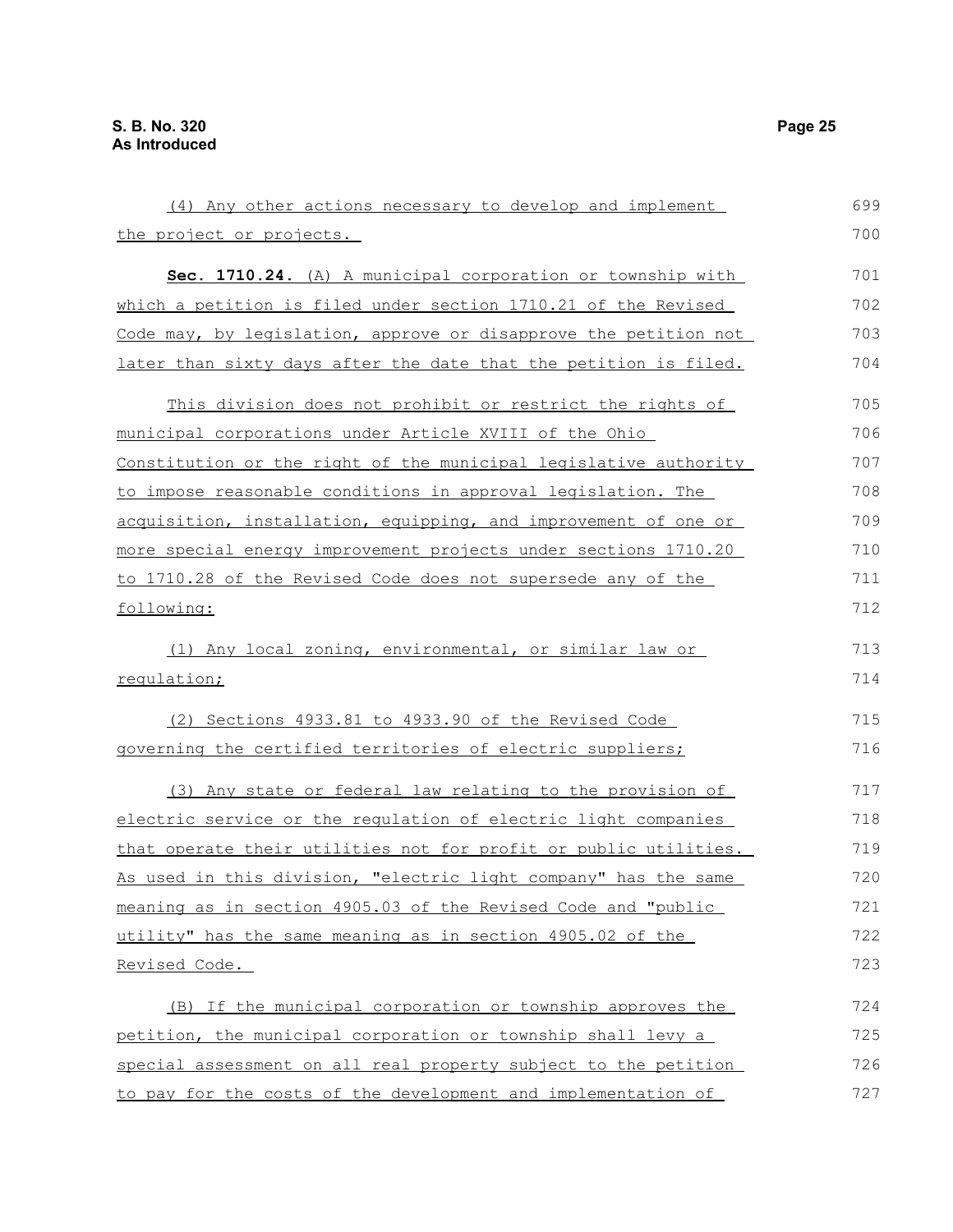| the special energy improvement project or projects. The          | 728 |
|------------------------------------------------------------------|-----|
| municipal corporation or township shall levy the special         | 729 |
| assessment for not more than thirty years from the first day of  | 730 |
| the year in which the special assessment is first imposed.       | 731 |
| (C) For purposes of levying a special assessment under           | 732 |
| this section, the special energy improvement project or projects | 733 |
| included in the petition are deemed a special benefit to any     | 734 |
| private property owners subject to the petition. The use of      | 735 |
| special assessments levied to benefit such property owners does  | 736 |
| not constitute expenditures made with public funds. The          | 737 |
| municipal corporation or township shall levy the special         | 738 |
| assessment in accordance with Chapter 727. of the Revised Code   | 739 |
| except that:                                                     | 740 |
| (1) The municipal corporation or township may levy the           | 741 |
| assessment for each project by any one or any combination of the | 742 |
| methods of assessment listed in section 727.01 of the Revised    | 743 |
| Code, provided that the assessment is uniformly applied;         | 744 |
| (2) For purposes of levying an assessment, the municipal         | 745 |
| corporation or township may combine one or more special energy   | 746 |
| improvement projects and levy a single assessment against        | 747 |
| specially benefited property;                                    | 748 |
| (3) For purposes of special assessments levied by a              | 749 |
| township under this section, references in Chapter 727. of the   | 750 |
| Revised Code to the municipal corporation are deemed to refer to | 751 |
| the township, and references to the legislative authority of the | 752 |
| municipal corporation are deemed to refer to the board of        | 753 |
| township trustees.                                               | 754 |
| (D) All applicable rights and privileges of a property           | 755 |
| owner that is assessed under Chapter 727. of the Revised Code    | 756 |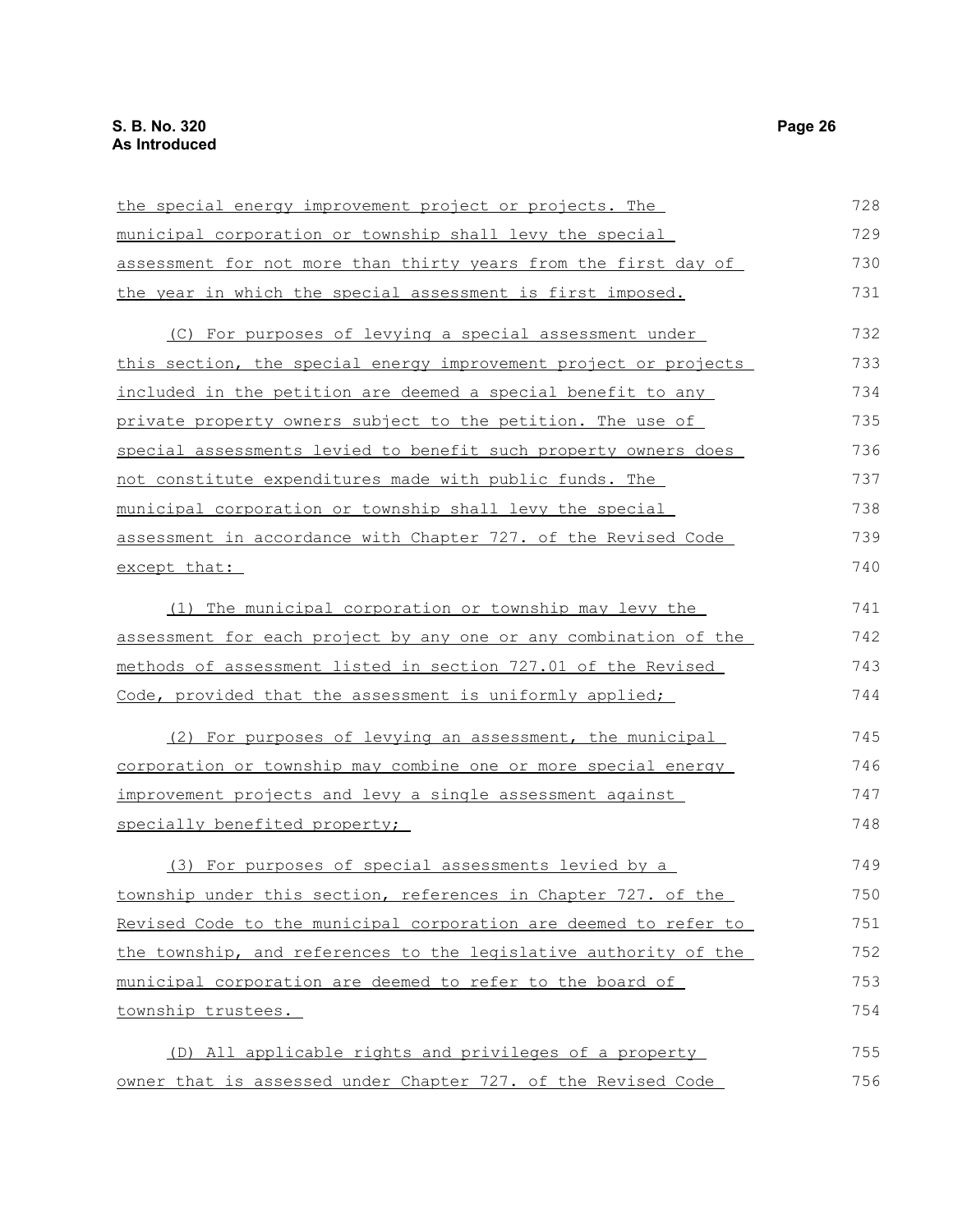| <u>are granted to a property owner assessed under this section,</u> | 757 |
|---------------------------------------------------------------------|-----|
| including those rights and privileges specified in sections         | 758 |
| 727.15 to 727.17 and 727.18 to 727.22 of the Revised Code and       | 759 |
| the right to notice of the resolution of necessity and the          | 760 |
| filing of the estimated assessment under section 727.13 of the      | 761 |
| Revised Code, unless waived by the property owner.                  | 762 |
| Sec. 1710.241. A petition submitted under section 1710.21           | 763 |
| of the Revised Code, and any actions taken by the municipal         | 764 |
| corporation or township under the petition and the legislation      | 765 |
| approving the petition, are in furtherance of the purposes set      | 766 |
| forth in Section 20 or 2q of Article VIII, Ohio Constitution, if    | 767 |
| approved by the municipal corporation or township with which the    | 768 |
| petition is filed.                                                  | 769 |
| Sec. 1710.26. Any municipal corporation or township                 | 770 |
| levying a special assessment under section 1710.24 of the           | 771 |
| Revised Code may develop, finance, manage, or implement part or     | 772 |
| <u>all of any special energy improvement project approved under</u> | 773 |
| that section and may contract with any person, community            | 774 |
| improvement corporation, political subdivision as defined in        | 775 |
| division (F) of section 2744.01 of the Revised Code, state          | 776 |
| agency as defined in section 1.60 of the Revised Code, or port      | 777 |
| authority to develop, finance, manage, or implement part or all     | 778 |
| of any special energy improvement project approved under section    | 779 |
| 1710.24 of the Revised Code.                                        | 780 |
| Sec. 1710.28. (A) A municipal corporation or township               | 781 |
| levying a special assessment under section 1710.24 of the           | 782 |
| Revised Code may sell, transfer, lease, or convey any special       | 783 |
| energy improvement project owned by the municipal corporation or    | 784 |
| township upon a determination by the legislative authority of       | 785 |
| the municipal corporation or township that the project is not       | 786 |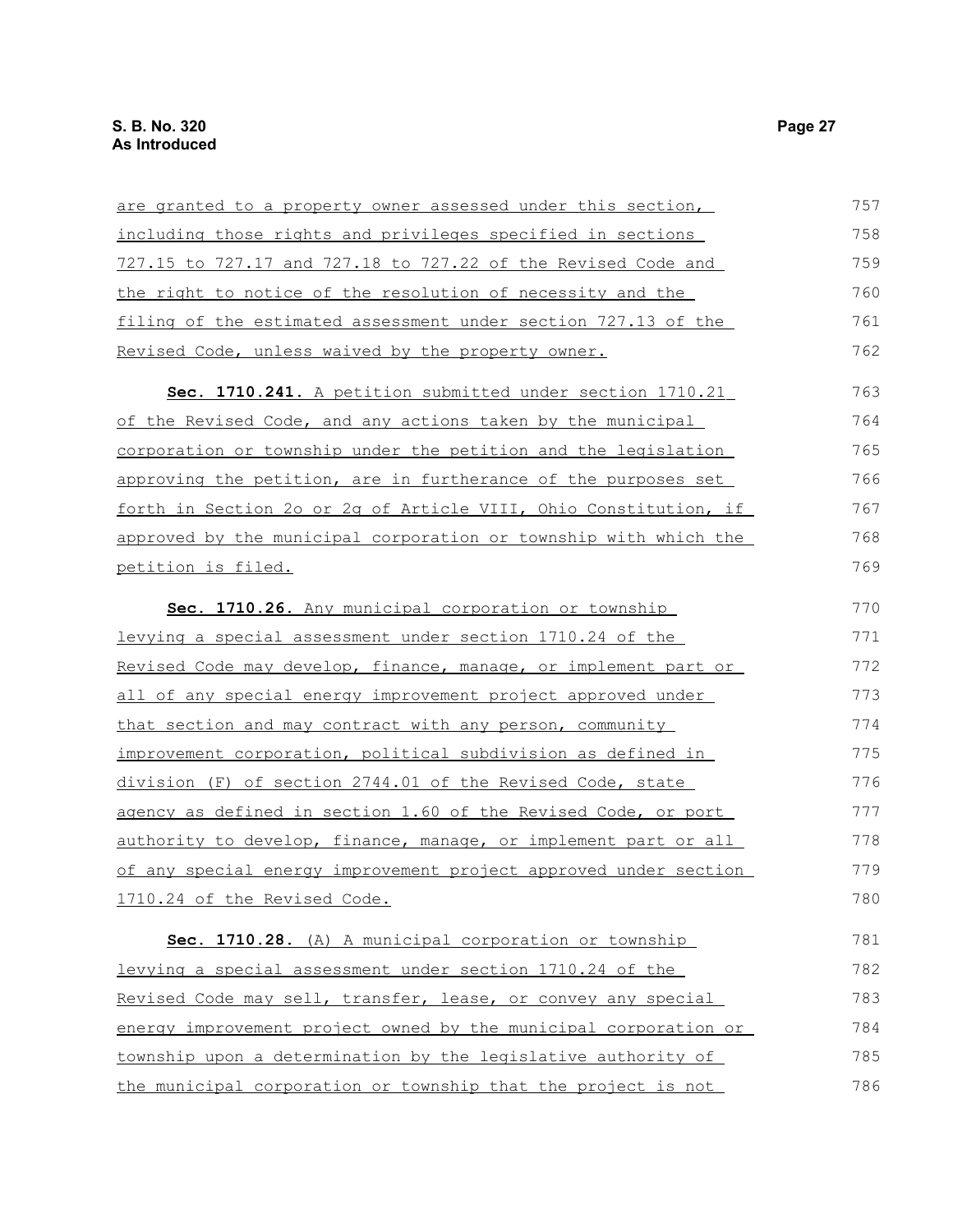| required to be owned exclusively by the municipal corporation or | 787 |
|------------------------------------------------------------------|-----|
| township for its purposes or for any of the following purposes:  | 788 |
| (1) Uses determined by the legislative authority of the          | 789 |
| municipal corporation or township as those that will promote the | 790 |
| welfare of the people of the municipal corporation or township;  | 791 |
| (2) To improve the quality of life and the general and           | 792 |
| economic well being of the people of the municipal corporation   | 793 |
| or township;                                                     | 794 |
| (3) To better ensure the public health, safety, and              | 795 |
| welfare;                                                         | 796 |
| (4) To protect water and other natural resources;                | 797 |
| (5) To provide for the conservation and preservation of          | 798 |
| natural and open areas and farmlands, including by making urban  | 799 |
| areas more desirable or suitable for development and             | 800 |
| <u>revitalization;</u>                                           | 801 |
| (6) To control, prevent, minimize, clean up, or mediate          | 802 |
| certain contamination of or pollution from lands in the state    | 803 |
| and water contamination or pollution; or                         | 804 |
| (7) To provide for safe and natural areas and resources.         | 805 |
| (B) The legislative authority of a municipal corporation         | 806 |
| or township that has determined to sell, transfer, lease, or     | 807 |
| convey a project under this section shall specify the            | 808 |
| consideration and any other terms for the sale, transfer, lease, | 809 |
| or conveyance.                                                   | 810 |
| (C) Any determinations made by a legislative authority of        | 811 |
| a municipal corporation or township under division (A) or (B) of | 812 |
| this section are conclusive.                                     | 813 |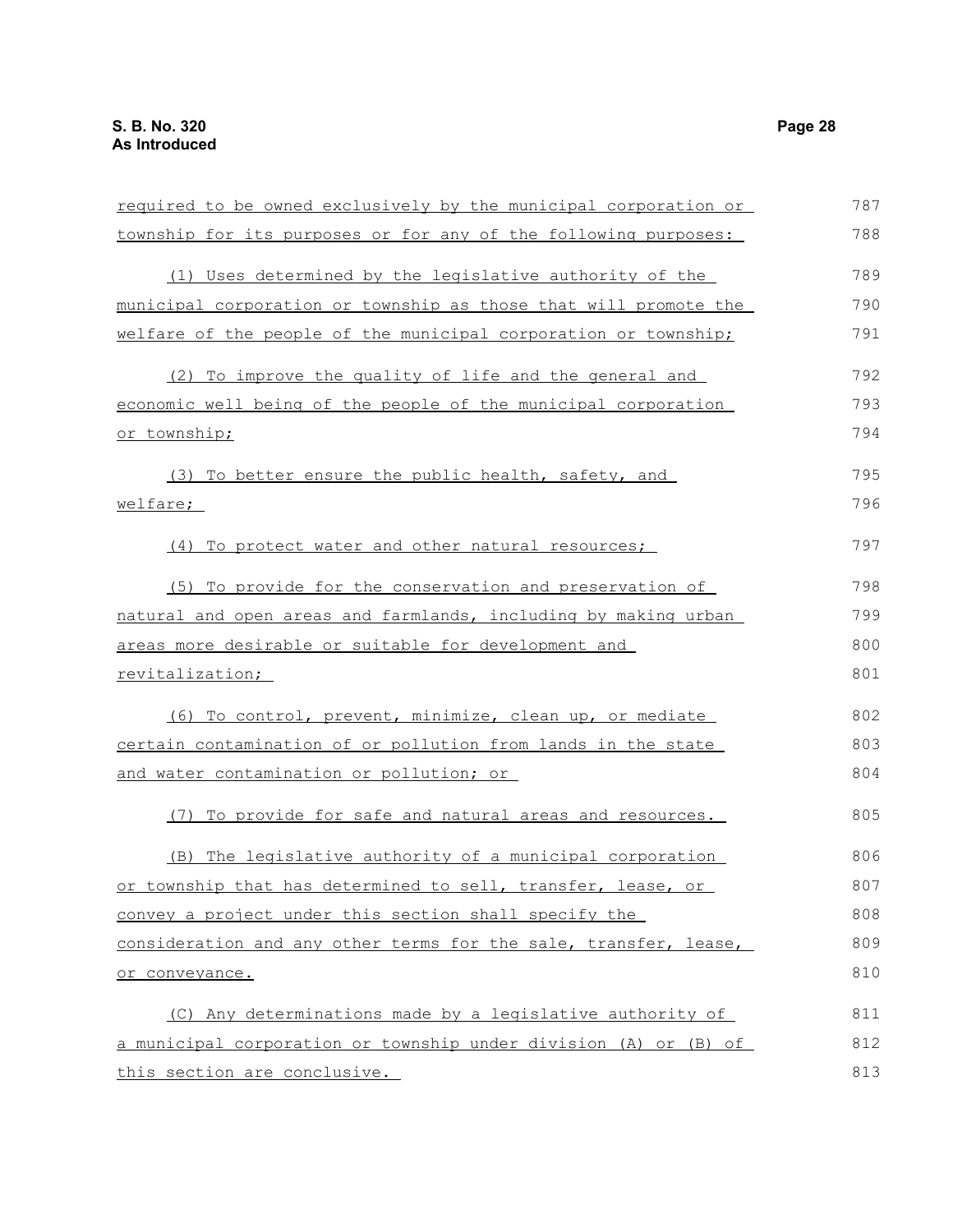| (D) A sale, transfer, lease, or conveyance made under this       | 814 |
|------------------------------------------------------------------|-----|
| section may be made without advertising, receipt of bids, or     | 815 |
| other competitive bidding procedures under Chapter 153. or 735.  | 816 |
| or section 1710.11 of the Revised Code or other representative   | 817 |
| provisions of the Revised Code applicable to a municipal         | 818 |
| corporation or township levying assessments under section        | 819 |
| 1710.24 of the Revised Code.                                     | 820 |
| Sec. 3706.25. As used in sections 3706.25 to 3706.30 of          | 821 |
| the Revised Code:                                                | 822 |
| (A) "Advanced energy project" means any technologies,            | 823 |
| products, activities, or management practices or strategies that | 824 |
| facilitate the generation or use of electricity or energy and    | 825 |
| that reduce or support the reduction of energy consumption or    | 826 |
| support the production of clean, renewable energy for            | 827 |
| industrial, distribution, commercial, institutional,             | 828 |
| governmental, research, not-for-profit, or residential energy    | 829 |
| users including, but not limited to, advanced energy resources   | 830 |
| and renewable energy resources. "Advanced energy project"        | 831 |
| includes any project described in division (A), (B), or (C) of   | 832 |
| section 4928.621 of the Revised Code.                            | 833 |
| (B) "Advanced energy resource" means any of the following:       | 834 |
| (1) Any method or any modification or replacement of any         | 835 |
| property, process, device, structure, or equipment that          | 836 |
| increases the generation output of an electric generating        | 837 |
| facility to the extent such efficiency is achieved without       | 838 |
| additional carbon dioxide emissions by that facility;            | 839 |
| (2) Any distributed generation system consisting of              | 840 |
| customer cogeneration technology, primarily to meet the energy   | 841 |
| needs of the customer's facilities;                              | 842 |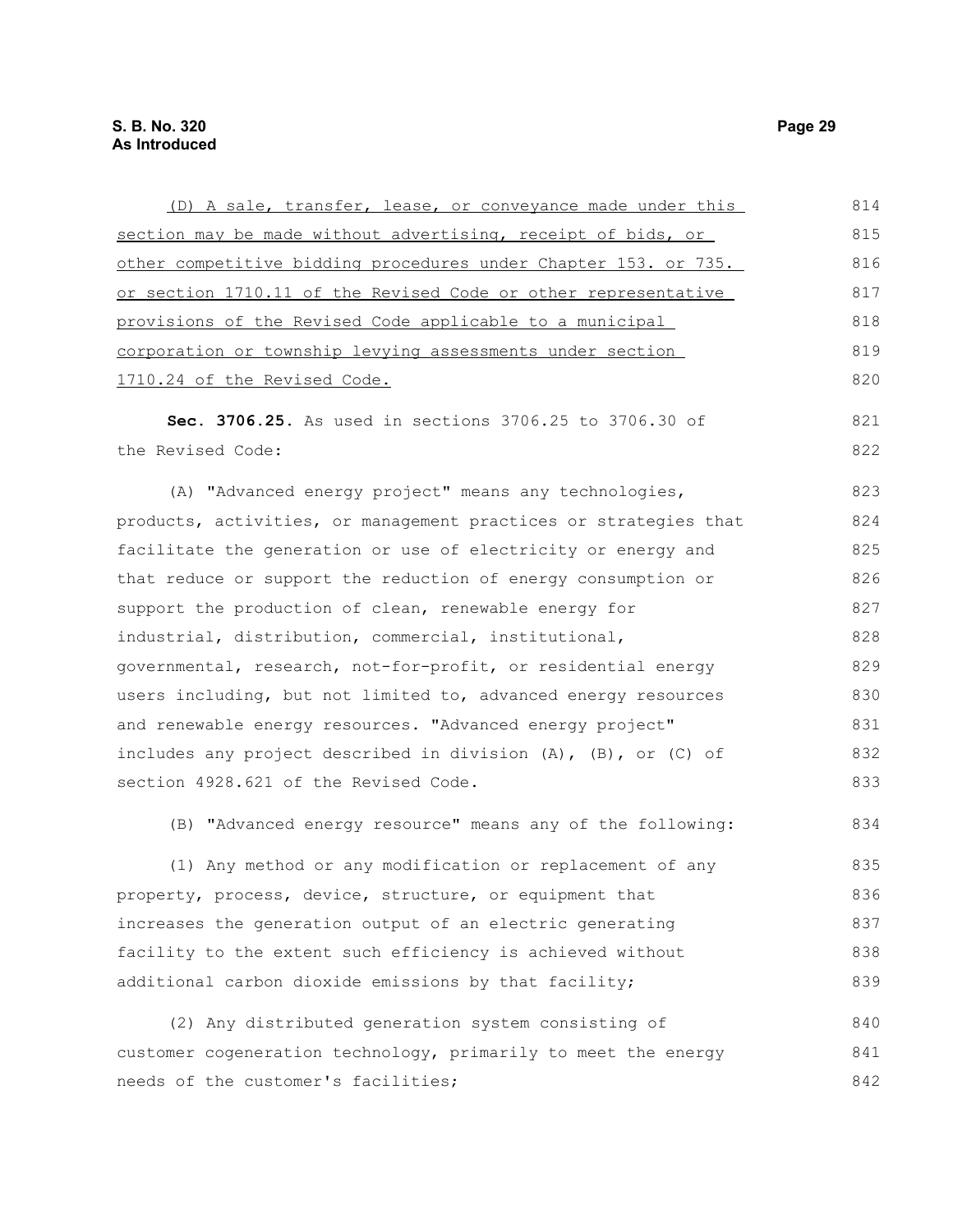(3) Advanced nuclear energy technology consisting of generation III technology as defined by the nuclear regulatory commission; other, later technology; or significant improvements to existing facilities; (4) Any fuel cell used in the generation of electricity, including, but not limited to, a proton exchange membrane fuel cell, phosphoric acid fuel cell, molten carbonate fuel cell, or solid oxide fuel cell; 843 844 845 846 847 848 849 850

(5) Advanced solid waste or construction and demolition debris conversion technology, including, but not limited to, advanced stoker technology, and advanced fluidized bed gasification technology, that results in measurable greenhouse gas emissions reductions as calculated pursuant to the United States environmental protection agency's waste reduction model (WARM). 851 852 853 854 855 856 857

(C) "Air contaminant source" has the same meaning as in section 3704.01 of the Revised Code. 858 859

(D) "Cogeneration technology" means technology that produces electricity and useful thermal output simultaneously. 860 861

 $(E)$  (1) "Renewable energy resource" means solar any of the following: (a) Solar photovoltaic or solar thermal energy, wind- $\dot{I}$ (b) Wind energy, power ; 862 863 864 865

(c) Power produced by a hydroelectric facility, power; (d) Power produced by a run-of-the-river hydroelectric 866 867

facility placed in service on or after January 1, 1980, that is located within this state, relies upon the Ohio river, and operates, or is rated to operate, at an aggregate capacity of 868 869 870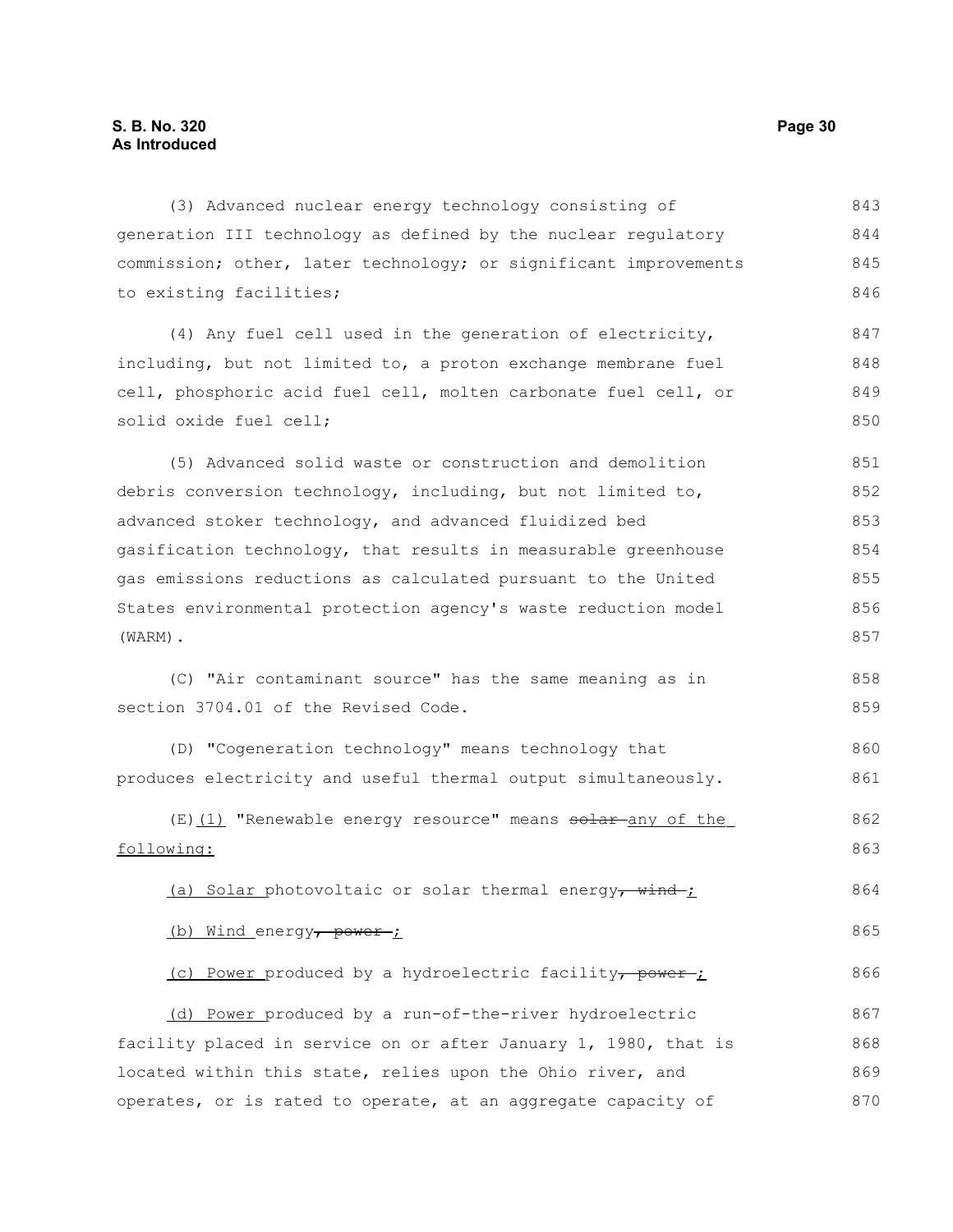#### forty or more megawatts<sub> $\tau$ </sub> geothermal  $\cdot$ (e) Geothermal energy<del>, fuel</del> ( f) Fuel derived from solid wastes, as defined in section 3734.01 of the Revised Code, through fractionation, biological decomposition, or other process that does not principally involve combustion, biomass-except that combustion may be principally involved if the combustion is effected in a facility to generate electricity or heat for a length of time and at a temperature to achieve the destruction of dioxins and also if the facility is equipped with scrubbers, powdered-activatedcarbon injection, pulse-jet fabric filters, selective catalytic reduction of nitric oxide and nitrogen dioxide, and continuous emissions monitoring; (g) Biomass energy, energy ; (h) Energy produced by cogeneration technology that is placed into service on or before December 31, 2015, and for which more than ninety per cent of the total annual energy input is from combustion of a waste or byproduct gas from an air contaminant source in this state, which source has been in operation since on or before January 1, 1985, provided that the cogeneration technology is a part of a facility located in a county having a population of more than three hundred sixty-five thousand but less than three hundred seventy thousand according to the most recent federal decennial census, biologically  $\dot{I}$ (i) Biologically derived methane gas, heat ; (j) Heat captured from a generator of electricity, boiler, or heat exchanger fueled by biologically derived methane gas, or  $energy - *i*$ (k) Energy derived from nontreated by-products of the 871 872 873 874 875 876 877 878 879 880 881 882 883 884 885 886 887 888 889 890 891 892 893 894 895 896 897 898 899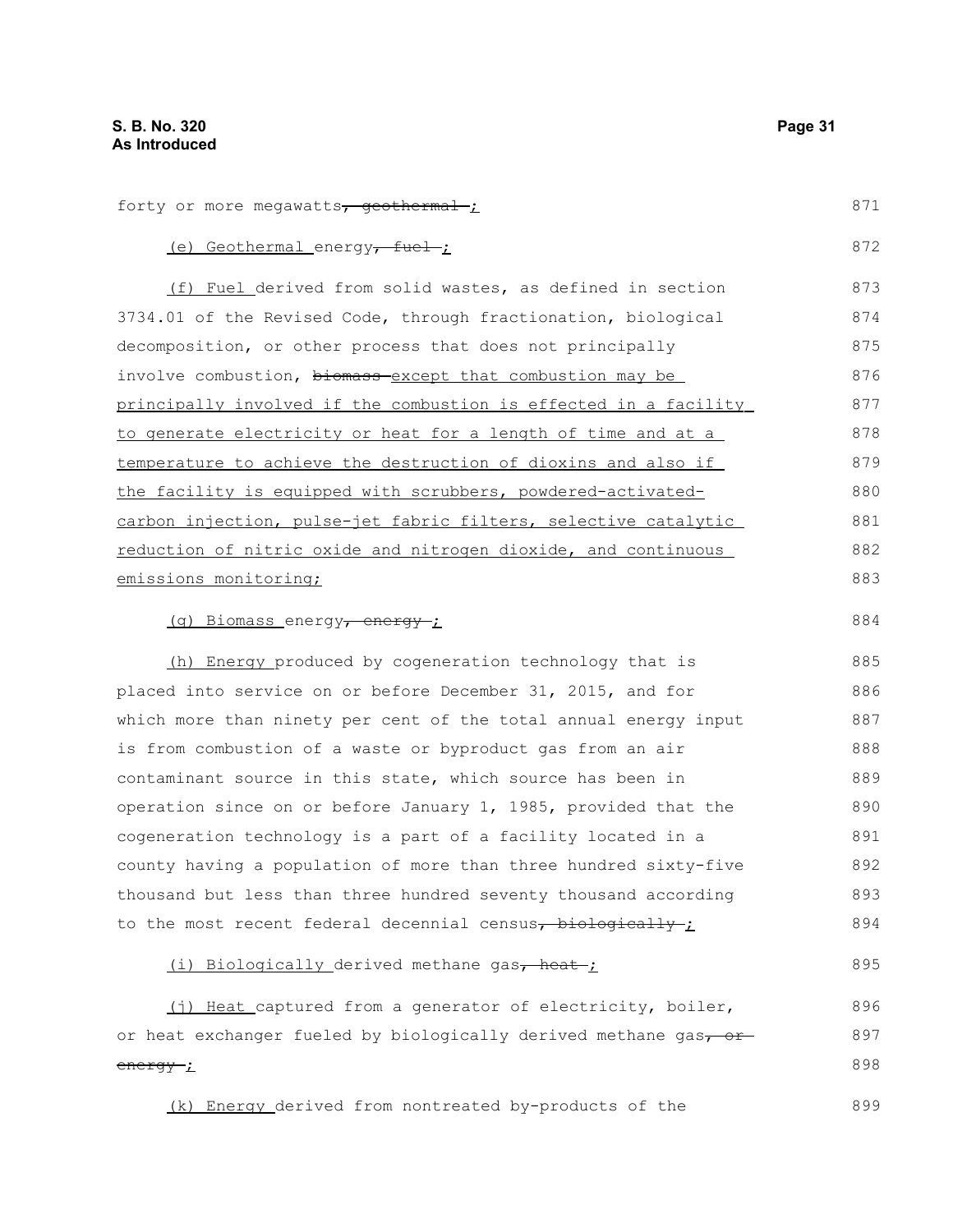pulping process or wood manufacturing process, including bark, wood chips, sawdust, and lignin in spent pulping liquors. (2) "Renewable energy resource" includes, but is not limited to, any fuel : (a) Fuel cell used in the generation of electricity, including, but not limited to, a proton exchange membrane fuel cell, phosphoric acid fuel cell, molten carbonate fuel cell, or solid oxide fuel cell; wind-(b) Wind turbine located in the state's territorial waters of Lake Erie; methane-(c) Methane gas emitted from an abandoned coal mine; storage (d) Storage facility that will promote the better utilization of a renewable energy resource that primarily generates off peak; or distributed (e) Distributed generation system used by a customer to generate electricity from any such energy. (3) As used in this division (E) of this section, "hydroelectric facility" means a hydroelectric generating facility that is located at a dam on a river, or on any water discharged to a river, that is within or bordering this state or within or bordering an adjoining state and meets all of the following standards:  $(1)$   $(a)$  The facility provides for river flows that are not detrimental for fish, wildlife, and water quality, including seasonal flow fluctuations as defined by the applicable licensing agency for the facility.  $(2)$  (b) The facility demonstrates that it complies with 900 901 902 903 904 905 906 907 908 909 910 911 912 913 914 915 916 917 918 919 920 921 922 923 924 925 926 927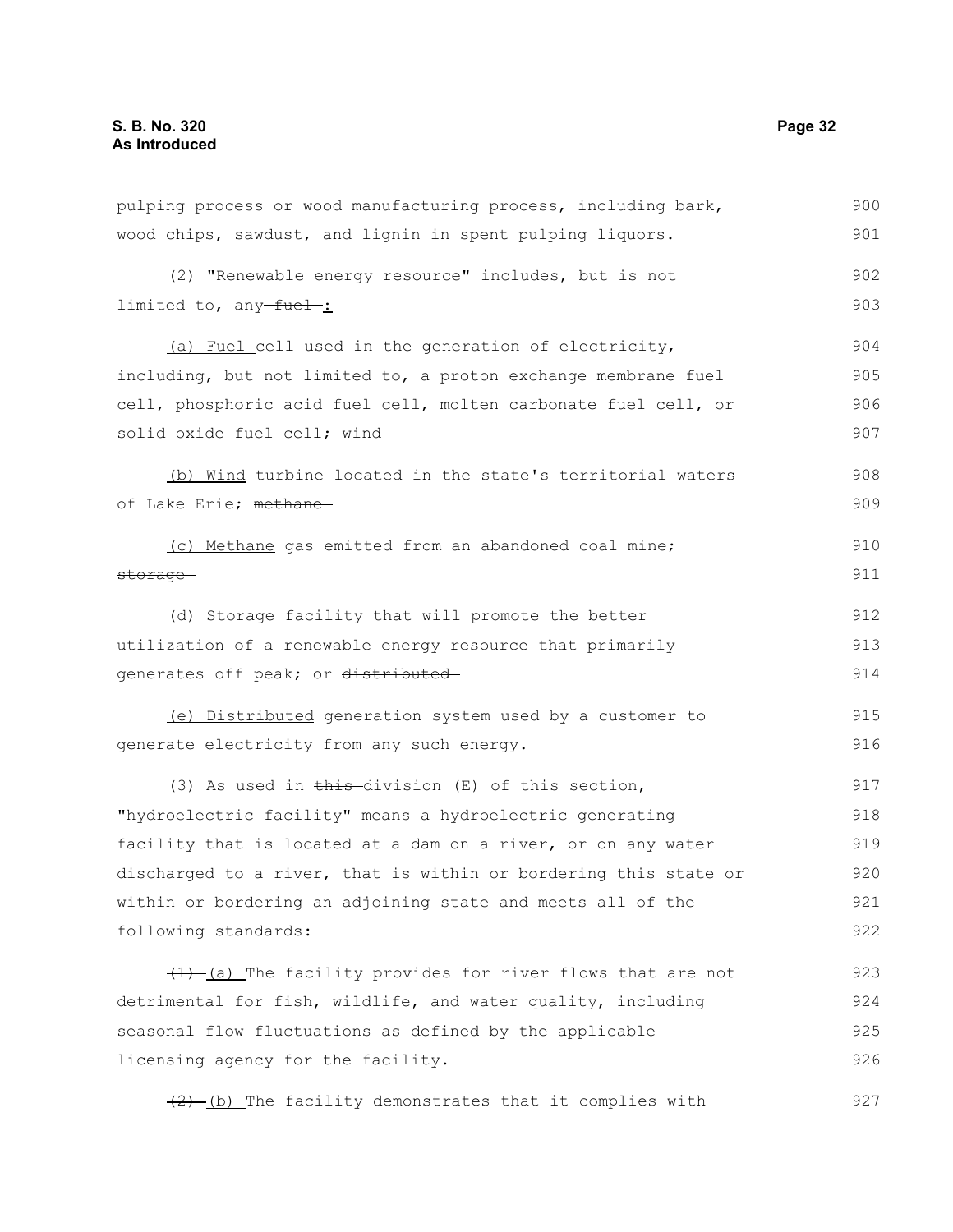the water quality standards of this state, which compliance may consist of certification under Section 401 of the "Clean Water Act of 1977," 91 Stat. 1598, 1599, 33 U.S.C. 1341, and demonstrates that it has not contributed to a finding by this state that the river has impaired water quality under Section 303(d) of the "Clean Water Act of 1977," 114 Stat. 870, 33 U.S.C. 1313. 928 929 930 931 932 933 934

 $(3)$  (c) The facility complies with mandatory prescriptions regarding fish passage as required by the federal energy regulatory commission license issued for the project, regarding fish protection for riverine, anadromous, and catadromous fish. 935 936 937 938

 $(4)$  (d) The facility complies with the recommendations of the Ohio environmental protection agency and with the terms of its federal energy regulatory commission license regarding watershed protection, mitigation, or enhancement, to the extent of each agency's respective jurisdiction over the facility. 939 940 941 942 943

 $(5)$  (e) The facility complies with provisions of the "Endangered Species Act of 1973," 87 Stat. 884, 16 U.S.C. 1531 to 1544, as amended. 944 945 946

 $(6)$  (f) The facility does not harm cultural resources of the area. This can be shown through compliance with the terms of its federal energy regulatory commission license or, if the facility is not regulated by that commission, through development of a plan approved by the Ohio historic preservation office, to the extent it has jurisdiction over the facility. 947 948 949 950 951 952

 $(7)$  (q) The facility complies with the terms of its federal energy regulatory commission license or exemption that are related to recreational access, accommodation, and facilities or, if the facility is not regulated by that 953 954 955 956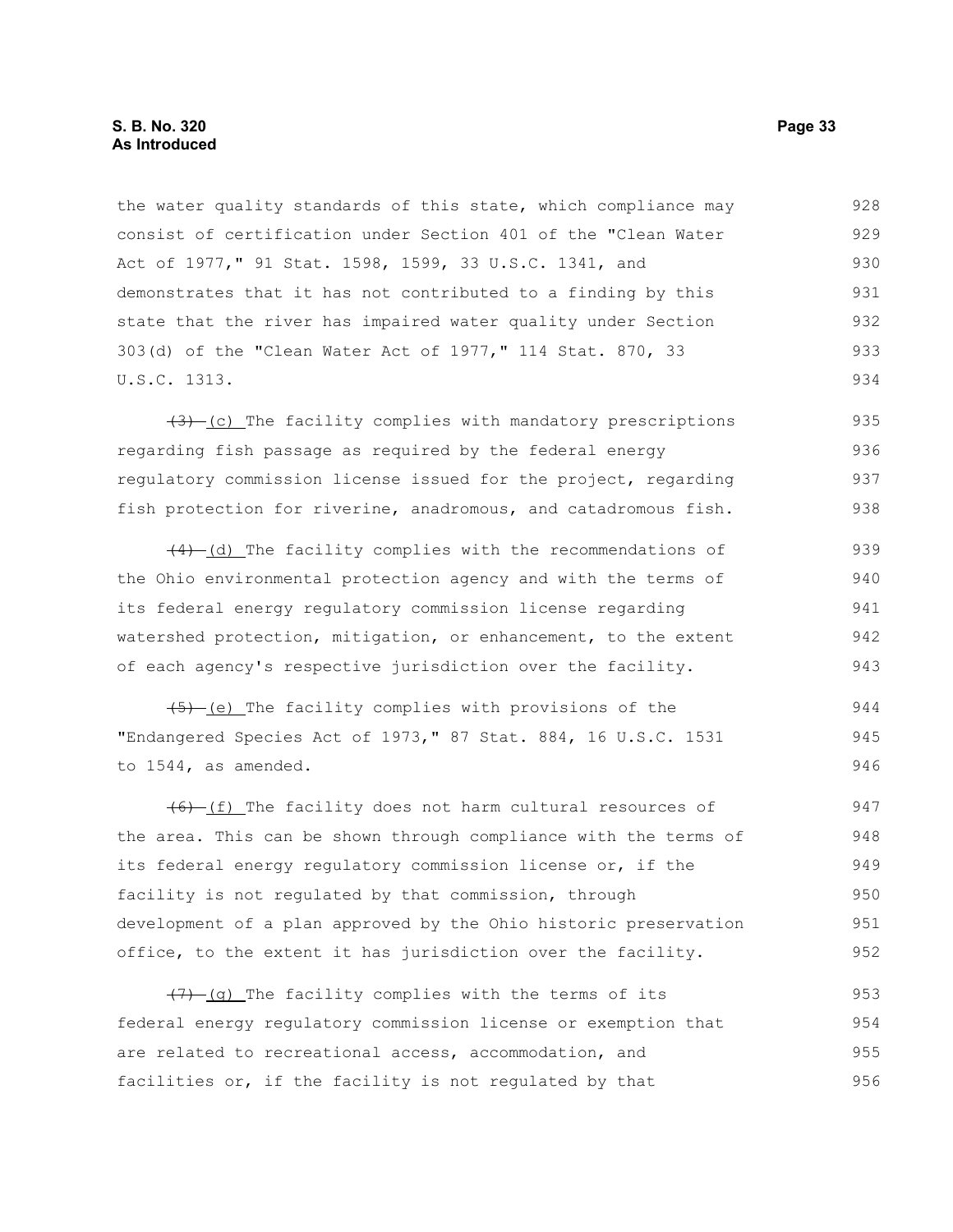commission, the facility complies with similar requirements as are recommended by resource agencies, to the extent they have jurisdiction over the facility; and the facility provides access to water to the public without fee or charge. 957 958 959 960

 $(8)$  (h) The facility is not recommended for removal by any federal agency or agency of any state, to the extent the particular agency has jurisdiction over the facility.

 **Sec. 3745.28.** (A) As used in this section, "electric light company" has the same meaning as in section 4928.01 of the Revised Code. 964 965 966

(B) The environmental protection agency shall not derive any new state statutory authority from the final guidelines limiting carbon dioxide emissions from fossil-fuel-fired power plants that exist on the effective date of this section under section 111(d) of the federal Clean Air Act, consistent with the cooperative federalism model in that act. 967 968 969 970 971 972

(C) The environmental protection agency shall not regulate, mandate, dictate, establish, or otherwise order any electric dispatch protocols for any electric light company without new and specific state authority to do so. The environmental protection agency maintains its authority under this chapter to provide for the prevention, abatement, and control of all air pollution and require air pollution controls for any facility, process, or activity that produces or might produce significant emissions of air pollutants. However, consistent with this section, the final guidelines limiting carbon dioxide emissions from existing fossil-fuel-fired power plants under 42 U.S.C. 7411(d) do not expand the authority of the environmental protection agency to allow for the development, implementation, or regulation of electric dispatch 973 974 975 976 977 978 979 980 981 982 983 984 985 986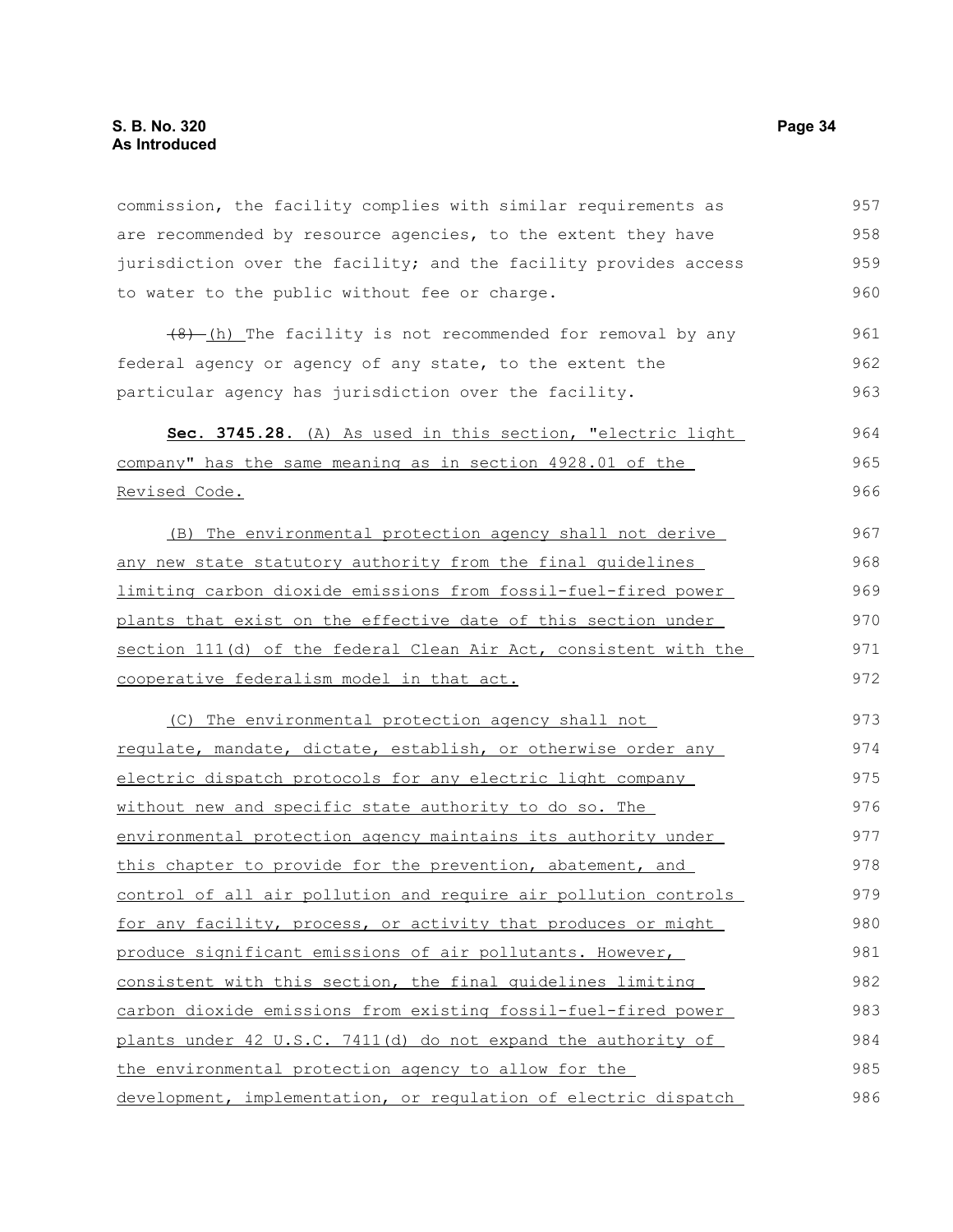## protocols.

| (D) The environmental protection agency shall not                | 988  |
|------------------------------------------------------------------|------|
| requlate, establish, or otherwise order any specific levels of   | 989  |
| natural gas utilization for any electric light company without   | 990  |
| new and specific state statutory authority to do so.             | 991  |
|                                                                  |      |
| (E) The environmental protection agency shall not                | 992  |
| requlate, develop, or otherwise order the acquisition of any     | 993  |
| amounts of renewable energy under section 4928.64 of the Revised | 994  |
| Code or any other state law without new and specific state       | 995  |
| statutory authority to do so.                                    | 996  |
| (F) Without new and specific state authority to do so,           | 997  |
| neither the environmental protection agency, the public          | 998  |
| utilities commission, nor any other state agency may award,      | 999  |
| allocate, assign, or transfer any carbon-dioxide-emission        | 1000 |
| allowance, with respect to a mass-based standard, or emission-   | 1001 |
| rate credit, with respect to a rate-based standard, to any       | 1002 |
| electric light company or to any owner or operator of any        | 1003 |
| existing fossil-fuel-fired power plant that is subject to the    | 1004 |
| final quidelines limiting carbon dioxide emissions from existing | 1005 |
| fossil-fuel-fired power plants under 42 U.S.C. 7411(d), either   | 1006 |
| independently or as part of any state plan submitted to the      | 1007 |
| federal environmental protection agency under those quidelines.  | 1008 |
| (G) The environmental protection agency shall not                | 1009 |
| requlate, develop, or otherwise order any person or entity,      | 1010 |
| including an electric light company or any owner or operator of  | 1011 |
| an electric generating unit, to achieve any energy savings or    | 1012 |
| peak demand reduction under section 4928.66 of the Revised Code  | 1013 |
| or any other state law without new and specific state statutory  | 1014 |
| authority to do so.                                              | 1015 |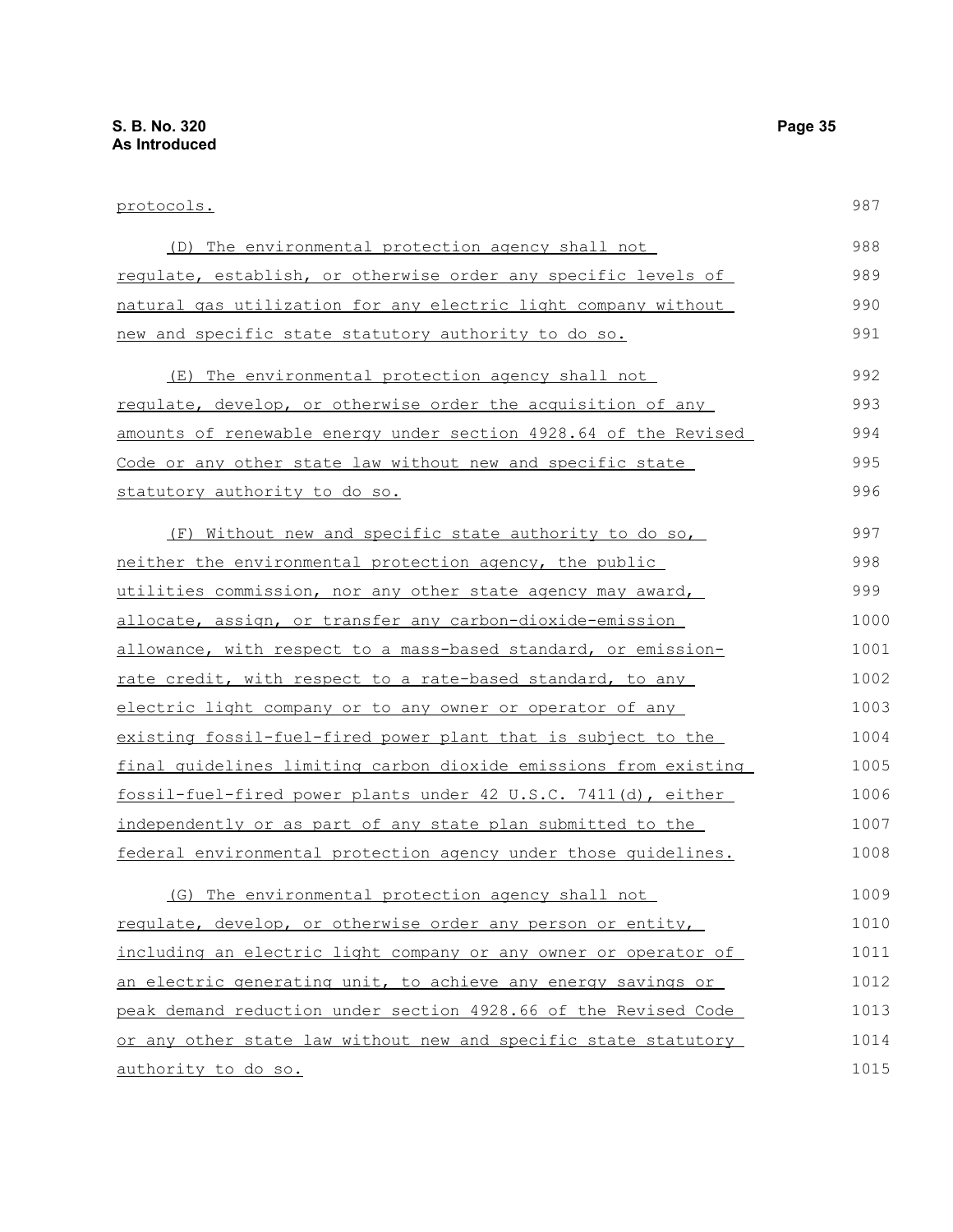| (H) Neither the environmental protection agency, the             | 1016 |
|------------------------------------------------------------------|------|
| public utilities commission, nor any other state agency may      | 1017 |
| develop or implement any trading program or any plan premised in | 1018 |
| any way on an allowance system, whether on a single-state or     | 1019 |
| multi-state basis, as part of any state plan submitted to the    | 1020 |
| federal environmental protection agency under the final          | 1021 |
| guidelines described in division (C) of this section without new | 1022 |
| and specific state statutory authority to do so.                 | 1023 |
| Sec. 4582.06. (A) A port authority created in accordance         | 1024 |
| with section 4582.02 of the Revised Code may:                    | 1025 |
| (1) Acquire, construct, furnish, equip, maintain, repair,        | 1026 |
| sell, exchange, lease to or from, lease with an option to        | 1027 |
| purchase, convey other interests in, or operate real or personal | 1028 |
| property, or any combination thereof, related to, useful for, or | 1029 |
| in furtherance of any authorized purpose, and make charges for   | 1030 |
| the use of any port authority facility, which shall be not less  | 1031 |
| than the charges established for the same services furnished by  | 1032 |
| a public utility or common carrier in the jurisdiction of the    | 1033 |
| particular port authority;                                       | 1034 |
| (2) Straighten, deepen, and improve any canal, channel,          | 1035 |
| river, stream, or other water course or way that may be          | 1036 |
| necessary or proper in the development of the facilities of the  | 1037 |
| port authority;                                                  | 1038 |

(3) Issue bonds or notes for the acquisition, construction, furnishing, or equipping of any real or personal property, or any combination thereof, related to, useful for, or in furtherance of any authorized purpose, in compliance with Chapter 133. of the Revised Code, except that the bonds or notes only may be issued pursuant to a vote of the electors residing within the territory of the port authority. The net indebtedness 1039 1040 1041 1042 1043 1044 1045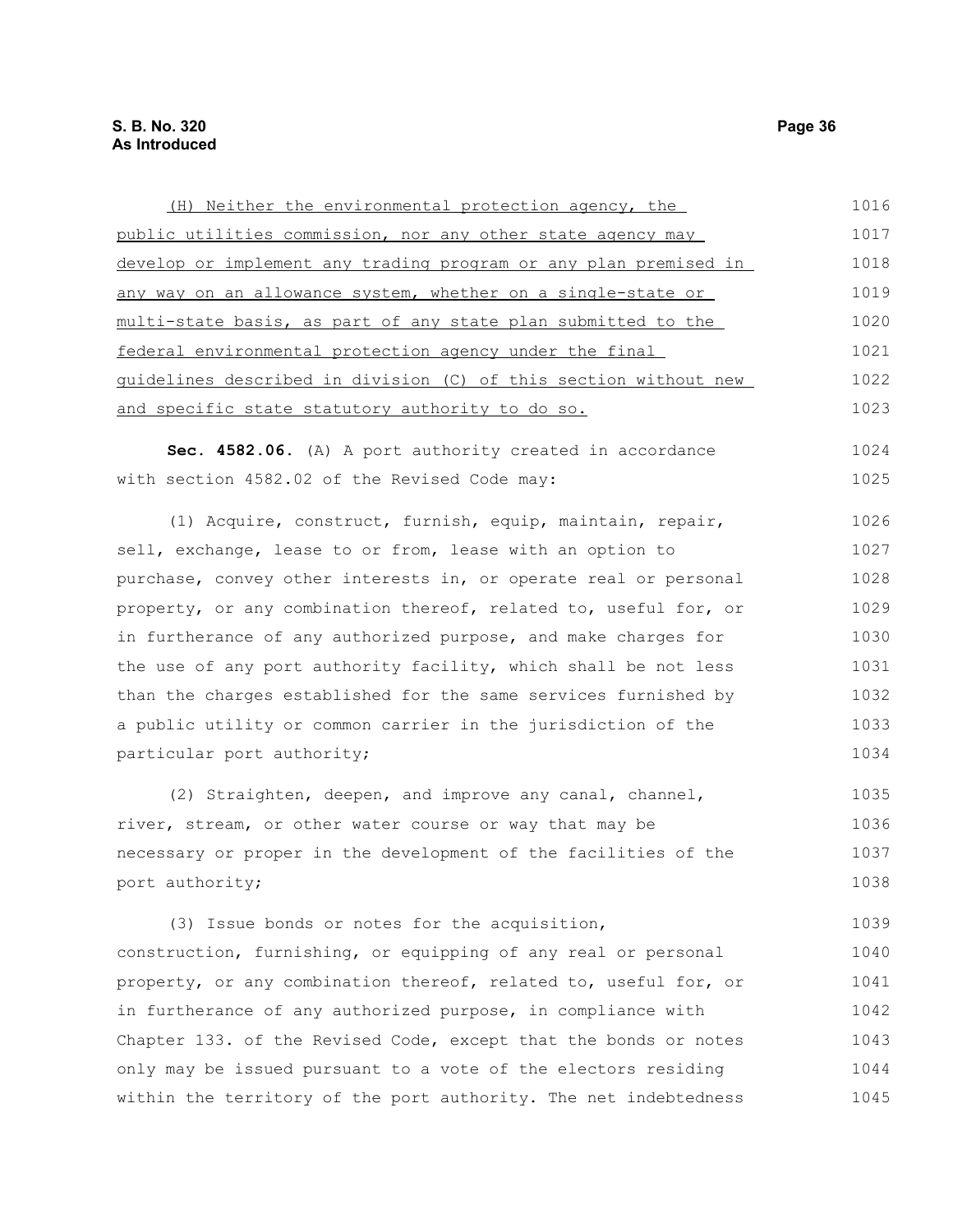# **S. B. No. 320 Page 37 As Introduced**

incurred by a port authority shall never exceed two per cent of the total value of all property within the territory comprising the authority as listed and assessed for taxation. 1046 1047 1048

(4) By resolution of its board of directors, issue revenue bonds beyond the limit of bonded indebtedness provided by law, for the acquisition, construction, furnishing, or equipping of any real or personal property, or any combination thereof, related to, useful for, or in furtherance of any authorized purpose, including all costs in connection with or incidental thereto. 1049 1050 1051 1052 1053 1054 1055

The revenue bonds of the port authority shall be secured only by a pledge of and a lien on the revenues of the port authority derived from those loan payments, rentals, fees, charges, or other revenues that are designated in the resolution, including, but not limited to, any property to be acquired, constructed, furnished, or equipped with the proceeds of the bond issue, after provision only for the reasonable cost of operating, maintaining, and repairing the property of the port authority so designated. The bonds may further be secured by the covenant of the port authority to maintain rates or charges that will produce revenues sufficient to meet the costs of operating, maintaining, and repairing such property and to meet the interest and principal requirements of the bonds and to establish and maintain reserves for the foregoing purposes. The board of directors, by resolution, may provide for the issuance of additional revenue bonds from time to time, to be secured equally and ratably, without preference, priority, or distinction, with outstanding revenue bonds, but subject to the terms and limitations of any trust agreement described in this section, and of any resolution authorizing bonds then outstanding. The board of directors, by resolution, may 1056 1057 1058 1059 1060 1061 1062 1063 1064 1065 1066 1067 1068 1069 1070 1071 1072 1073 1074 1075 1076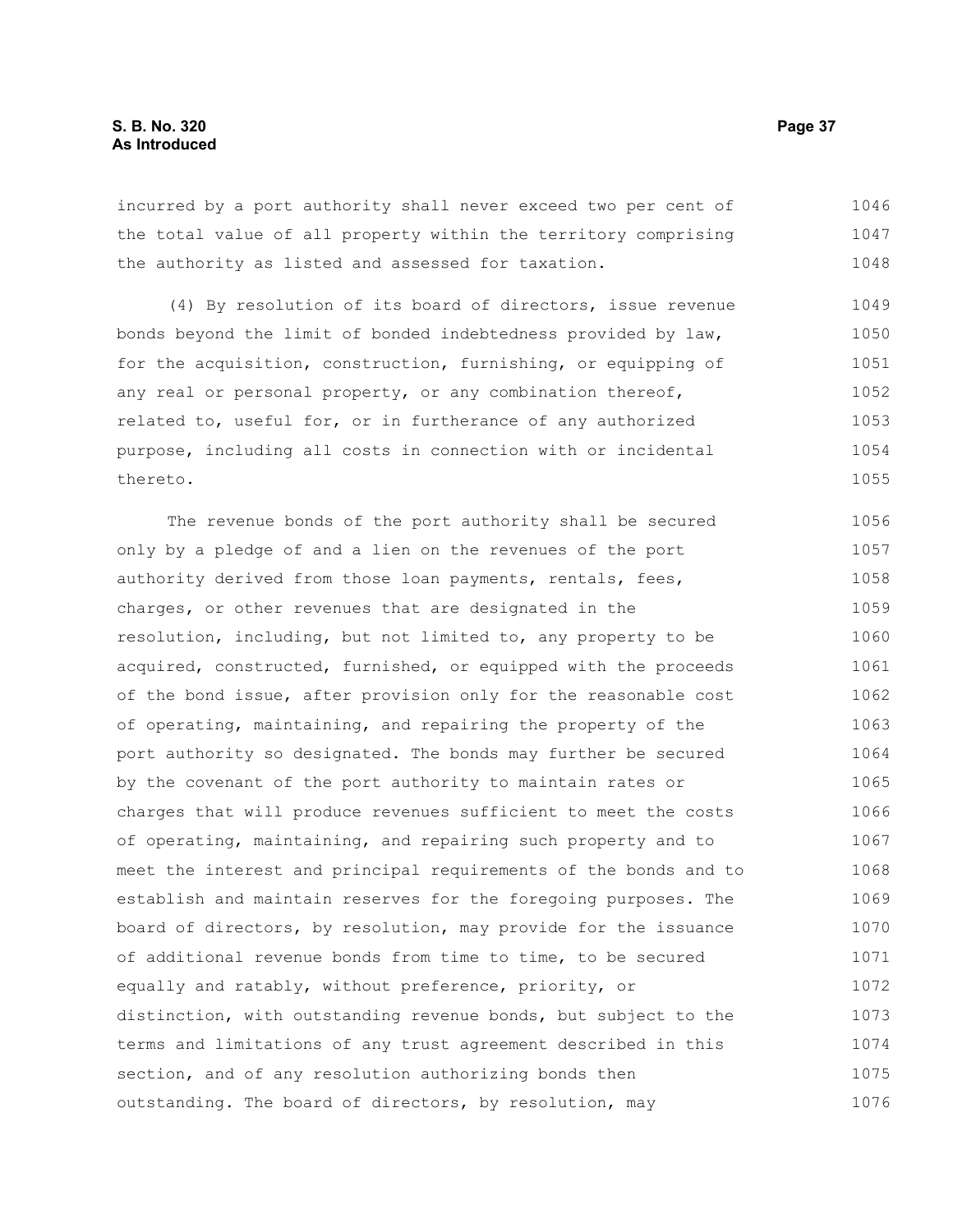# **S. B. No. 320 Page 38 As Introduced**

designate additional property of the port authority, the revenues of which shall be pledged and be subject to a lien for the payment of the debt charges on revenue bonds theretofore authorized by resolution of the board of directors, to the same extent as the revenues above described. 1077 1078 1079 1080 1081

In the discretion of the board of directors, the revenue bonds of the port authority may be secured by a trust agreement between the board of directors on behalf of the port authority and a corporate trustee, that may be any trust company or bank having powers of a trust company, within or without the state. 1082 1083 1084 1085 1086

The trust agreement may provide for the pledge or assignment of the revenues to be received, but shall not pledge the general credit and taxing power of the port authority. A trust agreement securing revenue bonds issued to acquire, construct, furnish, or equip real property, plants, factories, offices, and other structures and facilities for authorized purposes consistent with Section 13 or 16 of Article VIII, Ohio Constitution, may mortgage the real or personal property, or a combination thereof, to be acquired, constructed, furnished, or equipped from the proceeds of such revenue bonds, as further security for the bonds. The trust agreement or the resolution providing for the issuance of revenue bonds may set forth the rights and remedies of the bondholders and trustee, and may contain other provisions for protecting and enforcing their rights and remedies that are determined in the discretion of the board of directors to be reasonable and proper. The agreement or resolution may provide for the custody, investment, and disbursement of all moneys derived from the sale of such bonds, or from the revenues of the port authority, other than those moneys received from taxes levied pursuant to section 4582.14 of the Revised Code, and may provide for the deposit of such funds 1087 1088 1089 1090 1091 1092 1093 1094 1095 1096 1097 1098 1099 1100 1101 1102 1103 1104 1105 1106 1107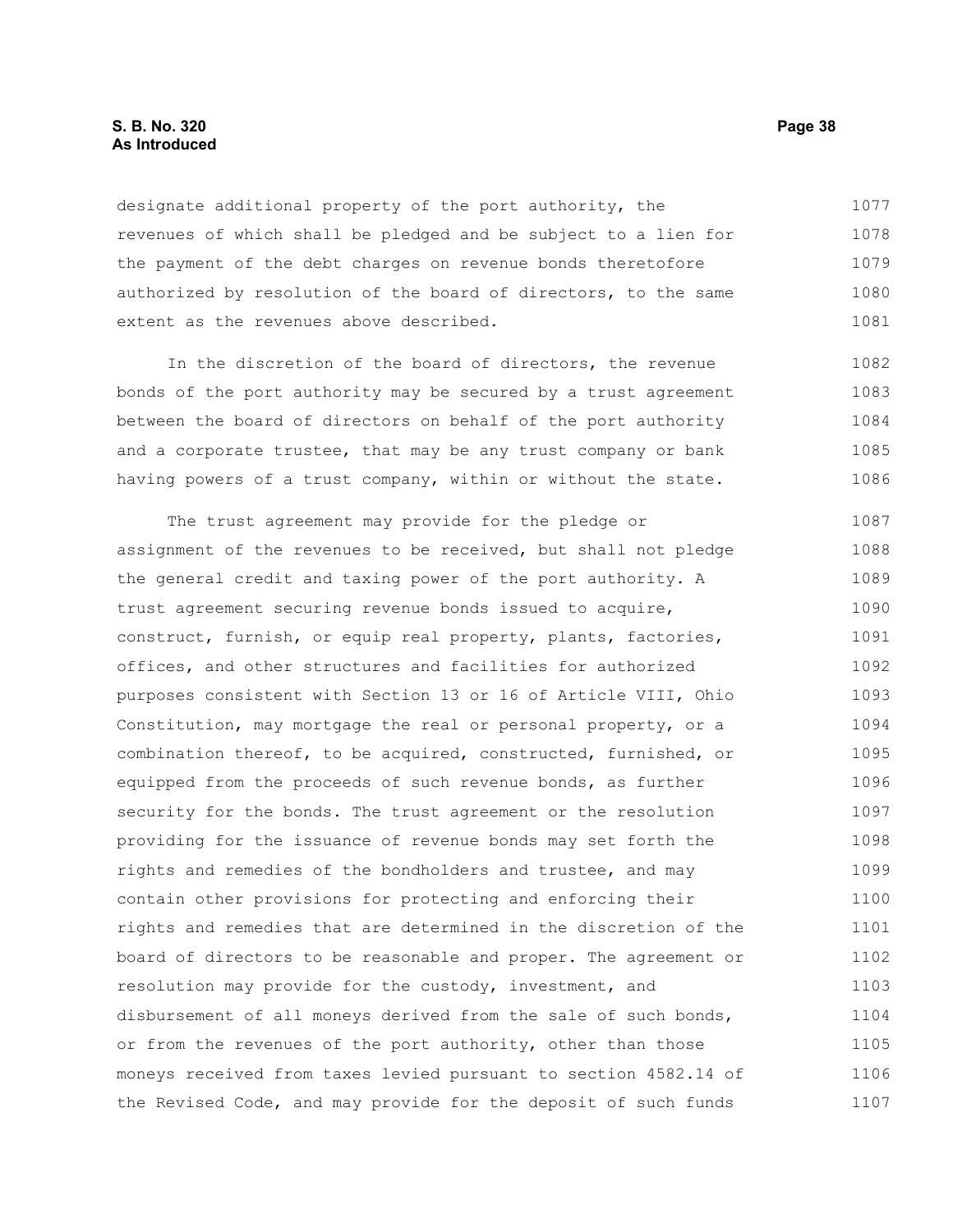without regard to section 4582.15 of the Revised Code. 1108

All bonds issued under authority of this chapter, regardless of form or terms and regardless of any other law to the contrary, shall have all qualities and incidents of negotiable instruments, subject to provisions for registration, and may be issued in coupon, fully registered, or other form, or any combination thereof, as the board of directors determines. Provision may be made for the registration of any coupon bonds as to principal alone or as to both principal and interest, and for the conversion into coupon bonds of any fully registered bonds or bonds registered as to both principal and interest. 1109 1110 1111 1112 1113 1114 1115 1116 1117 1118

The revenue bonds shall bear interest at such rate or rates, shall bear such date or dates, and shall mature within forty-five years following the date of issuance and in such amount, at such time or times, and in such number of installments, as may be provided in or pursuant to the resolution authorizing their issuance. The final maturity of any original issue of revenue bonds shall not be later than fortyfive years from their date of issue. Such resolution also shall provide for the execution of the bonds, which may be by facsimile signatures unless prohibited by the resolution, and the manner of sale of the bonds. The resolution shall provide for, or provide for the determination of, any other terms and conditions relative to the issuance, sale, and retirement of the bonds that the board of directors in its discretion determines to be reasonable and proper. 1119 1120 1121 1122 1123 1124 1125 1126 1127 1128 1129 1130 1131 1132 1133

Whenever a port authority considers it expedient, it may issue renewal notes and refund any bonds, whether the bonds to be refunded have or have not matured. The final maturity of any notes, including any renewal notes, shall not be later than five 1134 1135 1136 1137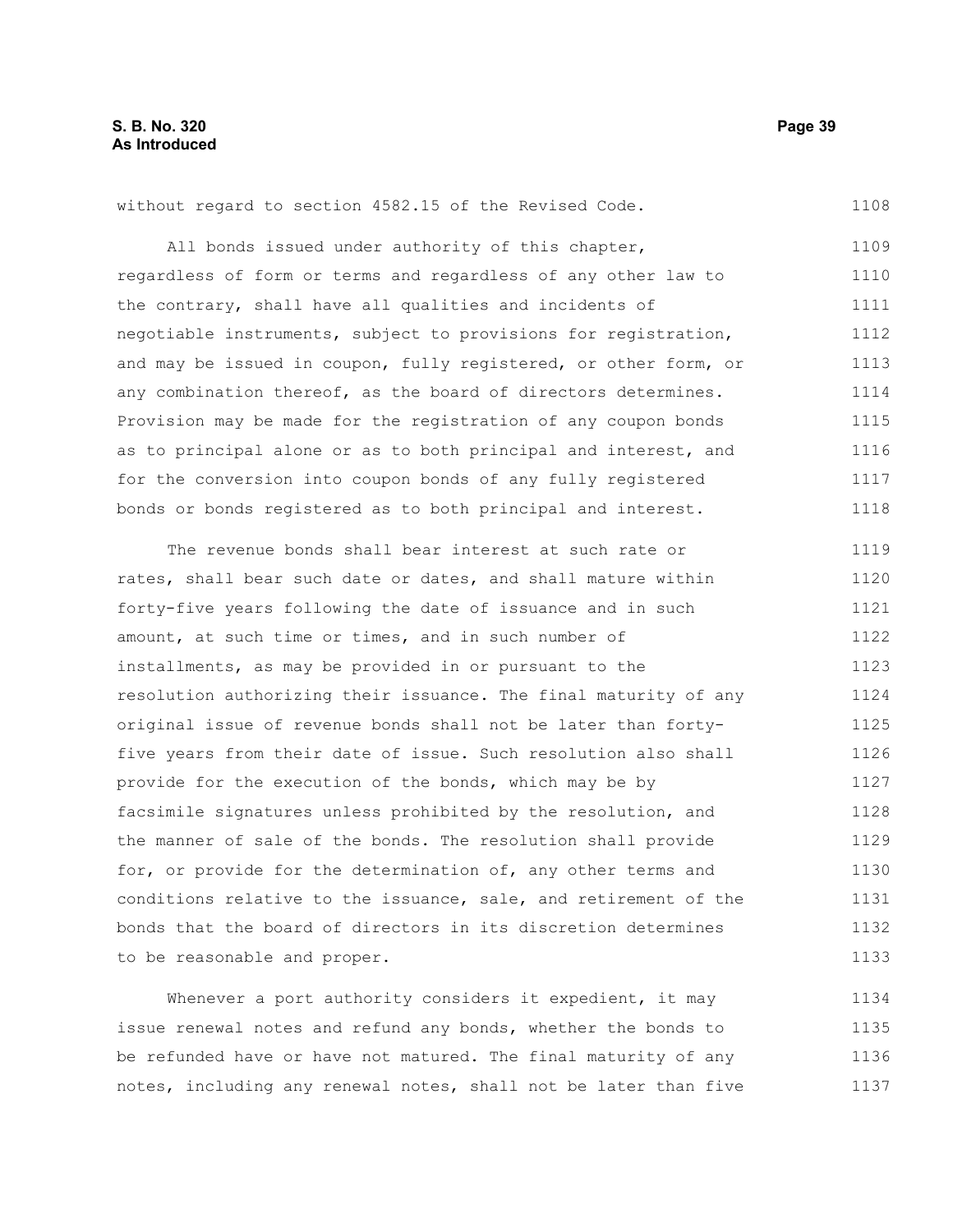# **S. B. No. 320 Page 40 As Introduced**

years from the date of issue of the original issue of notes. The final maturity of any refunding bonds shall not be later than the later of forty-five years from the date of issue of the original issue of bonds. The refunding bonds shall be sold and the proceeds applied to the purchase, redemption, or payment of the bonds to be refunded and the costs of issuance of the refunding bonds. The bonds and notes issued under this chapter, their transfer, and the income therefrom, shall at all times be free from taxation within the state. 1138 1139 1140 1141 1142 1143 1144 1145 1146

(5) Do any of the following, in regard to any interests in any real or personal property, or any combination thereof, including, without limitation, machinery, equipment, plants, factories, offices, and other structures and facilities related to, useful for, or in furtherance of any authorized purpose, for such consideration and in such manner, consistent with Article VIII, Ohio Constitution, as the board in its sole discretion may determine: 1147 1148 1149 1150 1151 1152 1153 1154

(a) Loan moneys to any person or governmental entity for the acquisition, construction, furnishing, and equipping of the property; 1155 1156 1157

(b) Acquire, construct, maintain, repair, furnish, and equip the property; 1158 1159

(c) Sell to, exchange with, lease, convey other interests in, or lease with an option to purchase the same or any lesser interest in the property to the same or any other person or governmental entity; 1160 1161 1162 1163

(d) Guarantee the obligations of any person or governmental entity. 1164 1165

A port authority may accept and hold as consideration for 1166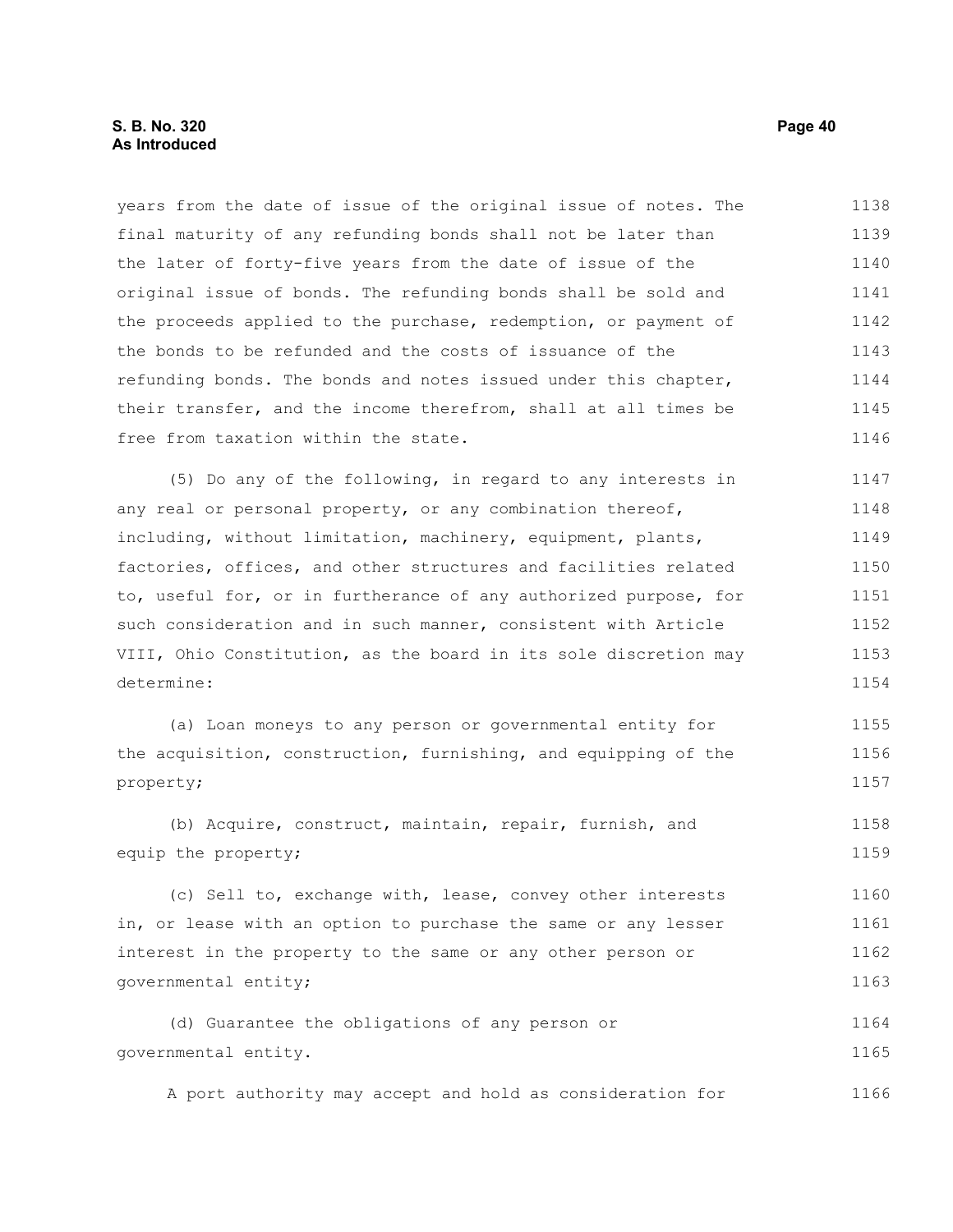# **S. B. No. 320 Page 41 As Introduced**

the conveyance of property or any interest therein such property or interests therein as the board in its discretion may determine, notwithstanding any restrictions that apply to the investment of funds by a port authority. 1167 1168 1169 1170

(6) Construct, maintain, repair, furnish, equip, sell, exchange, lease, or lease with an option to purchase, any property that it is authorized to acquire. A port authority that is subject to this section also may operate any property in connection with transportation, recreational, governmental operations, or cultural activities. 1171 1172 1173 1174 1175 1176

(a) Any purchase, exchange, sale, lease, lease with an option to purchase, conveyance of other interests in, or other contract with a person or governmental entity that pertains to the acquisition, construction, maintenance, repair, furnishing, equipping, or operation of any real or personal property, or any combination thereof, related to, useful for, or in furtherance of an activity contemplated by Section 13 or 16 of Article VIII, Ohio Constitution, shall be made in such manner and subject to such terms and conditions as may be determined by the board of directors in its discretion. 1177 1178 1179 1180 1181 1182 1183 1184 1185 1186

(b) Division (A)(6)(a) of this section applies to all contracts that are subject to the division, notwithstanding any other provision of law that might otherwise apply, including, without limitation, any requirement of notice, any requirement of competitive bidding or selection, or any requirement for the provision of security. 1187 1188 1189 1190 1191 1192

(c) Divisions (A)(6)(a) and (b) of this section do not apply to either of the following: 1193 1194

(i) Any contract secured by or to be paid from moneys

1195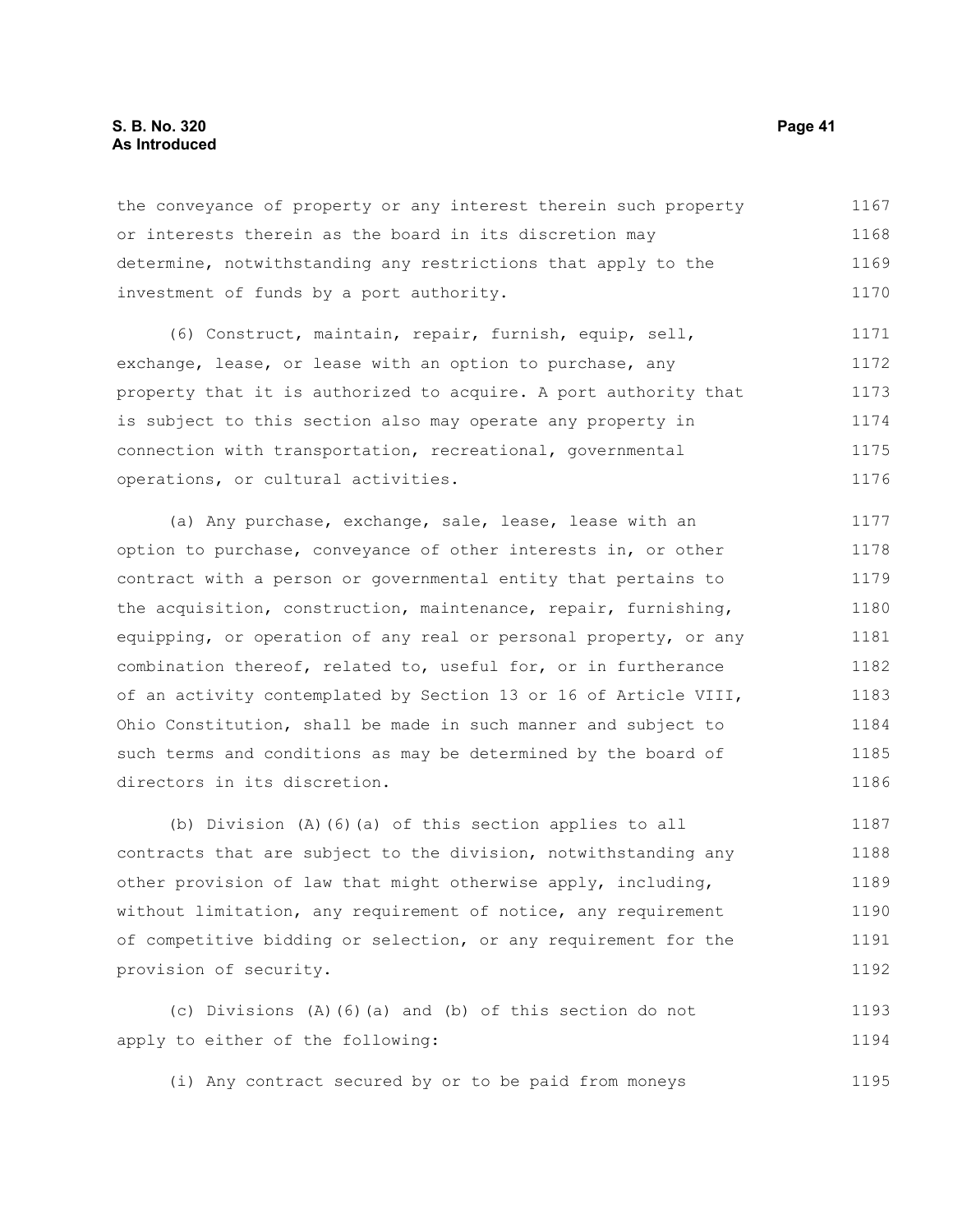raised by taxation or the proceeds of obligations secured by a pledge of moneys raised by taxation; (ii) Any contract secured exclusively by or to be paid exclusively from the general revenues of the port authority. For the purposes of this section, any revenues derived by the port authority under a lease or other agreement that, by its terms, 1196 1197 1198 1199 1200 1201

contemplates the use of amounts payable under the agreement either to pay the costs of the improvement that is the subject of the contract or to secure obligations of the port authority issued to finance costs of such improvement, are excluded from general revenues. 1202 1203 1204 1205 1206

(7) Apply to the proper authorities of the United States pursuant to appropriate law for the right to establish, operate, and maintain foreign trade zones and to establish, operate, and maintain foreign trade zones; and to acquire land or property therefor, in a manner consistent with section 4582.17 of the Revised Code;

(8) Exercise the right of eminent domain to appropriate any land, rights, rights-of-way, franchises, easements, or other property, necessary or proper for any authorized purpose, pursuant to the procedure provided in sections 163.01 to 163.22 of the Revised Code, if funds equal to the appraised value of the property to be acquired as a result of such proceedings are available for that purpose, except that nothing contained in sections 4582.01 to 4582.20 of the Revised Code shall authorize a port authority to take or disturb property or facilities belonging to any agency or political subdivision of this state, public utility, or common carrier, which property or facilities are necessary and convenient in the operation of the agency or political subdivision, public utility, or common carrier, unless 1213 1214 1215 1216 1217 1218 1219 1220 1221 1222 1223 1224 1225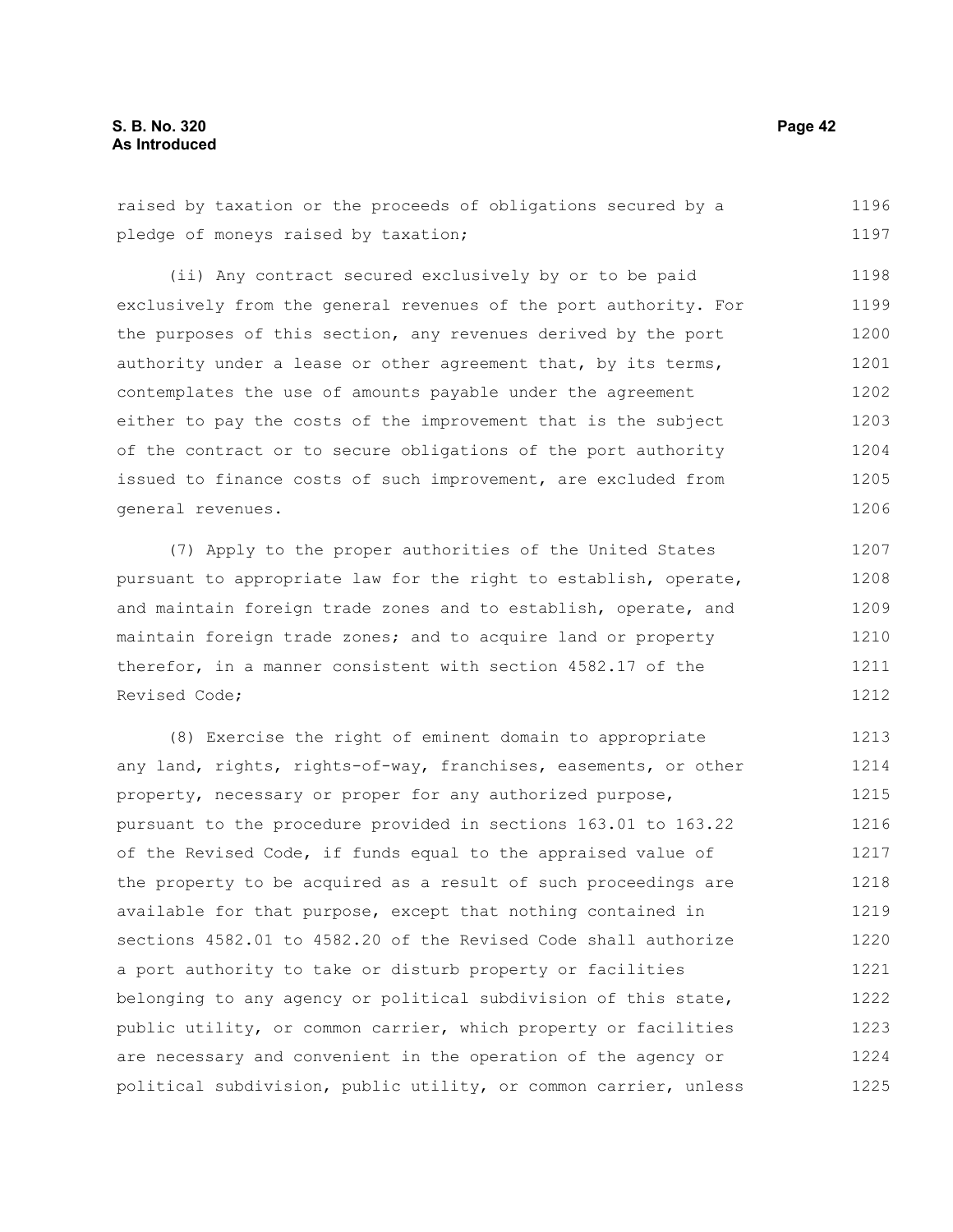# **S. B. No. 320 Page 43 As Introduced**

provision is made for the restoration, relocation, or duplication of the property or facilities, or upon the election of the agency or political subdivision, public utility, or common carrier, for the payment of compensation, if any, at the sole cost of the port authority, provided that: 1226 1227 1228 1229 1230

(a) If any restoration or duplication proposed to be made pursuant to this section involves a relocation of such property or facilities, the new facilities and location shall be of at least comparable utilitarian value and effectiveness, and the relocation shall not impair the ability of the public utility or common carrier to compete in its original area of operation. 1231 1232 1233 1234 1235 1236

(b) If any restoration or duplication made pursuant to this section involves a relocation of such property or facilities, the port authority shall acquire no interest or right in or to the appropriated property or facilities, except as provided in division (A)(11) of this section, until the relocated property or facilities are available for use and until marketable title thereto has been transferred to the public utility or common carrier. 1237 1238 1239 1240 1241 1242 1243 1244

(c) Provisions for restoration or duplication shall be described in detail in the resolution for appropriation passed by the port authority. 1245 1246 1247

(9) Enjoy and possess the same rights, privileges, and powers granted municipal corporations under sections 721.04 to 721.11 of the Revised Code; 1248 1249 1250

(10) Maintain such funds as it considers necessary; 1251

|                                                        |  |  |  |  | (11) Direct its agents or employees, when properly           | 1252 |
|--------------------------------------------------------|--|--|--|--|--------------------------------------------------------------|------|
|                                                        |  |  |  |  | identified in writing, and after at least five days' written | 1253 |
| notice, to enter upon lands within the confines of its |  |  |  |  |                                                              | 1254 |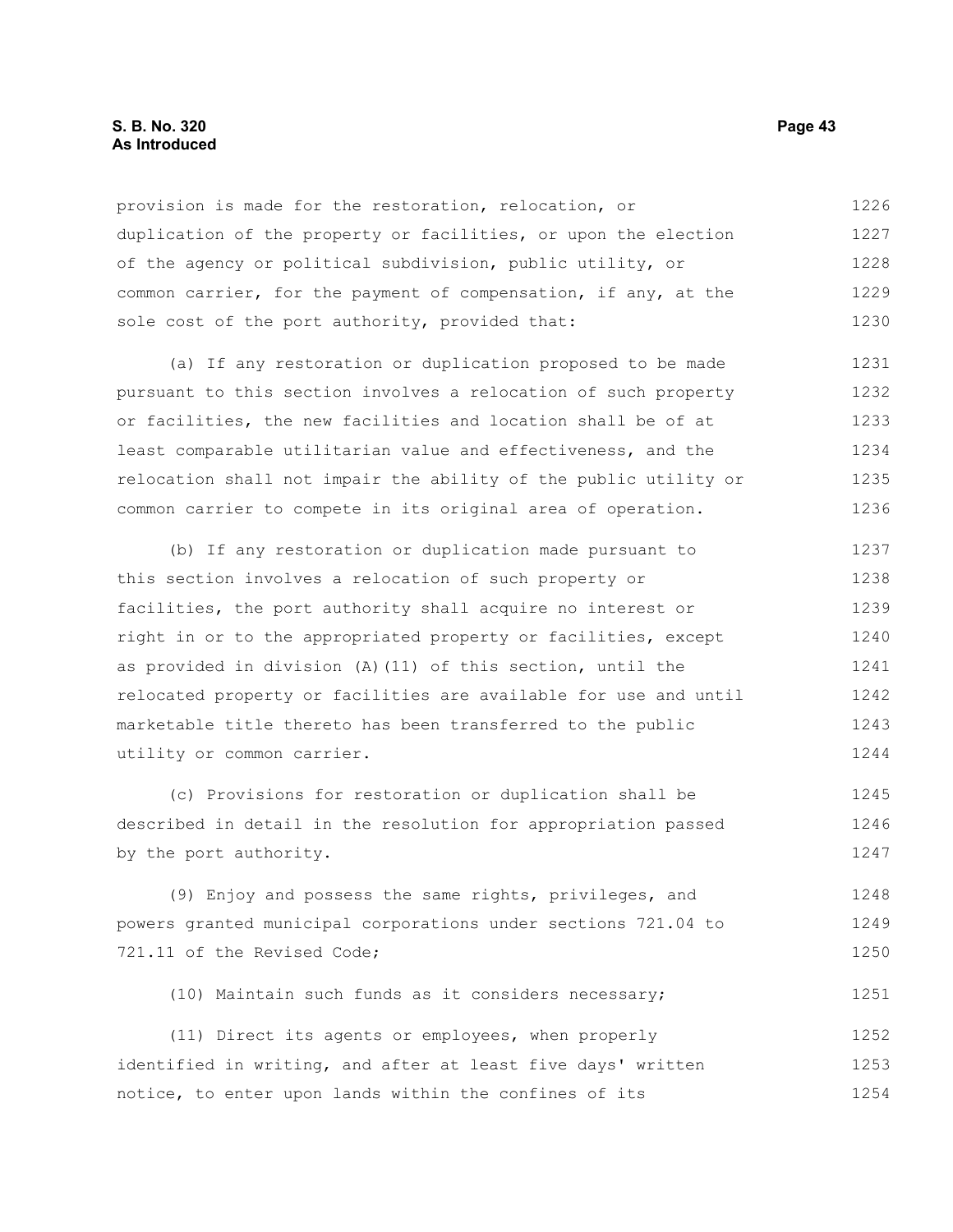jurisdiction in order to make surveys and examinations preliminary to location and construction of works for the purposes of the port authority, without liability of the port authority or its agents or employees except for actual damage done; 1255 1256 1257 1258 1259

(12) Sell, lease, or convey other interests in real and personal property and grant easements or rights-of-way over property of the port authority. The board of directors shall specify the consideration and any terms thereof for the sale, lease, or conveyance of other interests in real and personal property. Any determinations made by the board of directors under this division shall be conclusive. The sale, lease, or conveyance may be made without advertising and the receipt of bids. 1260 1261 1262 1263 1264 1265 1266 1267 1268

(13) Promote, advertise, and publicize the port authority facilities and its authorized purposes, provide information to persons with an interest in transportation and other port authority activities, and appear before rate-making authorities to represent and promote the interests of the port authority and its authorized purposes; 1269 1270 1271 1272 1273 1274

(14) Adopt rules, not in conflict with general law, governing the use of and the safeguarding of its property, grounds, buildings, equipment, and facilities, safeguarding persons and their property located on or in port authority property, and governing the conduct of its employees and the public, in order to promote the public safety and convenience in and about its terminals and grounds, and to maintain order. Any such regulation shall be posted at no less than five public places in the port authority, as determined by the board of directors, for a period of not fewer than fifteen days, and 1275 1276 1277 1278 1279 1280 1281 1282 1283 1284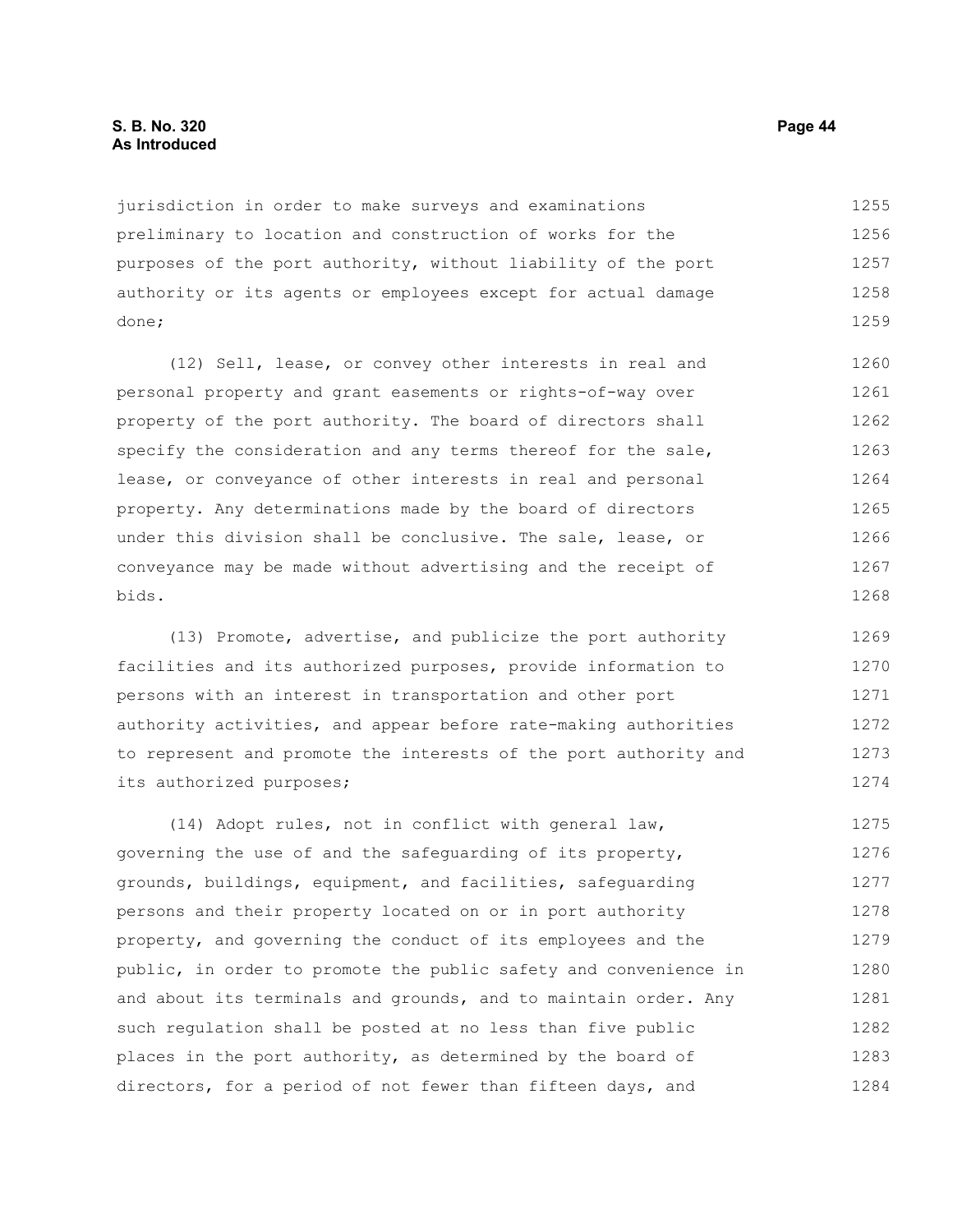shall be available for public inspection at the principal office of the port authority during regular business hours. No person shall violate any lawful regulation adopted and posted as provided in this division. 1285 1286 1287 1288

(15) Establish and administer one or more payment card programs for purposes of paying expenses related to port authority business. Any obligation incurred as a result of the use of such a payment card shall be paid from port authority funds. 1289 1290 1291 1292 1293

(16) Do all acts necessary or appropriate to carry out its authorized purposes. The port authority shall have the powers and rights granted to other subdivisions under section 9.20 of the Revised Code. 1294 1295 1296 1297

(17)(a) Cooperate with a person or persons petitioning for the development and implementation of one or more special energy improvement projects under sections 1710.20 to 1710.28 of the Revised Code, if the port authority has jurisdiction over the parcels upon which the project or projects are proposed to be developed and implemented, to provide financing to pay or reimburse the costs of the project or projects; 1298 1299 1300 1301 1302 1303 1304

(b) Contract with a municipal corporation or township in accordance with section 1710.26 of the Revised Code to develop, finance, manage, or implement part or all of a special energy improvement project, if the port authority has jurisdiction over the parcel or parcels upon which the project is proposed to be developed and implemented. 1305 1306 1307 1308 1309 1310

(c) The powers granted in divisions (A)(17)(a) and (b) of this section may be exercised jointly or separately by one or more port authorities, are in addition to the powers granted to 1311 1312 1313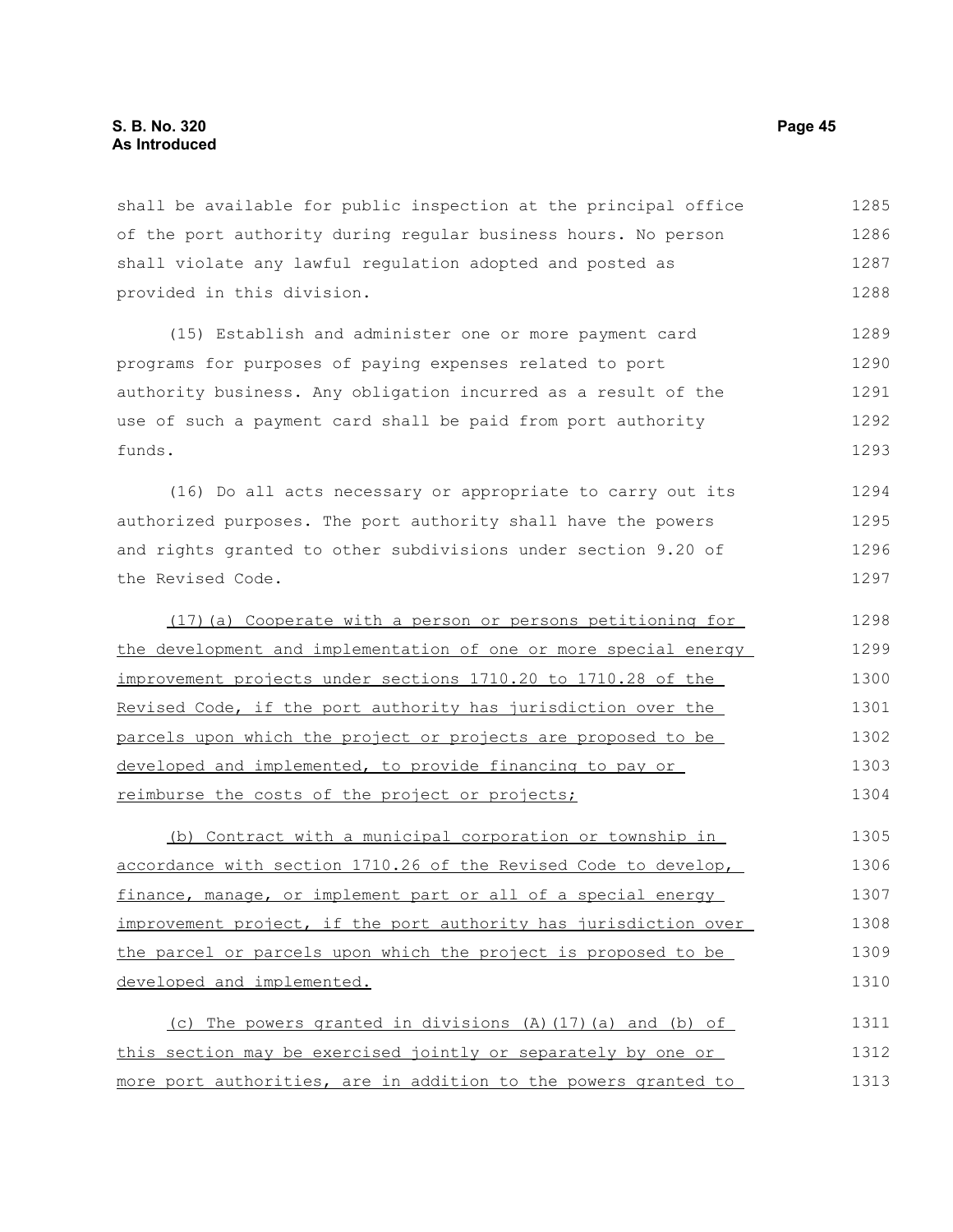| port authorities under Chapter 4582. of the Revised Code, and    | 1314 |
|------------------------------------------------------------------|------|
| shall not be construed as limitations on any of the powers       | 1315 |
| granted to port authorities under Chapter 4582. of the Revised   | 1316 |
| Code.                                                            | 1317 |
| (B) Any instrument by which real property is acquired            | 1318 |
| pursuant to this section shall identify the agency of the state  | 1319 |
| that has the use and benefit of the real property as specified   | 1320 |
| in section 5301.012 of the Revised Code.                         | 1321 |
| (C) Whoever violates division (A) (14) of this section is        | 1322 |
| quilty of a minor misdemeanor.                                   | 1323 |
| Sec. 4582.31. (A) A port authority created in accordance         | 1324 |
| with section 4582.22 of the Revised Code may:                    | 1325 |
| (1) Adopt bylaws for the regulation of its affairs and the       | 1326 |
| conduct of its business;                                         | 1327 |
| (2) Adopt an official seal;                                      | 1328 |
| (3) Maintain a principal office within its jurisdiction,         | 1329 |
| and maintain such branch offices as it may require;              | 1330 |
| (4) Acquire, construct, furnish, equip, maintain, repair,        | 1331 |
| sell, exchange, lease to or from, or lease with an option to     | 1332 |
| purchase, convey other interests in real or personal property,   | 1333 |
| or any combination thereof, related to, useful for, or in        | 1334 |
| furtherance of any authorized purpose and operate any property   | 1335 |
| in connection with transportation, recreational, governmental    | 1336 |
| operations, or cultural activities;                              | 1337 |
| (5) Straighten, deepen, and improve any channel, river,          | 1338 |
| stream, or other water course or way which may be necessary or   | 1339 |
| proper in the development of the facilities of a port authority; | 1340 |
| (6) Make available the use or services of any port               | 1341 |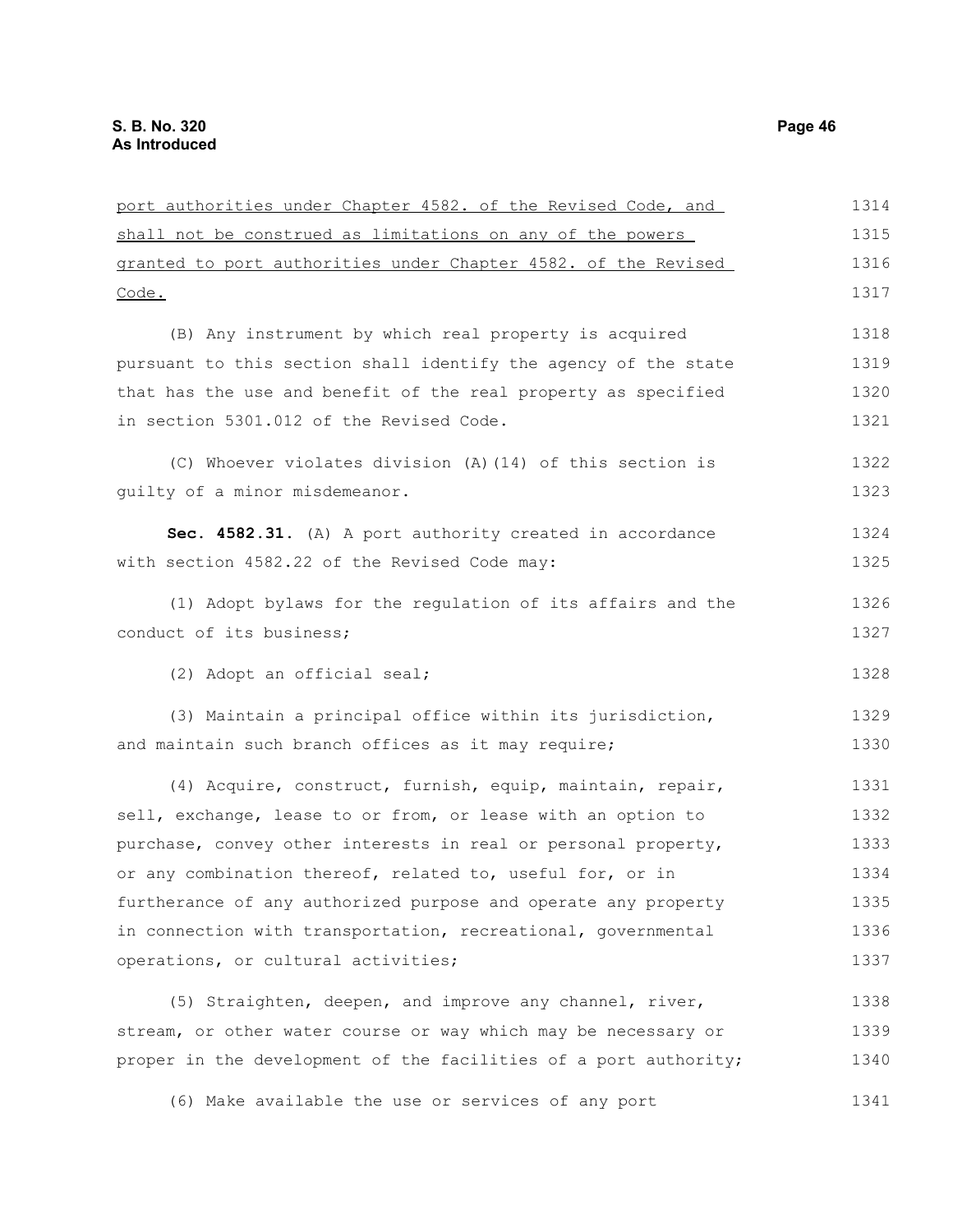|  |  | authority facility to one or more persons, one or more |  | 1342 |
|--|--|--------------------------------------------------------|--|------|
|  |  | governmental agencies, or any combination thereof;     |  | 1343 |

(7) Issue bonds or notes for the acquisition, construction, furnishing, or equipping of any port authority facility or other permanent improvement that a port authority is authorized to acquire, construct, furnish, or equip, in compliance with Chapter 133. of the Revised Code, except that such bonds or notes may only be issued pursuant to a vote of the electors residing within the area of jurisdiction of the port authority. The net indebtedness incurred by a port authority shall never exceed two per cent of the total value of all property within the territory comprising the port authority as listed and assessed for taxation. 1344 1345 1346 1347 1348 1349 1350 1351 1352 1353 1354

(8) Issue port authority revenue bonds beyond the limit of bonded indebtedness provided by law, payable solely from revenues as provided in section 4582.48 of the Revised Code, for the purpose of providing funds to pay the costs of any port authority facility or facilities or parts thereof; 1355 1356 1357 1358 1359

(9) Apply to the proper authorities of the United States pursuant to appropriate law for the right to establish, operate, and maintain foreign trade zones and establish, operate, and maintain foreign trade zones and to acquire, exchange, sell, lease to or from, lease with an option to purchase, or operate facilities, land, or property therefor in accordance with the "Foreign Trade Zones Act," 48 Stat. 998 (1934), 19 U.S.C. 81a to 81u; 1360 1361 1362 1363 1364 1365 1366 1367

(10) Enjoy and possess the same rights, privileges, and powers granted municipal corporations under sections 721.04 to 721.11 of the Revised Code; 1368 1369 1370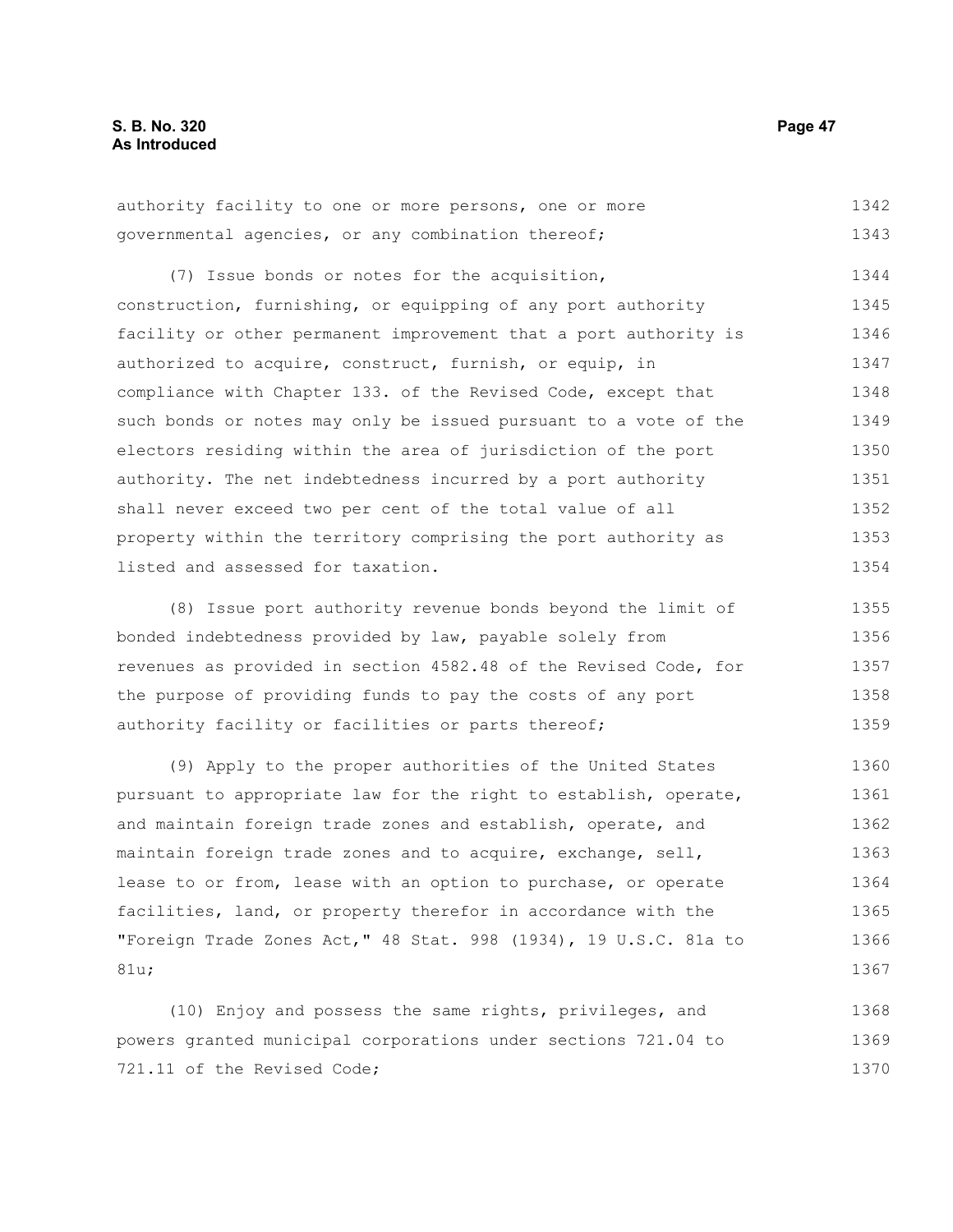#### (11) Maintain such funds as it considers necessary; 1371

(12) Direct its agents or employees, when properly identified in writing, and after at least five days' written notice, to enter upon lands within the confines of its jurisdiction in order to make surveys and examinations preliminary to location and construction of works for the purposes of the port authority, without liability of the port authority or its agents or employees except for actual damage done; 1372 1373 1374 1375 1376 1377 1378 1379

(13) Promote, advertise, and publicize the port authority and its facilities; provide information to shippers and other commercial interests; and appear before rate-making authorities to represent and promote the interests of the port authority; 1380 1381 1382 1383

(14) Adopt rules, not in conflict with general law, it finds necessary or incidental to the performance of its duties and the execution of its powers under sections 4582.21 to 4582.54 of the Revised Code. Any such rule shall be posted at no less than five public places in the port authority, as determined by the board of directors, for a period of not fewer than fifteen days, and shall be available for public inspection at the principal office of the port authority during regular business hours. No person shall violate any lawful rule adopted and posted as provided in this division. 1384 1385 1386 1387 1388 1389 1390 1391 1392 1393

(15) Do any of the following, in regard to any interests in any real or personal property, or any combination thereof, including, without limitation, machinery, equipment, plants, factories, offices, and other structures and facilities related to, useful for, or in furtherance of any authorized purpose, for such consideration and in such manner, consistent with Article VIII of the Ohio Constitution, as the board in its sole 1394 1395 1396 1397 1398 1399 1400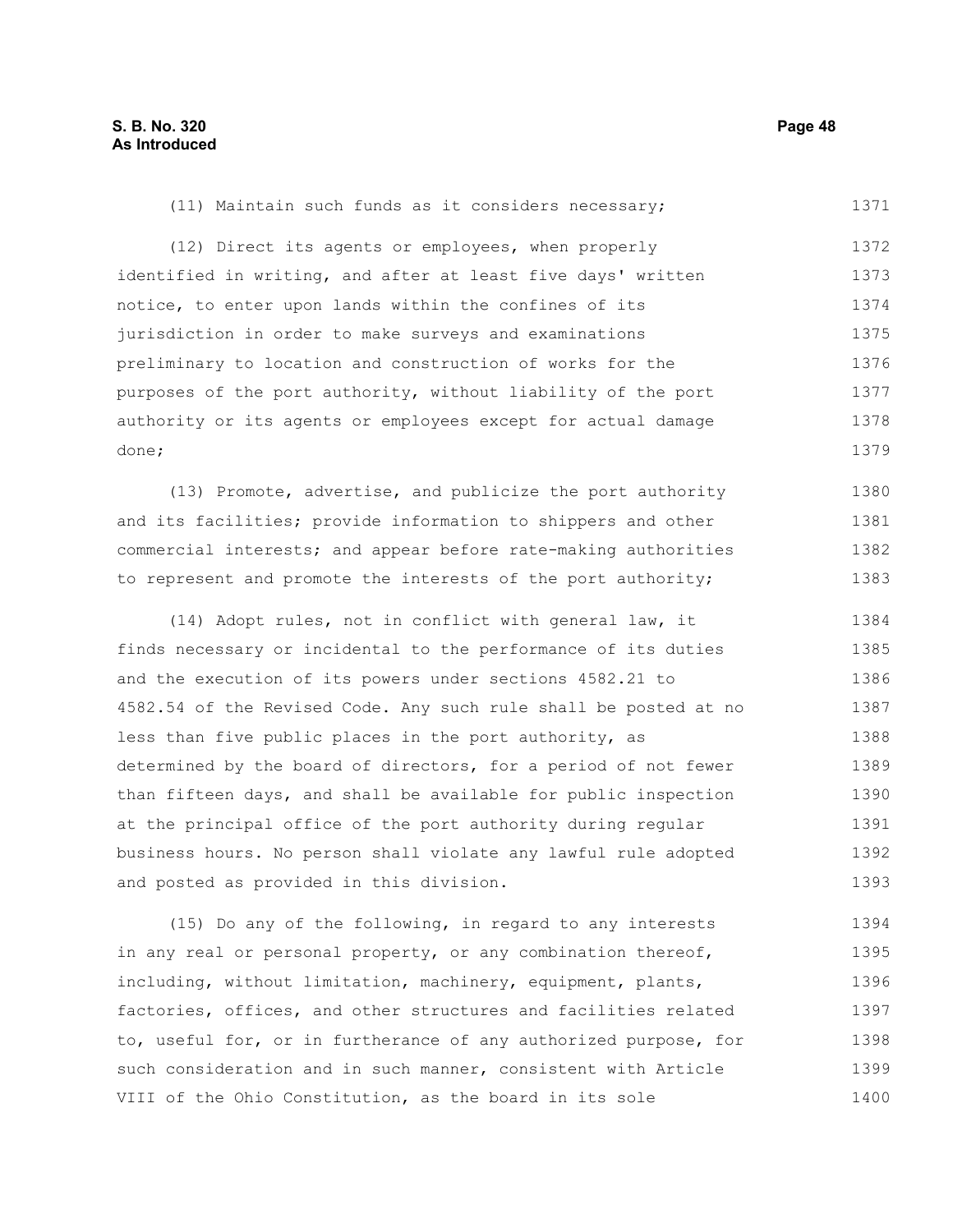discretion may determine: (a) Loan moneys to any person or governmental entity for the acquisition, construction, furnishing, and equipping of the property; (b) Acquire, construct, maintain, repair, furnish, and equip the property; (c) Sell to, exchange with, lease, convey other interests in, or lease with an option to purchase the same or any lesser interest in the property to the same or any other person or governmental entity; (d) Guarantee the obligations of any person or governmental entity. A port authority may accept and hold as consideration for the conveyance of property or any interest therein such property or interests therein as the board in its discretion may determine, notwithstanding any restrictions that apply to the investment of funds by a port authority. (16) Sell, lease, or convey other interests in real and personal property, and grant easements or rights-of-way over property of the port authority. The board of directors shall specify the consideration and any terms for the sale, lease, or conveyance of other interests in real and personal property. Any determination made by the board under this division shall be conclusive. The sale, lease, or conveyance may be made without advertising and the receipt of bids. (17) Exercise the right of eminent domain to appropriate any land, rights, rights-of-way, franchises, easements, or other property, necessary or proper for any authorized purpose, pursuant to the procedure provided in sections 163.01 to 163.22 1401 1402 1403 1404 1405 1406 1407 1408 1409 1410 1411 1412 1413 1414 1415 1416 1417 1418 1419 1420 1421 1422 1423 1424 1425 1426 1427 1428 1429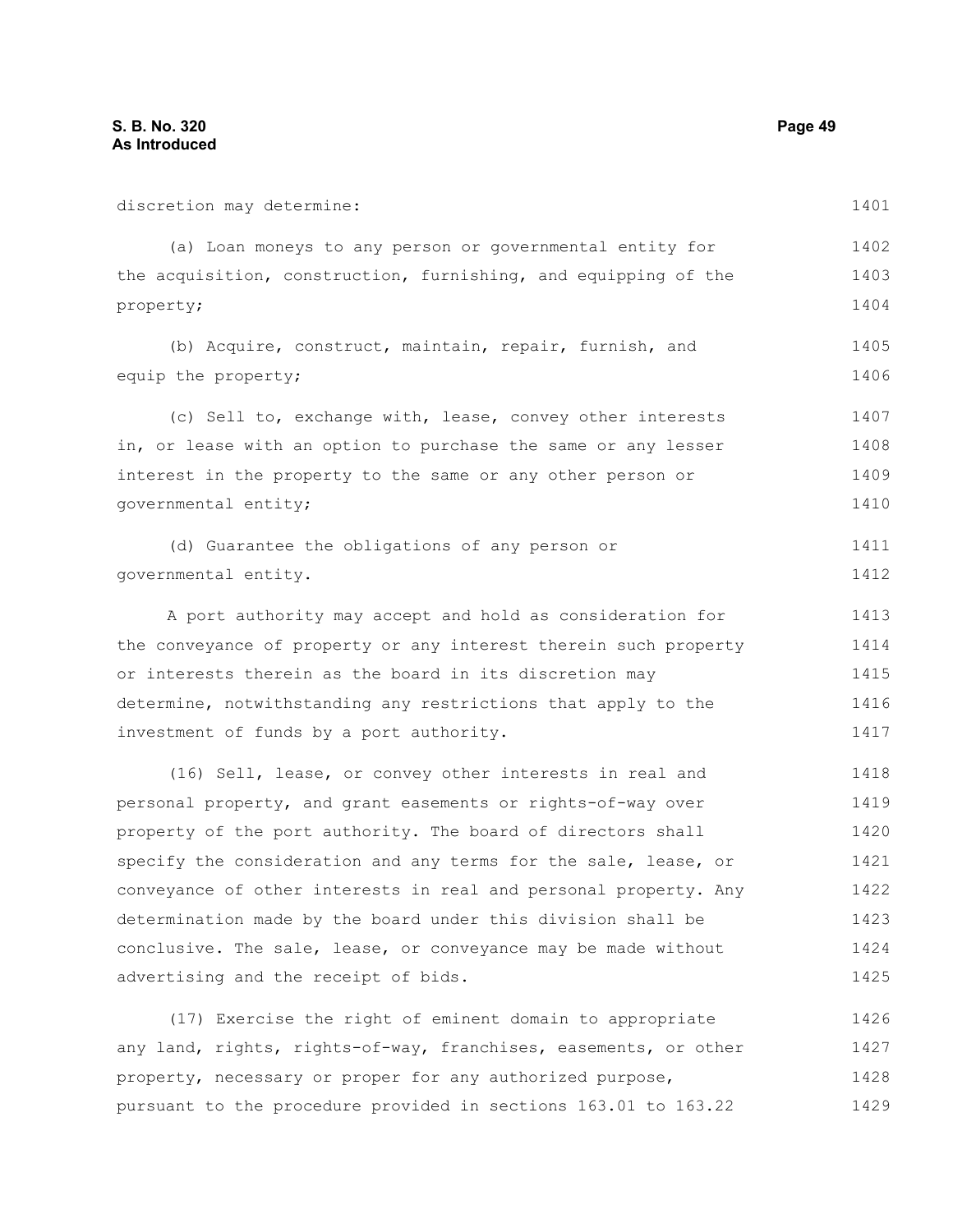# **S. B. No. 320 Page 50 As Introduced**

of the Revised Code, if funds equal to the appraised value of the property to be acquired as a result of such proceedings are available for that purpose. However, nothing contained in sections 4582.201 to 4582.59 of the Revised Code shall authorize a port authority to take or disturb property or facilities belonging to any agency or political subdivision of this state, public utility, cable operator, or common carrier, which property or facilities are necessary and convenient in the operation of the agency or political subdivision, public utility, cable operator, or common carrier, unless provision is made for the restoration, relocation, or duplication of such property or facilities, or upon the election of the agency or political subdivision, public utility, cable operator, or common carrier, for the payment of compensation, if any, at the sole cost of the port authority, provided that: 1430 1431 1432 1433 1434 1435 1436 1437 1438 1439 1440 1441 1442 1443 1444

(a) If any restoration or duplication proposed to be made under this section involves a relocation of the property or facilities, the new facilities and location shall be of at least comparable utilitarian value and effectiveness and shall not impair the ability of the public utility, cable operator, or common carrier to compete in its original area of operation; 1445 1446 1447 1448 1449 1450

(b) If any restoration or duplication made under this section involves a relocation of the property or facilities, the port authority shall acquire no interest or right in or to the appropriated property or facilities, except as provided in division (A)(15) of this section, until the relocated property or facilities are available for use and until marketable title thereto has been transferred to the public utility, cable operator, or common carrier. 1451 1452 1453 1454 1455 1456 1457 1458

As used in division (A)(17) of this section, "cable 1459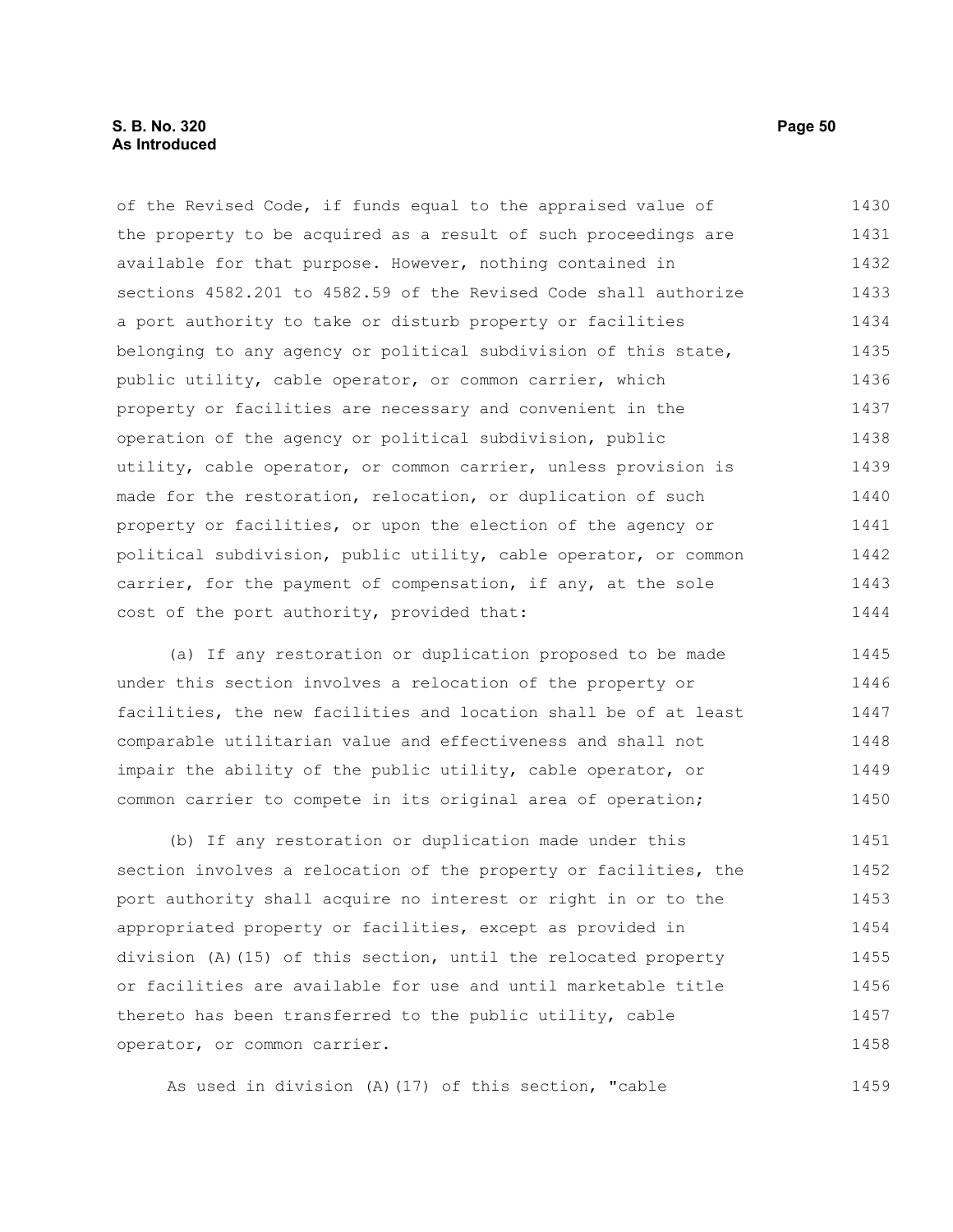operator" has the same meaning as in the "Cable Communications Policy Act of 1984," Pub. L. No. 98-549, 98 Stat. 2780, 47 U.S.C. 522, as amended by the "Telecommunications Act of 1996," Pub. L. No. 104-104, 110 Stat. 56. 1460 1461 1462 1463

(18)(a) Make and enter into all contracts and agreements and execute all instruments necessary or incidental to the performance of its duties and the execution of its powers under sections 4582.21 to 4582.59 of the Revised Code. 1464 1465 1466 1467

(b)(i) Except as provided in division (A)(18)(c) of this section or except when the port authority elects to construct a building, structure, or other improvement pursuant to a contract made with a construction manager at risk under sections 9.33 to 9.335 of the Revised Code or with a design-build firm under section 153.65 to 153.73 of the Revised Code, when the cost of a contract for the construction of any building, structure, or other improvement undertaken by a port authority involves an expenditure exceeding the higher of one hundred thousand dollars or the amount as adjusted under division  $(A)$  (18)(b)(ii) of this section, and the port authority is the contracting entity, the port authority shall make a written contract after notice calling for bids for the award of the contract has been given by publication twice, with at least seven days between publications, in a newspaper of general circulation in the area of the port authority or as provided in section 7.16 of the Revised Code. Each such contract shall be let to the lowest responsive and responsible bidder in accordance with section 9.312 of the Revised Code. Every contract shall be accompanied by or shall refer to plans and specifications for the work to be done, prepared for and approved by the port authority, signed by an authorized officer of the port authority and by the contractor, and shall be executed in triplicate. 1468 1469 1470 1471 1472 1473 1474 1475 1476 1477 1478 1479 1480 1481 1482 1483 1484 1485 1486 1487 1488 1489 1490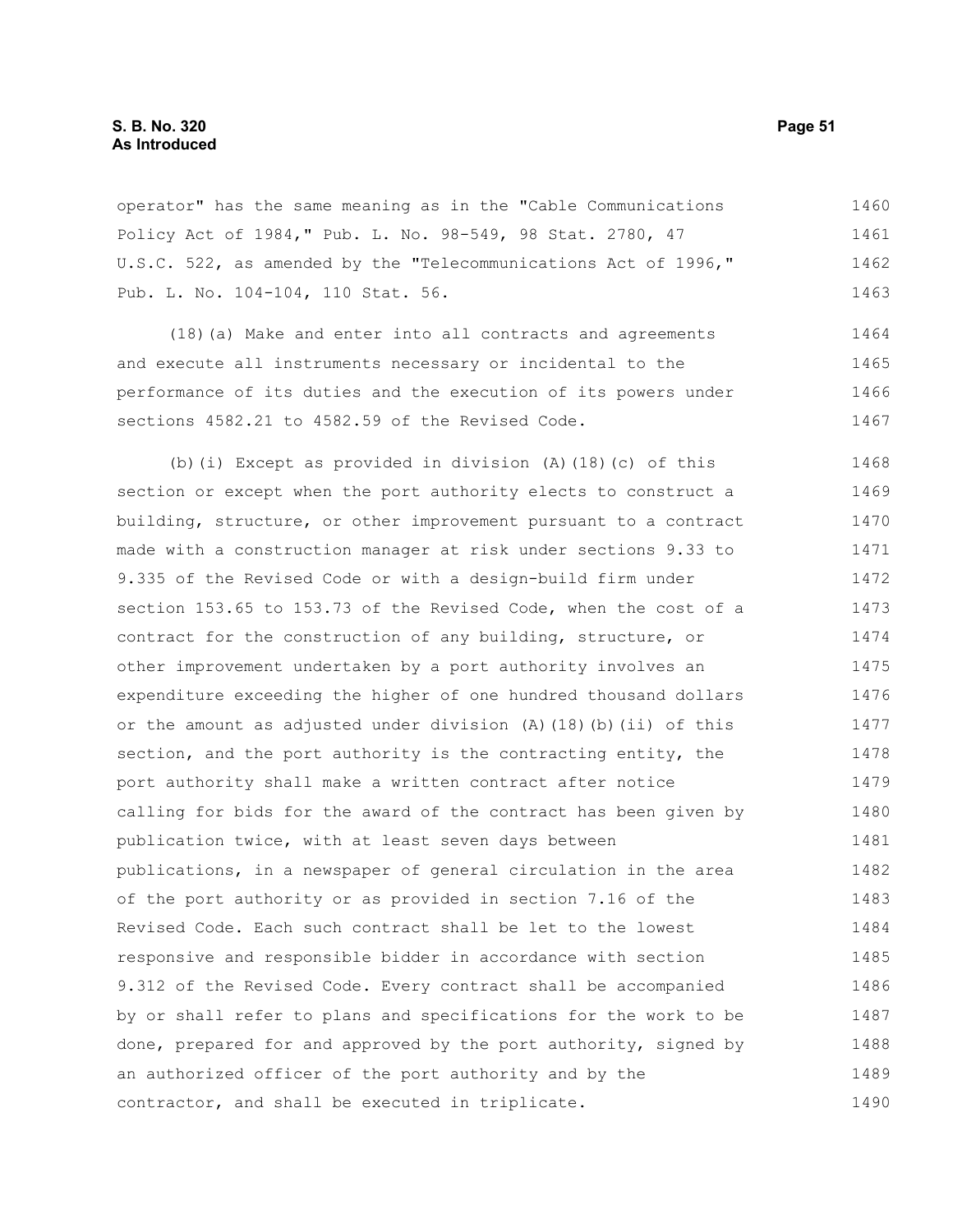# **S. B. No. 320 Page 52 As Introduced**

Each bid shall be awarded in accordance with sections 153.54, 153.57, and 153.571 of the Revised Code. The port authority may reject any and all bids. 1491 1492 1493

(ii) On January 1, 2012, and the first day of January of every even-numbered year thereafter, the director of commerce shall adjust the threshold level for contracts subject to the bidding requirements contained in division (A)(18)(b)(i) of this section. The director shall adjust this amount according to the average increase for each of the two years immediately preceding the adjustment as set forth in the producer price index for material and supply inputs for new nonresidential construction as determined by the bureau of labor statistics of the United States department of labor or, if that index no longer is published, a generally available comparable index. If there is no resulting increase, the threshold shall remain the same until the next scheduled adjustment on the first day of January of the next even-numbered year. 1494 1495 1496 1497 1498 1499 1500 1501 1502 1503 1504 1505 1506 1507

(c) The board of directors by rule may provide criteria for the negotiation and award without competitive bidding of any contract as to which the port authority is the contracting entity for the construction of any building or structure or other improvement under any of the following circumstances: 1508 1509 1510 1511 1512

(i) There exists a real and present emergency that threatens damage or injury to persons or property of the port authority or other persons, provided that a statement specifying the nature of the emergency that is the basis for the negotiation and award of a contract without competitive bidding shall be signed by the officer of the port authority that executes that contract at the time of the contract's execution and shall be attached to the contract. 1513 1514 1515 1516 1517 1518 1519 1520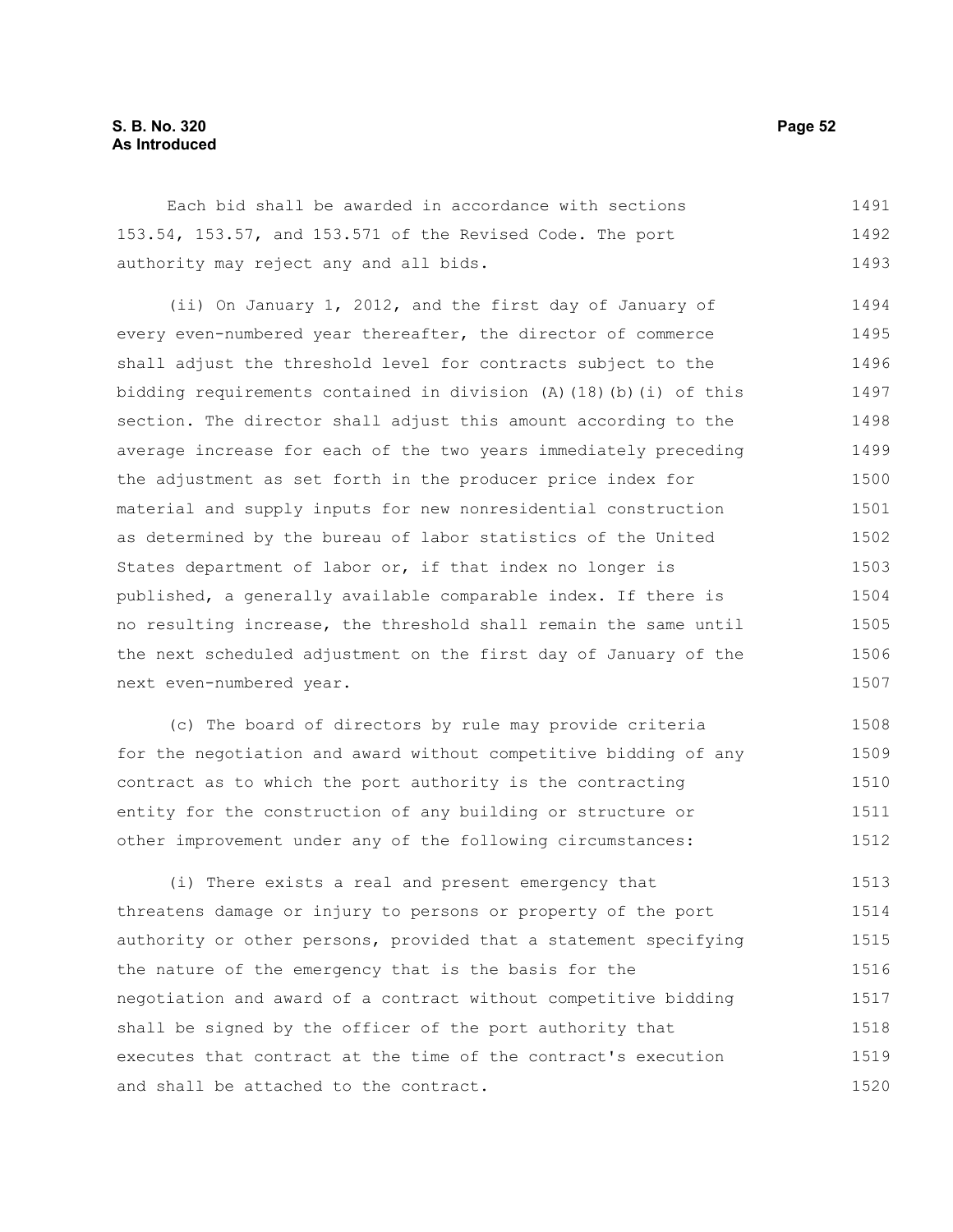# **S. B. No. 320 Page 53 As Introduced**

(ii) A commonly recognized industry or other standard or

| specification does not exist and cannot objectively be           | 1522 |
|------------------------------------------------------------------|------|
| articulated for the improvement.                                 | 1523 |
| (iii) The contract is for any energy conservation measure        | 1524 |
| as defined in section 307.041 of the Revised Code.               | 1525 |
| (iv) With respect to material to be incorporated into the        | 1526 |
| improvement, only a single source or supplier exists for the     | 1527 |
| material.                                                        | 1528 |
| (v) A single bid is received by the port authority after         | 1529 |
| complying with the provisions of division (A) (18) (b) of this   | 1530 |
| section.                                                         | 1531 |
| (d) (i) If a contract is to be negotiated and awarded            | 1532 |
| without competitive bidding for the reason set forth in division | 1533 |

(A)(18)(c)(ii) of this section, the port authority shall publish a notice calling for technical proposals twice, with at least seven days between publications, in a newspaper of general circulation in the area of the port authority or as provided in section 7.16 of the Revised Code. After receipt of the technical proposals, the port authority may negotiate with and award a contract for the improvement to the proposer making the proposal considered to be the most advantageous to the port authority. 1534 1535 1536 1537 1538 1539 1540 1541

(ii) If a contract is to be negotiated and awarded without competitive bidding for the reason set forth in division (A)(18) (c)(iv) of this section, any construction activities related to the incorporation of the material into the improvement also may be provided without competitive bidding by the source or supplier of that material. 1542 1543 1544 1545 1546 1547

(e)(i) Any purchase, exchange, sale, lease, lease with an option to purchase, conveyance of other interests in, or other 1548 1549

1521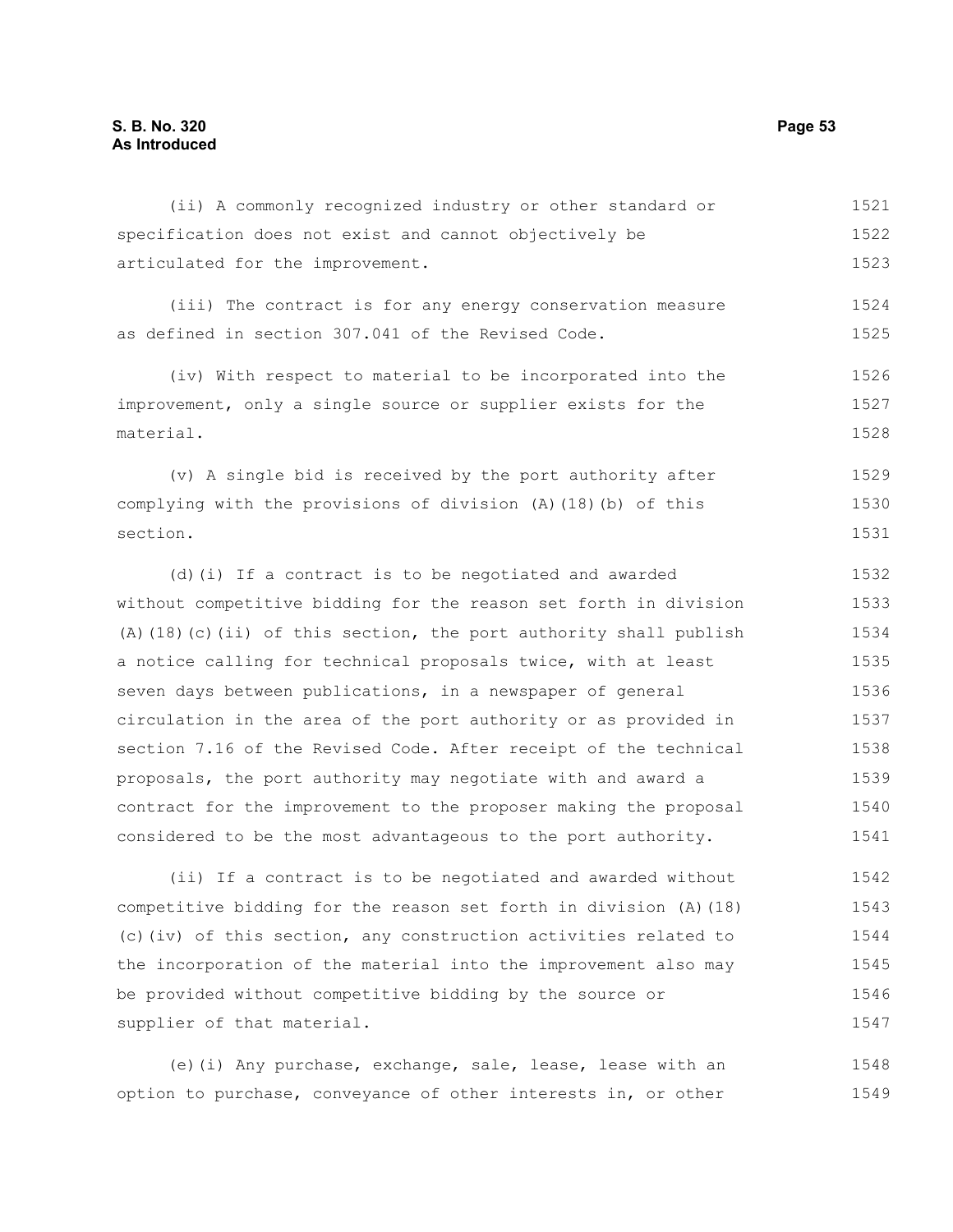contract with a person or governmental entity that pertains to the acquisition, construction, maintenance, repair, furnishing, equipping, or operation of any real or personal property, or any combination thereof, related to, useful for, or in furtherance of an activity contemplated by Section 13 or 16 of Article VIII, Ohio Constitution, shall be made in such manner and subject to such terms and conditions as may be determined by the board of directors in its discretion. 1550 1551 1552 1553 1554 1555 1556 1557

(ii) Division (A)(18)(e)(i) of this section applies to all contracts that are subject to the division, notwithstanding any other provision of law that might otherwise apply, including, without limitation, any requirement of notice, any requirement of competitive bidding or selection, or any requirement for the provision of security. 1558 1559 1560 1561 1562 1563

(iii) Divisions (A)(18)(e)(i) and (ii) of this section do not apply to either of the following: any contract secured by or to be paid from moneys raised by taxation or the proceeds of obligations secured by a pledge of moneys raised by taxation; or any contract secured exclusively by or to be paid exclusively from the general revenues of the port authority. For the purposes of this section, any revenues derived by the port authority under a lease or other agreement that, by its terms, contemplates the use of amounts payable under the agreement either to pay the costs of the improvement that is the subject of the contract or to secure obligations of the port authority issued to finance costs of such improvement, are excluded from general revenues. 1564 1565 1566 1567 1568 1569 1570 1571 1572 1573 1574 1575 1576

(19) Employ managers, superintendents, and other employees and retain or contract with consulting engineers, financial consultants, accounting experts, architects, attorneys, and any 1577 1578 1579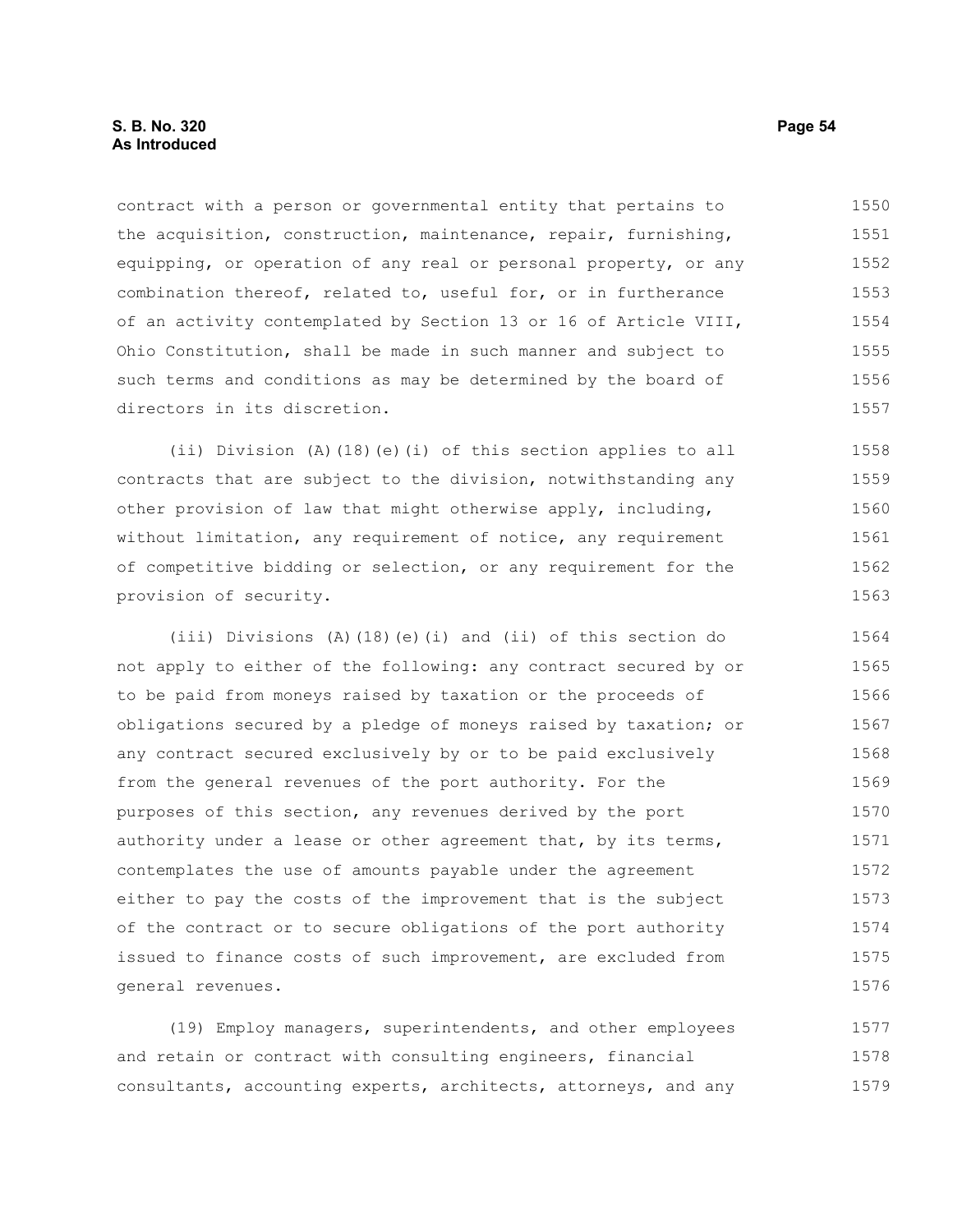# **S. B. No. 320 Page 55 As Introduced**

other consultants and independent contractors as are necessary in its judgment to carry out this chapter, and fix the compensation thereof. All expenses thereof shall be payable from any available funds of the port authority or from funds appropriated for that purpose by a political subdivision creating or participating in the creation of the port authority. 1580 1581 1582 1583 1584 1585

(20) Receive and accept from any state or federal agency grants and loans for or in aid of the construction of any port authority facility or for research and development with respect to port authority facilities, and receive and accept aid or contributions from any source of money, property, labor, or other things of value, to be held, used, and applied only for the purposes for which the grants and contributions are made; 1586 1587 1588 1589 1590 1591 1592

(21) Engage in research and development with respect to port authority facilities; 1593 1594

(22) Purchase fire and extended coverage and liability insurance for any port authority facility and for the principal office and branch offices of the port authority, insurance protecting the port authority and its officers and employees against liability for damage to property or injury to or death of persons arising from its operations, and any other insurance the port authority may agree to provide under any resolution authorizing its port authority revenue bonds or in any trust agreement securing the same; 1595 1596 1597 1598 1599 1600 1601 1602 1603

(23) Charge, alter, and collect rentals and other charges for the use or services of any port authority facility as provided in section 4582.43 of the Revised Code; 1604 1605 1606

(24) Provide coverage for its employees under Chapters 145., 4123., and 4141. of the Revised Code; 1607 1608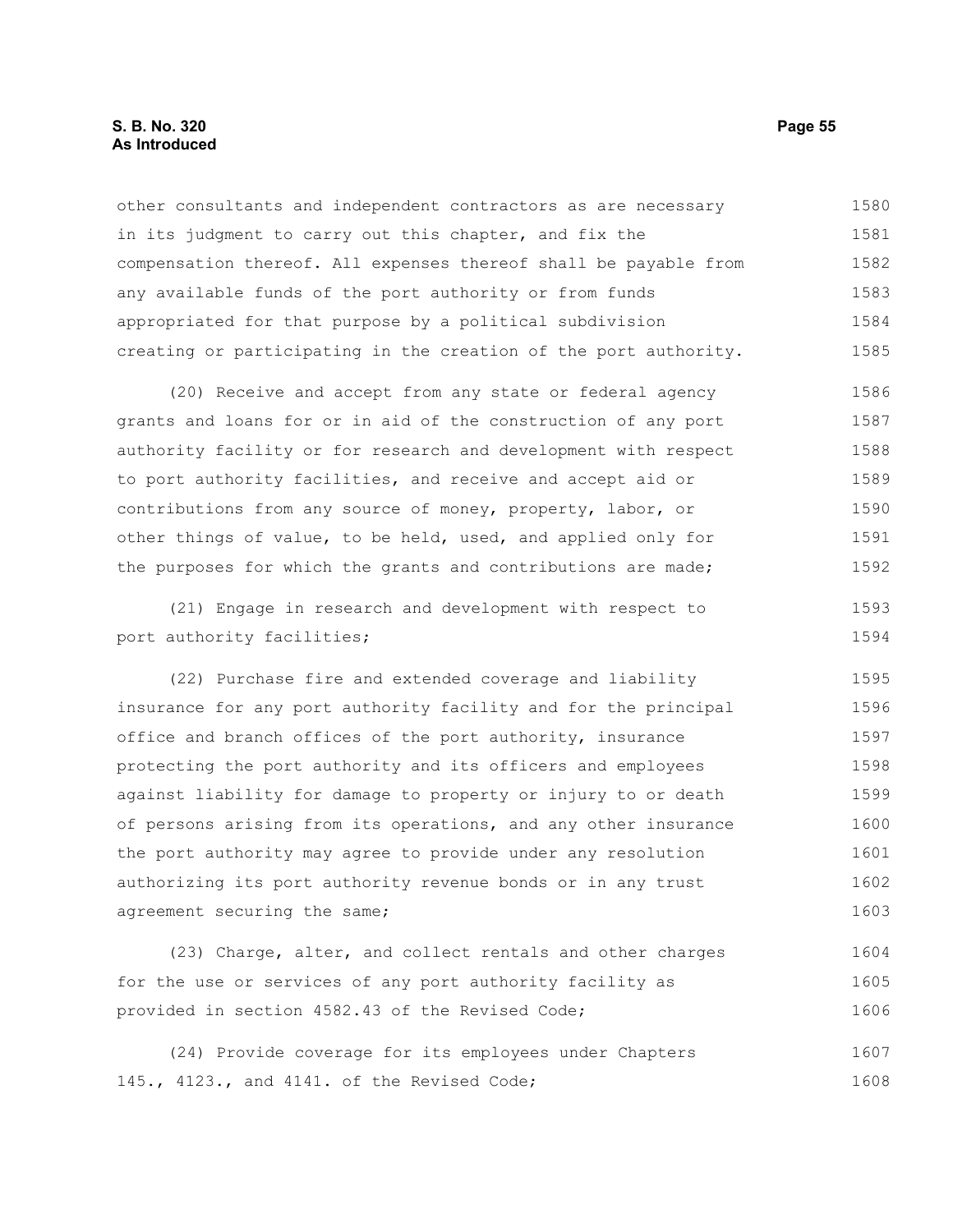(25) Establish and administer one or more payment card programs for purposes of paying expenses related to port authority business. Any obligation incurred as a result of the use of such a payment card shall be paid from port authority funds. 1609 1610 1611 1612 1613

(26) Do all acts necessary or proper to carry out the powers expressly granted in sections 4582.21 to 4582.59 of the Revised Code; 1614 1615 1616

(27)(a) Cooperate with a person or persons petitioning for the development and implementation of one or more special energy improvement projects under sections 1710.20 to 1710.28 of the Revised Code, if the port authority has jurisdiction over the parcels upon which the project or projects are proposed to be developed and implemented, to provide financing to pay or reimburse the costs of the project or projects; 1617 1618 1619 1620 1621 1622 1623

(b) Contract with a municipal corporation or township in accordance with section 1710.26 of the Revised Code to develop, finance, manage, or implement part or all of a special energy improvement project, if the port authority has jurisdiction over the parcel or parcels upon which the project is proposed to be developed and implemented. 1624 1625 1626 1627 1628 1629

(c) The powers granted in divisions (A)(27)(a) and (b) of this section may be exercised jointly or separately by one or more port authorities, are in addition to the powers granted to port authorities under Chapter 4582. of the Revised Code, and shall not be construed as limitations on any of the powers granted to port authorities under Chapter 4582. of the Revised Code. 1630 1631 1632 1633 1634 1635 1636

(B) Any instrument by which real property is acquired

1637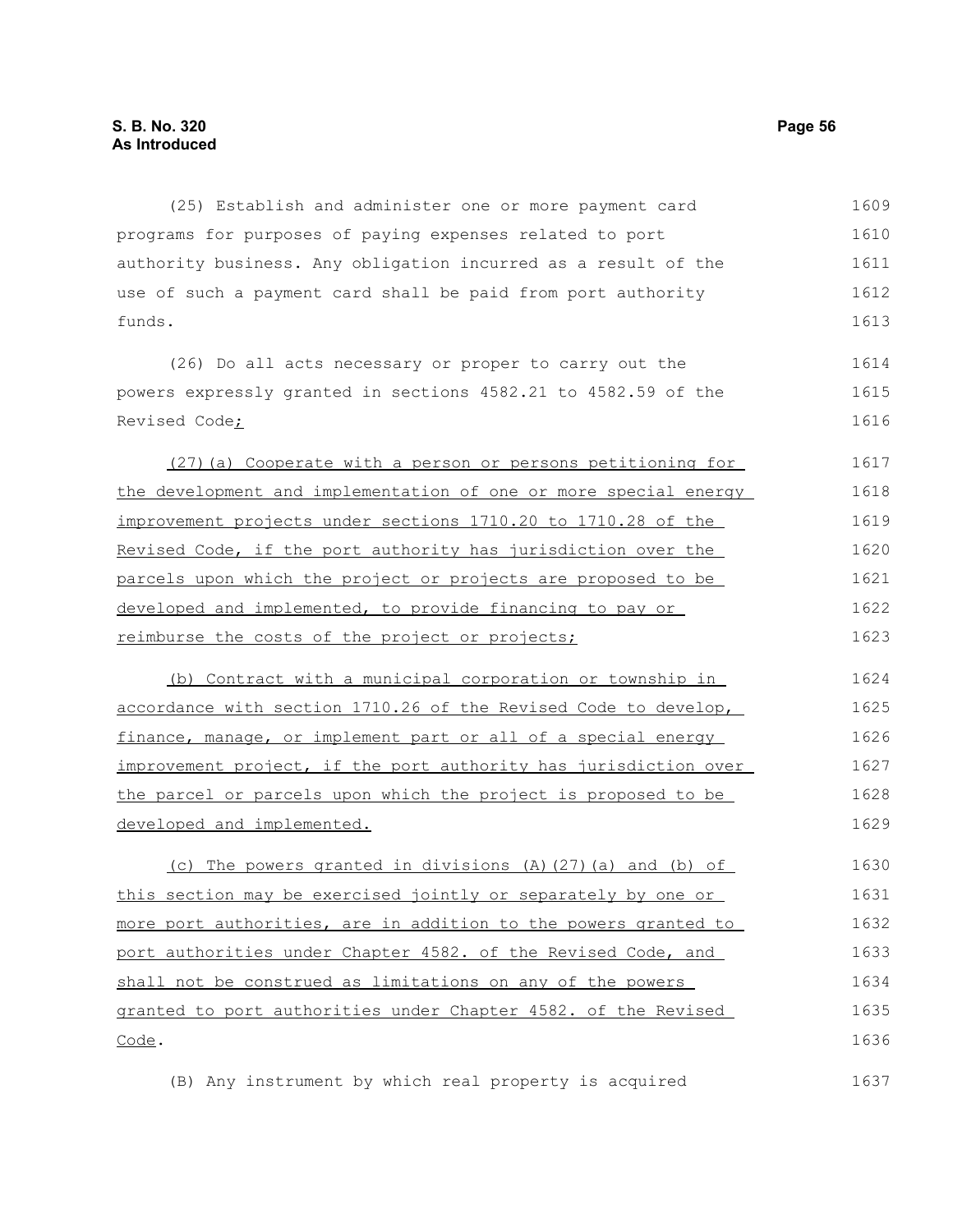pursuant to this section shall identify the agency of the state that has the use and benefit of the real property as specified in section 5301.012 of the Revised Code. 1638 1639 1640

(C) Whoever violates division (A)(14) of this section is guilty of a minor misdemeanor. 1641 1642

**Sec. 4928.01.** (A) As used in this chapter: 1643

(1) "Ancillary service" means any function necessary to the provision of electric transmission or distribution service to a retail customer and includes, but is not limited to, scheduling, system control, and dispatch services; reactive supply from generation resources and voltage control service; reactive supply from transmission resources service; regulation service; frequency response service; energy imbalance service; operating reserve-spinning reserve service; operating reservesupplemental reserve service; load following; back-up supply service; real-power loss replacement service; dynamic scheduling; system black start capability; and network stability service. 1644 1645 1646 1647 1648 1649 1650 1651 1652 1653 1654 1655

(2) "Billing and collection agent" means a fully independent agent, not affiliated with or otherwise controlled by an electric utility, electric services company, electric cooperative, or governmental aggregator subject to certification under section 4928.08 of the Revised Code, to the extent that the agent is under contract with such utility, company, cooperative, or aggregator solely to provide billing and collection for retail electric service on behalf of the utility company, cooperative, or aggregator. 1656 1657 1658 1659 1660 1661 1662 1663 1664

(3) "Certified territory" means the certified territory established for an electric supplier under sections 4933.81 to 1665 1666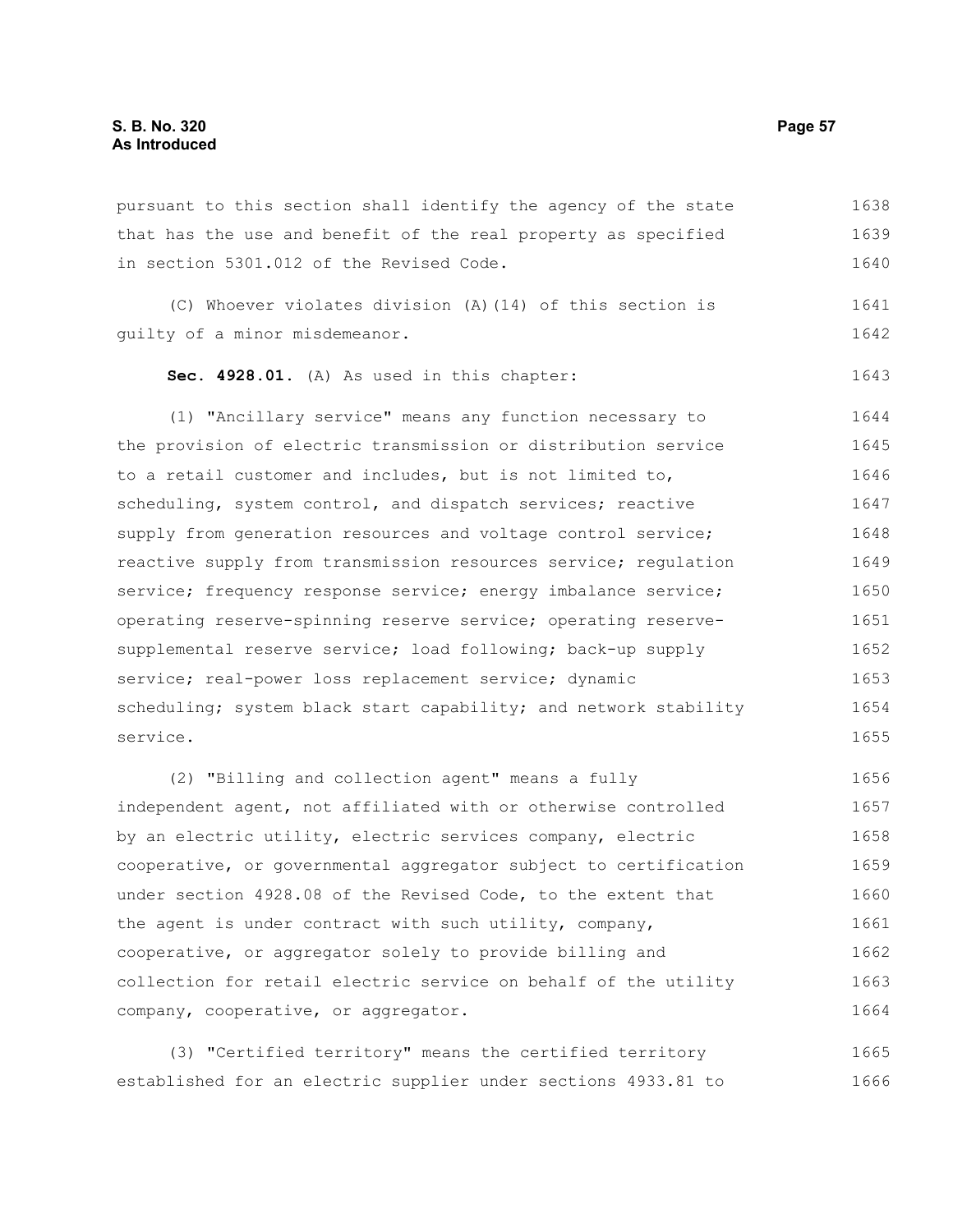4933.90 of the Revised Code.

1667

(4) "Competitive retail electric service" means a component of retail electric service that is competitive as provided under division (B) of this section. 1668 1669 1670

(5) "Electric cooperative" means a not-for-profit electric light company that both is or has been financed in whole or in part under the "Rural Electrification Act of 1936," 49 Stat. 1363, 7 U.S.C. 901, and owns or operates facilities in this state to generate, transmit, or distribute electricity, or a not-for-profit successor of such company. 1671 1672 1673 1674 1675 1676

(6) "Electric distribution utility" means an electric utility that supplies at least retail electric distribution service. 1677 1678 1679

(7) "Electric light company" has the same meaning as in section 4905.03 of the Revised Code and includes an electric services company, but excludes any self-generator to the extent that it consumes electricity it so produces, sells that electricity for resale, or obtains electricity from a generating facility it hosts on its premises. 1680 1681 1682 1683 1684 1685

(8) "Electric load center" has the same meaning as in section 4933.81 of the Revised Code. 1686 1687

(9) "Electric services company" means an electric light company that is engaged on a for-profit or not-for-profit basis in the business of supplying or arranging for the supply of only a competitive retail electric service in this state. "Electric services company" includes a power marketer, power broker, aggregator, or independent power producer but excludes an electric cooperative, municipal electric utility, governmental aggregator, or billing and collection agent. 1688 1689 1690 1691 1692 1693 1694 1695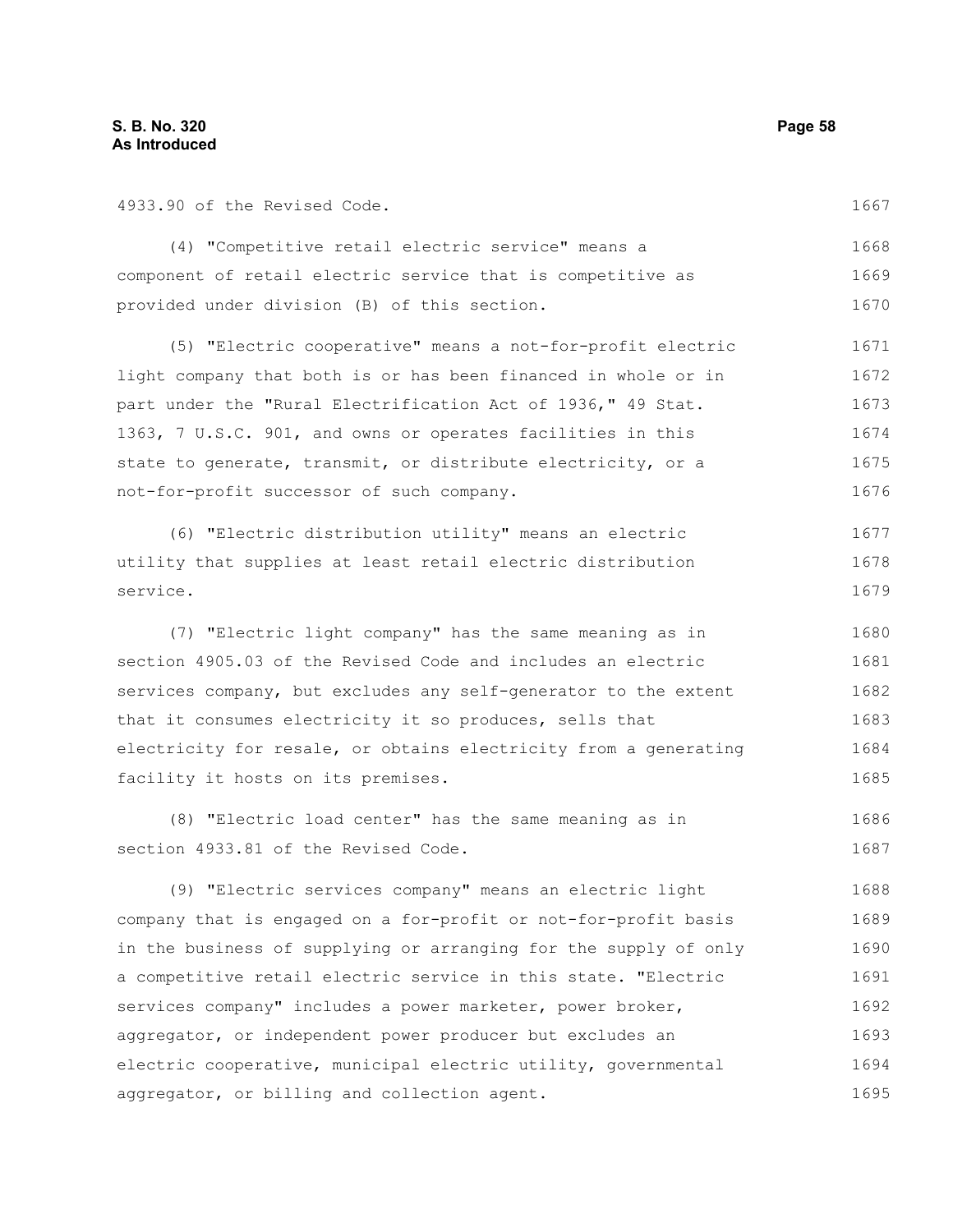# **S. B. No. 320 Page 59 As Introduced**

(10) "Electric supplier" has the same meaning as in section 4933.81 of the Revised Code. 1696 1697

(11) "Electric utility" means an electric light company that has a certified territory and is engaged on a for-profit basis either in the business of supplying a noncompetitive retail electric service in this state or in the businesses of supplying both a noncompetitive and a competitive retail electric service in this state. "Electric utility" excludes a municipal electric utility or a billing and collection agent. 1698 1699 1700 1701 1702 1703 1704

(12) "Firm electric service" means electric service other than nonfirm electric service. 1705 1706

(13) "Governmental aggregator" means a legislative authority of a municipal corporation, a board of township trustees, or a board of county commissioners acting as an aggregator for the provision of a competitive retail electric service under authority conferred under section 4928.20 of the Revised Code. 1707 1708 1709 1710 1711 1712

(14) A person acts "knowingly," regardless of the person's purpose, when the person is aware that the person's conduct will probably cause a certain result or will probably be of a certain nature. A person has knowledge of circumstances when the person is aware that such circumstances probably exist. 1713 1714 1715 1716 1717

(15) "Level of funding for low-income customer energy efficiency programs provided through electric utility rates" means the level of funds specifically included in an electric utility's rates on October 5, 1999, pursuant to an order of the public utilities commission issued under Chapter 4905. or 4909. of the Revised Code and in effect on October 4, 1999, for the purpose of improving the energy efficiency of housing for the 1718 1719 1720 1721 1722 1723 1724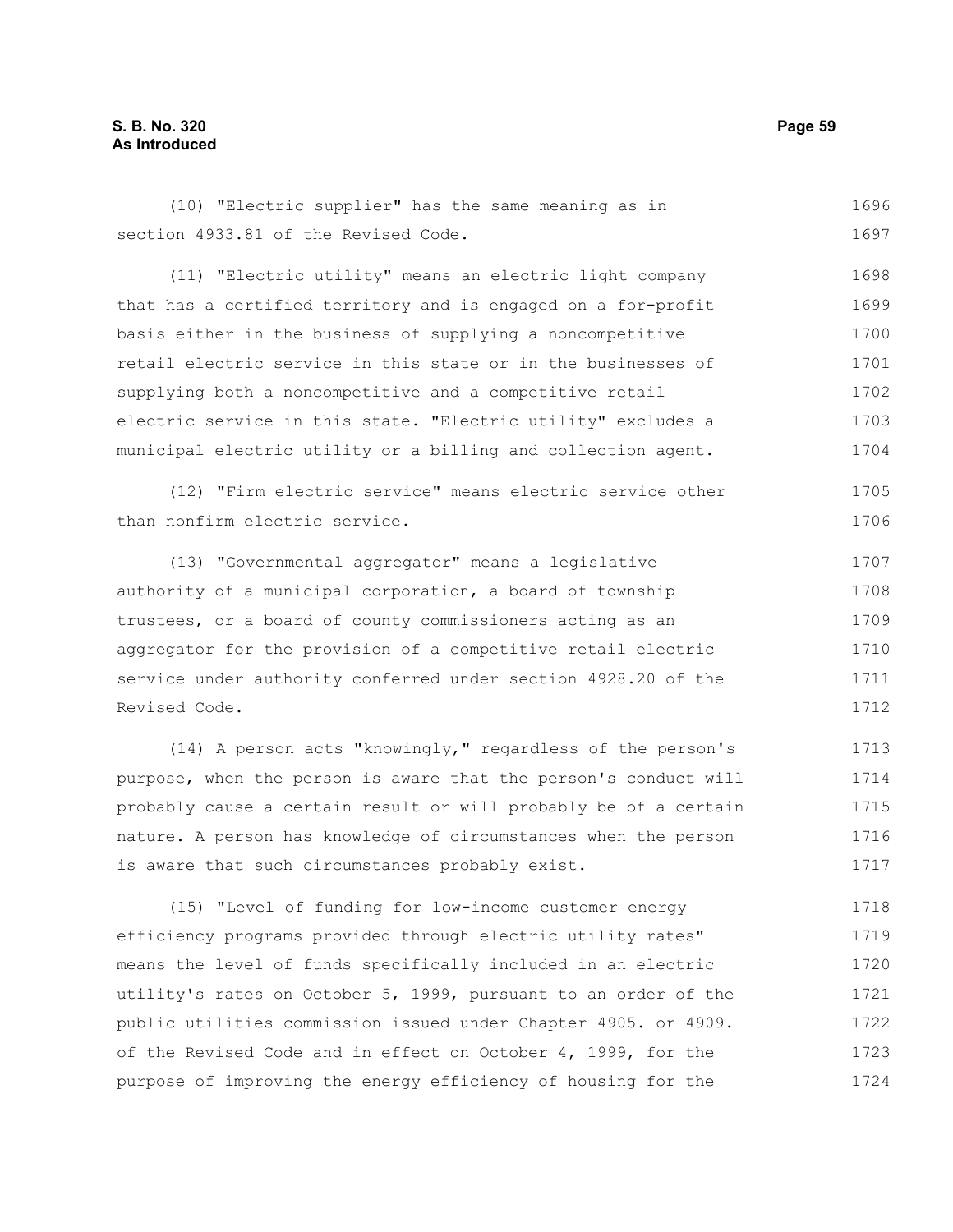utility's low-income customers. The term excludes the level of any such funds committed to a specific nonprofit organization or organizations pursuant to a stipulation or contract. 1725 1726 1727

(16) "Low-income customer assistance programs" means the percentage of income payment plan program, the home energy assistance program, the home weatherization assistance program, and the targeted energy efficiency and weatherization program. 1728 1729 1730 1731

(17) "Market development period" for an electric utility means the period of time beginning on the starting date of competitive retail electric service and ending on the applicable date for that utility as specified in section 4928.40 of the Revised Code, irrespective of whether the utility applies to receive transition revenues under this chapter. 1732 1733 1734 1735 1736 1737

(18) "Market power" means the ability to impose on customers a sustained price for a product or service above the price that would prevail in a competitive market. 1738 1739 1740

(19) "Mercantile customer" means a commercial or industrial customer if the electricity consumed is for nonresidential use and the customer consumes more than seven hundred thousand kilowatt hours per year or is part of a national account involving multiple facilities in one or more states. 1741 1742 1743 1744 1745 1746

(20) "Municipal electric utility" means a municipal corporation that owns or operates facilities to generate, transmit, or distribute electricity. 1747 1748 1749

(21) "Noncompetitive retail electric service" means a component of retail electric service that is noncompetitive as provided under division (B) of this section. 1750 1751 1752

(22) "Nonfirm electric service" means electric service 1753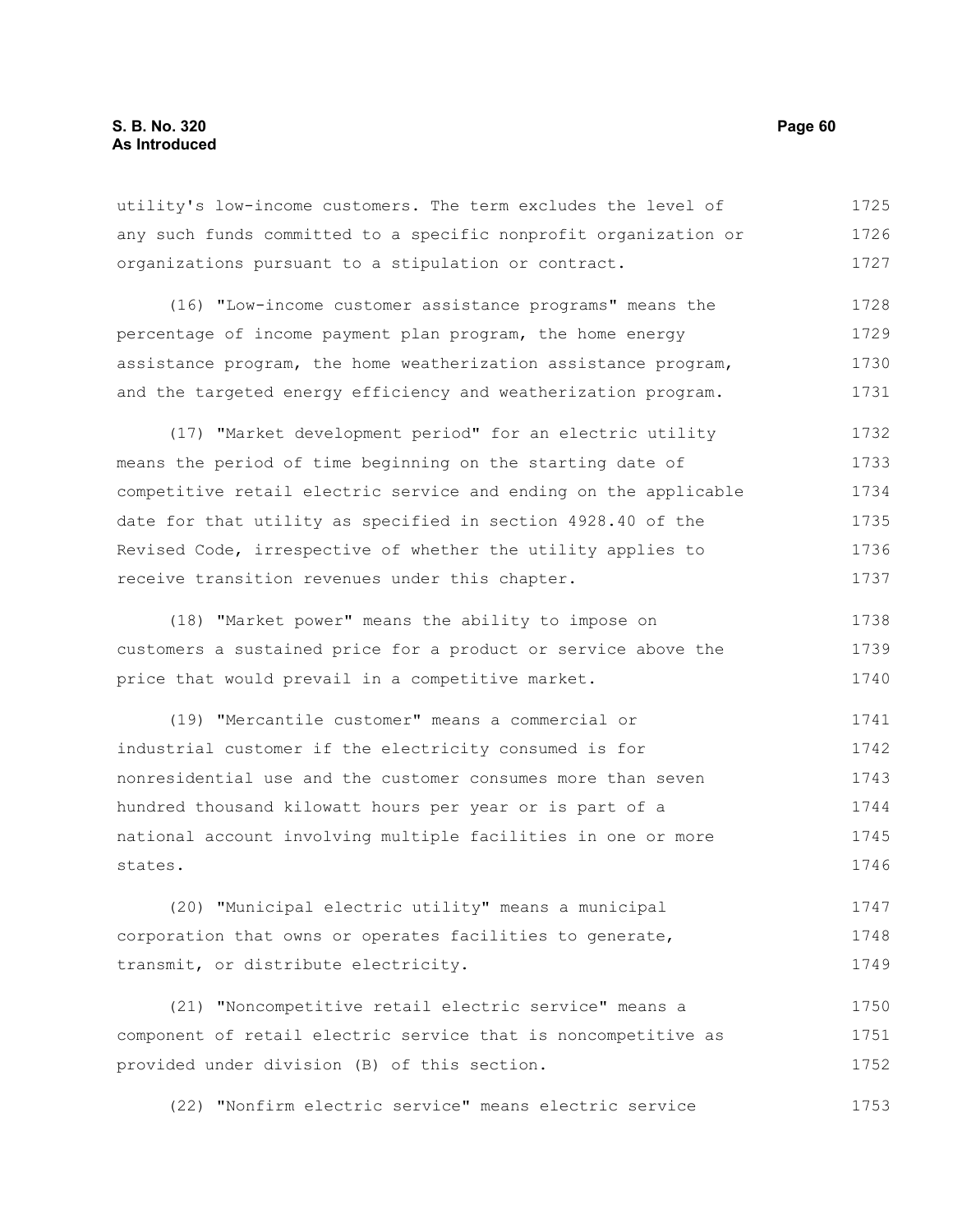provided pursuant to a schedule filed under section 4905.30 of the Revised Code or pursuant to an arrangement under section 4905.31 of the Revised Code, which schedule or arrangement includes conditions that may require the customer to curtail or interrupt electric usage during nonemergency circumstances upon notification by an electric utility. 1754 1755 1756 1757 1758 1759

(23) "Percentage of income payment plan arrears" means funds eligible for collection through the percentage of income payment plan rider, but uncollected as of July 1, 2000. 1760 1761 1762

(24) "Person" has the same meaning as in section 1.59 of the Revised Code. 1763 1764

(25) "Advanced energy project" means any technologies, products, activities, or management practices or strategies that facilitate the generation or use of electricity or energy and that reduce or support the reduction of energy consumption or support the production of clean, renewable energy for industrial, distribution, commercial, institutional, governmental, research, not-for-profit, or residential energy users, including, but not limited to, advanced energy resources and renewable energy resources. "Advanced energy project" also includes any project described in division (A), (B), or (C) of section 4928.621 of the Revised Code. 1765 1766 1767 1768 1769 1770 1771 1772 1773 1774 1775

(26) "Regulatory assets" means the unamortized net regulatory assets that are capitalized or deferred on the regulatory books of the electric utility, pursuant to an order or practice of the public utilities commission or pursuant to generally accepted accounting principles as a result of a prior commission rate-making decision, and that would otherwise have been charged to expense as incurred or would not have been capitalized or otherwise deferred for future regulatory 1776 1777 1778 1779 1780 1781 1782 1783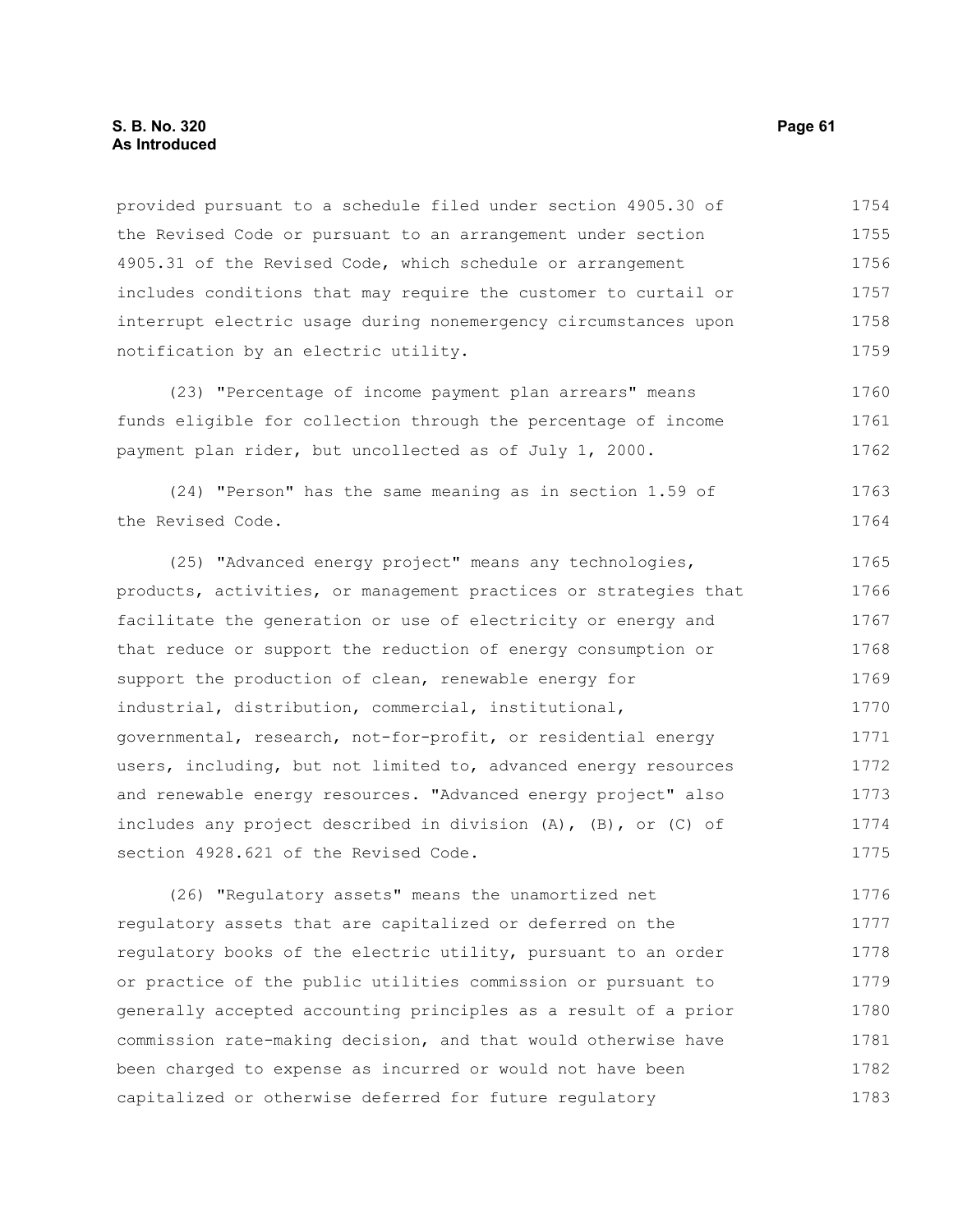# **S. B. No. 320 Page 62 As Introduced**

consideration absent commission action. "Regulatory assets" includes, but is not limited to, all deferred demand-side management costs; all deferred percentage of income payment plan arrears; post-in-service capitalized charges and assets recognized in connection with statement of financial accounting standards no. 109 (receivables from customers for income taxes); future nuclear decommissioning costs and fuel disposal costs as those costs have been determined by the commission in the electric utility's most recent rate or accounting application proceeding addressing such costs; the undepreciated costs of safety and radiation control equipment on nuclear generating plants owned or leased by an electric utility; and fuel costs currently deferred pursuant to the terms of one or more settlement agreements approved by the commission. 1784 1785 1786 1787 1788 1789 1790 1791 1792 1793 1794 1795 1796 1797

(27) "Retail electric service" means any service involved in supplying or arranging for the supply of electricity to ultimate consumers in this state, from the point of generation to the point of consumption. For the purposes of this chapter, retail electric service includes one or more of the following "service components": generation service, aggregation service, power marketing service, power brokerage service, transmission service, distribution service, ancillary service, metering service, and billing and collection service. 1798 1799 1800 1801 1802 1803 1804 1805 1806

(28) "Starting date of competitive retail electric service" means January 1, 2001. 1807 1808

(29) "Customer-generator" means a user of a net metering system. 1809 1810

(30) "Net metering" means measuring the difference in an applicable billing period between the electricity supplied by an electric service provider and the electricity generated by a 1811 1812 1813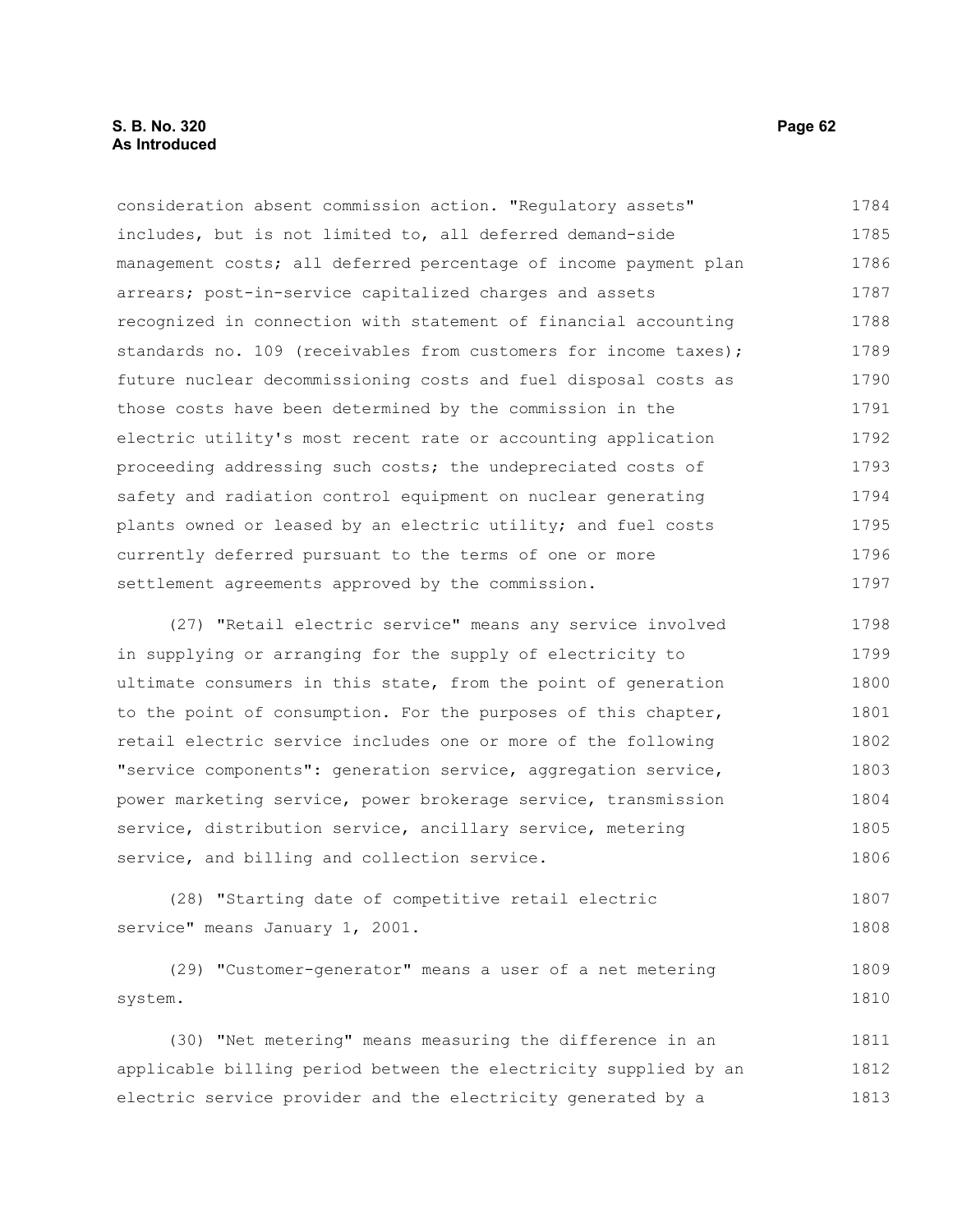1814

| provider.                                                           | 1815 |  |  |  |
|---------------------------------------------------------------------|------|--|--|--|
| (31) "Net metering system" means a facility for the                 | 1816 |  |  |  |
| production of electrical energy that does electricity to which      |      |  |  |  |
| all of the following apply:                                         | 1818 |  |  |  |
| (a) Uses-The facility uses as its fuel either solar, wind,          | 1819 |  |  |  |
| biomass, landfill gas, or hydropower, or uses a microturbine or     | 1820 |  |  |  |
| a fuel cell <del>;</del>                                            | 1821 |  |  |  |
| (b) <del>Is The facility is</del> located on a customer-generator's | 1822 |  |  |  |
| premises <sub>+</sub> .                                             | 1823 |  |  |  |
| (c) Operates-The facility operates in parallel with the             | 1824 |  |  |  |
| electric utility's transmission and distribution facilities+.       | 1825 |  |  |  |
| (d) <del>Is The facility is intended</del> primarily to offset part | 1826 |  |  |  |
| or all of the customer-generator's requirements for electricity.    | 1827 |  |  |  |
| A facility that is sized to generate one hundred twenty per cent    | 1828 |  |  |  |
| of the customer-generator's average usage for the three previous    | 1829 |  |  |  |
| calendar years meets the requirements of division (A) (31) (d) of   | 1830 |  |  |  |
| this section.                                                       | 1831 |  |  |  |
| (e) The size of the facility is such that the facility is           | 1832 |  |  |  |
| not required to register with a regional transmission               | 1833 |  |  |  |
| organization as a net generator.                                    | 1834 |  |  |  |
| (32) "Self-generator" means an entity in this state that            | 1835 |  |  |  |
| owns or hosts on its premises an electric generation facility       | 1836 |  |  |  |
| that produces electricity primarily for the owner's consumption     | 1837 |  |  |  |
| and that may provide any such excess electricity to another         | 1838 |  |  |  |
| entity, whether the facility is installed or operated by the        | 1839 |  |  |  |
| owner or by an agent under a contract.                              | 1840 |  |  |  |
| (33) "Rate plan" means the standard service offer in                | 1841 |  |  |  |

customer-generator that is fed back to the electric service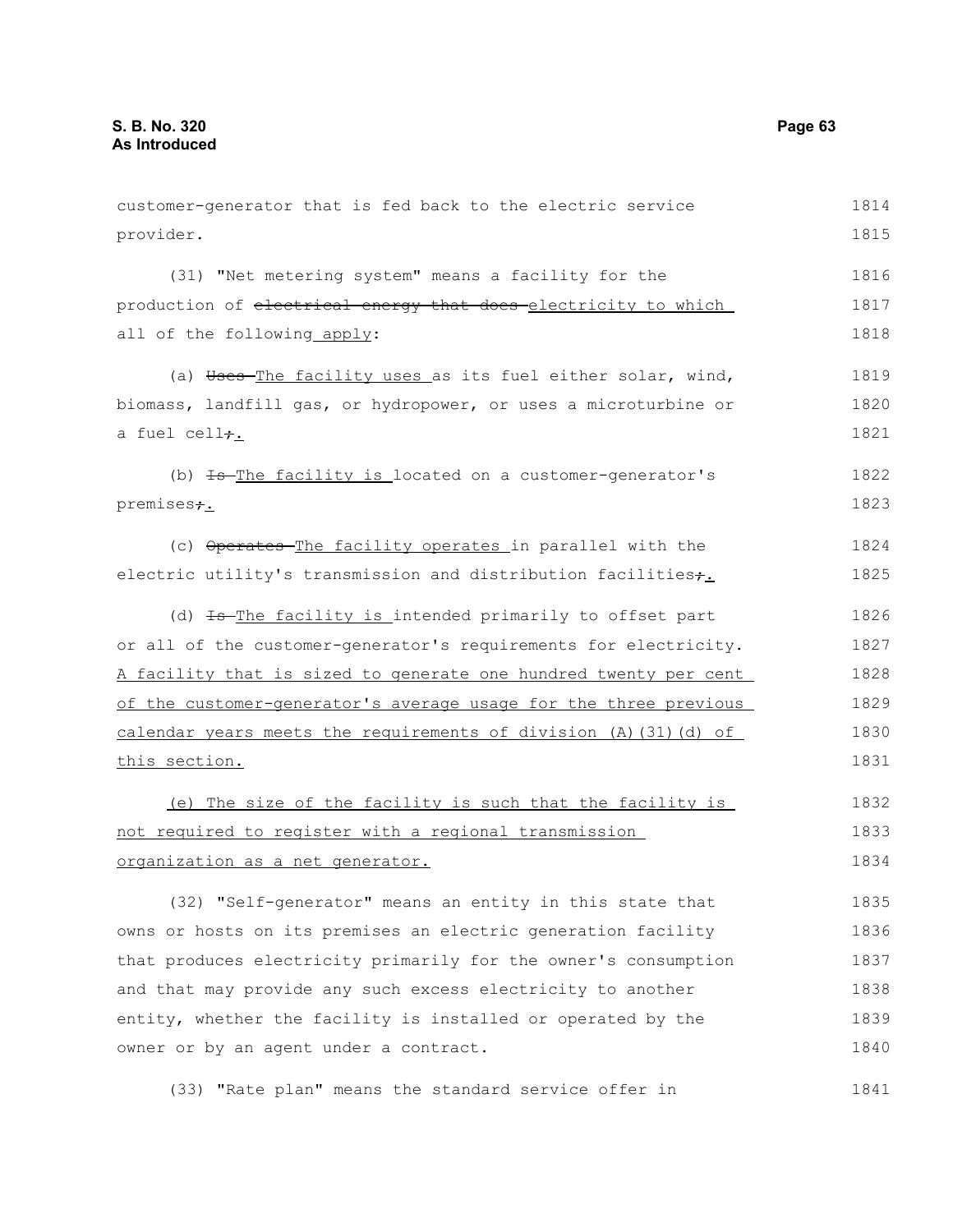effect on the effective date of the amendment of this section by S.B. 221 of the 127th general assembly, July 31, 2008. 1842 1843

(34) "Advanced energy resource" means any of the following: 1844 1845

(a) Any method or any modification or replacement of any property, process, device, structure, or equipment that increases the generation output of an electric generating facility to the extent such efficiency is achieved without additional carbon dioxide emissions by that facility; 1846 1847 1848 1849 1850

(b) Any distributed generation system consisting of customer cogeneration technology; 1851 1852

(c) Clean coal technology that includes a carbon-based product that is chemically altered before combustion to demonstrate a reduction, as expressed as ash, in emissions of nitrous oxide, mercury, arsenic, chlorine, sulfur dioxide, or sulfur trioxide in accordance with the American society of testing and materials standard D1757A or a reduction of metal oxide emissions in accordance with standard D5142 of that society, or clean coal technology that includes the design capability to control or prevent the emission of carbon dioxide, which design capability the commission shall adopt by rule and shall be based on economically feasible best available technology or, in the absence of a determined best available technology, shall be of the highest level of economically feasible design capability for which there exists generally accepted scientific opinion; 1853 1854 1855 1856 1857 1858 1859 1860 1861 1862 1863 1864 1865 1866 1867

(d) Advanced nuclear energy technology consisting of generation III technology as defined by the nuclear regulatory commission; other, later technology; or significant improvements 1868 1869 1870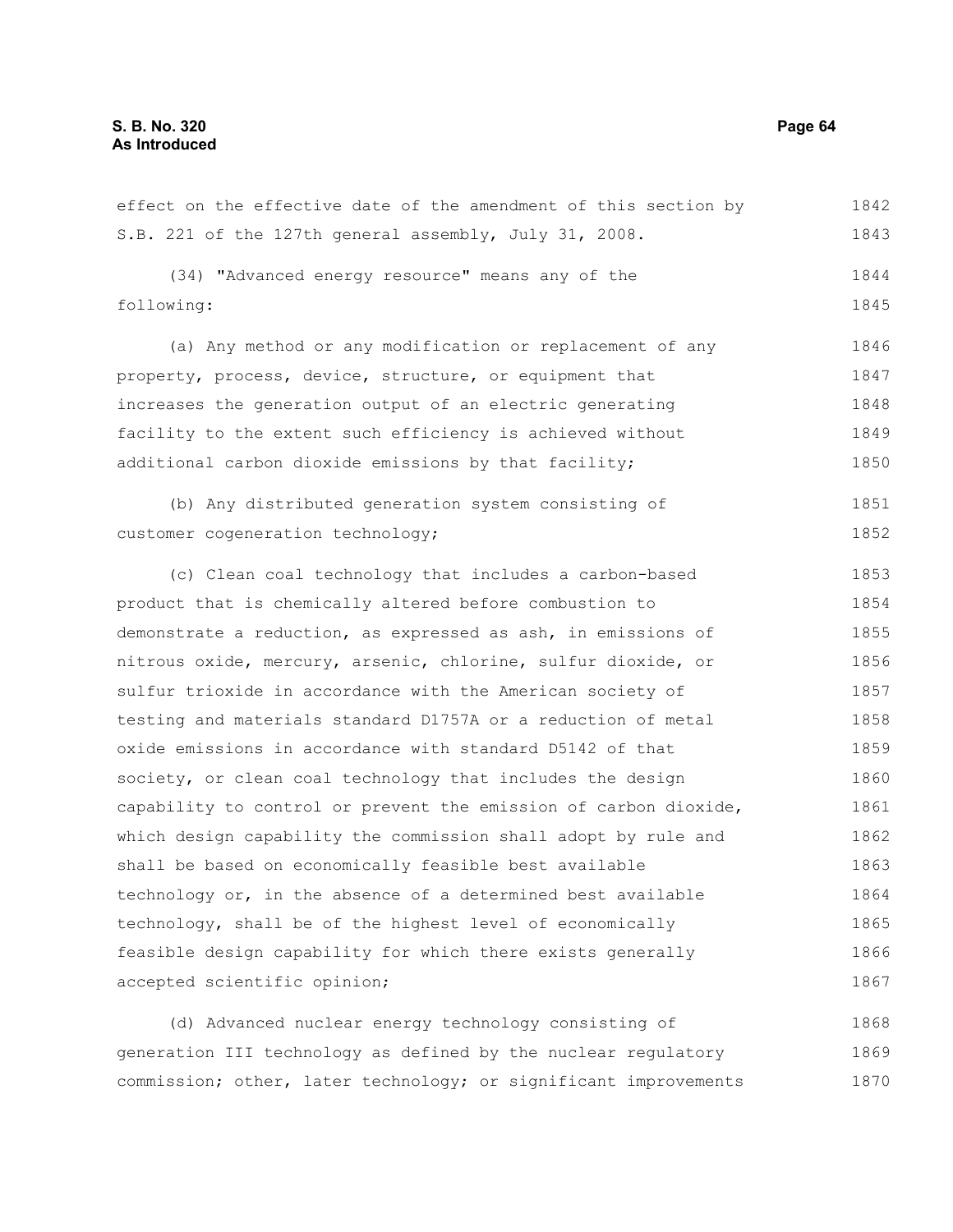to existing facilities; (e) Any fuel cell used in the generation of electricity, including, but not limited to, a proton exchange membrane fuel cell, phosphoric acid fuel cell, molten carbonate fuel cell, or solid oxide fuel cell; (f) Advanced solid waste or construction and demolition debris conversion technology, including, but not limited to, advanced stoker technology, and advanced fluidized bed gasification technology, that results in measurable greenhouse gas emissions reductions as calculated pursuant to the United States environmental protection agency's waste reduction model (WARM); (g) Demand-side management and any energy efficiency improvement; (h) Any new, retrofitted, refueled, or repowered generating facility located in Ohio, including a simple or combined-cycle natural gas generating facility or a generating facility that uses biomass, coal, modular nuclear, or any other fuel as its input; (i) Any uprated capacity of an existing electric generating facility if the uprated capacity results from the deployment of advanced technology; (j) Any plan, policy, behavior, or practice that reduces the total energy intensity of a facility, pipeline, building, plant, or equipment regardless of the type of energy intensity reduction; (k) Any plan, policy, behavior, or practice that reduces the energy intensity of any water supply function or water treatment function. 1871 1872 1873 1874 1875 1876 1877 1878 1879 1880 1881 1882 1883 1884 1885 1886 1887 1888 1889 1890 1891 1892 1893 1894 1895 1896 1897 1898 1899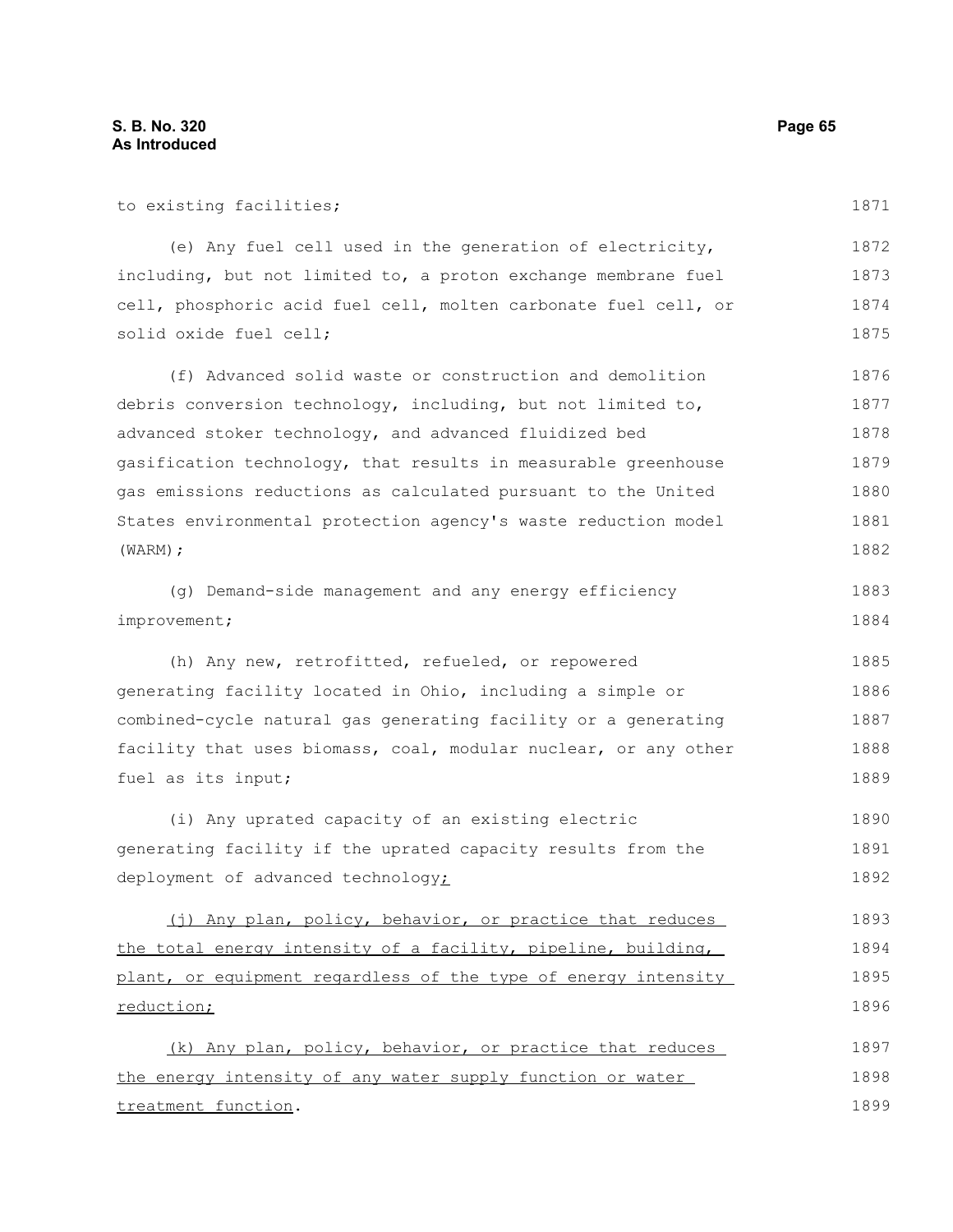"Advanced energy resource" does not include a waste energy recovery system that is, or has been, included in an energy efficiency program of an electric distribution utility pursuant to requirements under section 4928.66 of the Revised Code. (35) "Air contaminant source" has the same meaning as in section 3704.01 of the Revised Code. (36) "Cogeneration technology" means technology that produces electricity and useful thermal output simultaneously. (37)(a) "Renewable energy resource" means any of the following: (i) Solar photovoltaic or solar thermal energy; (ii) Wind energy; (iii) Power produced by a hydroelectric facility; (iv) Power produced by a run-of-the-river hydroelectric facility placed in service on or after January 1, 1980, that is located within this state, relies upon the Ohio river, and operates, or is rated to operate, at an aggregate capacity of forty or more megawatts; (v) Geothermal energy; (vi) Fuel derived from solid wastes, as defined in section 3734.01 of the Revised Code, through fractionation, biological decomposition, or other process that does not principally involve combustion, except that combustion may be principally involved if the combustion is effected in a facility to generate electricity or heat for a length of time and at a temperature to achieve the destruction of dioxins and also if the facility is equipped with scrubbers, powdered-activated-carbon injection, pulse-jet fabric filters, selective catalytic reduction of 1900 1901 1902 1903 1904 1905 1906 1907 1908 1909 1910 1911 1912 1913 1914 1915 1916 1917 1918 1919 1920 1921 1922 1923 1924 1925 1926 1927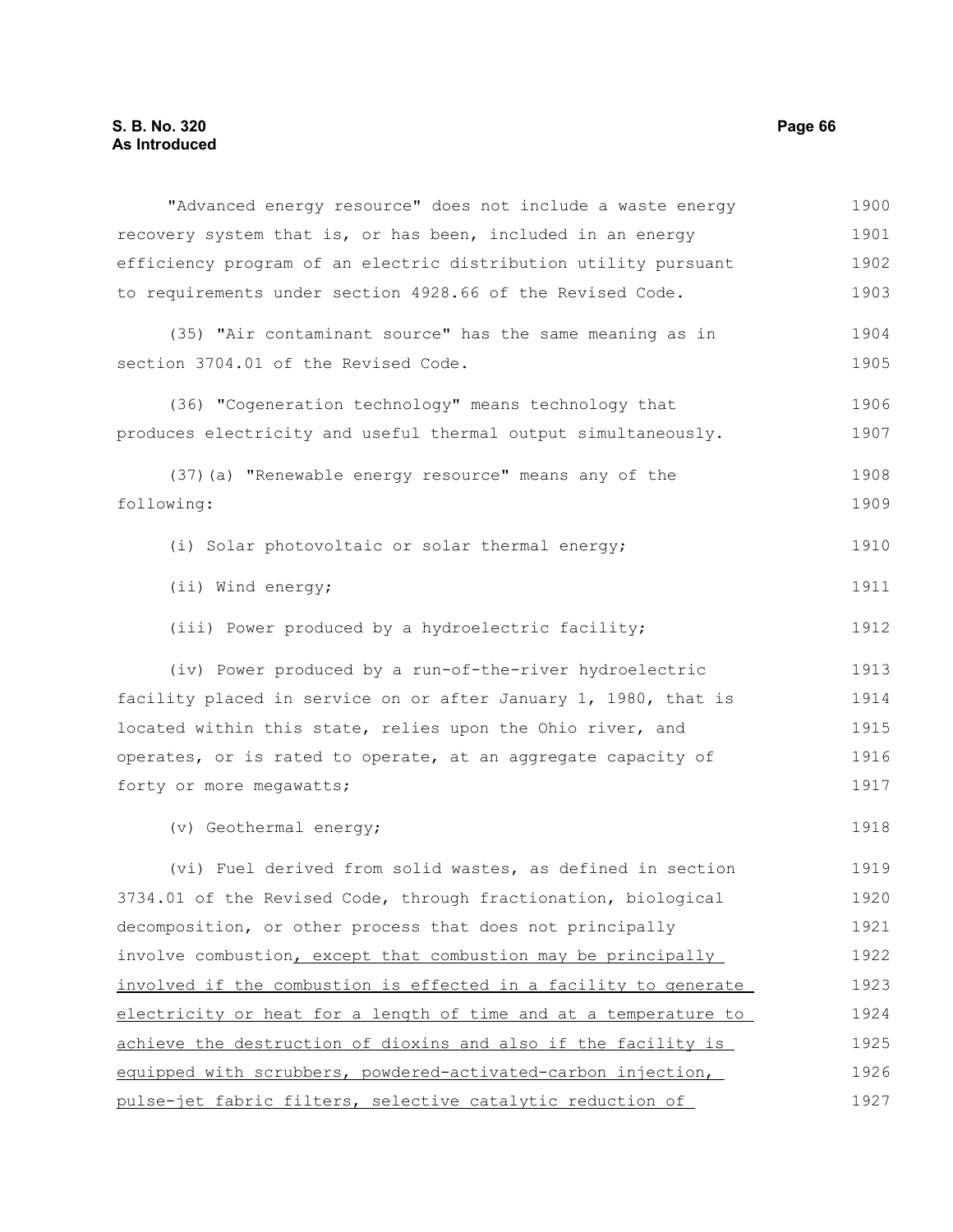nitric oxide and nitrogen dioxide, and continuous emissions monitoring; (vii) Biomass energy; (viii) Energy produced by cogeneration technology that is placed into service on or before December 31, 2015, and for which more than ninety per cent of the total annual energy input is from combustion of a waste or byproduct gas from an air contaminant source in this state, which source has been in operation since on or before January 1, 1985, provided that the cogeneration technology is a part of a facility located in a county having a population of more than three hundred sixty-five thousand but less than three hundred seventy thousand according to the most recent federal decennial census; (ix) Biologically derived methane gas; (x) Heat captured from a generator of electricity, boiler, or heat exchanger fueled by biologically derived methane gas; (xi) Energy derived from nontreated by-products of the pulping process or wood manufacturing process, including bark, wood chips, sawdust, and lignin in spent pulping liquors. "Renewable energy resource" includes, but is not limited to, any fuel cell used in the generation of electricity, including, but not limited to, a proton exchange membrane fuel cell, phosphoric acid fuel cell, molten carbonate fuel cell, or solid oxide fuel cell; wind turbine located in the state's territorial waters of Lake Erie; methane gas emitted from an abandoned coal mine; waste energy recovery system placed into service or retrofitted on or after the effective date of the amendment of this section by S.B. 315 of the 129th general assembly, September 10, 2012, except that a waste energy 1928 1929 1930 1931 1932 1933 1934 1935 1936 1937 1938 1939 1940 1941 1942 1943 1944 1945 1946 1947 1948 1949 1950 1951 1952 1953 1954 1955 1956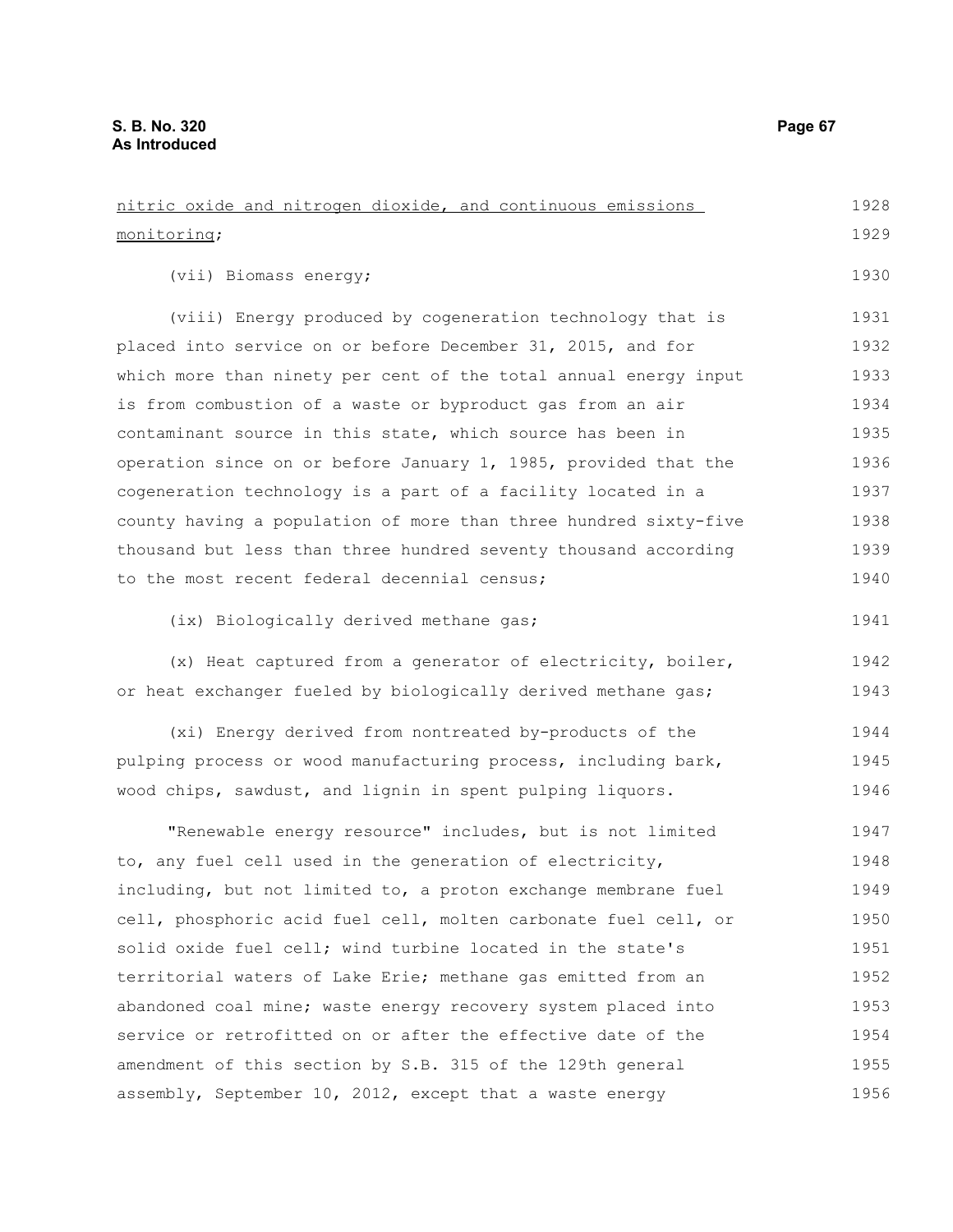recovery system described in division (A)(38)(b) of this section may be included only if it was placed into service between January 1, 2002, and December 31, 2004; combined heat and power system placed into service or retrofitted on or after September 10, 2012; storage facility that will promote the better utilization of a renewable energy resource; or distributed generation system used by a customer to generate electricity from any such energy. "Renewable energy resource" does not include a waste energy recovery system that is, or was, on or after January 1, 2012, included in an energy efficiency program of an electric distribution utility pursuant to requirements under section 4928.66 of the Revised Code. (b) As used in division (A)(37) of this section, "hydroelectric facility" means a hydroelectric generating facility that is located at a dam on a river, or on any water discharged to a river, that is within or bordering this state or within or bordering an adjoining state and meets all of the following standards: (i) The facility provides for river flows that are not detrimental for fish, wildlife, and water quality, including seasonal flow fluctuations as defined by the applicable licensing agency for the facility. (ii) The facility demonstrates that it complies with the water quality standards of this state, which compliance may consist of certification under Section 401 of the "Clean Water Act of 1977," 91 Stat. 1598, 1599, 33 U.S.C. 1341, and demonstrates that it has not contributed to a finding by this state that the river has impaired water quality under Section 1957 1958 1959 1960 1961 1962 1963 1964 1965 1966 1967 1968 1969 1970 1971 1972 1973 1974 1975 1976 1977 1978 1979 1980 1981 1982 1983 1984 1985

303(d) of the "Clean Water Act of 1977," 114 Stat. 870, 33

1986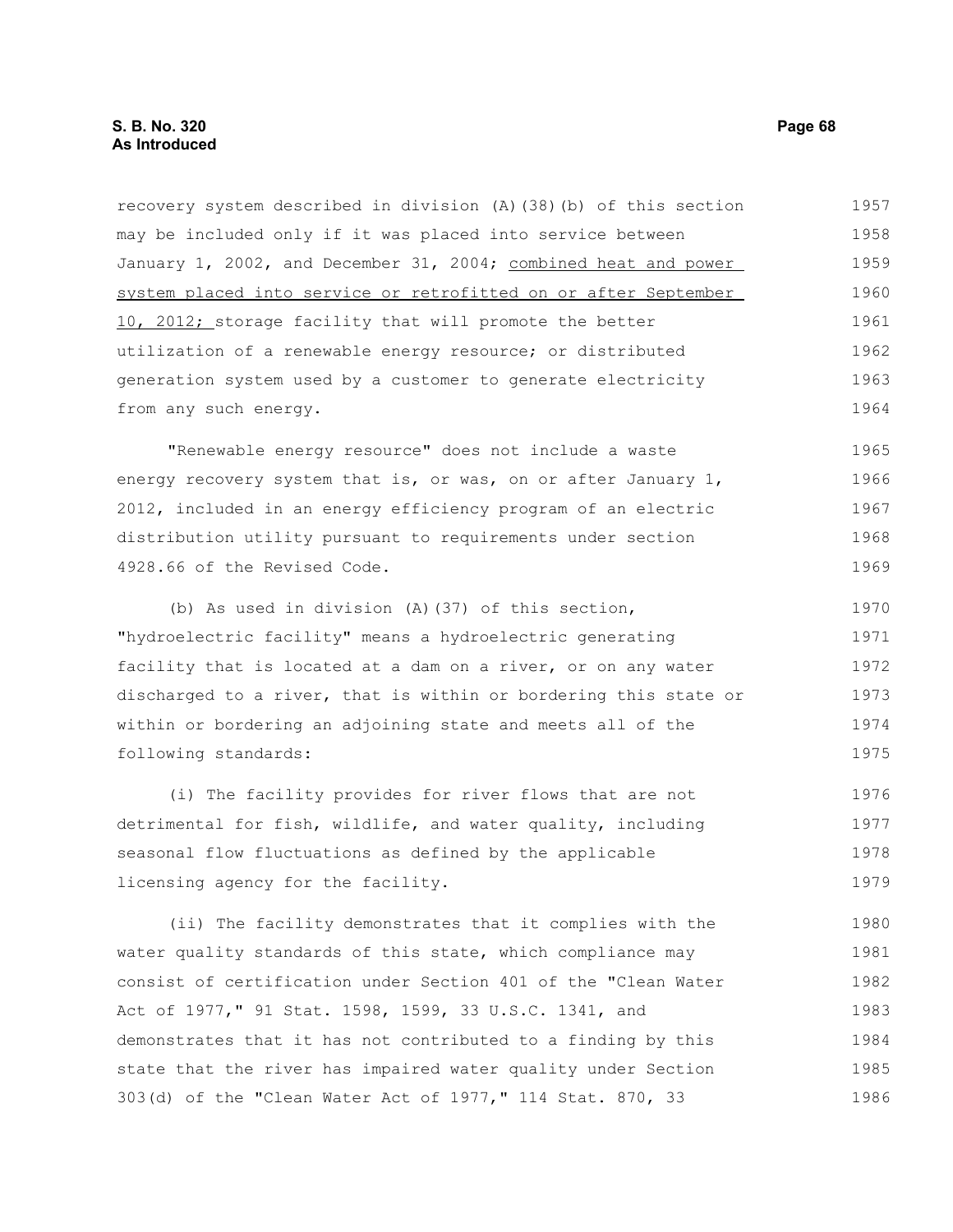| U.S.C. 1313.                                                     | 1987 |
|------------------------------------------------------------------|------|
| (iii) The facility complies with mandatory prescriptions         | 1988 |
| regarding fish passage as required by the federal energy         | 1989 |
| regulatory commission license issued for the project, regarding  | 1990 |
| fish protection for riverine, anadromous, and catadromous fish.  | 1991 |
| (iv) The facility complies with the recommendations of the       | 1992 |
| Ohio environmental protection agency and with the terms of its   | 1993 |
| federal energy regulatory commission license regarding watershed | 1994 |
| protection, mitigation, or enhancement, to the extent of each    | 1995 |
| agency's respective jurisdiction over the facility.              | 1996 |
| (v) The facility complies with provisions of the                 | 1997 |
| "Endangered Species Act of 1973," 87 Stat. 884, 16 U.S.C. 1531   | 1998 |
| to 1544, as amended.                                             | 1999 |
| (vi) The facility does not harm cultural resources of the        | 2000 |
| area. This can be shown through compliance with the terms of its | 2001 |
| federal energy regulatory commission license or, if the facility | 2002 |
| is not regulated by that commission, through development of a    | 2003 |
| plan approved by the Ohio historic preservation office, to the   | 2004 |
| extent it has jurisdiction over the facility.                    | 2005 |
| (vii) The facility complies with the terms of its federal        | 2006 |
| energy regulatory commission license or exemption that are       | 2007 |
| related to recreational access, accommodation, and facilities    | 2008 |
| or, if the facility is not regulated by that commission, the     | 2009 |
| facility complies with similar requirements as are recommended   | 2010 |
| by resource agencies, to the extent they have jurisdiction over  | 2011 |
| the facility; and the facility provides access to water to the   | 2012 |
| public without fee or charge.                                    | 2013 |

(viii) The facility is not recommended for removal by any federal agency or agency of any state, to the extent the 2014 2015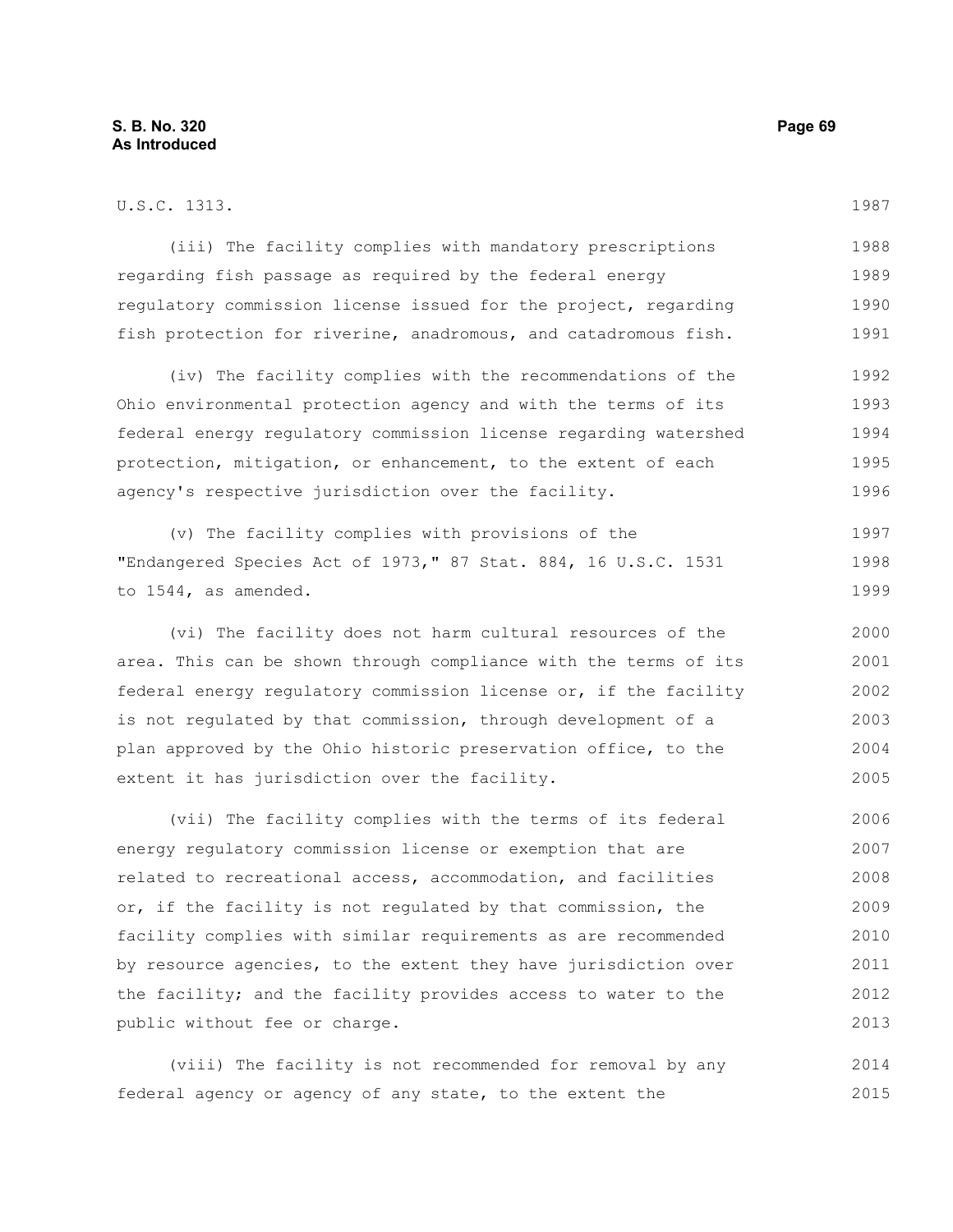(38) "Waste energy recovery system" means either of the following: (a) A facility that generates electricity through the conversion of energy from either of the following: (i) Exhaust heat from engines or manufacturing, industrial, commercial, or institutional sites, except for exhaust heat from a facility whose primary purpose is the generation of electricity; (ii) Reduction of pressure in gas pipelines before gas is distributed through the pipeline, provided that the conversion of energy to electricity is achieved without using additional fossil fuels. (b) A facility at a state institution of higher education as defined in section 3345.011 of the Revised Code that recovers waste heat from electricity-producing engines or combustion turbines and that simultaneously uses the recovered heat to produce steam, provided that the facility was placed into service between January 1, 2002, and December 31, 2004. (39) "Smart grid" means capital improvements to an electric distribution utility's distribution infrastructure that improve reliability, efficiency, resiliency, or reduce energy demand or use, including, but not limited to, advanced metering 2017 2018 2019 2020 2021 2022 2023 2024 2025 2026 2027 2028 2029 2030 2031 2032 2033 2034 2035 2036 2037 2038

particular agency has jurisdiction over the facility.

(40) "Combined heat and power system" means the coproduction of electricity and useful thermal energy from the same fuel source designed to achieve thermal-efficiency levels of at least sixty per cent, with at least twenty per cent of the system's total useful energy in the form of thermal energy. 2040 2041 2042 2043 2044

and automation of system functions.

2016

2039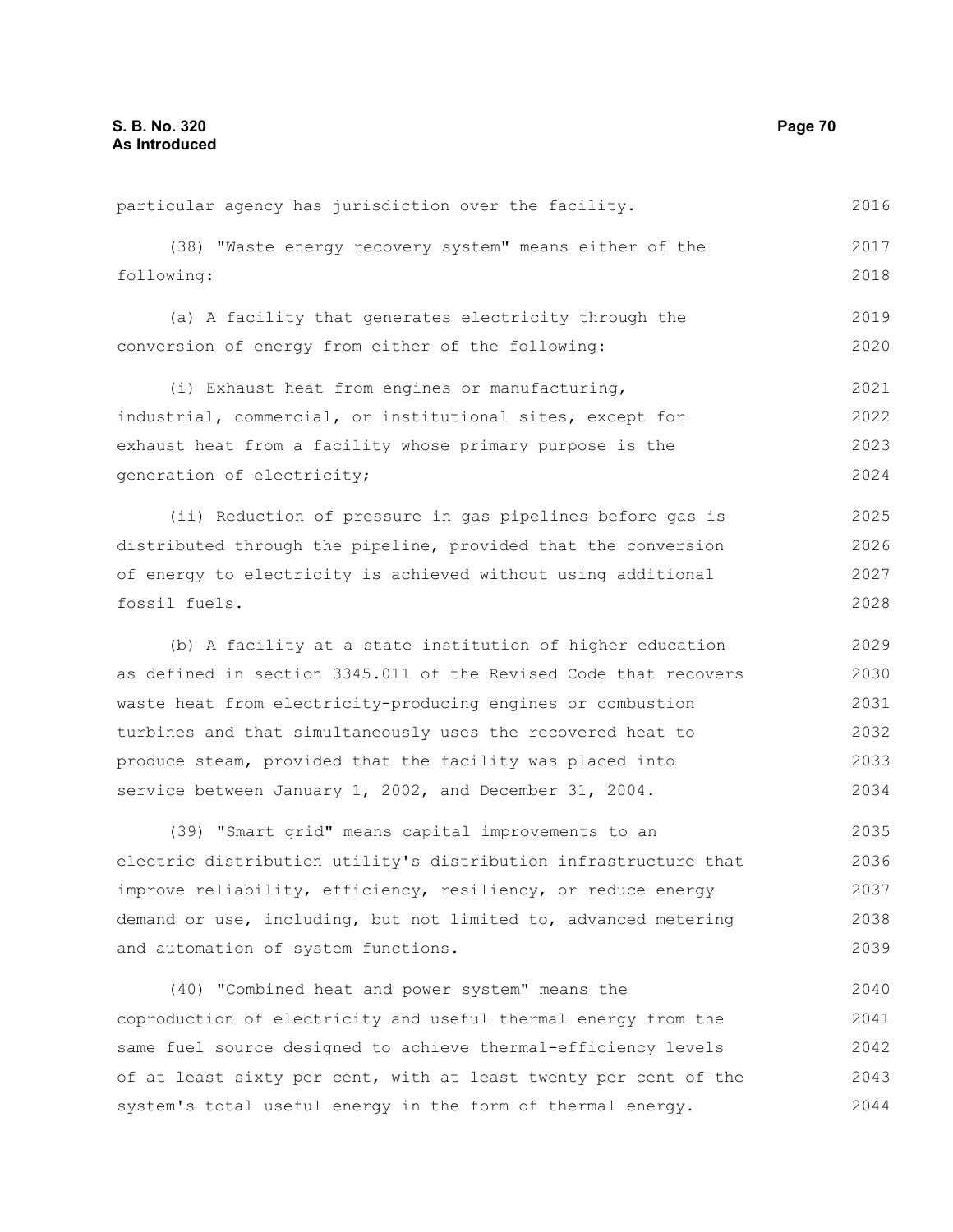| (41) "Water supply function" means the functions                 | 2045 |
|------------------------------------------------------------------|------|
| associated with the following:                                   | 2046 |
| (a) Raw water collection, purification, treatment, and           | 2047 |
| storage;                                                         | 2048 |
| (b) Establishing or maintaining pressure to balance water        | 2049 |
| supply and demand;                                               | 2050 |
| (c) Water delivery and transfer.                                 | 2051 |
| (42) "Water treatment function" means any of the                 | 2052 |
| preliminary, secondary, tertiary, and advanced activities,       | 2053 |
| whether physical, biological, or chemical, associated with the   | 2054 |
| removal of contaminants from, or conditioning of, wastewater     | 2055 |
| prior to its return to the environment or recycled use;          | 2056 |
| (43) "Energy intensity" means the amount of energy used to       | 2057 |
| produce a certain level of output or activity, measured by the   | 2058 |
| quantity of energy needed to perform a particular activity,      | 2059 |
| expressed as energy per unit of output, energy per unit of gross | 2060 |
| total floor space, or an activity measure of service.            | 2061 |
| (B) For the purposes of this chapter, a retail electric          | 2062 |
| service component shall be deemed a competitive retail electric  | 2063 |
| service if the service component is competitive pursuant to a    | 2064 |
| declaration by a provision of the Revised Code or pursuant to an | 2065 |
| order of the public utilities commission authorized under        | 2066 |
| division (A) of section 4928.04 of the Revised Code. Otherwise,  | 2067 |
| the service component shall be deemed a noncompetitive retail    | 2068 |
| electric service.                                                | 2069 |
| Sec. 4928.02. It is the policy of this state to do the           | 2070 |
| following throughout this state:                                 | 2071 |
| (A) Ensure the availability to consumers of adequate,            | 2072 |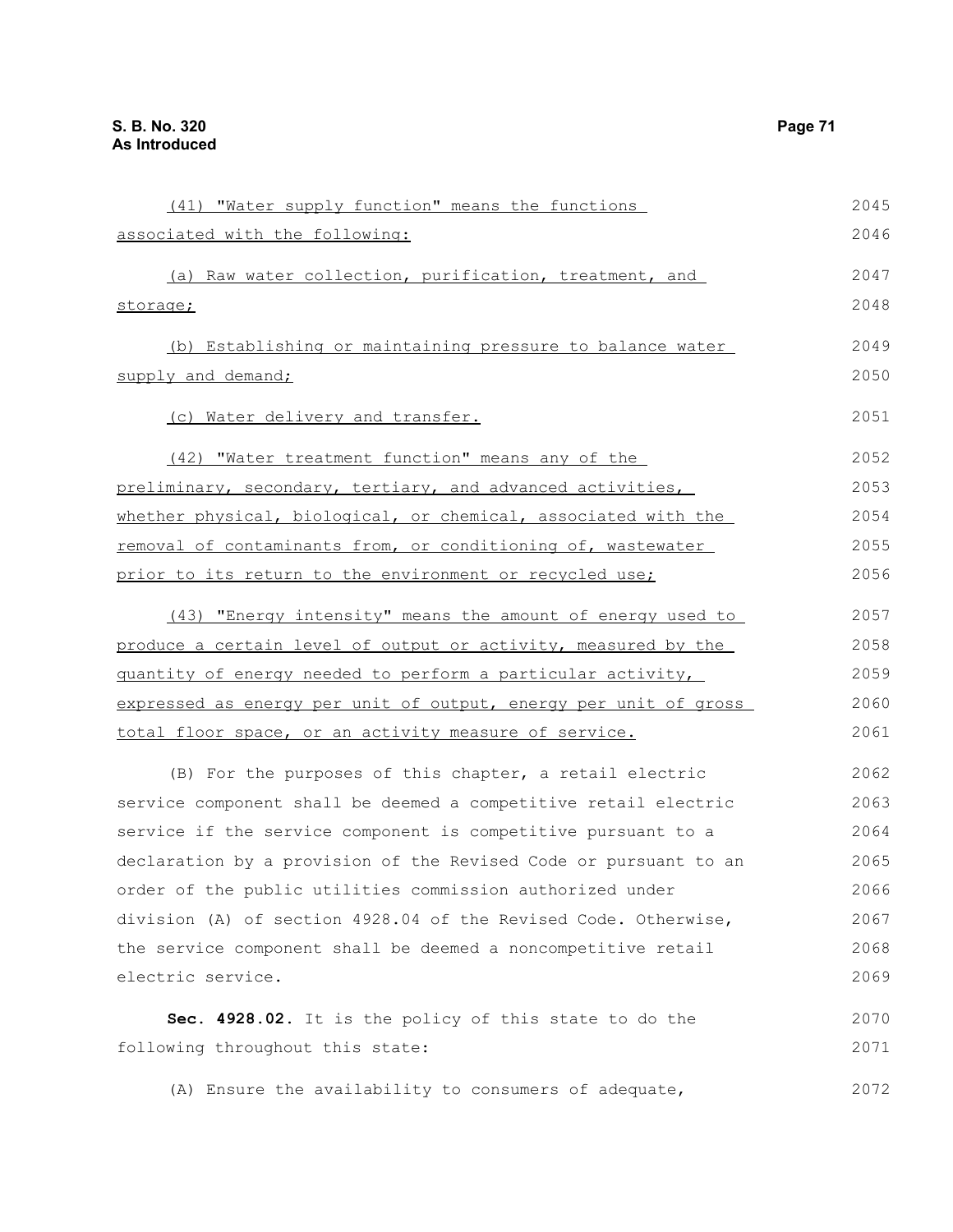reliable, safe, efficient, nondiscriminatory, and reasonably priced retail electric service; (B) Ensure the availability of unbundled and comparable retail electric service that provides consumers with the supplier, price, terms, conditions, and quality options they elect to meet their respective needs; (C) Ensure diversity of electricity supplies and suppliers, by giving consumers effective choices over the selection of those supplies and suppliers and by encouraging the development of distributed and small generation facilities; (D) Encourage innovation and market access for costeffective supply- and demand-side retail electric service including, but not limited to, demand-side management, timedifferentiated pricing, waste energy recovery systems, smart grid programs, and implementation of advanced metering infrastructure, and prompt access to interval customer energy usage data by customers and electric services companies; (E) Encourage cost-effective and efficient access to information regarding the operation of the transmission and distribution systems of electric utilities in order to promote both effective customer choice of retail electric service and 2073 2074 2075 2076 2077 2078 2079 2080 2081 2082 2083 2084 2085 2086 2087 2088 2089 2090 2091 2092 2093

the development of performance standards and targets for service quality for all consumers, including annual achievement reports written in plain language; 2094 2095 2096

(F) Ensure that an electric utility's transmission and distribution systems are available to a customer-generator or owner of distributed generation, so that the customer-generator or owner can market and deliver the electricity it produces; 2097 2098 2099 2100

(G) Recognize the continuing emergence of competitive 2101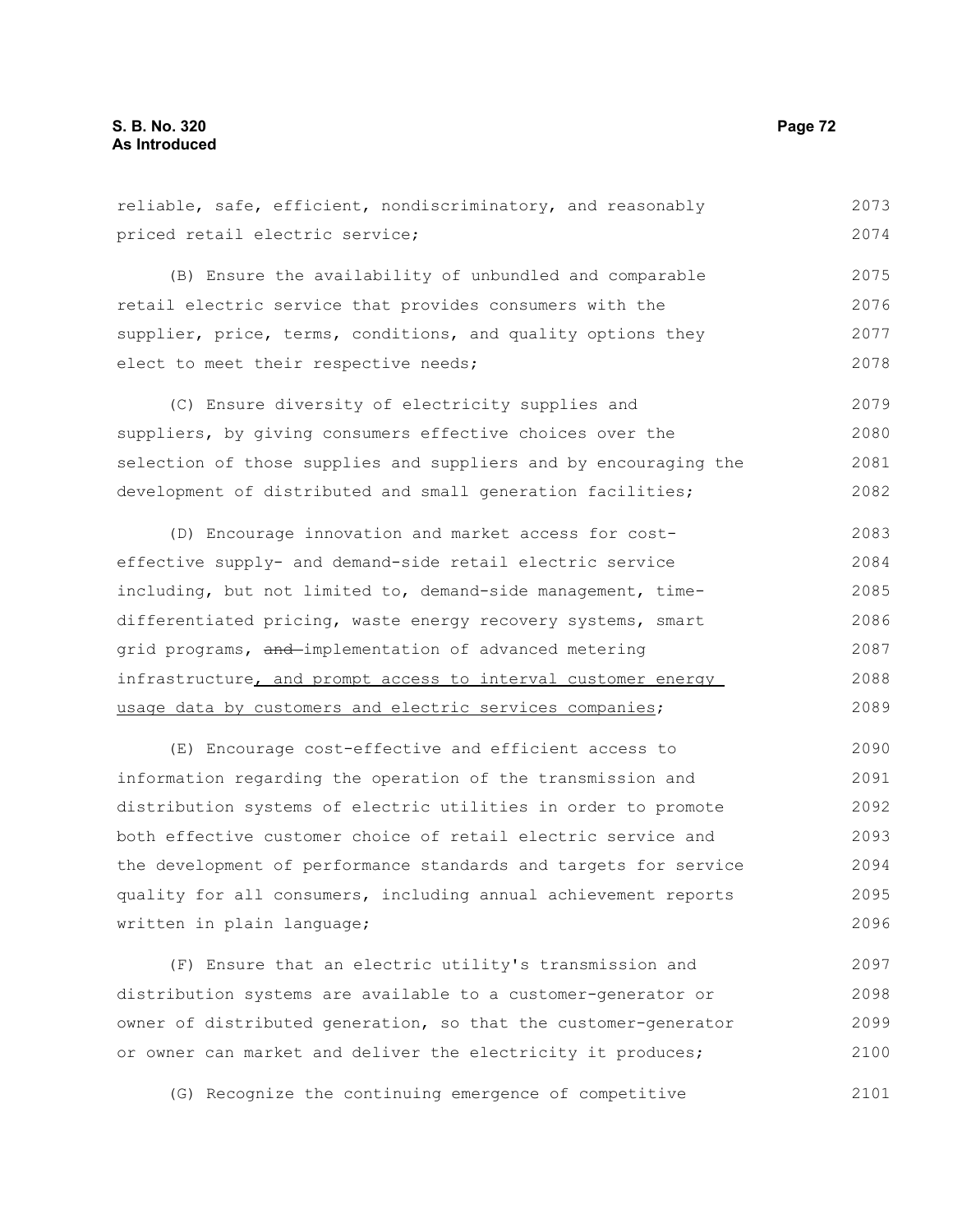| electricity markets through the development and implementation   | 2102 |
|------------------------------------------------------------------|------|
| of flexible regulatory treatment;                                | 2103 |
| (H) Ensure effective competition in the provision of             | 2104 |
| retail electric service by avoiding anticompetitive subsidies    | 2105 |
| flowing from a noncompetitive retail electric service to a       | 2106 |
| competitive retail electric service or to a product or service   | 2107 |
| other than retail electric service, and vice versa, including by | 2108 |
| prohibiting the recovery of any generation-related costs through | 2109 |
| distribution or transmission rates;                              | 2110 |
| (I) Ensure retail electric service consumers protection          | 2111 |
| against unreasonable sales practices, market deficiencies, and   | 2112 |
| market power;                                                    | 2113 |
| (J) Provide coherent, transparent means of giving                | 2114 |
| appropriate incentives to technologies that can adapt            | 2115 |
| successfully to potential environmental mandates;                | 2116 |
| (K) Encourage implementation of distributed generation           | 2117 |
| across customer classes through regular review and updating of   | 2118 |
| administrative rules governing critical issues such as, but not  | 2119 |
| limited to, interconnection standards, standby charges, and net  | 2120 |
| metering;                                                        | 2121 |
| (L) Protect at-risk populations, including, but not              | 2122 |
| limited to, when considering the implementation of any new       | 2123 |
| advanced energy or renewable energy resource;                    | 2124 |
| (M) Encourage the education of small business owners in          | 2125 |
| this state regarding the use of, and encourage the use of,       | 2126 |
| energy efficiency programs and alternative energy resources in   | 2127 |
| their businesses;                                                | 2128 |
| (N) Encourage electric distribution utilities to make            | 2129 |
| available to their customers meaningful and cost-effective       | 2130 |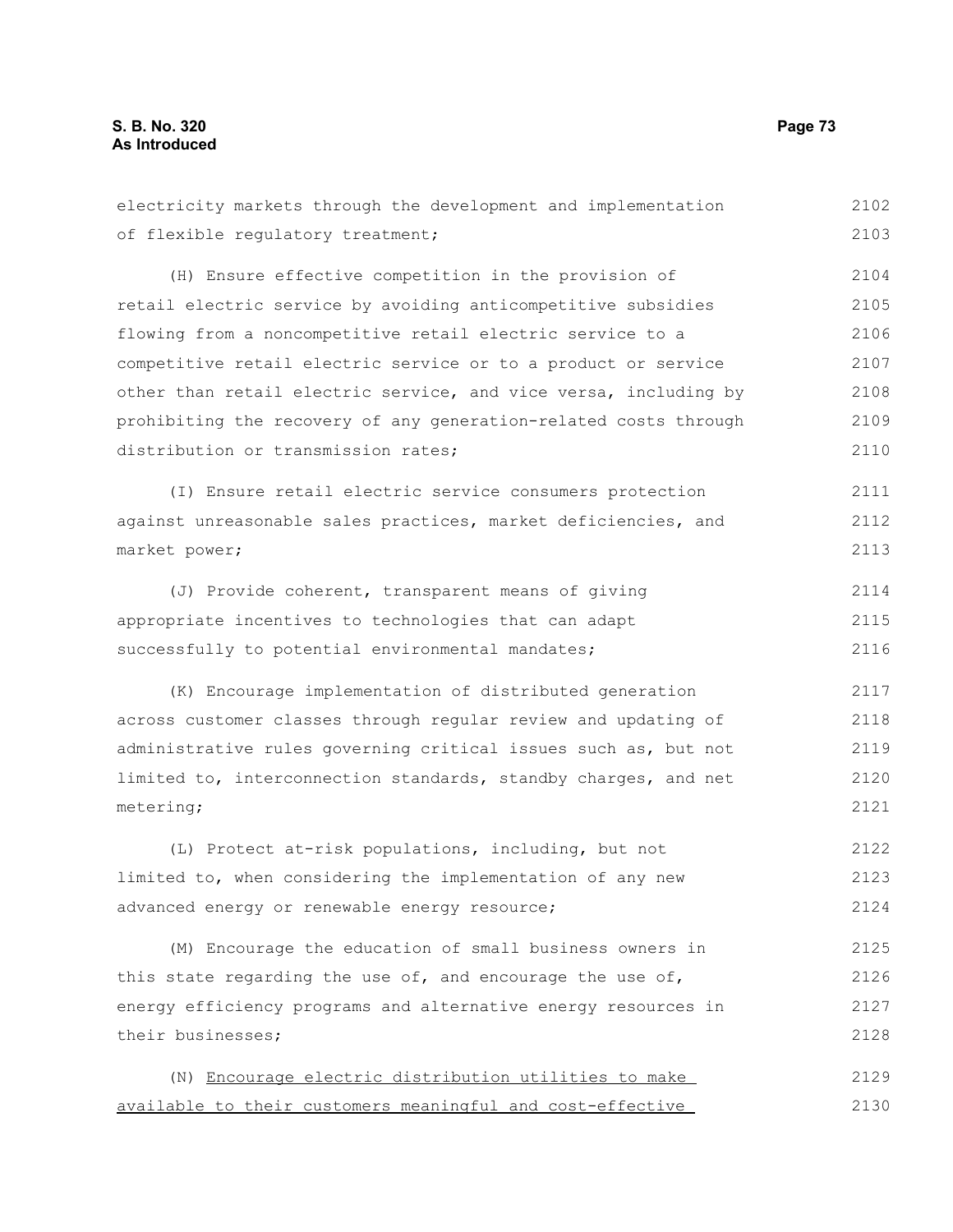| energy-savings programs;                                         | 2131 |
|------------------------------------------------------------------|------|
| (0) Facilitate the state's effectiveness in the global           | 2132 |
| economy.                                                         | 2133 |
| In carrying out this policy, the commission shall consider       | 2134 |
| rules as they apply to the costs of electric distribution        | 2135 |
| infrastructure, including, but not limited to, line extensions,  | 2136 |
| for the purpose of development in this state.                    | 2137 |
| Sec. 4928.41. (A) As used in this section, "advanced             | 2138 |
| energy analytics technology" includes internet-based and cloud-  | 2139 |
| based computing solutions and subscription licensing models,     | 2140 |
| including software as a service that uses cyber-physical systems | 2141 |
| to allow the correlation of data aggregated from appropriate     | 2142 |
| data sources and smart grid sensor networks, employs analytics   | 2143 |
| and machine learning, or employs other advanced computing        | 2144 |
| solutions and models.                                            | 2145 |
| (B) Upon approval of the public utilities commission, an         | 2146 |
| electric distribution utility may recover its costs relating to  | 2147 |
| the procurement, deployment, or use of advanced energy analytics | 2148 |
| technology, including a reasonable rate of return on all those   | 2149 |
| costs incurred by the utility for the procurement, deployment,   | 2150 |
| or use of advanced energy analytics technology, provided the     | 2151 |
| technology is used by the utility for purposes of realizing      | 2152 |
| operational efficiencies, cost savings, enhanced energy          | 2153 |
| management and customer engagement, improvements in system       | 2154 |
| reliability, safety, and cyber security, or other benefits to    | 2155 |
| ratepayers.                                                      | 2156 |
| Sec. 4928.55. The director of development services shall         | 2157 |
| establish an energy efficiency and weatherization program        | 2158 |
| targeted, to the extent practicable, to high-cost, high-volume   | 2159 |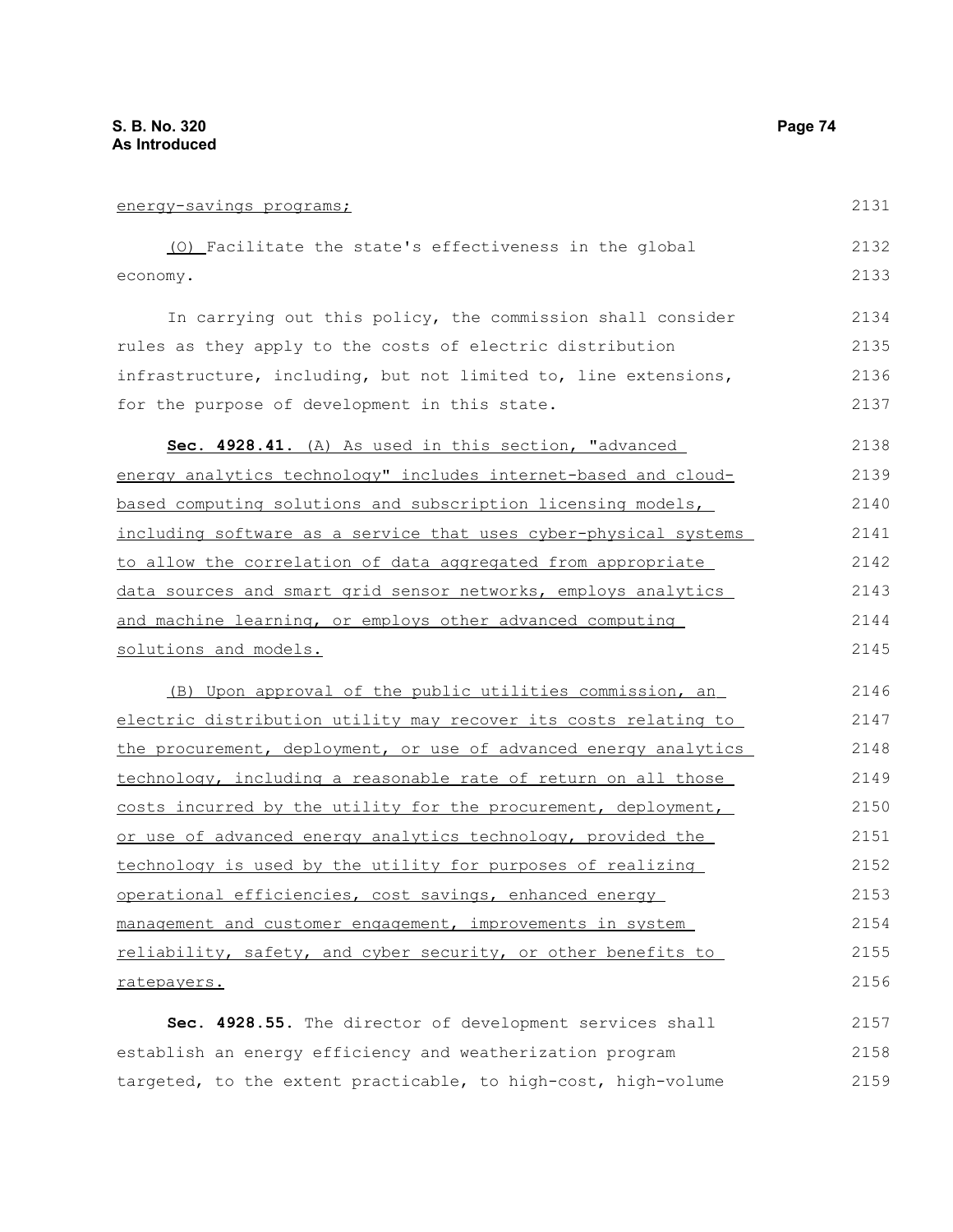use structures occupied by customers eligible for the percentage of income payment plan program, with the goal of reducing the energy bills of the occupants. Acceptance of energy efficiency and weatherization services provided by the program shall be a condition for the eligibility of any such customer to participate in the percentage of income payment plan program. Any difference between universal service fund revenues under section 4928.51 of the Revised Code and any savings in percentage of income payment plan program costs as a result of the competitive procurement process under section 4928.54 of the Revised Code shall be reinvested in the targeted energy efficiency and weatherization program. **Sec. 4928.64.** (A)(1) As used in this section, "qualifying 2160 2161 2162 2163 2164 2165 2166 2167 2168 2169 2170 2171 2172

renewable energy resource" means a renewable energy resource, as defined in section 4928.01 of the Revised Code that has a placed-in-service date on or after January 1, 1998, or with respect to any run-of-the-river hydroelectric facility, an inservice date on or after January 1, 1980; a renewable energy resource created on or after January 1, 1998, by the modification or retrofit of any facility placed in service prior to January  $1$ , 1998; an advanced energy resource; or a mercantile customer-sited renewable energy resource, whether new or existing, that the mercantile customer commits for integration into the electric distribution utility's demand-response, energy efficiency, or peak demand reduction programs as provided under division (A)(2)(c) of section 4928.66 of the Revised Code, including, but not limited to, any of the following: 2173 2174 2175 2176 2177 2178 2179 2180 2181 2182 2183 2184 2185 2186

(a) A resource that has the effect of improving the relationship between real and reactive power; 2187 2188

(b) A resource that makes efficient use of waste heat or 2189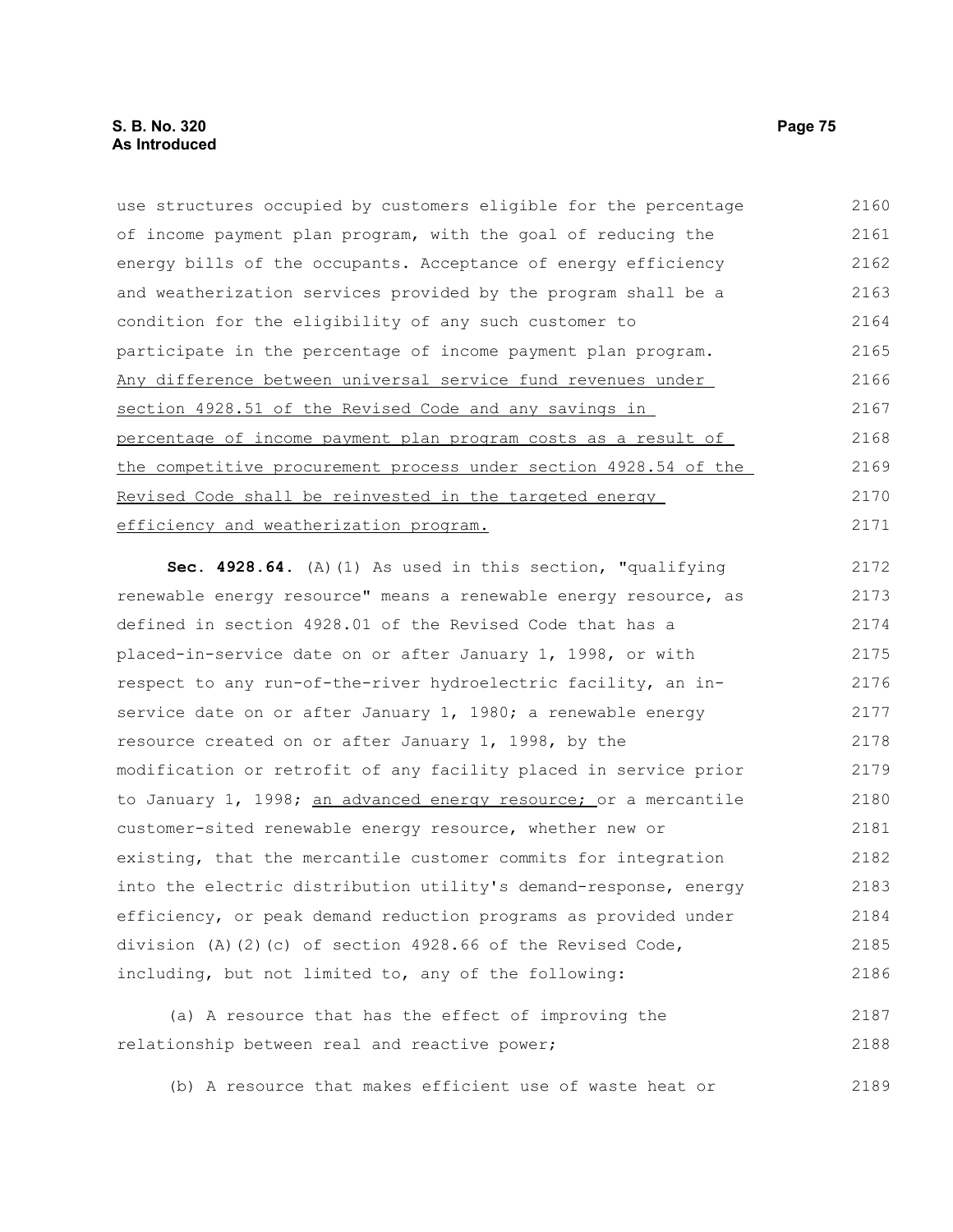customer;

(c) Storage technology that allows a mercantile customer more flexibility to modify its demand or load and usage characteristics; (d) Electric generation equipment owned or controlled by a mercantile customer that uses a renewable energy resource. (2) For the purpose of this section and as it considers appropriate, the public utilities commission may classify any new technology as such a qualifying renewable energy resource.  $(B)$ (1) By $-2027$  2030 and thereafter, an electric distribution utility shall provide from qualifying renewable energy resources, including, at its discretion, qualifying renewable energy resources obtained pursuant to an electricity supply contract, a portion of the electricity supply required for its standard service offer under section 4928.141 of the Revised Code, and an electric services company shall provide a portion of its electricity supply for retail consumers in this state from qualifying renewable energy resources, including, at its discretion, qualifying renewable energy resources obtained pursuant to an electricity supply contract. That portion shall equal twelve and one-half per cent of the total number of kilowatt hours of electricity sold by the subject utility or company to any and all retail electric consumers whose electric load centers are served by that utility and are located within the utility's certified territory or, in the case of an electric services company, are served by the company and are located within this state. However, nothing in this section precludes a 2192 2193 2194 2195 2196 2197 2198 2199 2200 2201 2202 2203 2204 2205 2206 2207 2208 2209 2210 2211 2212 2213 2214 2215 2216 2217

utility or company from providing a greater percentage.

other thermal capabilities owned or controlled by a mercantile

2190 2191

2218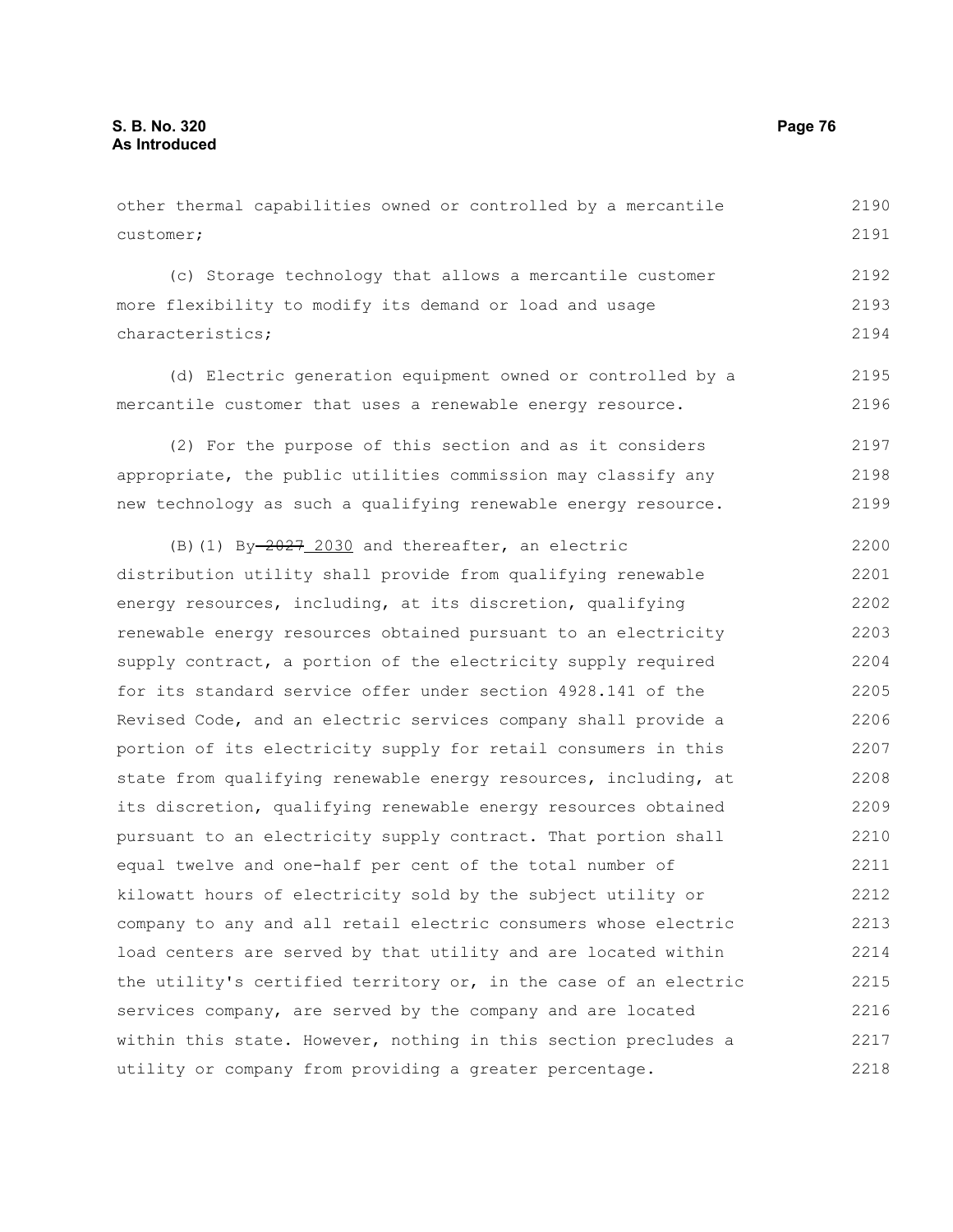(2) The portion required under division (B)(1) of this section shall be generated from renewable energy resources, including one-half per cent from solar energy resources, in accordance with the following benchmarks, subject to section 4928.6620 of the Revised Code: 

|                 | Solar energy            | 2224                                  |
|-----------------|-------------------------|---------------------------------------|
| resources       | resources               | 2225                                  |
| 0.25%           | 0.004%                  | 2226                                  |
| 0.50%           | 0.010%                  | 2227                                  |
| $1\frac{6}{6}$  | 0.030%                  | 2228                                  |
| 1.5%            | 0.060%                  | 2229                                  |
| $2\frac{6}{6}$  | 0.090%                  | 2230                                  |
| 2.5%            | 0.12%                   | 2231                                  |
| 2.5%            | 0.12%                   | 2232                                  |
| 2.5%            | 0.12%                   | 2233                                  |
| 3.52.5%         | $0.150.12$ %            | 2234                                  |
| 4.52.5%         | $0.180.12$ <sup>8</sup> | 2235                                  |
| 5.52.5%         | 0.220.128               | 2236                                  |
| 6.5%            | 0.268                   | 2237                                  |
| 7.5%            | $-0.3%$                 | 2238                                  |
| 8.55.5%         | 0.340.228               | 2239                                  |
| <del>9.5%</del> | 0.38%                   | 2240                                  |
| 10.5%           | 0.42%                   | 2241                                  |
| 11.58.5%        | 0.460.34%               | 2242                                  |
| 12.5%           | 0.5%                    | 2243                                  |
| 11.5%           | 0.46%                   | 2244                                  |
|                 |                         | 2245                                  |
|                 |                         | Renewable energy<br>12.5%<br>$0.5%$ . |

## year thereafter

(3) The qualifying renewable energy resources implemented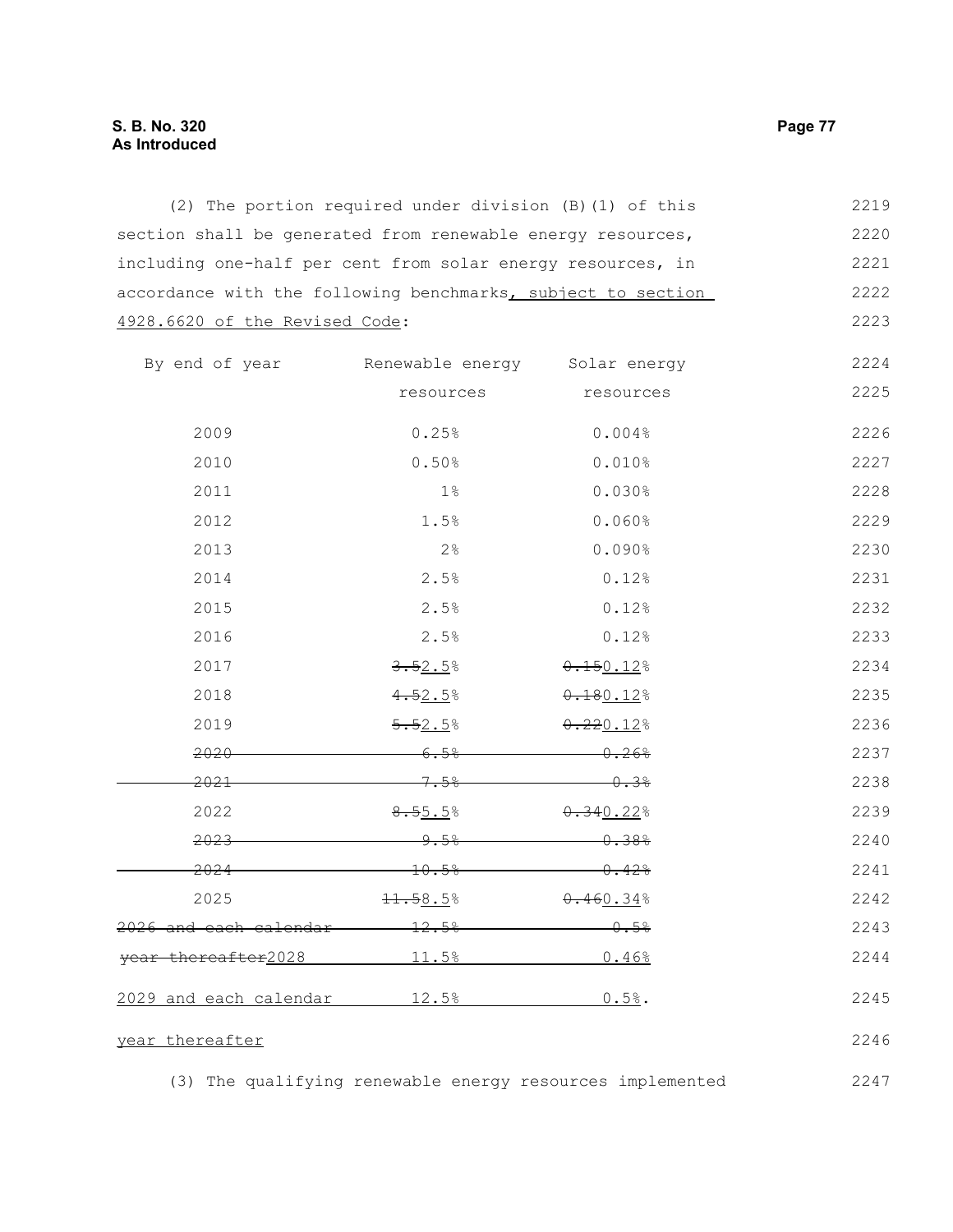by the utility or company shall be met either: (a) Through facilities located in this state; or (b) With resources that can be shown to be deliverable into this state. (C)(1) The commission annually shall review an electric distribution utility's or electric services company's compliance with the most recent applicable benchmark under division (B)(2) of this section and, in the course of that review, shall 2248 2249 2250 2251 2252 2253 2254 2255

identify any undercompliance or noncompliance of the utility or company that it determines is weather-related, related to equipment or resource shortages for qualifying renewable energy resources as applicable, or is otherwise outside the utility's or company's control. 2256 2257 2258 2259 2260

(2) Subject to the cost cap provisions of division (C)(3) of this section, if the commission determines, after notice and opportunity for hearing, and based upon its findings in that review regarding avoidable undercompliance or noncompliance, but subject to division (C)(4) of this section, that the utility or company has failed to comply with any such benchmark, the commission shall impose a renewable energy compliance payment on the utility or company. 2261 2262 2263 2264 2265 2266 2267 2268

(a) The compliance payment pertaining to the solar energy resource benchmarks under division (B)(2) of this section shall be an amount per megawatt hour of undercompliance or noncompliance in the period under review, as follows: 2269 2270 2271 2272

(i) Three hundred dollars for  $2014$ ,  $2015$ , and  $2016$ ; (ii) Two hundred fifty dollars for 2017 and 2018; (iii) Two hundred dollars for 2019-and 2020; 2273 2274 2275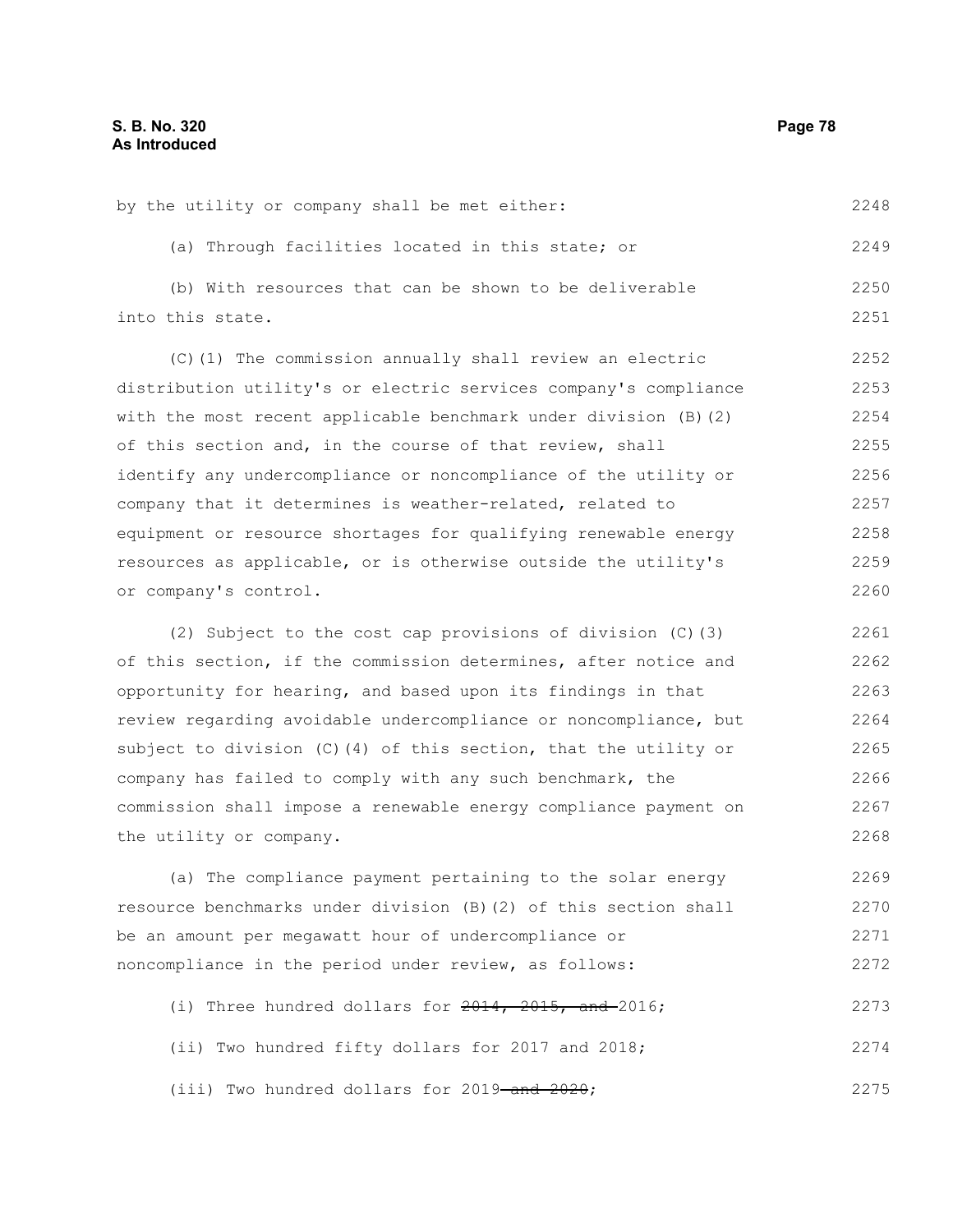(iv) Similarly reduced every two years thereafter through-2026 by One hundred fifty dollars, to a minimum of fifty for 2022; (v) Fifty dollars for 2025, 2028, 2029, and each calendar year thereafter. (b) The compliance payment pertaining to the renewable energy resource benchmarks under division (B)(2) of this section shall equal the number of additional renewable energy credits that the electric distribution utility or electric services company would have needed to comply with the applicable benchmark in the period under review times an amount that shall begin at forty-five dollars and shall be adjusted annually by the commission to reflect any change in the consumer price index as defined in section 101.27 of the Revised Code, but shall not be less than forty-five dollars. (c) The compliance payment shall not be passed through by the electric distribution utility or electric services company to consumers. The compliance payment shall be remitted to the commission, for deposit to the credit of the advanced energy fund created under section 4928.61 of the Revised Code. Payment of the compliance payment shall be subject to such collection and enforcement procedures as apply to the collection of a forfeiture under sections 4905.55 to 4905.60 and 4905.64 of the Revised Code. (3) An electric distribution utility or an electric 2276 2277 2278 2279 2280 2281 2282 2283 2284 2285 2286 2287 2288 2289 2290 2291 2292 2293 2294 2295 2296 2297 2298 2299 2300

services company need not comply with a benchmark under division (B)(2) of this section to the extent that its reasonably expected cost of that compliance exceeds its reasonably expected cost of otherwise producing or acquiring the requisite electricity by three per cent or more. The cost of compliance 2301 2302 2303 2304 2305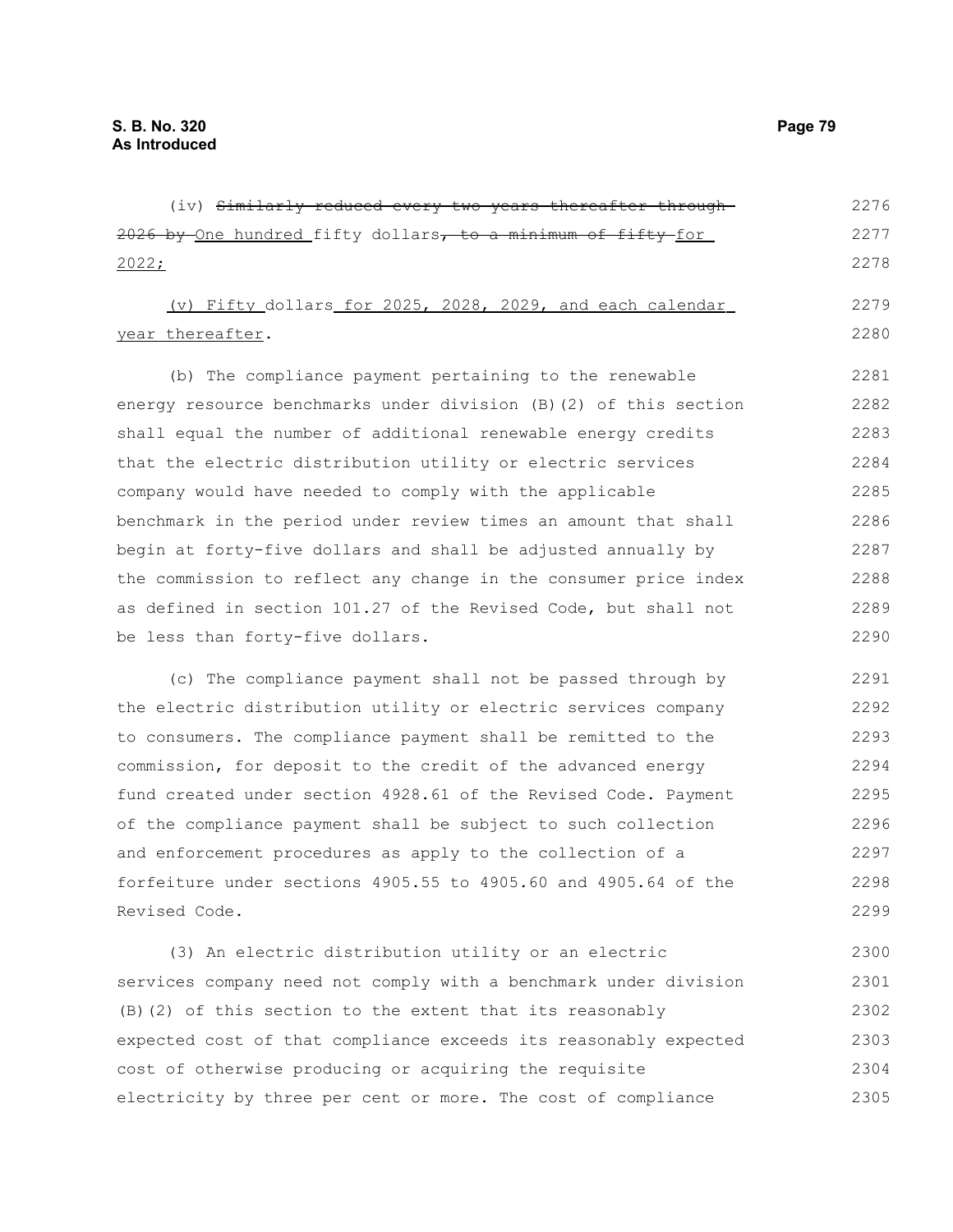shall be calculated as though any exemption from taxes and assessments had not been granted under section 5727.75 of the Revised Code. 2306 2307 2308

(4)(a) An electric distribution utility or electric services company may request the commission to make a force majeure determination pursuant to this division regarding all or part of the utility's or company's compliance with any minimum benchmark under division (B)(2) of this section during the period of review occurring pursuant to division (C)(2) of this section. The commission may require the electric distribution utility or electric services company to make solicitations for renewable energy resource credits as part of its default service before the utility's or company's request of force majeure under this division can be made. 2309 2310 2311 2312 2313 2314 2315 2316 2317 2318 2319

(b) Within ninety days after the filing of a request by an electric distribution utility or electric services company under division (C)(4)(a) of this section, the commission shall determine if qualifying renewable energy resources are reasonably available in the marketplace in sufficient quantities for the utility or company to comply with the subject minimum benchmark during the review period. In making this determination, the commission shall consider whether the electric distribution utility or electric services company has made a good faith effort to acquire sufficient qualifying renewable energy or, as applicable, solar energy resources to so comply, including, but not limited to, by banking or seeking renewable energy resource credits or by seeking the resources through long-term contracts. Additionally, the commission shall consider the availability of qualifying renewable energy or solar energy resources in this state and other jurisdictions in the PJM interconnection regional transmission organization, 2320 2321 2322 2323 2324 2325 2326 2327 2328 2329 2330 2331 2332 2333 2334 2335 2336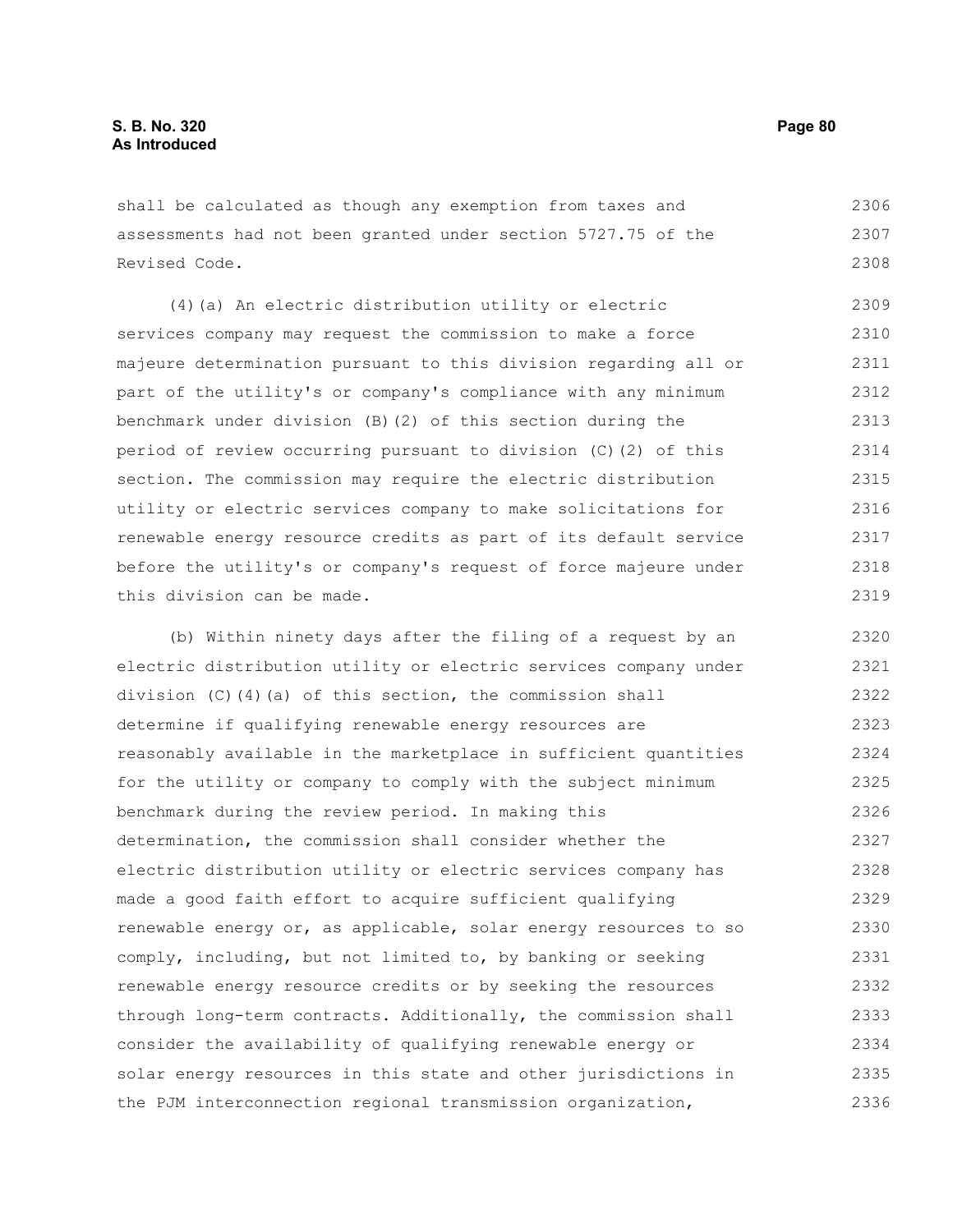| L.L.C., or its successor and the midcontinent independent system | 2337 |
|------------------------------------------------------------------|------|
| operator or its successor.                                       | 2338 |
| (c) If, pursuant to division (C) (4) (b) of this section,        | 2339 |
| the commission determines that qualifying renewable energy or    | 2340 |
| solar energy resources are not reasonably available to permit    | 2341 |
| the electric distribution utility or electric services company   | 2342 |
| to comply, during the period of review, with the subject minimum | 2343 |
| benchmark prescribed under division (B) (2) of this section, the | 2344 |
| commission shall modify that compliance obligation of the        | 2345 |
| utility or company as it determines appropriate to accommodate   | 2346 |
| the finding. Commission modification shall not automatically     | 2347 |
| reduce the obligation for the electric distribution utility's or | 2348 |
| electric services company's compliance in subsequent years. If   | 2349 |
| it modifies the electric distribution utility or electric        | 2350 |
| services company obligation under division (C) (4) (c) of this   | 2351 |
| section, the commission may require the utility or company, if   | 2352 |
| sufficient renewable energy resource credits exist in the        | 2353 |
| marketplace, to acquire additional renewable energy resource     | 2354 |
| credits in subsequent years equivalent to the utility's or       | 2355 |
| company's modified obligation under division (C) (4) (c) of this | 2356 |
| section.                                                         | 2357 |
| (5) The commission shall establish a process to provide          | 2358 |
| for at least an annual review of the renewable energy resource   | 2359 |
| market in this state and in the service territories of the       | 2360 |
| regional transmission organizations that manage transmission     | 2361 |
| systems located in this state. The commission shall use the      | 2362 |
| results of this study to identify any needed changes to the      | 2363 |

amount of the renewable energy compliance payment specified under divisions (C)(2)(a) and (b) of this section. Specifically, the commission may increase the amount to ensure that payment of compliance payments is not used to achieve compliance with this 2364 2365 2366 2367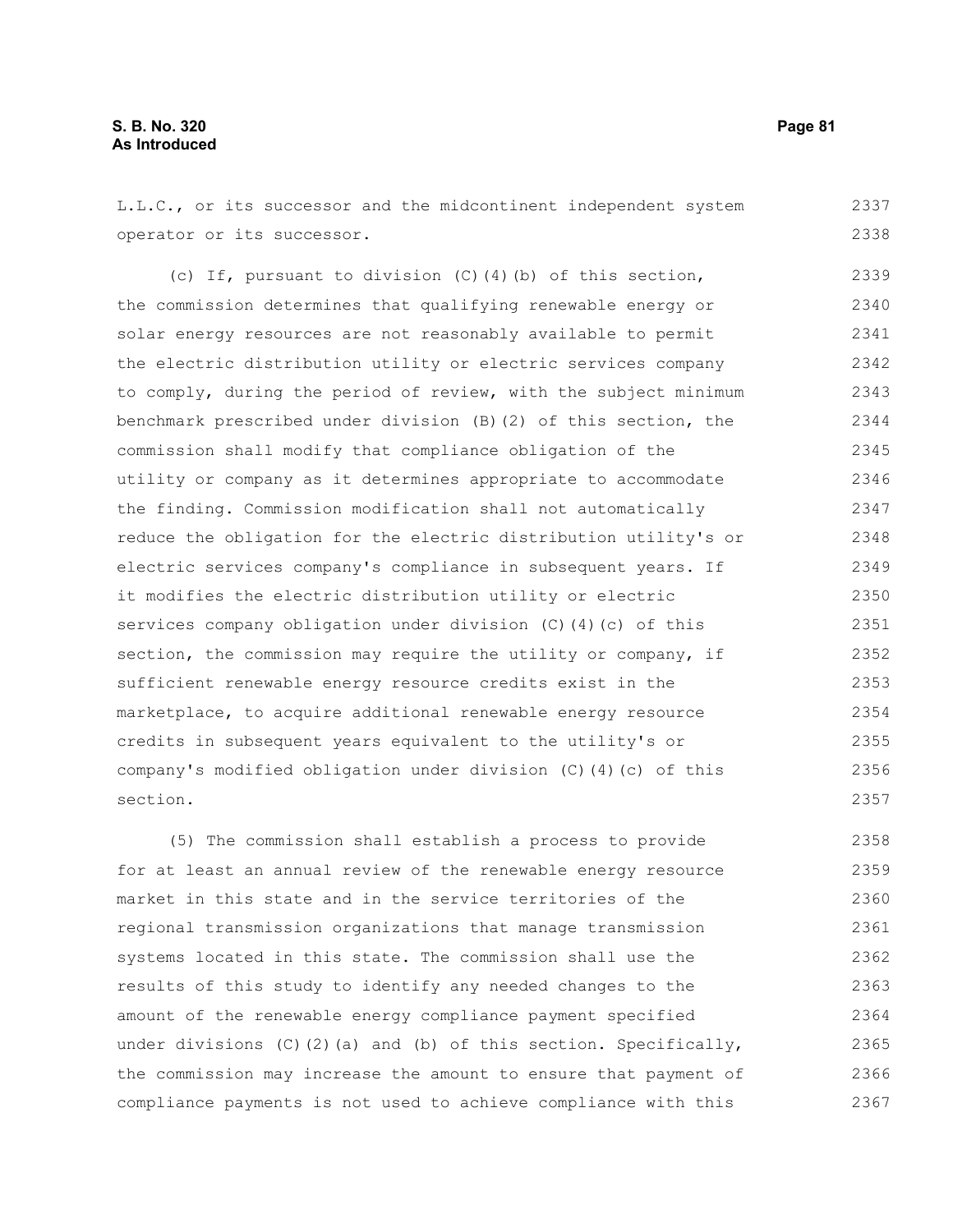section in lieu of actually acquiring or realizing energy derived from qualifying renewable energy resources. However, if the commission finds that the amount of the compliance payment should be otherwise changed, the commission shall present this finding to the general assembly for legislative enactment. 2368 2369 2370 2371 2372

(D) The commission annually shall submit to the general assembly in accordance with section 101.68 of the Revised Code a report describing all of the following: 2373 2374 2375

(1) The compliance of electric distribution utilities and electric services companies with division (B) of this section; 2376 2377

(2) The average annual cost of renewable energy credits purchased by utilities and companies for the year covered in the report; 2378 2379 2380

(3) Any strategy for utility and company compliance or for encouraging the use of qualifying renewable energy resources in supplying this state's electricity needs in a manner that considers available technology, costs, job creation, and economic impacts.

The commission shall begin providing the information described in division (D)(2) of this section in each report submitted after September 10, 2012. The commission shall allow and consider public comments on the report prior to its submission to the general assembly. Nothing in the report shall be binding on any person, including any utility or company for the purpose of its compliance with any benchmark under division (B) of this section, or the enforcement of that provision under division (C) of this section. 2386 2387 2388 2389 2390 2391 2392 2393 2394

(E) All costs incurred by an electric distribution utility in complying with the requirements of this section shall be 2395 2396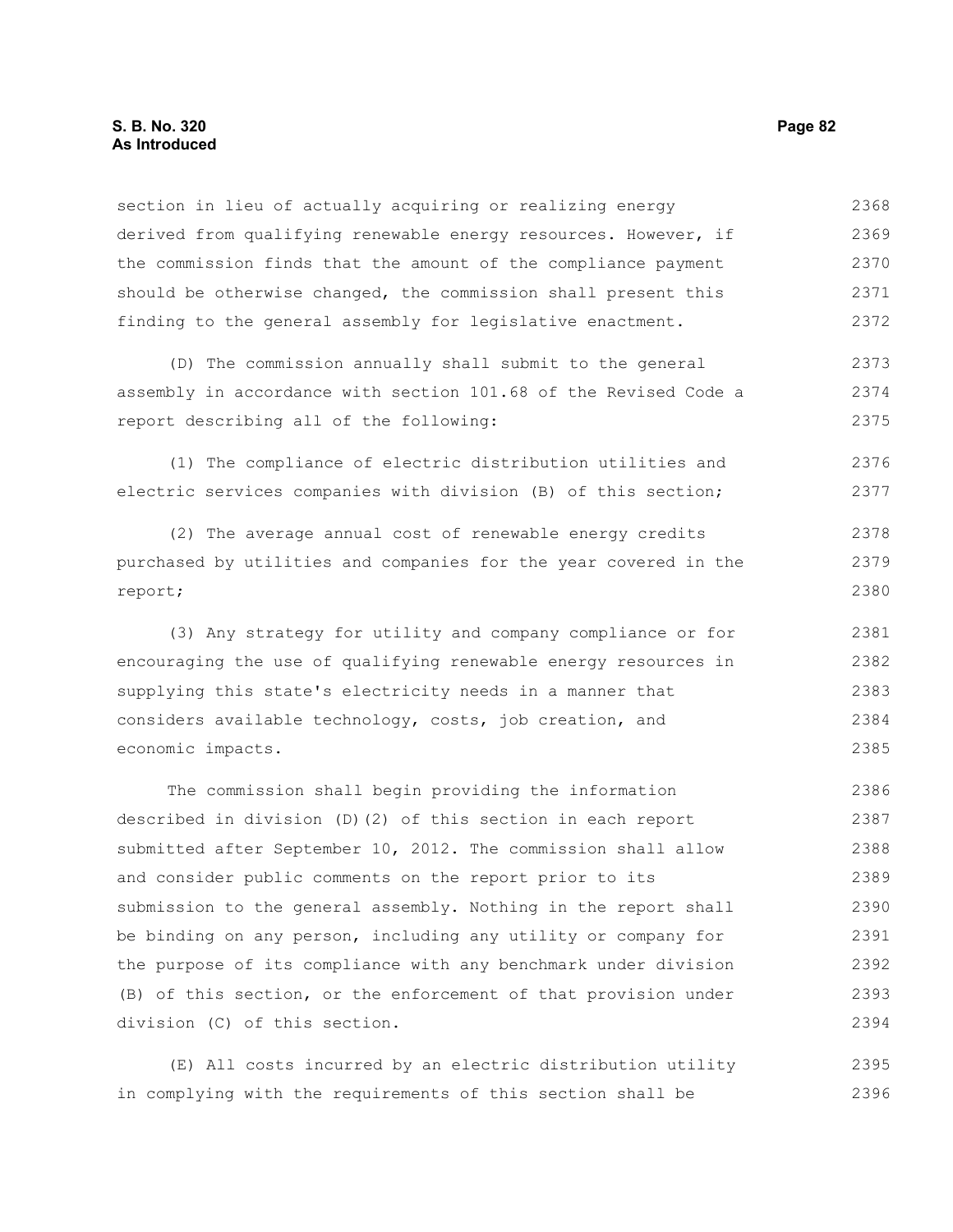## **S. B. No. 320 Page 83 As Introduced**

| bypassable by any consumer that has exercised choice of supplier | 2397 |
|------------------------------------------------------------------|------|
| under section 4928.03 of the Revised Code.                       | 2398 |
|                                                                  |      |
| Sec. $4928.66.$ (A) (1) (a) Beginning in 2009 In each calendar   | 2399 |
| year through and including 2029, an electric distribution        | 2400 |
| utility shall implement energy efficiency programs that achieve  | 2401 |
| energy savings equivalent to at least three-tenths of one per-   | 2402 |
| eent a percentage of the total, annual average, and normalized   | 2403 |
| kilowatt-hour sales of the electric distribution utility during  | 2404 |
| the preceding three calendar years to customers in this state.   | 2405 |
| An energy efficiency program may include a combined heat and     | 2406 |
| power system placed into service or retrofitted on or after the  | 2407 |
| effective date of the amendment of this section by S.B. 315 of   | 2408 |
| the 129th general assembly, September 10, 2012, or a waste       | 2409 |
| energy recovery system placed into service or retrofitted on or  | 2410 |
| after September 10, 2012, except that a waste energy recovery    | 2411 |
| system described in division (A) (38) (b) of section 4928.01 of  | 2412 |
| the Revised Code may be included only if it was placed into      | 2413 |
| service between January 1, 2002, and December 31, 2004. For a    | 2414 |
| waste energy recovery or combined heat and power system, the     | 2415 |
| savings shall be as estimated by the public utilities            | 2416 |
| commission. The savings requirement, using such a three-year     | 2417 |
| average, shall increase to an additional five tenths of one per  | 2418 |
| cent in 2010, seven tenths of one per cent in 2011, eight tenths | 2419 |
| of one per cent in 2012, nine tenths of one per cent in 2013,    | 2420 |
| and one per cent in 2014. In 2015 and equal, in 2016, an-        | 2421 |
| electric distribution utility shall achieve energy savings equal | 2422 |
| to 2017, 2018, and 2019, the result of subtracting the           | 2423 |
| cumulative energy savings achieved since 2009 from the product   | 2424 |
| of multiplying the baseline for energy savings, described in     | 2425 |
| division (A)(2)(a) of this section, by four and two-tenths of    | 2426 |
| one per cent. If the result is zero or less for the year for     | 2427 |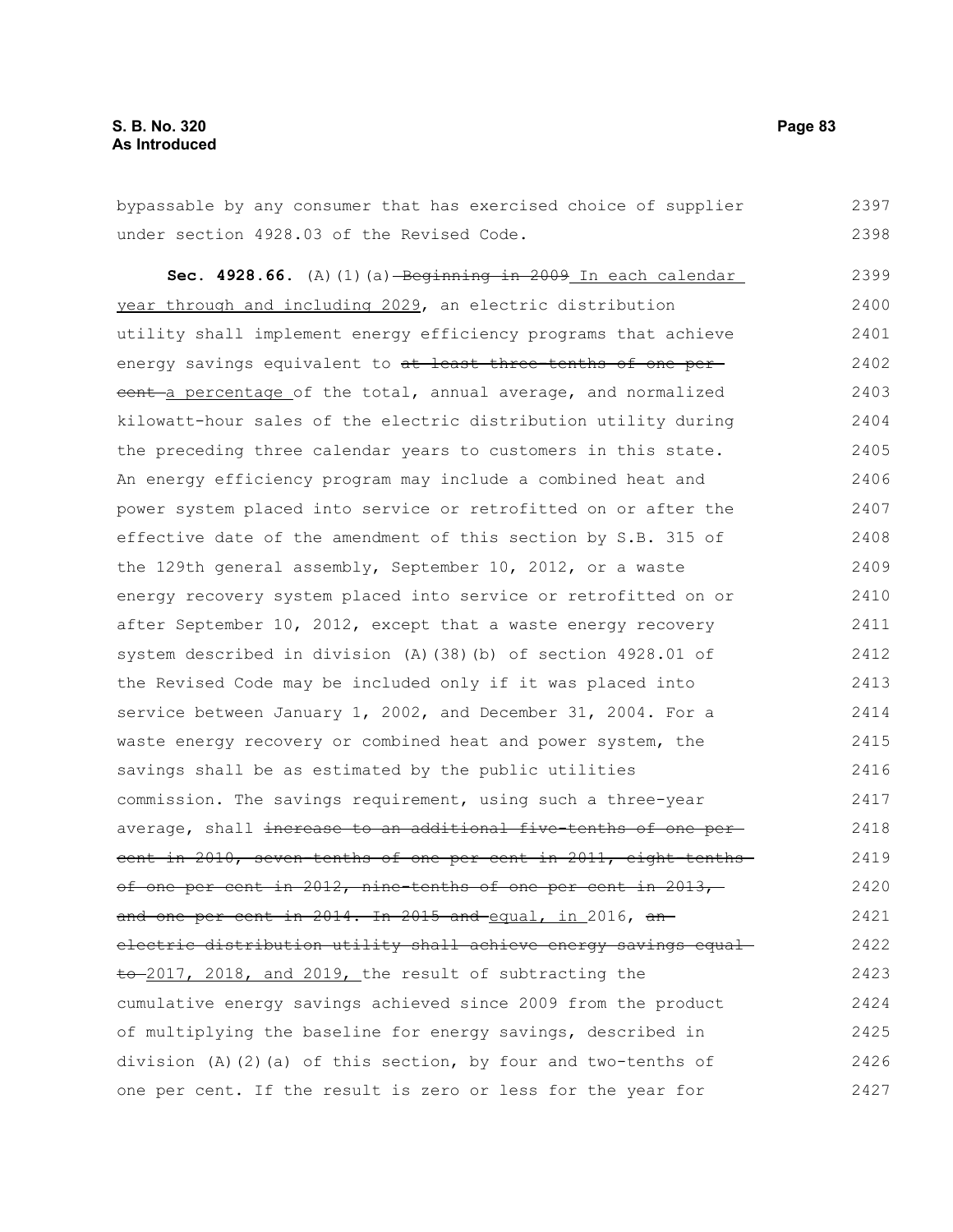which the calculation is being made, the utility shall not be required to achieve additional energy savings for that year, but may achieve additional energy savings for that year. Thereafter, the annual savings requirements shall be, for years 2017, 2018, 2019, and 2020, 2021, 2022, and 2023, one per cent of the baseline, and two per cent each year thereafter, achieving cumulative energy savings in excess of twenty-two per cent by the end of 2027 through 2029. Subject to section 4928.6620 of the Revised Code, compliance with these annual requirements shall be measured only in years 2016, 2017, 2018, 2019, 2022, 2025, 2028, and 2029. For purposes of a waste energy recovery or combined heat and power system, an electric distribution utility shall not apply more than the total annual percentage of the electric distribution utility's industrial-customer load, relative to the electric distribution utility's total load, to the annual energy savings requirement. (b) Beginning in 2009 In each calendar year through and including 2029, an electric distribution utility shall implement peak demand reduction programs designed to achieve a one pereent percentage reduction in peak demand in 2009 and anadditional seventy-five hundredths of one per cent reduction 2428 2429 2430 2431 2432 2433 2434 2435 2436 2437 2438 2439 2440 2441 2442 2443 2444 2445 2446 2447 2448

each year through 2014. In 2015 and 2016, 2017, 2018, and 2019, an electric distribution utility shall achieve a reduction in peak demand equal to the result of subtracting the cumulative peak demand reductions achieved since 2009 from the product of multiplying the baseline for peak demand reduction, described in division (A)(2)(a) of this section, by four and seventy-five hundredths of one per cent. If the result is zero or less for the year for which the calculation is being made, the utility shall not be required to achieve an additional reduction in peak demand for that year, but may achieve an additional reduction in 2449 2450 2451 2452 2453 2454 2455 2456 2457 2458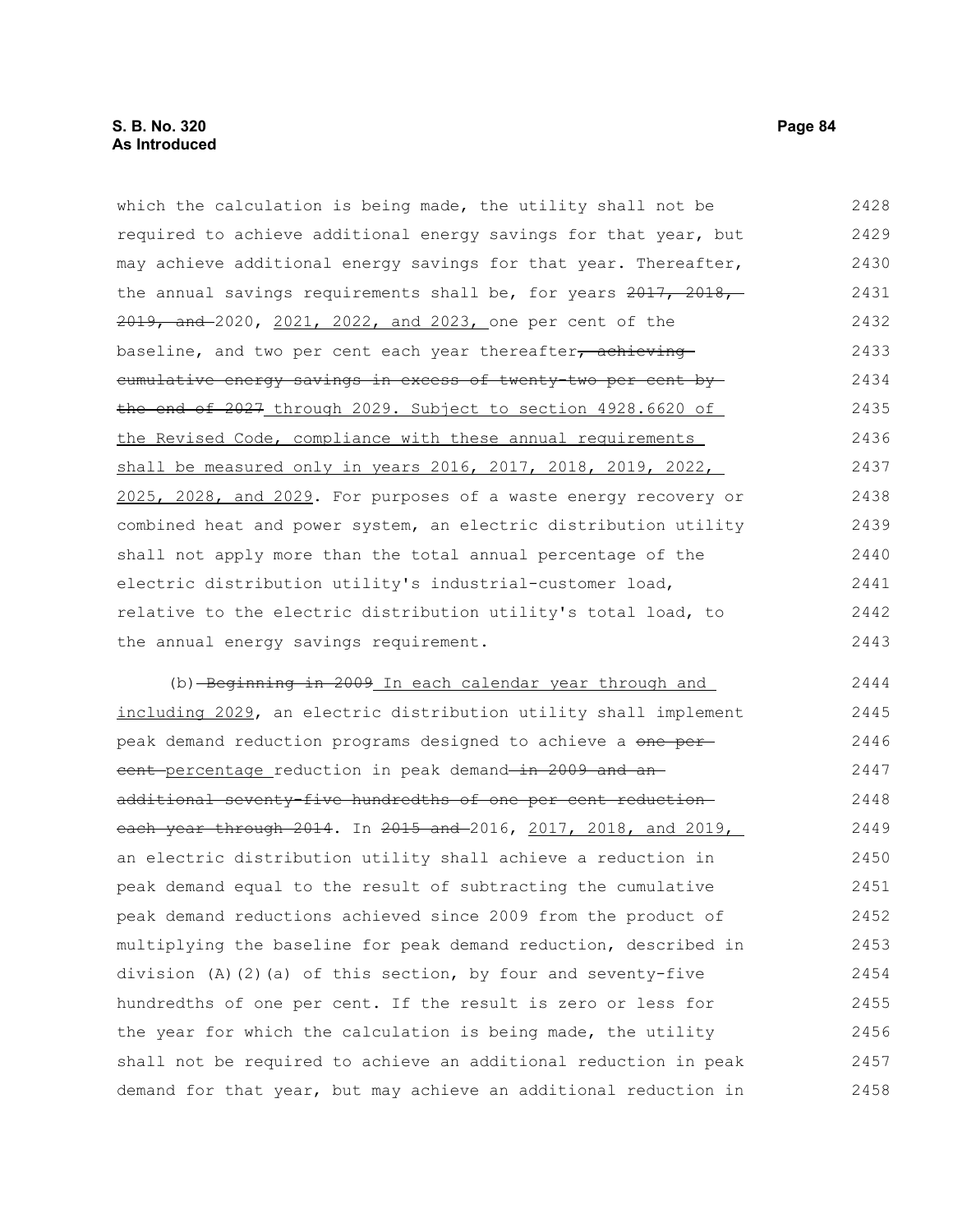peak demand for that year. In 2017-2020 and each year thereafter through 2020 2029, the utility shall achieve an additional seventy-five hundredths of one per cent reduction in peak demand. Subject to section 4928.6620 of the Revised Code, compliance with these annual requirements shall be measured only in years 2016, 2017, 2018, 2019, 2022, 2025, 2028, and 2029. (2) For the purposes of divisions (A)(1)(a) and (b) of this section: (a) The baseline for energy savings under division (A)(1) (a) of this section shall be the average of the total kilowatt hours the electric distribution utility sold in the preceding three calendar years. The baseline for a peak demand reduction under division (A)(1)(b) of this section shall be the average peak demand on the utility in the preceding three calendar years, except that the commission may reduce either baseline to adjust for new economic growth in the utility's certified territory. Neither baseline shall include the load and usage of any of the following customers: (i) Beginning January 1, 2017, a customer for which a reasonable arrangement has been approved under section 4905.31 of the Revised Code; (ii) A customer that has opted out of the utility's portfolio plan under section 4928.6611 of the Revised Code; (iii) A customer that has opted out of the utility's portfolio plan under Section 8 of S.B. 310 of the 130th general assembly. (b) The commission may amend the benchmarks set forth in division (A)(1)(a) or (b) of this section if, after application by the electric distribution utility, the commission determines 2459 2460 2461 2462 2463 2464 2465 2466 2467 2468 2469 2470 2471 2472 2473 2474 2475 2476 2477 2478 2479 2480 2481 2482 2483 2484 2485 2486 2487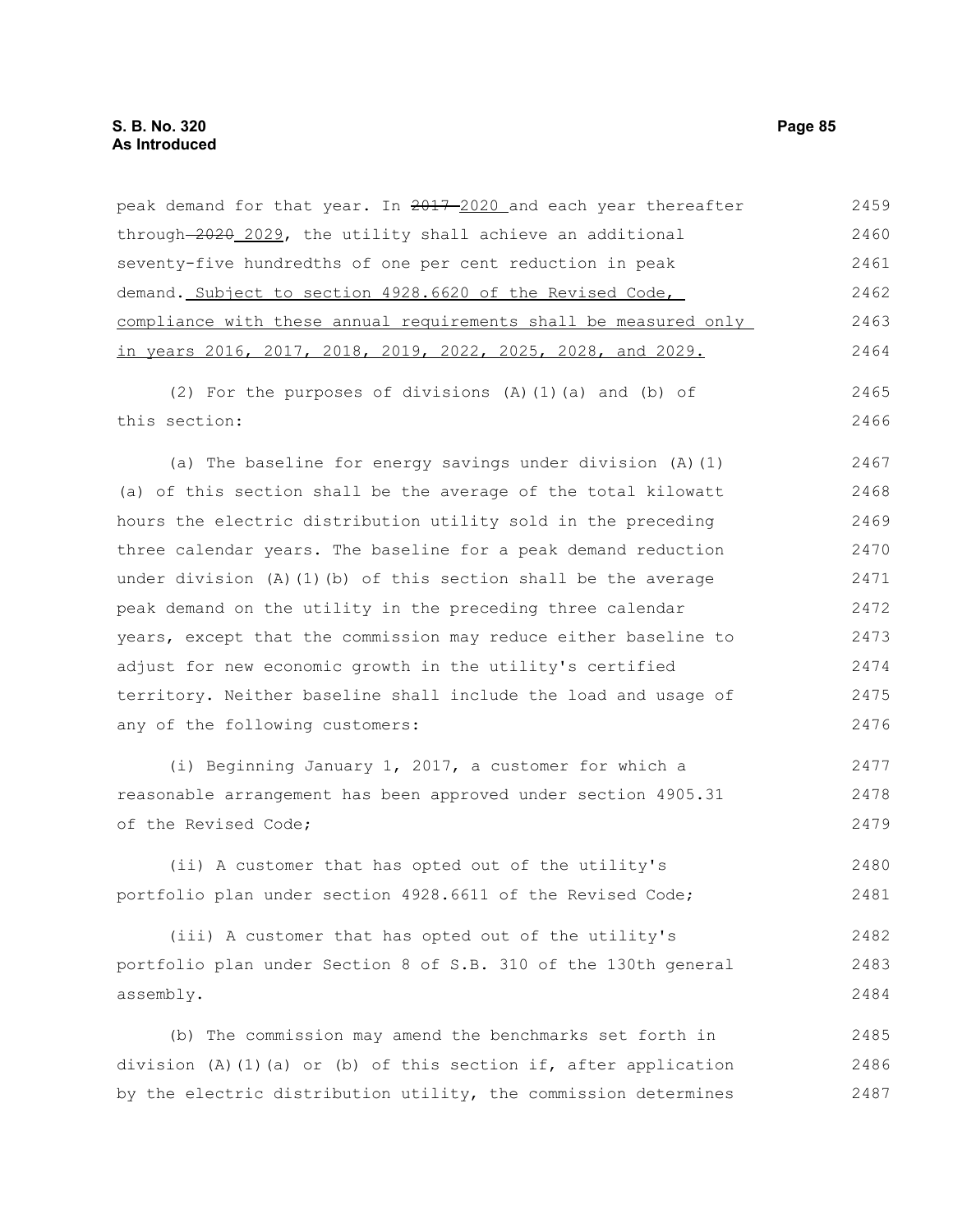that the amendment is necessary because the utility cannot reasonably achieve the benchmarks due to regulatory, economic, or technological reasons beyond its reasonable control. 2488 2489 2490

(c) Compliance with divisions (A)(1)(a) and (b) of this section shall be measured by including the effects of all demand-response programs for mercantile customers of the subject electric distribution utility, all waste energy recovery systems and all combined heat and power systems, and all such mercantile customer-sited energy efficiency, including waste energy recovery and combined heat and power, and peak demand reduction programs, adjusted upward by the appropriate loss factors. Any mechanism designed to recover the cost of energy efficiency, including waste energy recovery and combined heat and power, and peak demand reduction programs under divisions (A)(1)(a) and (b) of this section may exempt mercantile customers that commit their demand-response or other customer-sited capabilities, whether existing or new, for integration into the electric distribution utility's demand-response, energy efficiency, including waste energy recovery and combined heat and power, or peak demand reduction programs, if the commission determines that that exemption reasonably encourages such customers to commit those capabilities to those programs. If a mercantile customer makes such existing or new demand-response, energy efficiency, including waste energy recovery and combined heat and power, or peak demand reduction capability available to an electric distribution utility pursuant to division (A)(2)(c) of this section, the electric utility's baseline under division (A)  $(2)$  (a) of this section shall be adjusted to exclude the effects of all such demand-response, energy efficiency, including waste energy recovery and combined heat and power, or peak demand reduction programs that may have existed during the period used 2491 2492 2493 2494 2495 2496 2497 2498 2499 2500 2501 2502 2503 2504 2505 2506 2507 2508 2509 2510 2511 2512 2513 2514 2515 2516 2517 2518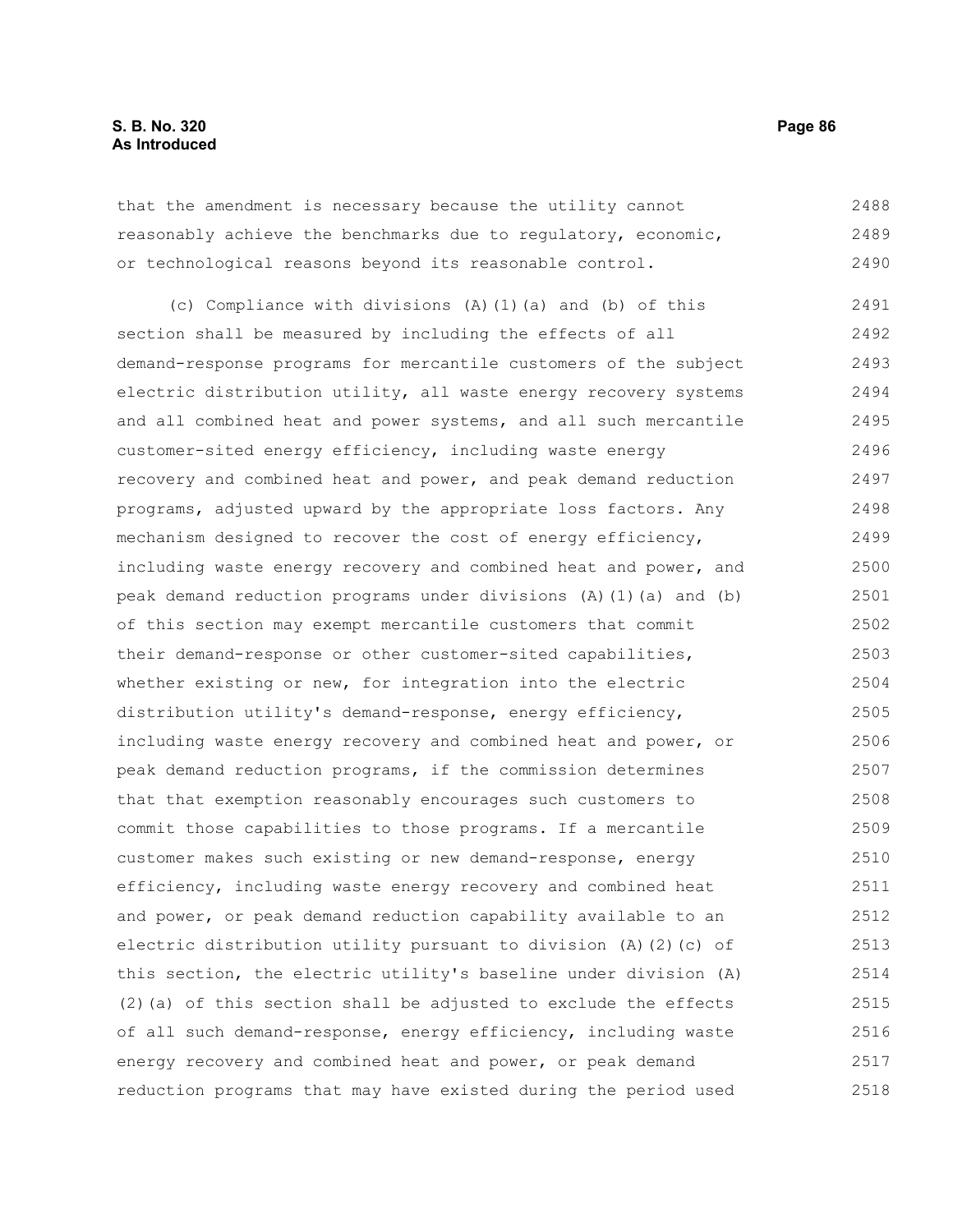| to establish the baseline. The baseline also shall be normalized | 2519 |
|------------------------------------------------------------------|------|
| for changes in numbers of customers, sales, weather, peak        | 2520 |
| demand, and other appropriate factors so that the compliance     | 2521 |
| measurement is not unduly influenced by factors outside the      | 2522 |
| control of the electric distribution utility.                    | 2523 |
| (d) (i) Programs implemented by a utility may include the        | 2524 |
| following:                                                       | 2525 |
| (I) Demand-response programs;                                    | 2526 |
| (II) Smart grid investment programs, provided that such          | 2527 |
| programs are demonstrated to be cost-beneficial;                 | 2528 |
| (III) Customer-sited programs, including waste energy            | 2529 |
| recovery and combined heat and power systems;                    | 2530 |
| (IV) Transmission and distribution infrastructure                | 2531 |
| improvements that reduce line losses;                            | 2532 |
| (V) Energy efficiency savings and peak demand reduction          | 2533 |
| that are achieved, in whole or in part, as a result of funding   | 2534 |
| provided from the universal service fund established by section  | 2535 |
| 4928.51 of the Revised Code to benefit low-income customers      | 2536 |
| through programs that include, but are not limited to, energy    | 2537 |
| audits, the installation of energy efficiency insulation,        | 2538 |
| appliances, and windows, and other weatherization measures.      | 2539 |
| (ii) No energy efficiency or peak demand reduction               | 2540 |
| achieved under divisions (A)(2)(d)(i)(IV) and (V) of this        | 2541 |
| section shall qualify for shared savings.                        | 2542 |
| (iii) Division (A)(2)(c) of this section shall be applied        | 2543 |
| to include facilitating efforts by a mercantile customer or      | 2544 |
| group of those customers to offer customer-sited demand-         | 2545 |

response, energy efficiency, including waste energy recovery and 2546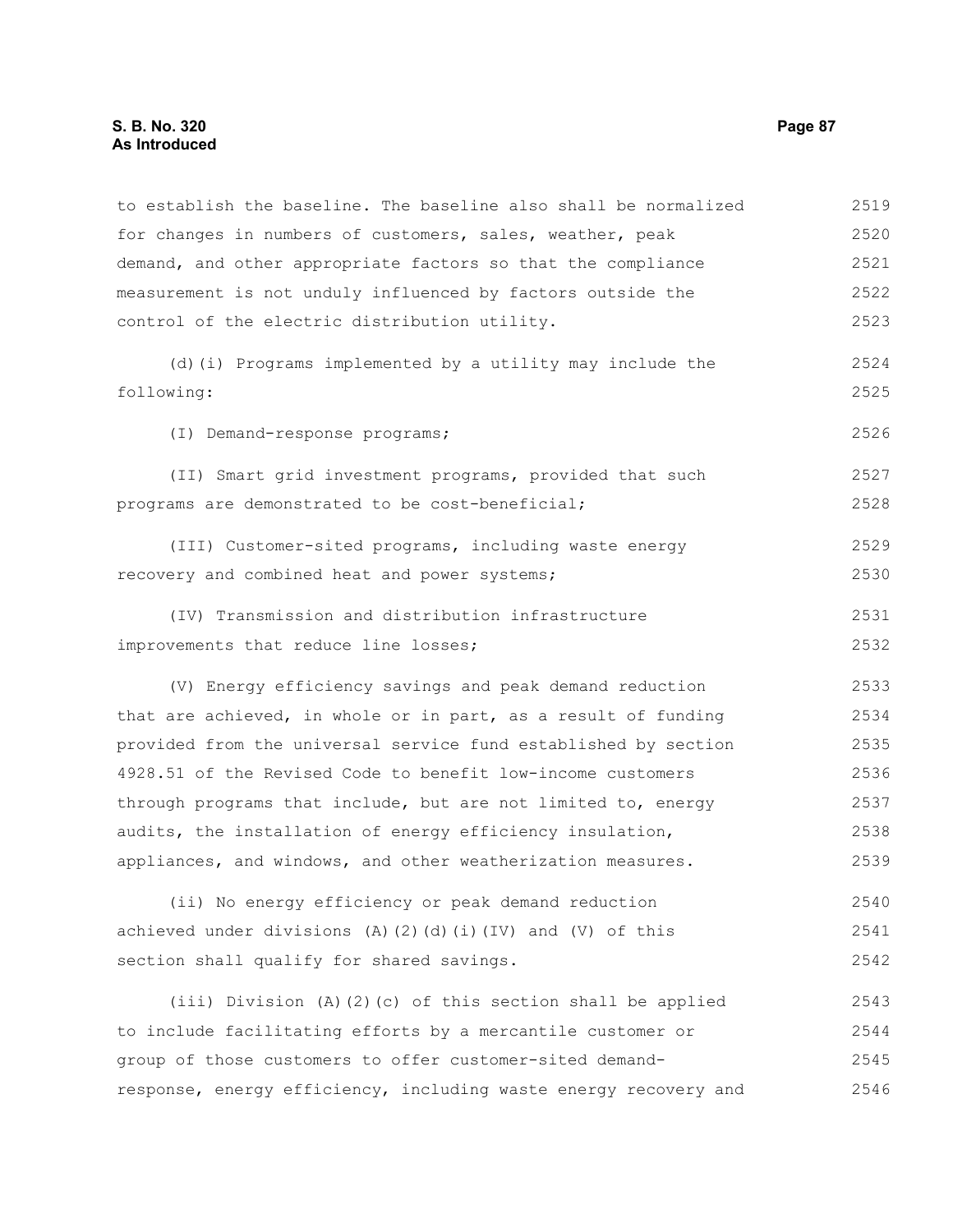combined heat and power, or peak demand reduction capabilities to the electric distribution utility as part of a reasonable arrangement submitted to the commission pursuant to section 4905.31 of the Revised Code. 2547 2548 2549 2550

(e) No programs or improvements described in division (A) (2)(d) of this section shall conflict with any statewide building code adopted by the board of building standards. 2551 2552 2553

(B) In accordance with rules it shall adopt, the public utilities commission shall produce and docket at the commission an annual report containing the results of its verification of the annual levels of energy efficiency and of peak demand reductions achieved by each electric distribution utility pursuant to division (A) of this section. A copy of the report shall be provided to the consumers' counsel. 2554 2555 2556 2557 2558 2559 2560

(C) If the commission determines, after notice and opportunity for hearing and based upon its report under division (B) of this section, that an electric distribution utility has failed to comply with an energy efficiency or peak demand reduction requirement of division (A) of this section, the commission shall assess a forfeiture on the utility as provided under sections 4905.55 to 4905.60 and 4905.64 of the Revised Code, either in the amount, per day per undercompliance or noncompliance, relative to the period of the report, equal to that prescribed for noncompliances under section 4905.54 of the Revised Code, or in an amount equal to the then existing market value of one renewable energy credit per megawatt hour of undercompliance or noncompliance. Revenue from any forfeiture assessed under this division shall be deposited to the credit of the advanced energy fund created under section 4928.61 of the Revised Code. 2561 2562 2563 2564 2565 2566 2567 2568 2569 2570 2571 2572 2573 2574 2575 2576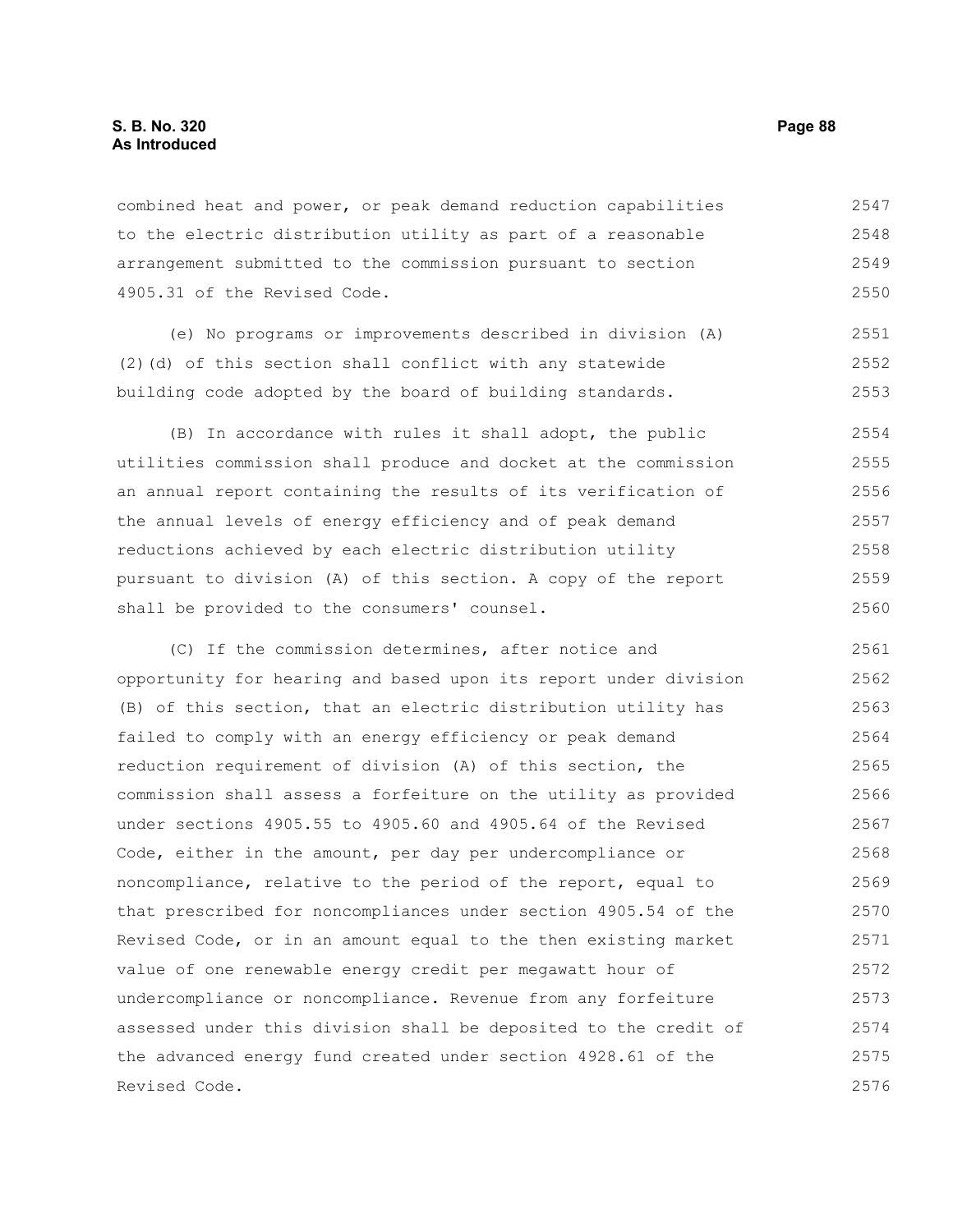## **S. B. No. 320 Page 89 As Introduced**

(D) The commission may establish rules regarding the content of an application by an electric distribution utility for commission approval of a revenue decoupling mechanism under this division. Such an application shall not be considered an application to increase rates and may be included as part of a proposal to establish, continue, or expand energy efficiency or conservation programs. The commission by order may approve an application under this division if it determines both that the revenue decoupling mechanism provides for the recovery of revenue that otherwise may be forgone by the utility as a result of or in connection with the implementation by the electric distribution utility of any energy efficiency or energy conservation programs and reasonably aligns the interests of the utility and of its customers in favor of those programs. 2577 2578 2579 2580 2581 2582 2583 2584 2585 2586 2587 2588 2589 2590

(E) The commission additionally shall adopt rules that require an electric distribution utility to provide a customer upon request with two years' consumption data in an accessible form. 2591 2592 2593 2594

**Sec. 4928.662.** For the purpose of measuring and determining compliance with the energy efficiency and peak demand reduction requirements under section 4928.66 of the Revised Code, the public utilities commission shall count and recognize compliance as follows: 2595 2596 2597 2598 2599

(A) Energy efficiency savings and peak demand reduction achieved through actions taken by customers or through electric distribution utility programs that comply with federal standards for either or both energy efficiency and peak demand reduction requirements, including resources associated with such savings or reduction that are recognized as capacity resources by the regional transmission organization operating in Ohio in 2600 2601 2602 2603 2604 2605 2606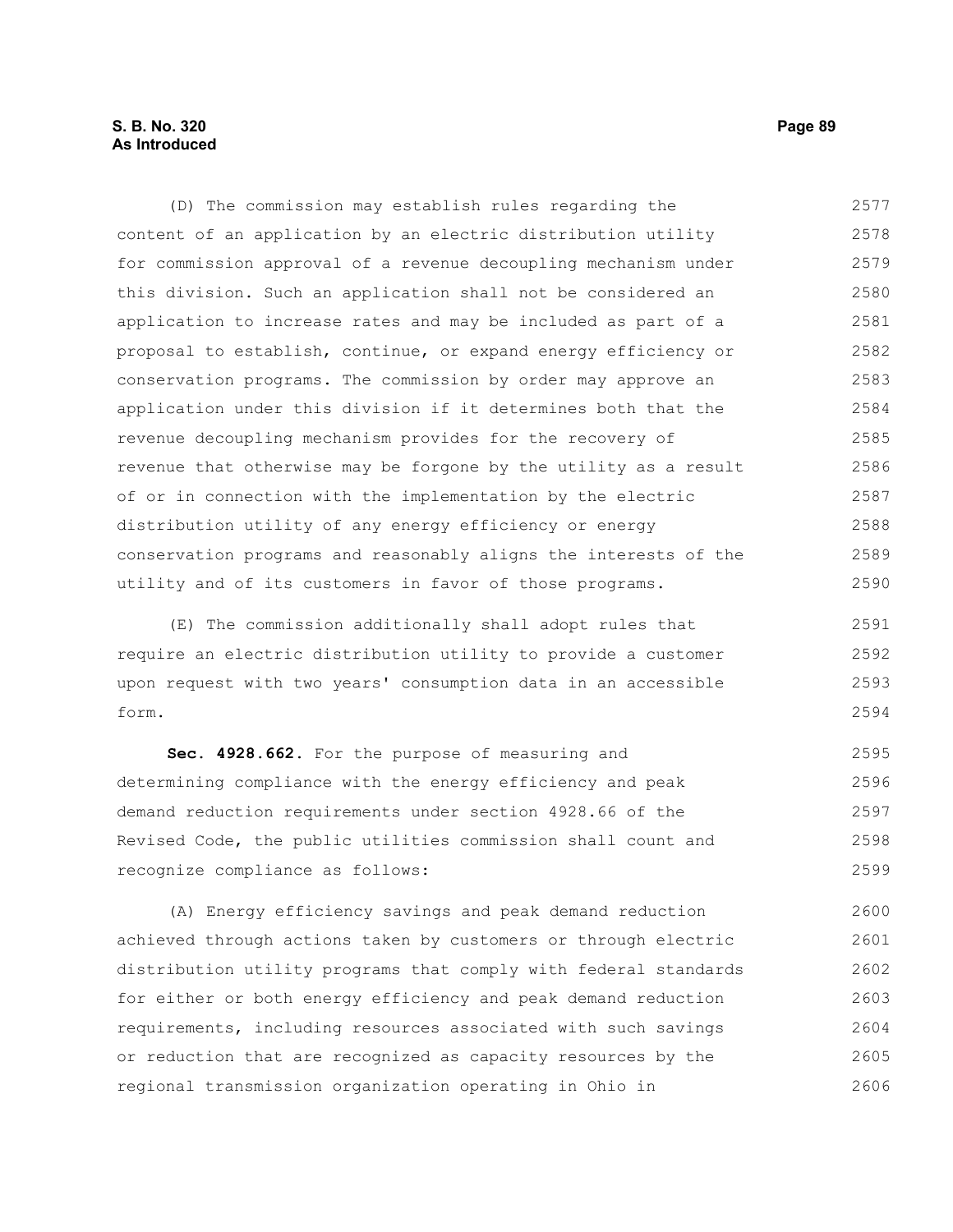compliance with section 4928.12 of the Revised Code, shall count toward compliance with the energy efficiency and peak demand reduction requirements. 2607 2608 2609

(B) Energy efficiency savings and peak demand reduction achieved on and after the effective date of S.B. 310 of the 130th general assembly, September 12, 2014, shall be measured on the higher of an as found or deemed basis, except that, solely at the option of the electric distribution utility, such savings and reduction achieved since 2006 may also be measured using this method. For new construction, the energy efficiency savings and peak demand reduction shall be counted based on 2008 federal standards, provided that when new construction replaces an existing facility, the difference in energy consumed, energy intensity, and peak demand between the new and replaced facility shall be counted toward meeting the energy efficiency and peak demand reduction requirements. 2610 2611 2612 2613 2614 2615 2616 2617 2618 2619 2620 2621 2622

(C) The commission shall count both the energy efficiency savings and peak demand reduction on an annualized basis. 2623 2624

(D) The commission shall count both the energy efficiency savings and peak demand reduction on a gross savings basis. 2625 2626

(E) The commission shall count energy efficiency savings and peak demand reductions associated with transmission and distribution infrastructure improvements that reduce line losses. No energy efficiency or peak demand reduction achieved under division (E) of this section shall qualify for shared savings. 2627 2628 2629 2630 2631 2632

(F) Energy efficiency savings and peak demand reduction amounts approved by the commission shall continue to be counted toward achieving the energy efficiency and peak demand reduction 2633 2634 2635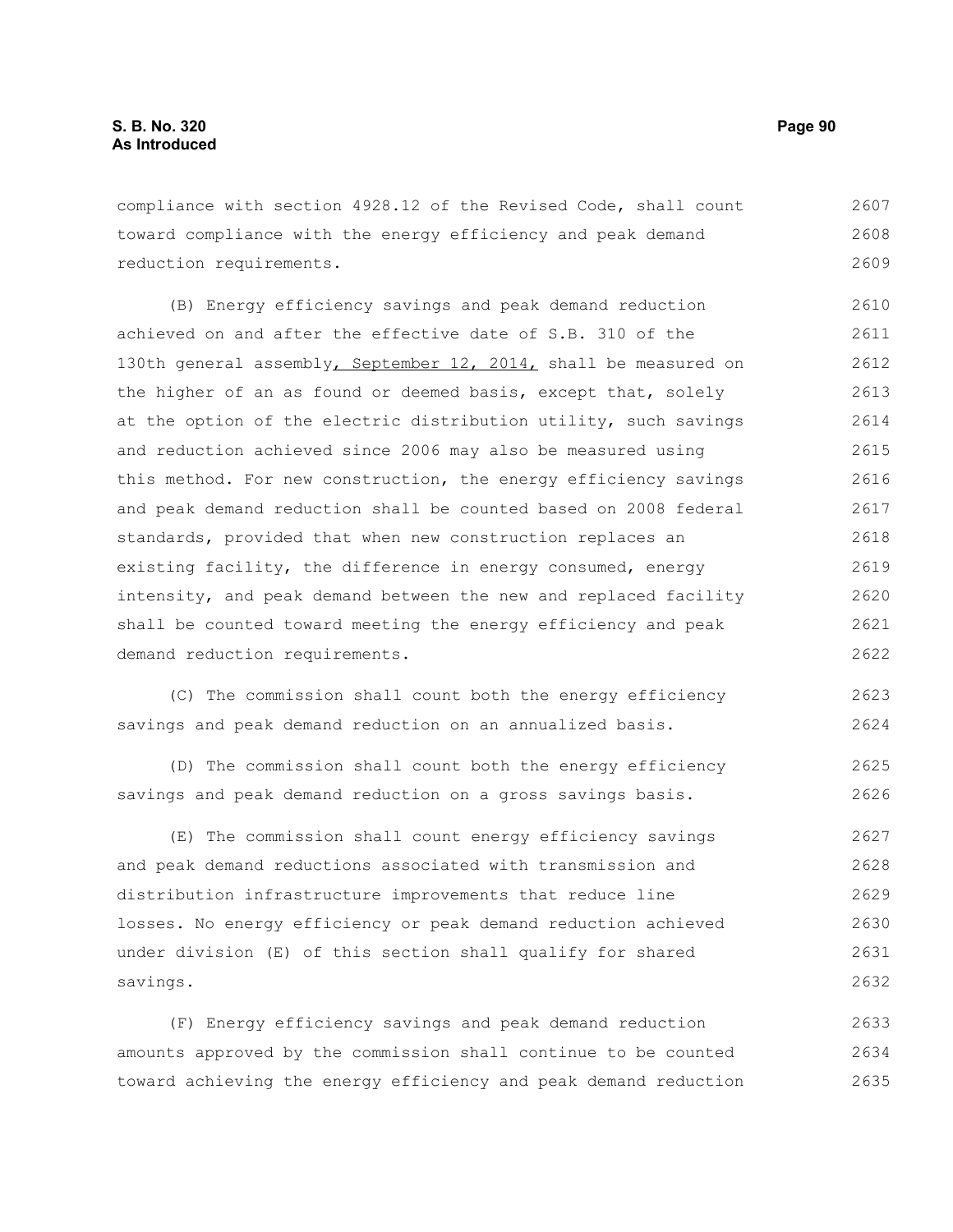requirements as long as the requirements remain in effect. (G) Any energy efficiency savings or peak demand reduction amount achieved in excess of the requirements may, at thediscretion of the electric distribution utility, be banked and applied toward achieving the energy efficiency or peak demand reduction requirements in future yearsThe commission shall count energy efficiency savings and peak demand reductions associated with increased use of post-consumer recycled glass by a mercantile customer. ( H) The commission shall recognize and count energy efficiency savings and peak demand reductions that occur as a consequence of consumer reductions in water usage or reductions and improvements in wastewater treatment. ( I) The commission shall recognize and count, on a British-thermal-unit-equivalent basis, nonelectric energy efficiency savings or nonelectric peak demand reductions that occur as a consequence of a portfolio plan, as defined in section 4928.6610 of the Revised Code. **Sec. 4928.6610.** As used in sections 4928.6611 to 4928.6616 of the Revised Code: (A) "Customer" means any either of the following: (1) A mercantile customer of an electric distribution utility; (2) Any customer of an electric distribution utility to which either of the following applies:  $(1)$   $(a)$  The customer receives service above the primary voltage level as determined by the utility's tariff classification. 2636 2637 2638 2639 2640 2641 2642 2643 2644 2645 2646 2647 2648 2649 2650 2651 2652 2653 2654 2655 2656 2657 2658 2659 2660 2661 2662 2663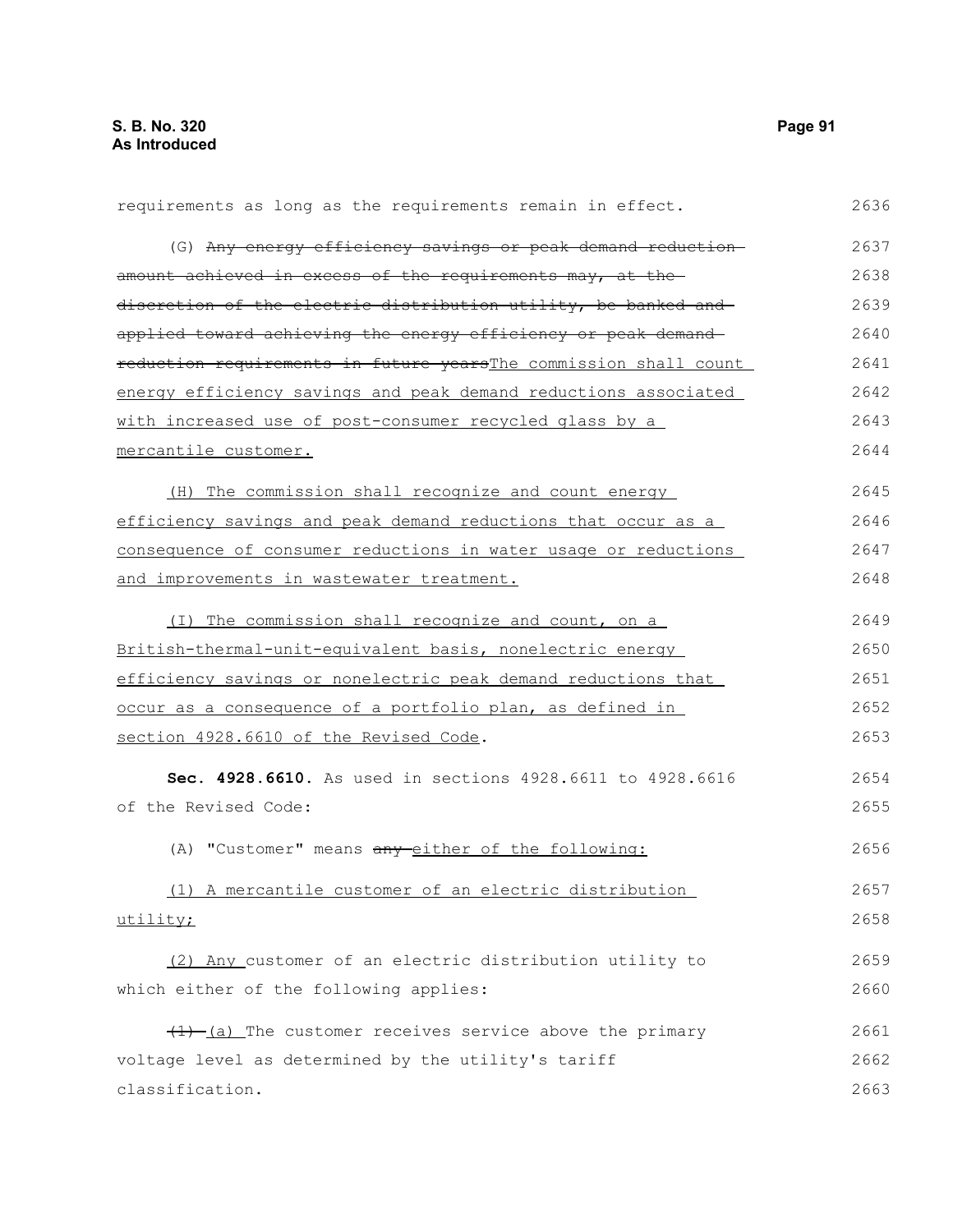$(2)$  (b) The customer is a commercial or industrial customer to which both of the following apply: 2664 2665

 $(a)$  (i) The customer receives electricity through a meter of an end user or through more than one meter at a single location in a quantity that exceeds forty-five million kilowatt hours of electricity for the preceding calendar year. 2666 2667 2668 2669

 $(b)$  (ii) The customer has made a written request for registration as a self-assessing purchaser pursuant to section 5727.81 of the Revised Code. 2670 2671 2672

(B) "Energy intensity" means the amount of energy, from electricity, used or consumed per unit of production. 2673 2674

(C) "Portfolio plan" means the comprehensive energy efficiency and peak-demand reduction program portfolio plan required under rules adopted by the public utilities commission and codified in Chapter 4901:1-39 of the Administrative Code or hereafter recodified or amended. 2675 2676 2677 2678 2679

 **Sec. 4928.6620.** Every electric distribution utility and electric services company shall submit an annual report to the public utilities commission not later than the thirty-first day of December of each year. The report shall detail the utility's or company's status of compliance with the requirements of sections 4928.64 and 4928.66 of the Revised Code, as applicable. 2680 2681 2682 2683 2684 2685

Sec. 4928.6621. An electric distribution utility shall be deemed in compliance with the energy efficiency and peak demand reduction savings requirements and shall be eligible for incentives approved by the public utilities commission in any year in which the utility's actual cumulative energy efficiency and peak demand reduction savings meet or exceed the cumulative mandates under division (A)(1) of section 4928.66 of the Revised 2686 2687 2688 2689 2690 2691 2692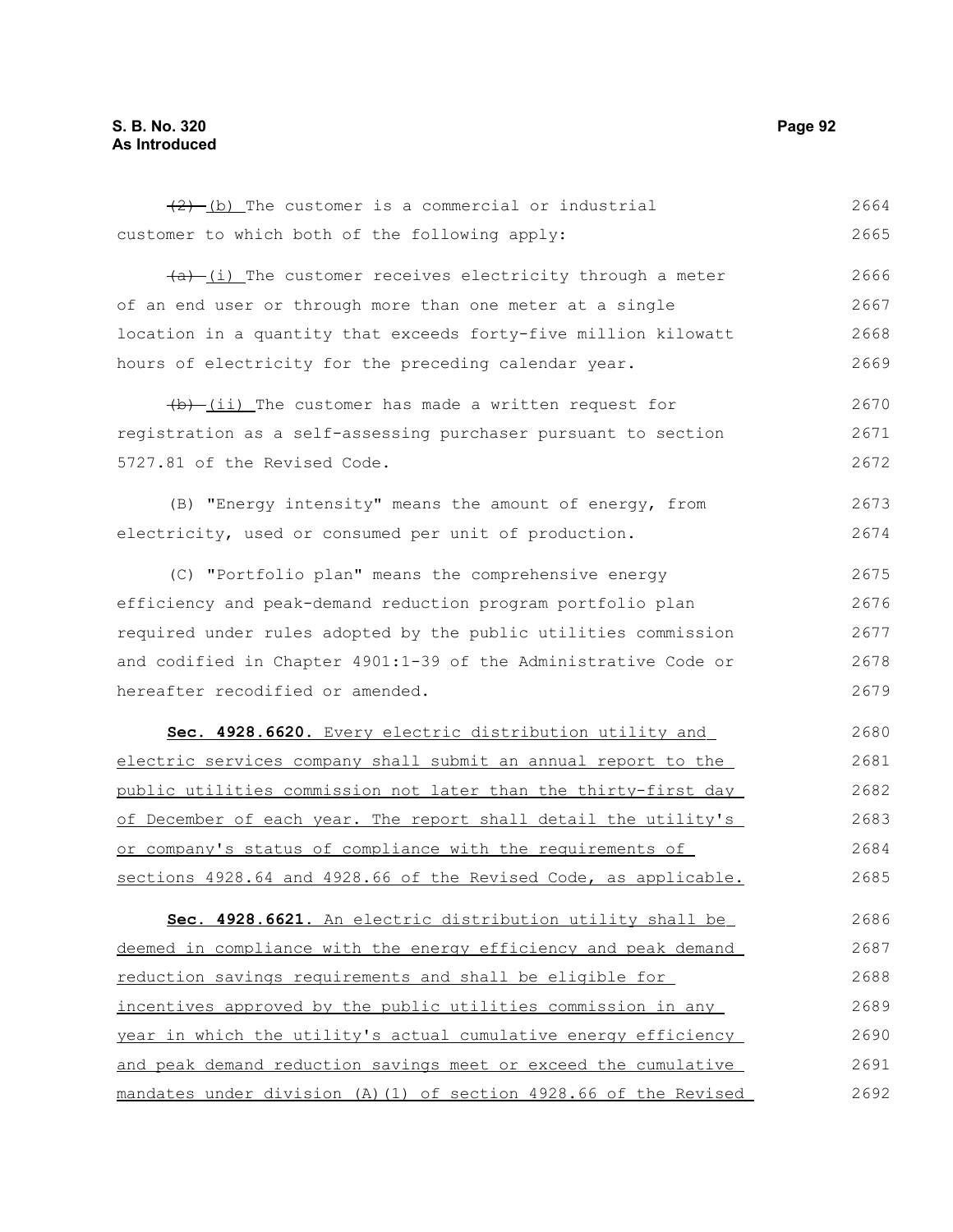| Code.                                                            | 2693 |
|------------------------------------------------------------------|------|
| Sec. 4928.67. $(A)$ (1) Except as provided in division $(A)$ (2) | 2694 |
| of this section, an An electric utility shall develop a standard | 2695 |
| contract or tariff providing for net metering.                   | 2696 |
| That contract or tariff shall be identical in rate               | 2697 |
| structure, all retail rate components, and any monthly charges   | 2698 |
| to the contract or tariff to which the same customer would be    | 2699 |
| assigned if that customer were not a customer-generator.         | 2700 |
| That contract or tariff shall be subject to rules adopted        | 2701 |
| by the public utilities commission.                              | 2702 |
| Sec. 4928.671. For purposes of sections 4928.672,                | 2703 |
| 4928.677, and 4928.679 of the Revised Code:                      | 2704 |
| "Meaningfully participates in the installation of a              | 2705 |
| facility" means the completing, or managing the completion of,   | 2706 |
| at least seventy-five per cent of the work to complete the       | 2707 |
| installation.                                                    | 2708 |
| "Meaningfully finances the installation of a facility"           | 2709 |
| means the financing, or arranging for the financing of, at least | 2710 |
| seventy-five per cent of the cost of the installation of the     | 2711 |
| facility.                                                        | 2712 |
| Sec. 4928.672. (A) An electric utility may, but shall not        | 2713 |
| be required to, enter into a contract, subject to section        | 2714 |
| 4928.673 of the Revised Code, for net metering with a customer   | 2715 |
| if both of the following apply:                                  | 2716 |
| (1) The electric utility does not receive cost or revenue        | 2717 |
| recovery for the contract through a tariff or an order of the    | 2718 |
| public utilities commission.                                     | 2719 |
| The electric utility or an entity owned by or<br>(2)             | 2720 |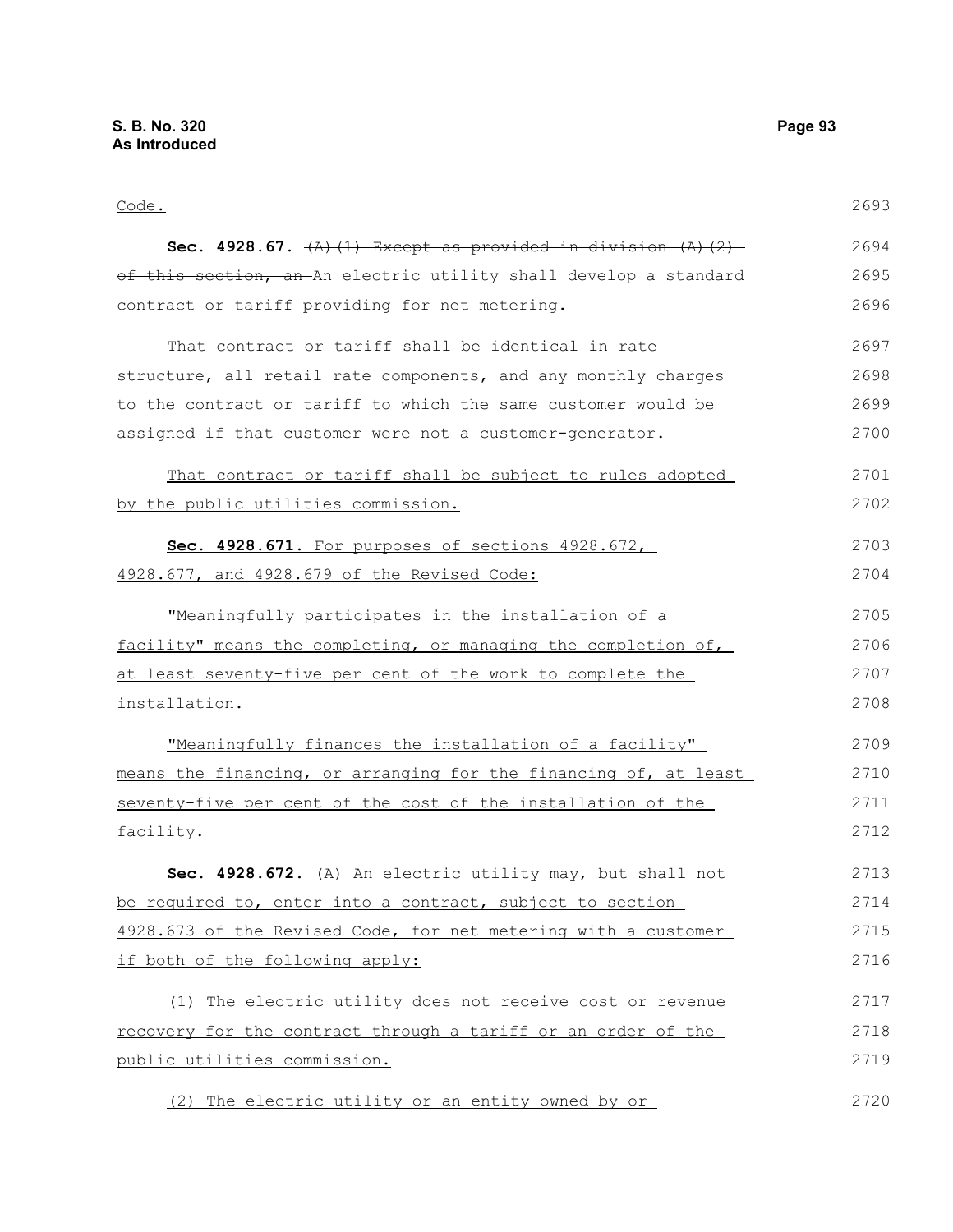| corporately affiliated with the electric utility meaningfully     | 2721 |
|-------------------------------------------------------------------|------|
| participates in the installation of the facility that uses the    | 2722 |
| fuel described in division (A) (31) (a) of section 4928.01 of the | 2723 |
| Revised Code or meaningfully finances the installation of the     | 2724 |
| facility that uses that fuel.                                     | 2725 |
| (B) The electric utility and the customer shall negotiate         | 2726 |
| the terms of a contract entered into under division (A) of this   | 2727 |
| section, including the price, rate, credit, or refund of any      | 2728 |
| excess production by the customer.                                | 2729 |
| Sec. 4928.673. Except as otherwise provided in sections           | 2730 |
| 4928.6713, 4928.6715, 4928.6717, 4928.6723, and 4928.6725 of the  | 2731 |
| Revised Code, a contract entered into under section 4928.672 of   | 2732 |
| the Revised Code shall not be subject to supervision or           | 2733 |
| regulation by the public utilities commission.                    | 2734 |
| Sec. 4928.676. (A) An electric services company may, but          | 2735 |
| shall not be required to, enter into a contract for net metering  | 2736 |
| service with a customer that is eligible to enroll for            | 2737 |
| competitive retail electric service under rules of the public     | 2738 |
| utilities commission governing that enrollment.                   | 2739 |
| (B) Subject to section 4928.679 of the Revised Code, the          | 2740 |
| electric services company and the customer shall negotiate the    | 2741 |
| terms of a contract entered into under division (A) of this       | 2742 |
| section, including the price, rate, credit, or refund of any      | 2743 |
| excess production by the customer.                                | 2744 |
| Sec. 4928.677. If an electric services company or any             | 2745 |
| entity owned by or corporately affiliated with an electric        | 2746 |
| services company meaningfully participates in the installation    | 2747 |
| of the facility that uses the fuel described in division (A) (31) | 2748 |
| (a) of section 4928.01 of the Revised Code or meaningfully        | 2749 |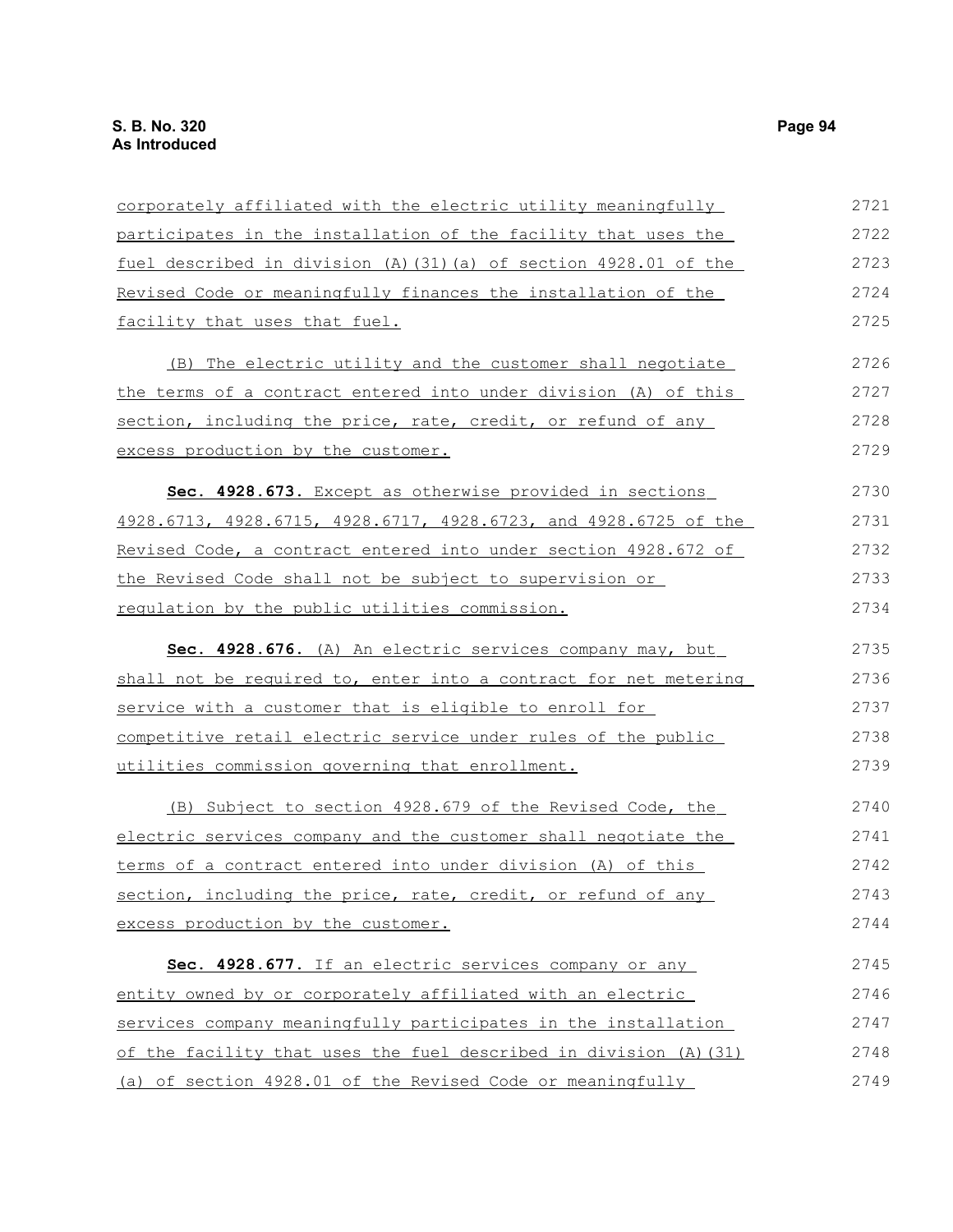| finances the installation of the facility that uses that fuel,         | 2750 |
|------------------------------------------------------------------------|------|
| neither a municipal corporation nor the public utilities               | 2751 |
| commission shall supervise or regulate the contract entered into       | 2752 |
| under section 4928.676 of the Revised Code.                            | 2753 |
| Sec. 4928.679. (A) Except as provided in division (B) of               | 2754 |
| this section, the public utilities commission may adopt rules          | 2755 |
| governing the purchase by an electric services company, under a        | 2756 |
| contract entered into under section 4928.676 of the Revised            | 2757 |
| Code, of excess production by the customer-generator if all of         | 2758 |
| the following apply:                                                   | 2759 |
| (1) The customer-generator is classified as residential                | 2760 |
| under the electric distribution utility's tariff.                      | 2761 |
| (2) Neither the electric services company nor any entity               | 2762 |
| owned by or corporately affiliated with the electric services          | 2763 |
| company meaningfully participated in the installation of the           | 2764 |
| facility that uses the fuel described in division (A) (31) (a) of      | 2765 |
| section 4928.01 of the Revised Code.                                   | 2766 |
| (3) Neither the electric services company nor any entity               | 2767 |
| owned by or corporately affiliated with the electric services          | 2768 |
| company meaningfully financed the installation of the facility         | 2769 |
| that uses the fuel described in division $(A)$ $(31)$ $(a)$ of section | 2770 |
| 4928.01 of the Revised Code.                                           | 2771 |
| (B) The commission shall not adopt any of the following                | 2772 |
| rules:                                                                 | 2773 |
| (1) A rule requiring the electric services company to                  | 2774 |
| carry over a customer-generator's credit for overproduction for        | 2775 |
| more than twelve months;                                               | 2776 |
| (2) A rule requiring the electric services company to                  | 2777 |
| issue a monetary refund for a customer-generator's                     | 2778 |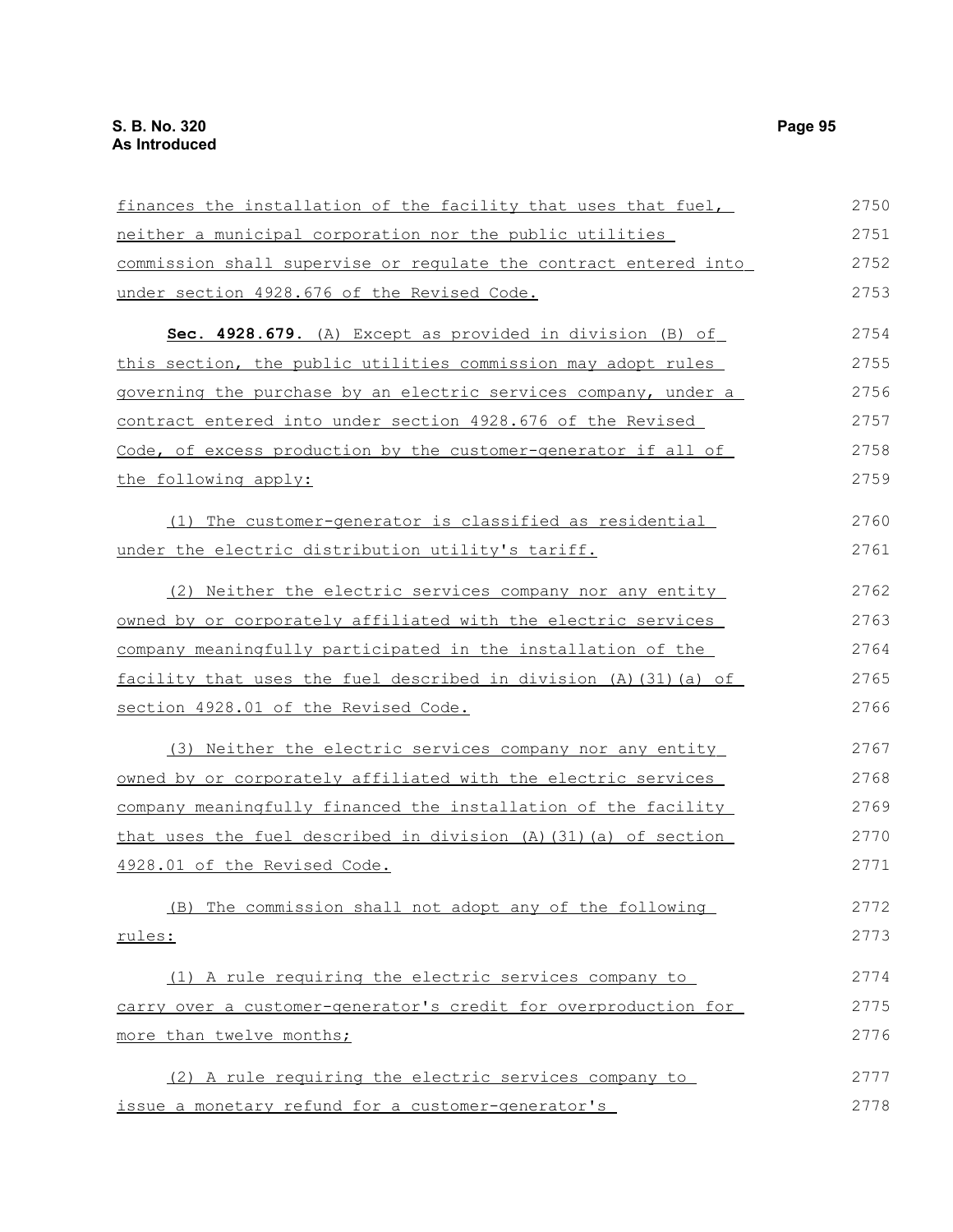## overproduction;

| (3) A rule prohibiting the electric services company and                       | 2780 |
|--------------------------------------------------------------------------------|------|
| the customer-generator from agreeing that the customer-generator               | 2781 |
| loses any overproduction credits or monetary refunds at the time               | 2782 |
| that the customer-generator's competitive retail electric                      | 2783 |
| service switches to a different electric services company.                     | 2784 |
| Sec. 4928.6711. $(2)$ An electric utility shall also-develop                   | 2785 |
| a separate-standard contract or tariff, separate from the                      | 2786 |
| standard contract or tariff developed under section 4928.67 of                 | 2787 |
| the Revised Code, providing for net metering for a hospital, as                | 2788 |
| defined in section 3701.01 of the Revised Code, that is also a                 | 2789 |
| customer-generator, subject to all of the following:                           | 2790 |
| $\frac{a}{b}$ (A) No limitation, including that in divisions (A) (31)          | 2791 |
| (a) and (d) of section 4928.01 of the Revised Code, shall apply                | 2792 |
| regarding the availability of the contract or tariff to such                   | 2793 |
| hospital-customer-generators_customer-generator.                               | 2794 |
| (b) (B) The contract or tariff shall be based both upon                        | 2795 |
| the rate structure, rate components, and any charges to which                  | 2796 |
| the hospital would otherwise be assigned if the hospital were                  | 2797 |
| not a customer-generator and upon the market value of the                      | 2798 |
| customer-generated electricity at the time it is generated.                    | 2799 |
| $\left(\frac{e}{c}\right)$ (C) The contract or tariff shall allow the hospital | 2800 |
| customer-generator to operate its electric generating facilities               | 2801 |
| individually or collectively without any wattage limitation on                 | 2802 |
| size.                                                                          | 2803 |
| Sec. 4928.6713. $(B)$ $(1)$ $(A)$ Net metering under this section              | 2804 |
| 4928.67, 4928.672, 4928.676, or 4928.6711 of the Revised Code                  | 2805 |
| shall be accomplished using a single meter capable of                          | 2806 |
| registering the flow of electricity in each direction_in_                      | 2807 |
|                                                                                |      |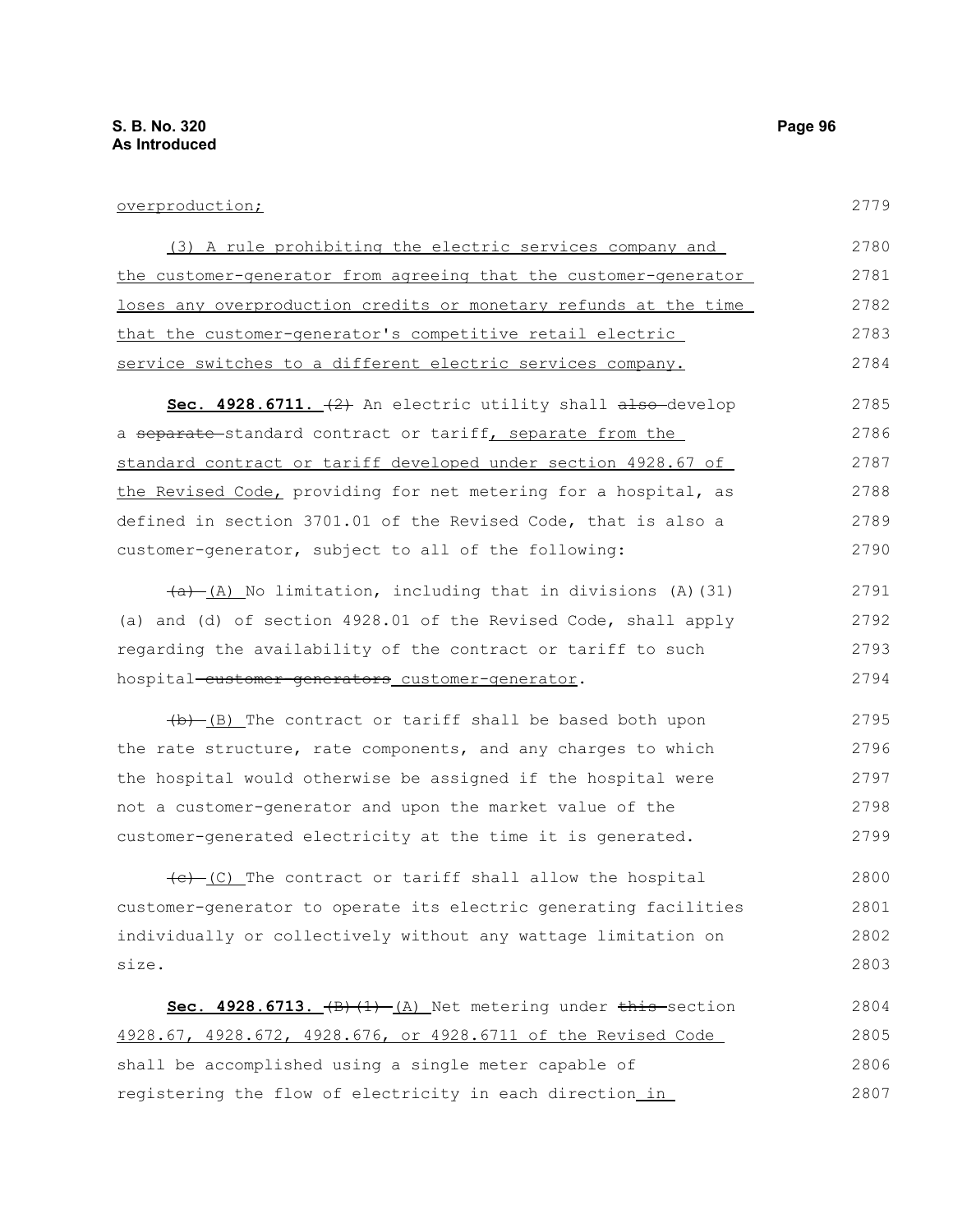| intervals of no greater than one hour. If its a customer-        | 2808 |
|------------------------------------------------------------------|------|
| generator's existing electrical meter is not capable of          | 2809 |
| measuring the flow of electricity in two directions meeting this | 2810 |
| requirement, the customer-generator shall be responsible for all | 2811 |
| expenses involved in purchasing and installing a meter that is   | 2812 |
| capable of measuring electricity flow in two directions meeting  | 2813 |
| the requirement. Upon customer request or customer               | 2814 |
| authorization, the electric utility shall install the meter.     | 2815 |
| $(2)$ (B) The electric utility, at its own expense and with      | 2816 |
| the written consent of the customer-generator, may install one   | 2817 |
| or more additional meters to monitor the flow of electricity in  | 2818 |
| each direction.                                                  | 2819 |
| Sec. $4928.6715.$ $(3)$ Consistent with the other provisions     | 2820 |
| of this section, the The measurement of net electricity supplied | 2821 |
| or generated through net metering under section 4928.67,         | 2822 |
| 4928.672, 4928.676, or 4928.6711 of the Revised Code shall be    | 2823 |
| calculated in the following manner:                              | 2824 |
| $\frac{a}{a}$ (A) The electric utility shall measure the net     | 2825 |
| electricity produced or consumed during the billing period, in   | 2826 |
| accordance with normal metering practices.                       | 2827 |
| $\frac{1}{b}$ (B) If the electricity supplied by the electric    | 2828 |
| utility or the electric services company exceeds the electricity | 2829 |
| generated by the customer-generator and fed back to the utility  | 2830 |
| system during the billing period, the customer-generator shall   | 2831 |
| be billed for the net electricity supplied by the utility or     | 2832 |
| company, in accordance with normal metering practices. If        | 2833 |
| electricity is provided to the utility or company, the credits   | 2834 |
| for that electricity shall appear in the next billing cycle,     | 2835 |
| unless the customer-generator and the electric services company  | 2836 |
| agree to an alternative arrangement. The alternative arrangement | 2837 |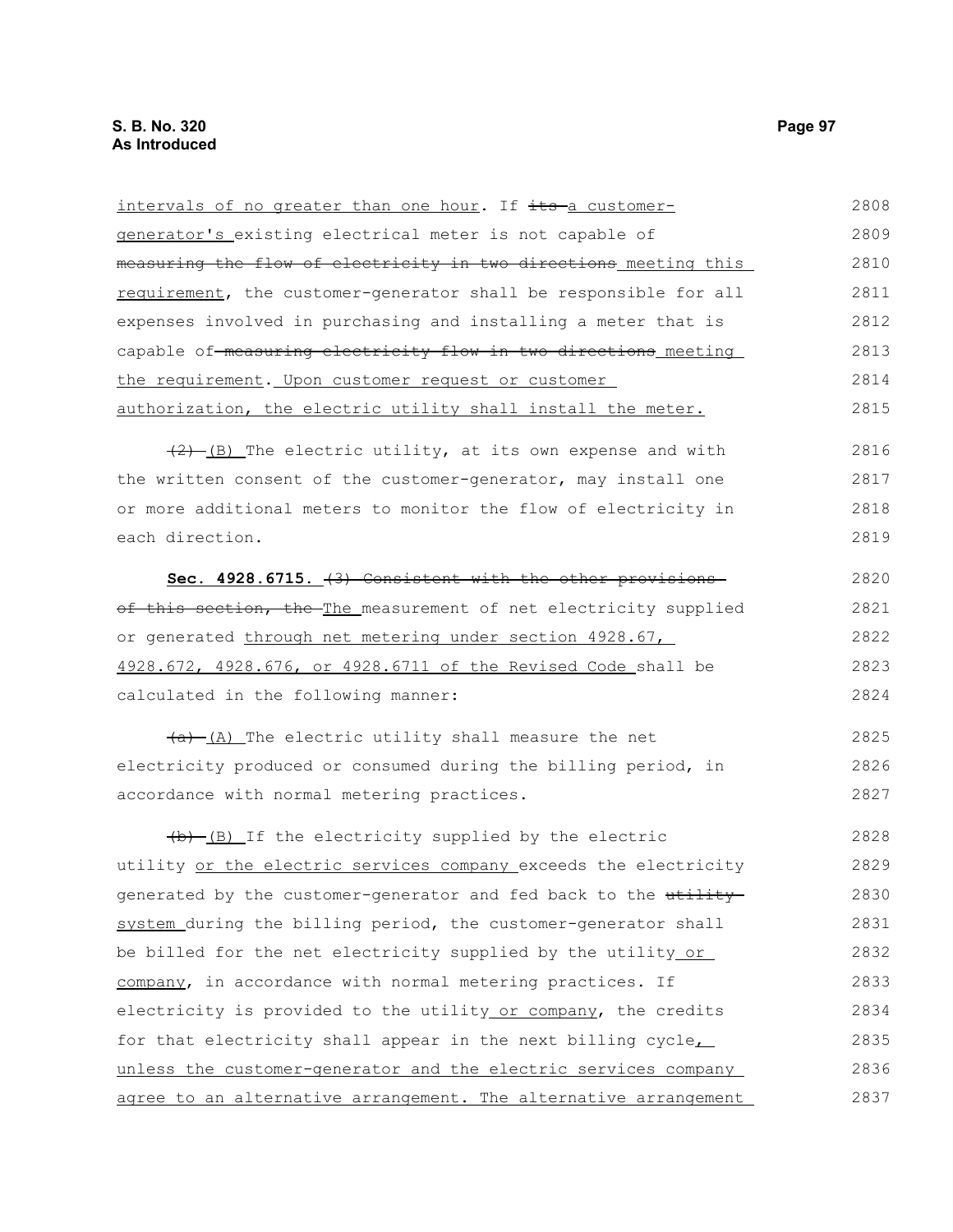| shall be subject to the rules adopted under section 4928.679 of  | 2838 |
|------------------------------------------------------------------|------|
| the Revised Code.                                                | 2839 |
| Sec. 4928.6717. (4) A With regard to net metering under          | 2840 |
| section 4928.67, 4928.672, 4928.676, or 4928.6711 of the Revised | 2841 |
| Code, the net metering system used by a customer-generator shall | 2842 |
| meet all applicable safety and performance standards established | 2843 |
| by the national electrical code, the institute of electrical and | 2844 |
| electronics engineers, and underwriters laboratories.            | 2845 |
| Sec. 4928.6719. The following shall apply regarding load         | 2846 |
| under a net-metering contract entered into under section         | 2847 |
| 4928.676 of the Revised Code:                                    | 2848 |
| (A) An electric utility shall ensure that any final              | 2849 |
| settlement data sent to a regional transmission organization     | 2850 |
| includes negative loads in the hourly load calculation of any    | 2851 |
| electricity purchased by an electric services company from its   | 2852 |
| customer-generators located in the utility's service territory.  | 2853 |
| (B) Load from a customer-generator shall be incorporated         | 2854 |
| into the purchasing electric services company's total hourly     | 2855 |
| energy obligation reported to a regional transmission            | 2856 |
| organization.                                                    | 2857 |
| (C) The load from customer-generators shall offset the           | 2858 |
| purchasing electric services company's load reported to the      | 2859 |
| regional transmission organization.                              | 2860 |
| Sec. 4928.6721. An electric utility shall do the following       | 2861 |
| regarding each customer-generator located in the utility's       | 2862 |
| service territory that has entered into a net-metering contract  | 2863 |
| with an electric services company under section 4928.676 of the  | 2864 |
| Revised Code:                                                    | 2865 |
| (A) Transmit to the electric services company via an             | 2866 |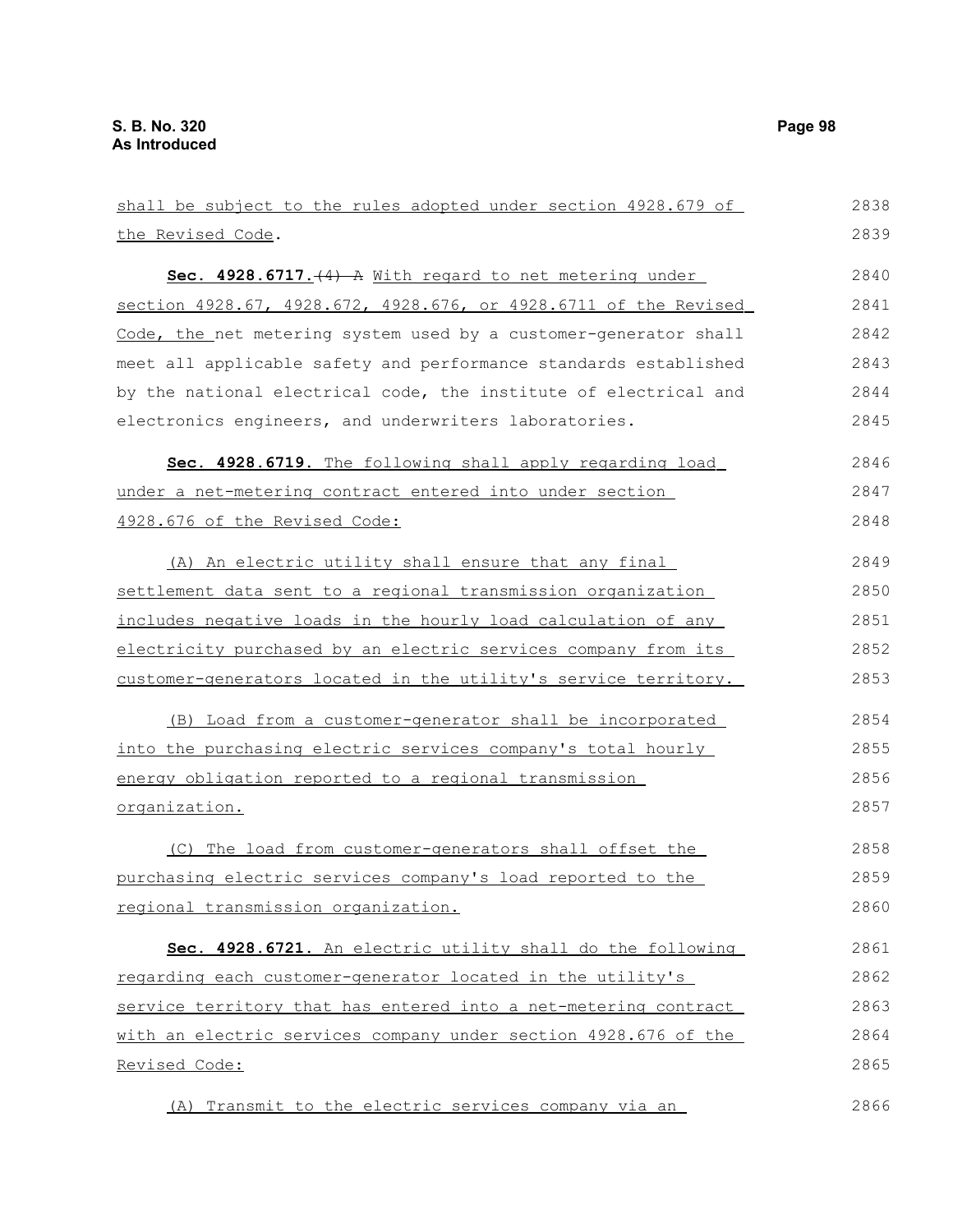| electronic data interchange transaction or transactions the             | 2867 |
|-------------------------------------------------------------------------|------|
| customer-generator's hourly interval energy production and              | 2868 |
| consumption data for each billing period before the utility             | 2869 |
| generates the customer-generator's bill for that period. The            | 2870 |
| time period between the transmission and the generation of the          | 2871 |
| bill shall be at least as long as the time period between               | 2872 |
| transmission and generation applicable to a customer who is not         | 2873 |
| a party to a net-metering contract under section 4928.676 of the        | 2874 |
| <u>Revised Code.</u>                                                    | 2875 |
| (B) Either of the following:                                            | 2876 |
| (1) Transmit to the electric services company via an                    | 2877 |
| electronic data interchange transaction, or another mechanism           | 2878 |
| approved by the public utilities commission, the customer-              | 2879 |
| generator's daily interval production and consumption data. The         | 2880 |
| transmission shall occur not more than twenty-four hours from           | 2881 |
| the time the utility receives the data from the meter.                  | 2882 |
| (2) Provide access to the meter for direct readings of the              | 2883 |
| customer-generator's daily interval production and consumption          | 2884 |
| data by the electric services company, to the extent that the           | 2885 |
| <u>meter technology is deployed in the utility's service territory.</u> | 2886 |
| (C) Calculate, at least annually, and share with the                    | 2887 |
| electric services company each customer-generator's individual          | 2888 |
| <u>network service peak load value and individual network service </u>  | 2889 |
| peak load contribution. The utility shall share the data not            | 2890 |
| later than ten calendar days after the utility calculates it.           | 2891 |
| Sec. 4928.6723. (C) The With regard to net metering under               | 2892 |
| section 4928.67, 4928.672, 4928.676, or 4928.6711 of the Revised        | 2893 |
| Code, the public utilities commission shall adopt rules relating        | 2894 |
| to additional control and testing requirements for customer-            | 2895 |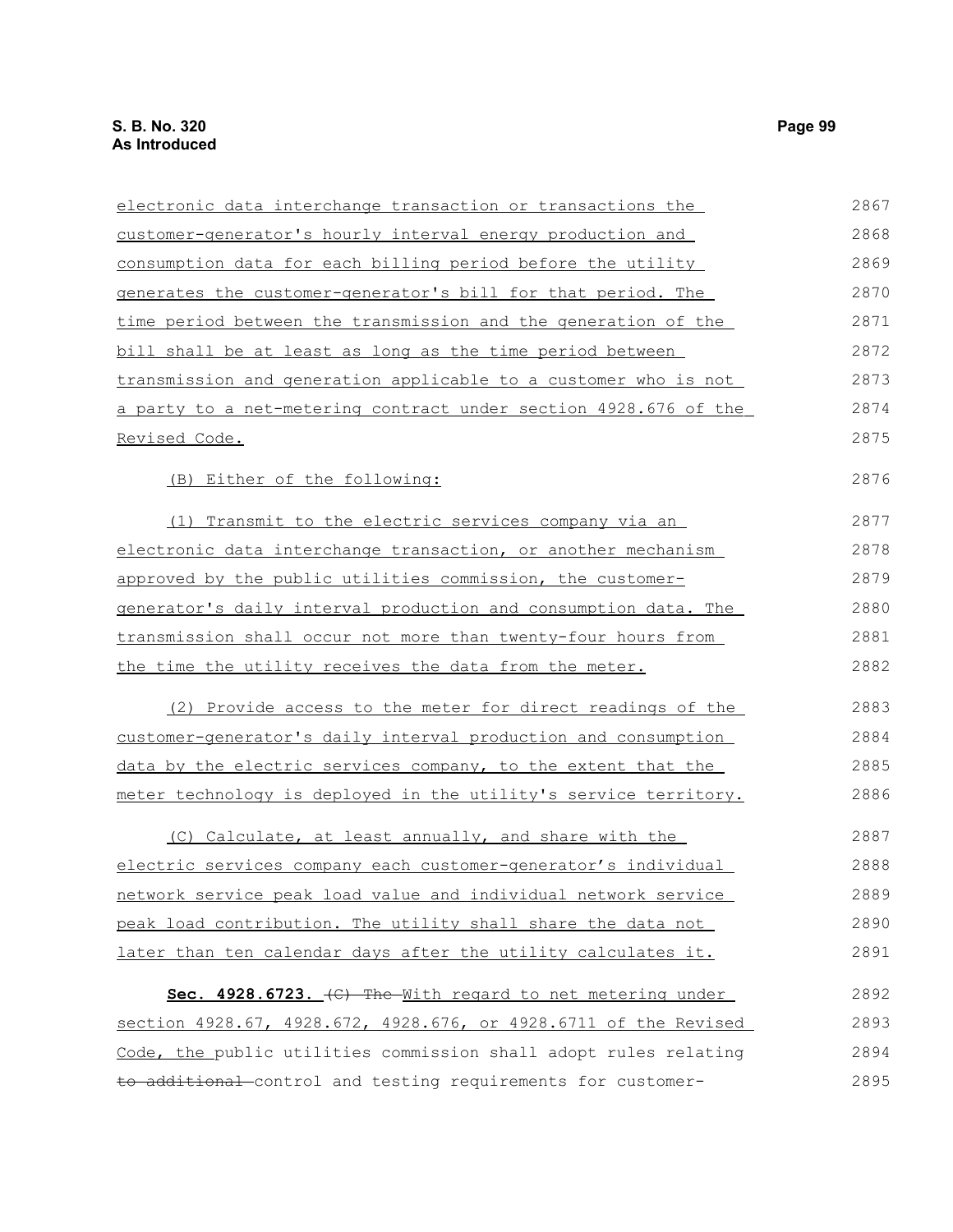generators that the commission determines are necessary to protect public and worker safety and system reliability. **Sec. 4928.6725.** (D) An With regard to net metering under section 4928.67, 4928.672, 4928.676, or 4928.6711 of the Revised Code, an electric utility shall not require a customer-generator whose net metering system meets the standards and requirements provided for in  $d$ ivisions  $(B)$  (4) sections 4928.6717 and  $(C)$ 4928.6723 of this section the Revised Code to do any of the following:  $(1)$  (A) Comply with additional safety or performance standards; (2) (B) Perform or pay for additional tests;  $(3)$  (C) Purchase additional liability insurance. **Section 2.** That existing sections 1710.01, 1710.02, 1710.06, 1710.13, 3706.25, 4582.06, 4582.31, 4928.01, 4928.02, 4928.55, 4928.64, 4928.66, 4928.662, 4928.6610, and 4928.67 of the Revised Code are hereby repealed. **Section 3.** Section 4928.6610 of the Revised Code, as amended by this act, shall take effect January 1, 2020. **Section 4.** (A) As used in this section, "electric distribution utility" has the same meaning as in section 4928.01 of the Revised Code. (B) Not later than two years after the effective date of this section, the public utilities commission shall submit a report, including recommendations, to the General Assembly on the feasibility of the implementation of all of the following: (1) Other constructs for electric distribution utilities to fairly participate in distributed-generation opportunities. 2896 2897 2898 2899 2900 2901 2902 2903 2904 2905 2906 2907 2908 2909 2910 2911 2912 2913 2914 2915 2916 2917 2918 2919 2920 2921 2922 2923